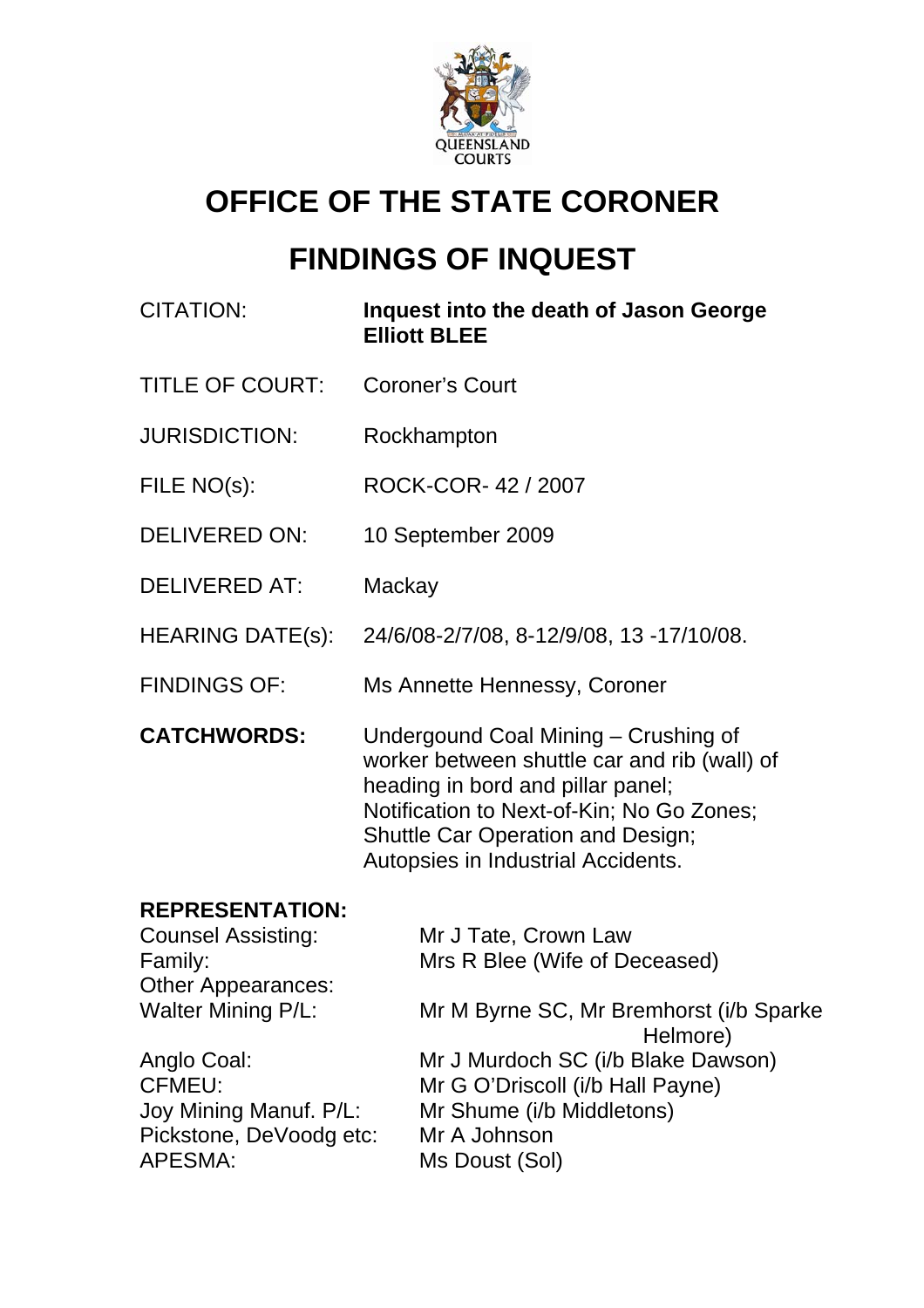These findings seek to explain, as far as possible, how the incident occurred on 9 April 2007 at Moranbah North Mine, as a result of which Jason Blee died. Consequent on the court hearing the evidence in this matter where learnings indicate that changes can be made to improve safety, changes to departmental, company and/or industry practice may be recommended with a view to reducing the likelihood of a similar incident occurring in future.

## *THE CORONER'S JURISDICTION*

- 1. The coronial jurisdiction was enlivened in this case due to the death falling within the category of "*a violent or otherwise unnatural death"* under the terms of  $s8(3)(b)$  of the Act. The matter was reported to a Coroner in Emerald pursuant to s7(3) of the Act. The matter was later transferred to the Rockhampton Coroner for investigation and Inquest. A Coroner has jurisdiction to investigate the death under Section 11(2), to inquire into the cause and the circumstances of a reportable death and an Inquest can be held pursuant to s28.
- 2. A Coroner is required under s45(2) of the Act when investigating a death, to find, if possible:
	- the identity of the deceased,
- **how, when and where the death occurred, and**
- what caused the death.
- 3. An Inquest is an inquiry into the death of a person and findings in relation to each of the matters referred to in section 45 are delivered by the Coroner. The focus of an Inquest is on discovering what happened, informing the family and the public as to how the death occurred, but not on attributing blame or liability to any particular person or entity.
- 4. The Coroner also has a responsibility to examine the evidence with a view to reducing the likelihood of similar deaths. Section 46(1) of the Act, authorises a Coroner to "*comment on anything connected with a death investigated at an Inquest that relates to* – *(c) ways to prevent deaths from happening in similar circumstances in the future."* Further, the Act prohibits findings or comments including any statement that a person is guilty of an offence or civilly liable for something.
- 5. Due to the proceedings in a Coroner's court being by way of inquiry rather than trial, and being focused on fact finding rather than attributing guilt, the Act provides that the Court may inform itself in any appropriate way (section 37) and is not bound by the rules of evidence. The rules of natural justice and procedural fairness apply in an Inquest. The civil standard of proof, the balance of probabilities, is applied. The State Coroner outlined the correct approach in his decision on the Lockhart River Inquest at page 5:

*"A Coroner should apply the civil standard of proof, namely the balance of probabilities, but the approach referred to in the Briginshaw sliding scale is applicable. This means that the more significant the issue to be determined, the more serious an allegation or the more inherently*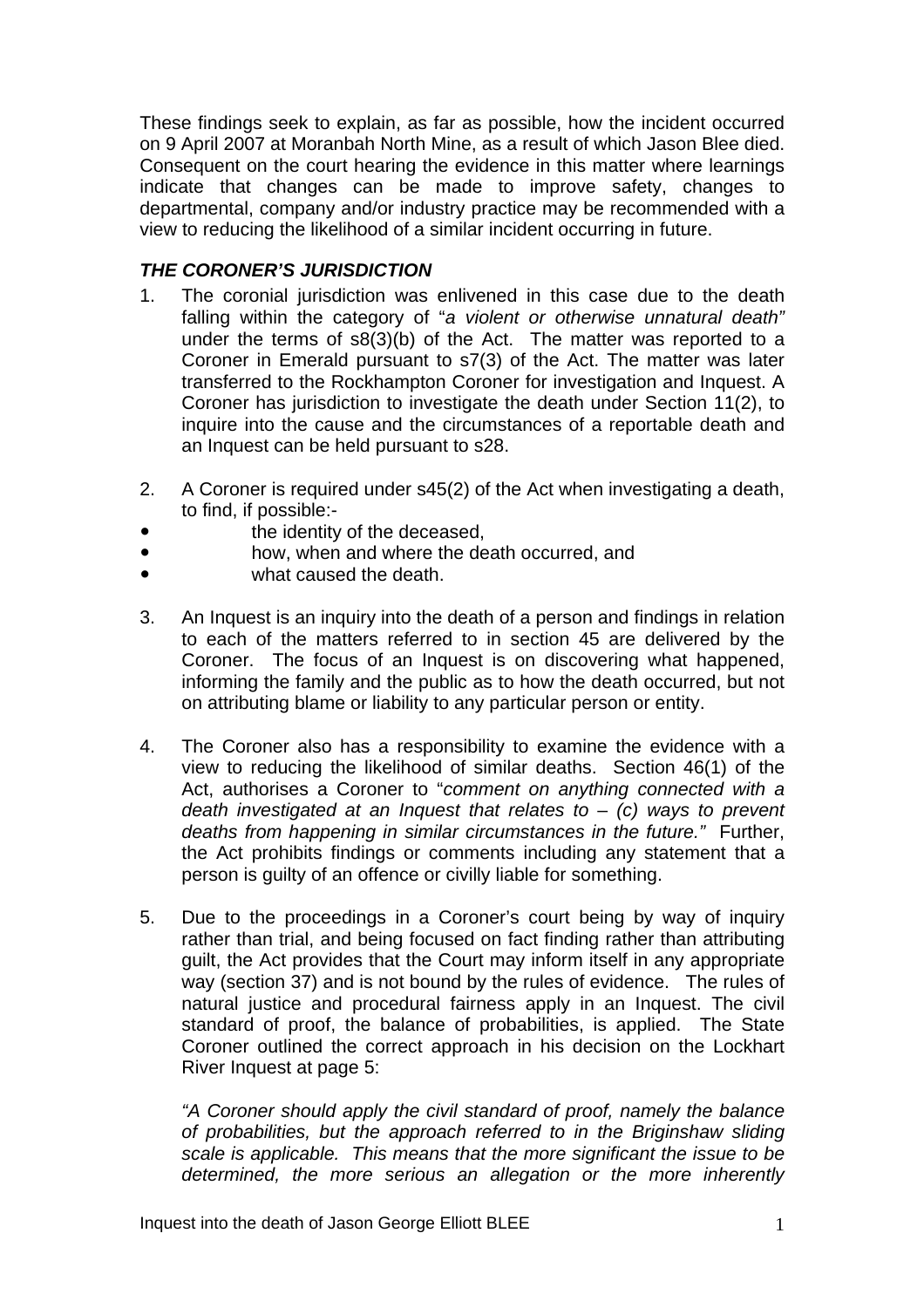*unlikely an occurrence, the clearer and more persuasive the evidence needed for the trial of fact to be sufficiently satisfied that it has been proven to the civil standard."* 

- 6. All interested parties can be given leave to appear, examine witnesses and be heard in relation to the issues in order to ensure compliance with the rules of natural justice. In this matter, the Employer, Mine owner, Department of Mines and Energy, the CFMEU, the manufacturer of the shuttle car, industry stakeholders such as the Association of Professional Engineers, Scientists and Managers Australia (APESMA), various employees of the Mine and the widow and children of the deceased were represented at the Inquest.
- 7. I will summarise the evidence in this matter. All of the evidence presented during the course of the Inquest, exhibits tendered and submissions made have been thoroughly considered even though all facts may not be specifically commented upon. I am confident that the parties attempted to provide as much assistance as possible to the Court during the Inquest and have collaborated on and submitted draft recommendations for consideration. I thank all parties and their representatives for their assistance. Mr Sykes, MNC Mine Manager, organised a mine inspection for the coronial party which was extremely beneficial. It was a very thorough and practical exercise and was conducted in a safe manner and was of great assistance to the Coroner.

#### *THE EVIDENCE*

#### **Jason Blee**

- 8. Jason Blee was aged 33 years and was married to Rachel and has four young children. Mrs Blee said of her husband: "Jason was a very dedicated family man, he lived and breathed through his kids and he tried to provide them with the best of everything. He would work overtime; he had a second job as a trainer assessor (outside of his workplace). He was sitting for his deputies (qualification), which he thought was the bee's knees." Jason's passion was V8 Supercars and he loved skiing. Mrs Blee stated that Jason will be remembered as the family man and dedicated hard worker that he was. Mrs Blee has asked that I refer to her husband as Jason and I will do so in these findings.
- 9. Jason was employed at the time of his death by Walter Mining Pty Ltd. He was an experienced miner and a workplace trainer and assessor. All staff and management personnel who expressed an opinion about Jason agreed that he was very safety conscious. Mr Lucas commented that he knew Jason to be very safety oriented and that he was constantly thinking about safety for himself and others in the crew.
- 10. Mr Sykes, the Mine Manager at the time of the incident, stated that Mr Blee was known in the industry as extremely confident and committed to safety. Mr Sykes stated that Jason was a very good employee. He was a very good operator, and was well regarded. He was undertaking his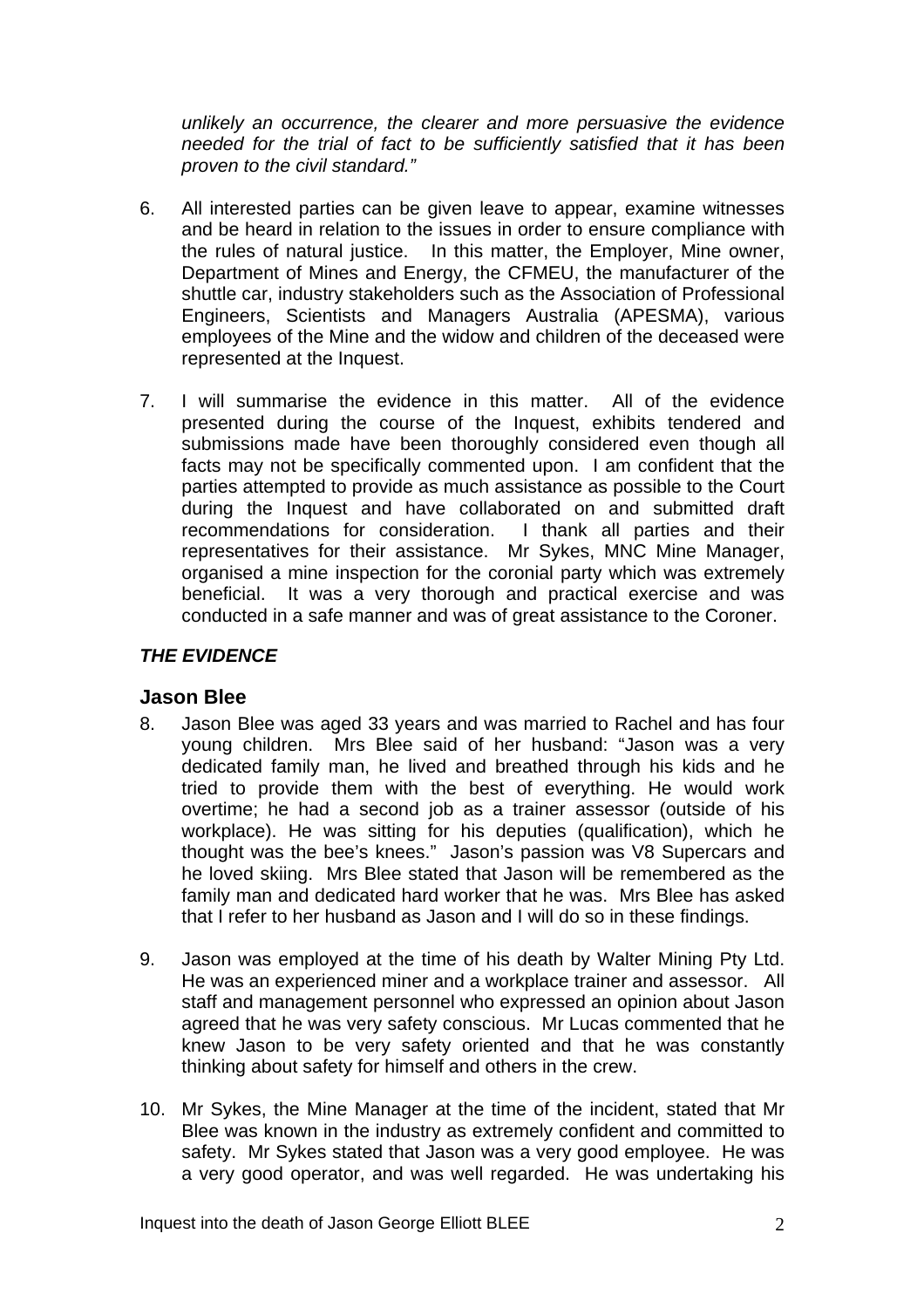deputy's modules and Mr Sykes was of the opinion that he wouldn't have any problem achieving that qualification. He recalled having a conversation with Jason earlier regarding a piece of equipment that Jason felt wasn't suitable. The equipment was withdrawn from service until the design of it was changed to ensure safety. Mr Sykes held and continues to hold Jason in the highest possible regard.

# **The Mine**

- 11. Walter Mining was contract mining at Moranbah North Mine, operated by Moranbah North Coal (a division of Anglo Coal). Mr Warren Cremor is the Queensland Operations Manager for Walter Mining and oversees all Walter Mining operations in Queensland. At the time of this incident Walter Mining had operations at North Goonyella and Moranbah North (for 3 years at the time of the incident). Moranbah North is an underground coal mine situated 240 kilometres south west of Mackay and approximately 16 kilometres north of the town of Moranbah in Central Queensland.
- 12. The Mine commenced operations in 1997 as an underground longwall mine. Anglo Coal acquired the mine in 2000. At the time of the Inquest, the mine produced 4.5 million tonnes of coking coal annually. Around 600 people were employed at the Mine consisting of Moranbah North Coal (MNC) employees and contractors.
- 13. Coal was produced from a Longwall Panel as well as Development Panels. One of the development areas was the Bord and Pillar Place Change Panel. The Bord and Pillar panels were developed as that area of the mine was unsuitable for longwall operations. At the time of the incident Walter Mining was conducting the place change mining in North 2 Bord and Pillar Panel. It was in this area of the mine that the incident occurred.
- 14. Mr Allan, an experienced miner who gave evidence, considered the particular configuration of this board and pillar mine is standard and very typical for Australia. The mains development and bord and pillar operations involved different methods of mining, different machinery and different procedures. The two operations were run separately. Some staff moved from one area to another at different times and the qualifications gained in one area transferred to the other. Familiarisation training was conducted with workers before moving to the Panels.

# **Circumstances and Events Leading up to the Incident**

# *Pre-shift Meeting (Tour Handover)*

15. Mr DeVoodg was, at the time, the Production Manager for Walter Mining. He had 22 years underground experience and had a number of mining qualifications. Mr DeVoodg's role was to co-ordinate the activities in the bord and pillar panels and to assist MNC with management of that undertaking. He organised the shift plans, ordered supplies and equipment. On the 9th April, he put together a handover for that crew as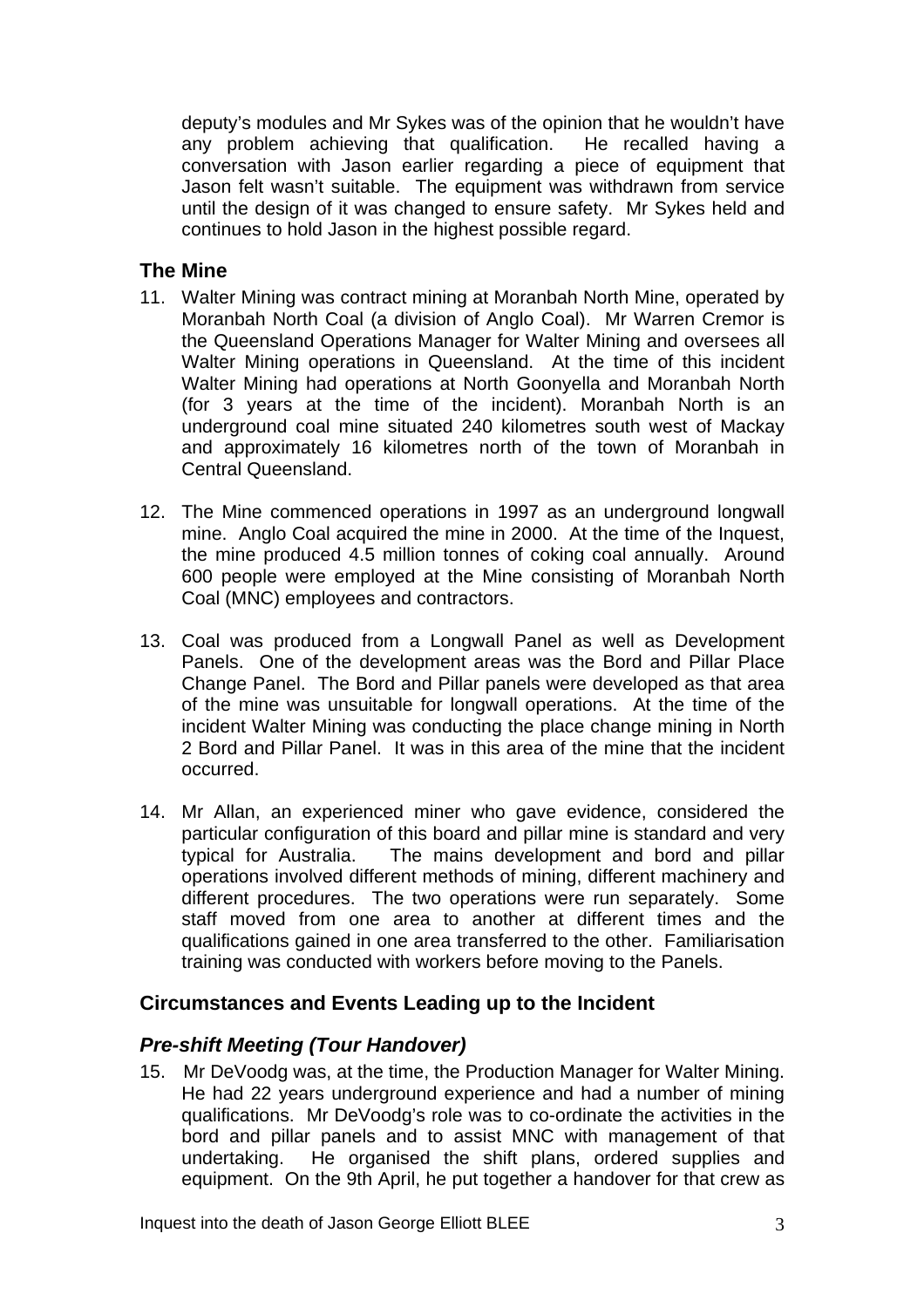they were coming off days off. He went through the shift plan with Wayne Pickstone and told him of the changes which had occurred during his absence from site and provided him with the Authority to Mine.

- 16. The dayshift crew came in at 6.45am and he spoke with the 2 potential miner drivers, Jason Blee and Joe Tupaea. He advised them that the night shift had a hard time getting the roof level and it was on a sloping angle in the heading being mined. He also talked to them about the narrowing of the heading and confirmed that it would need to kept the right width to take into account the geological conditions and so as not to restrict wheeling of the shuttle cars.
- 17. Mr DeVoodg then conducted a 45 minute tour briefing meeting with the crew. The meeting covered any safety aspects since the last tour, any issues likely to arise during this shift and the production and operational details for the shift. Attention was drawn to cable damage issues and an instruction was given to the shuttle car drivers to check the cable reeler for debris every time they went to the face. G heading was narrower than previous headings (5.8 metres wide) due to a strata anomaly and this circumstance was brought to the attention of the crew. The meeting was interactive, promoting discussion regarding various aspects of the briefing.
- 18. Mr Itzstein gave evidence that Jason addressed the crew regarding the sloping road and asked them to make an assessment of it and be cautious with it. No other witness refers to this conversation.
- 19. On the day of the incident, the Walter Mining production crew were transported to the North 2 Bord and Pillar Panel crib room after the preshift meeting. The ERZ Controller (Explosion Risk Zone Controller previously known as the Deputy), Wayne Pickstone, allocated tasks for the day to the crew: Jason Blee - Continuous Miner Driver, Graham Lucas and Darryl Bull – shuttle car drivers and Peter Smith – Cable Hand. Other workers were allocated to positions elsewhere in the panel, not impacting on this incident. Shortly before the incident, Jason moved from B crew to D crew as D crew had lost a number of experienced people to another mine and only had one continuous miner operator and no trainer/assessor. Jason was both, so he was moved to that crew to bring skills up. Peter Smith moved crews with Jason on the same day.
- 20. The Shuttle Cars in use at the time in this area of the mine were the Joy model 10SC32 which were capable of carrying a load of 8-9 tonnes of coal. One right hand drive and one left hand drive shuttle car was in use in the panel. The right hand drive vehicle had the driver's compartment situated on the right hand side of the car and the left hand drive vehicle had the compartment on the left. The driver's compartment has 2 seats facing each other longitudinally in the vehicle. The driver sits in the seat facing in the direction of travel. Foot pedals for brake and tram (acceleration) are situated under the opposite seat to that being occupied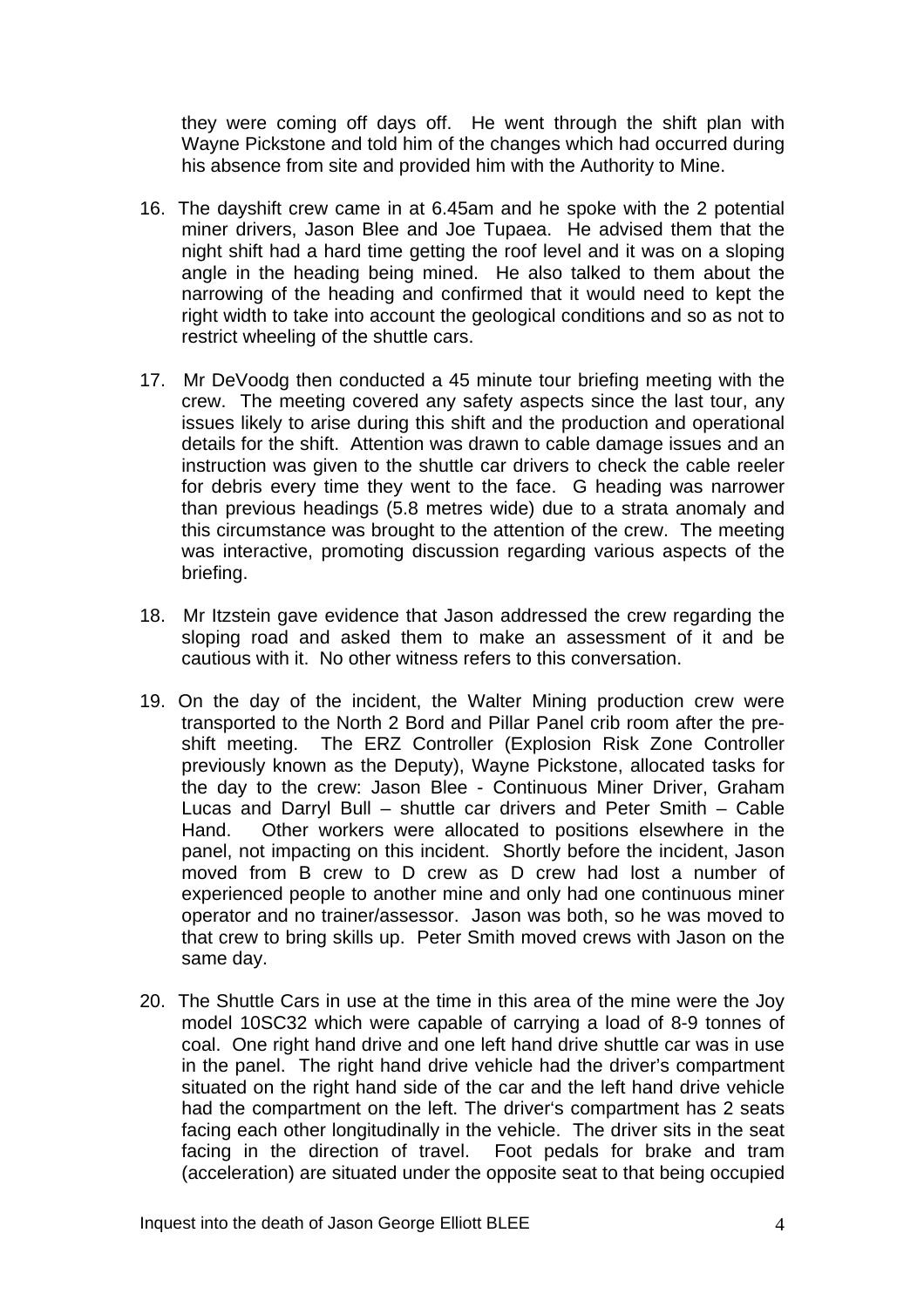at the time. The brake is operated by the right foot and tram by the left, the opposite of road cars. A steering wheel is located to the side of and between the seats and is turned clockwise or anticlockwise depending on the direction of travel.

- 21. The shuttle cars are powered by electricity which is supplied to the car via a trailing cable which is automatically fed in and out of the car from the boot end. Consequently, each shuttle car takes its own route from the discharge or boot end (where coal is unloaded –referred to as outbye) to the loading end (the face, where the coal is mined – referred to as inbye) on each trip so as not to run over the other car's cable. Each car will take the same route on each trip to the face (referred to as a wheeling road). The steering on the shuttle cars is hydraulic and the car has four wheel drive and four wheel steering.
- 22. The Place Change miner being used at the time of the incident in this area of the mine was the Jeffrey 1038 continuous miner. The continuous miner is situated at the face and operated through a remote control by the driver who will stand to the rear of the miner (in order to be under supported roof) and on the left side (in order to be away from the ventilation discharge or scrubber on the right hand side of the miner). The remote control hangs around the driver's neck with the control panel sitting at about waist height in front of the driver.
- 23. The shuttle car is driven into the heading and moves in behind the boom of the continuous miner, usually in the centre of the heading. The continuous miner cuts coal and loads via the boom into the shuttle car continuously, stopping only when the shuttle car has a full load or positional adjustments need to be made. The shuttle car will follow the movement of the miner while cutting to ensure capture of the coal on the car. A shuttle car can make between 20 - 60 trips per shift between the miner and the feeder or boot end depending on the length of the wheeling route and other conditions. Loading a full load of coal from the miner can take as little as a minute up to about 6 minutes. The continuous miner cuts a right hand plunge of the face followed one on the left and is moved from one side to the other as mining continues. Roof bolting is conducted by another machine (and personnel) periodically to ensure that the miner and driver are under supported roof at all times.
- 24. During mining operations, the continuous miner operator is the senior person in the heading and gives direction to those working around him including the shuttle car drivers. If a shuttle car approaches the continuous miner in an unsuitable position, the general practice is for the miner operator (or another at his direction, usually the cable hand) to direct the shuttle car driver to move out and approach in the required position.
- 25. The continuous miner had been used on a previous shift and it was located in the heading to be mined (G Heading), ready for a left side face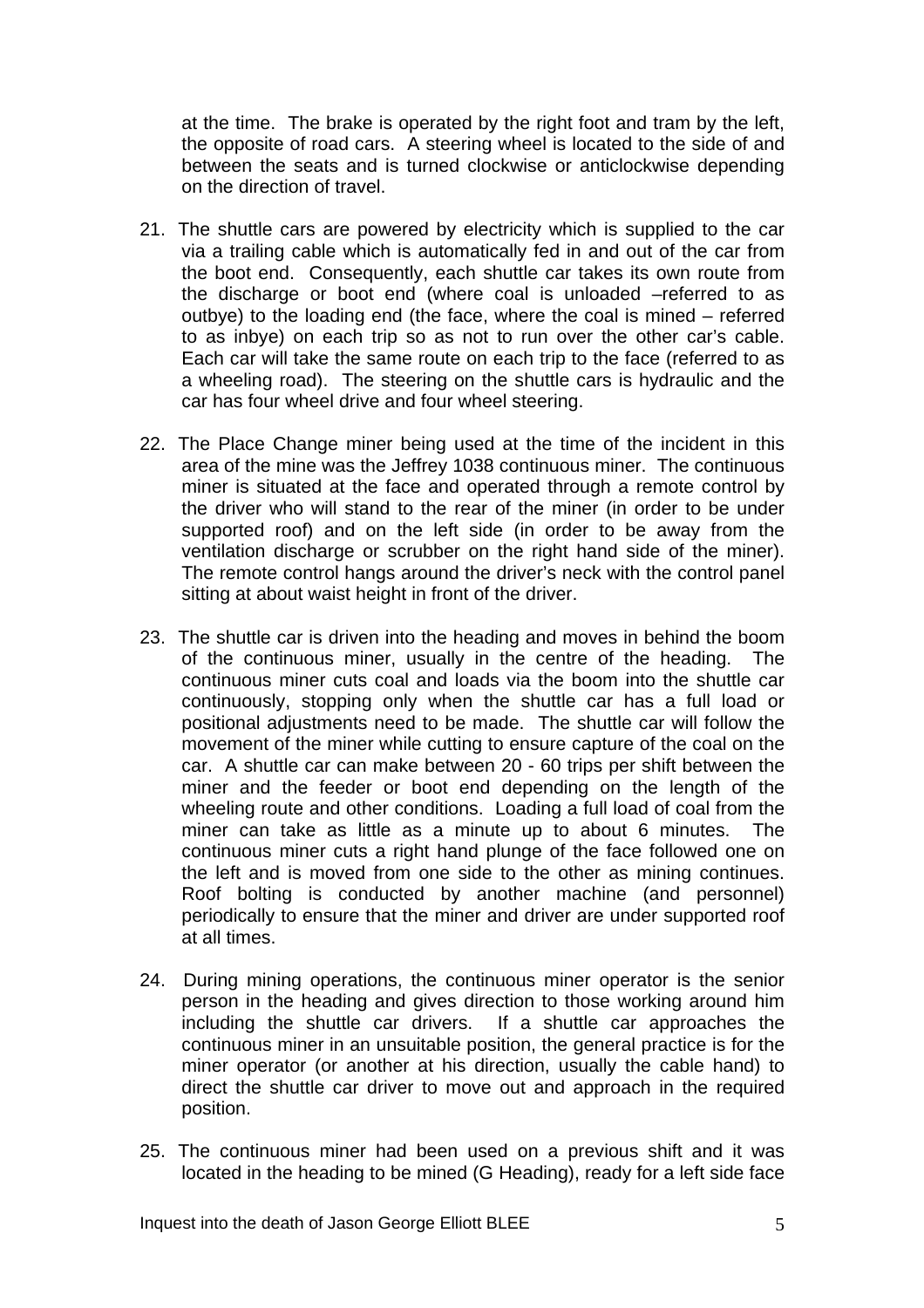plunge. The left rib (side wall) of the heading was secured by wire mesh and bolts. The electrical supply cable and water cable for the continuous miner were run along the left rib and supported by hangers on the rib and roof. Pogo sticks delineated the space where the cables were. Pogo sticks are spring loaded plastic sticks which are fitted between the roof and floor of the heading or cut through. They delineate the area in which cables are located. They are also relied upon as indicating a safe area for pedestrians and workers to stand when machinery is moving in the area. The sticks are easily dislodged if hit by large objects and are replaced in position to maintain a marker for drivers of machinery.

26. Brattice (plastic sheeting from roof to floor) was hung on the right side of the heading about 80cm from the right rib to facilitate ventilation in the heading.

# **The Incident**

# *Darryl Bull*

- 27. Mr Bull was a shuttle car driver on the crew that morning. He had been working at Moranbah North for 1-2 years at the time and had worked with machinery all of his working life. He had been driving shuttle cars for about 12 months before this incident. Mr Bull took the first shuttle car into the heading on this shift. He was driving the right-hand drive shuttle car which meant that he was sitting on the right hand side of the vehicle approaching the face.
- 28. Mr Bull felt that the road surface was all right. The roadway down from the boot end was sloppy with some ballast on the road, which was getting caught in the cable reeler. The floor conditions in the cut through on the haul road were much worse and took his attention due to slipperiness and uneven floor conditions. Mr Bull stopped enroute to G heading and went back to boot and asked the loader driver, Joe Tupea, to clean up the road. The roadway into the heading itself was relatively good. The floor condition in the heading looked flat and level to Mr Bull during the pre-start inspection.
- 29. He had heard in the safety meeting that the heading was narrow and to take care but he drove in and out of the heading normally and it all seemed fine. The wheeling road for his car meant that he was driving straight into the heading and did not have to negotiate a corner to enter the heading. He noticed some protrusions on the left hand rib in the heading and he stayed as close as he could to the brattice on the right. His car was filled with coal and then he was told by Jason to head out. He turned around to the opposite seat and drove out of the heading. Both Jason and Peter Smith were on the left hand side of the heading near the cables. On the way out of the heading, Mr Bull concentrated on staying close to the brattice and moved out slowly.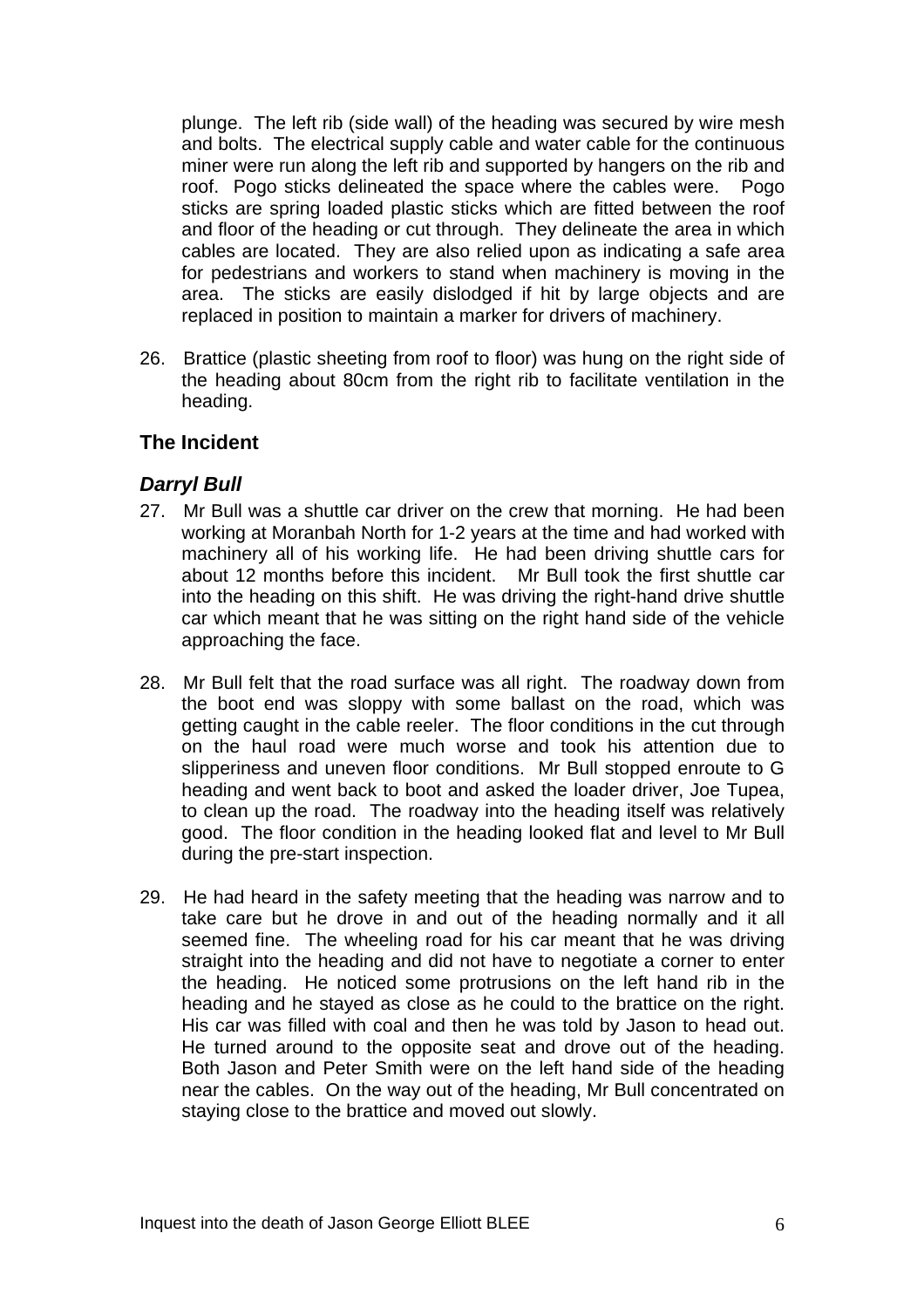# *Graham Lucas*

- 30. Mr Graham Lucas had been working in coal mines for about three years at the time of the incident, six months at Middlemount Mine and the balance at Moranbah North. He had worked for contractors during that period. He started off in the mains area of Moranbah North in the Outbye Services section, doing roadworks and running gear in and out of the mine. He obtained a number of tickets to operate machinery including the 10SC shuttle car and was able to operate all machinery other than the continuous miner. He was therefore trained and assessed as competent to operate the shuttle car. He had been operating shuttle cars in both the mains and bord and pillar panels for about 6 months prior to the incident. He had already obtained experience on the 15SC before being ticketed for the 10SC shuttle car. Mr Lucas had participated in familiarisation training on place change mining before his move.
- 31. On the 9<sup>th</sup> April 2007, Graham left his home in Sarina shortly after 4am and travelled to Grosvenor Camp near Moranbah. Prior to that date, Graham had been on 5 days off. He arrived at 6.15am, set up his room and had breakfast. He drove to the mine arriving at about 7am and went to the Walters area to get dressed, then to the muster area and had a coffee and chatted to his workmates.
- 32. Commencement of the shift was 7.15am. The SARS form (Safety Action Response Sheet) was completed following the pre-shift meeting. After the briefing, Graham tagged on in the MNC muster room and went to the drift runner to be transported into the mine, to the crib room in the North 2 panel. The Deputy, Mr Pickstone, led a further discussion in the crib room as was his usual practice and organised the allocations for the shift. The crew was told that there was to be a 30 minute delay in work starting due to stone dusting work being done.
- 33. The crew completed their SLAM cards (Stop, Look, Assess, Manage) in relation to their allocated task for the shift. Risk factors of high, medium or low were allocated to each risk. When completing his SLAM card, Graham changed his assessment of risk from low to medium for "position of people – line of fire caught between". The action he recommended was to "watch out for the cable hand and miner driver". The reason given was "smaller part profile only 6 metres wide".
- 34. The crew waited until the dust from the stone dusting had settled and went for a walk around the area at the suggestion of Jason. He had suggested in the crib room that as it was their first shift back after days off that they should inspect the panel, check ventilation and the environment generally. This was Jason's usual approach though others did not do so. Both shuttle car drivers also inspected their cars and walked their wheeling roads. Other workers inspected the areas relevant to them.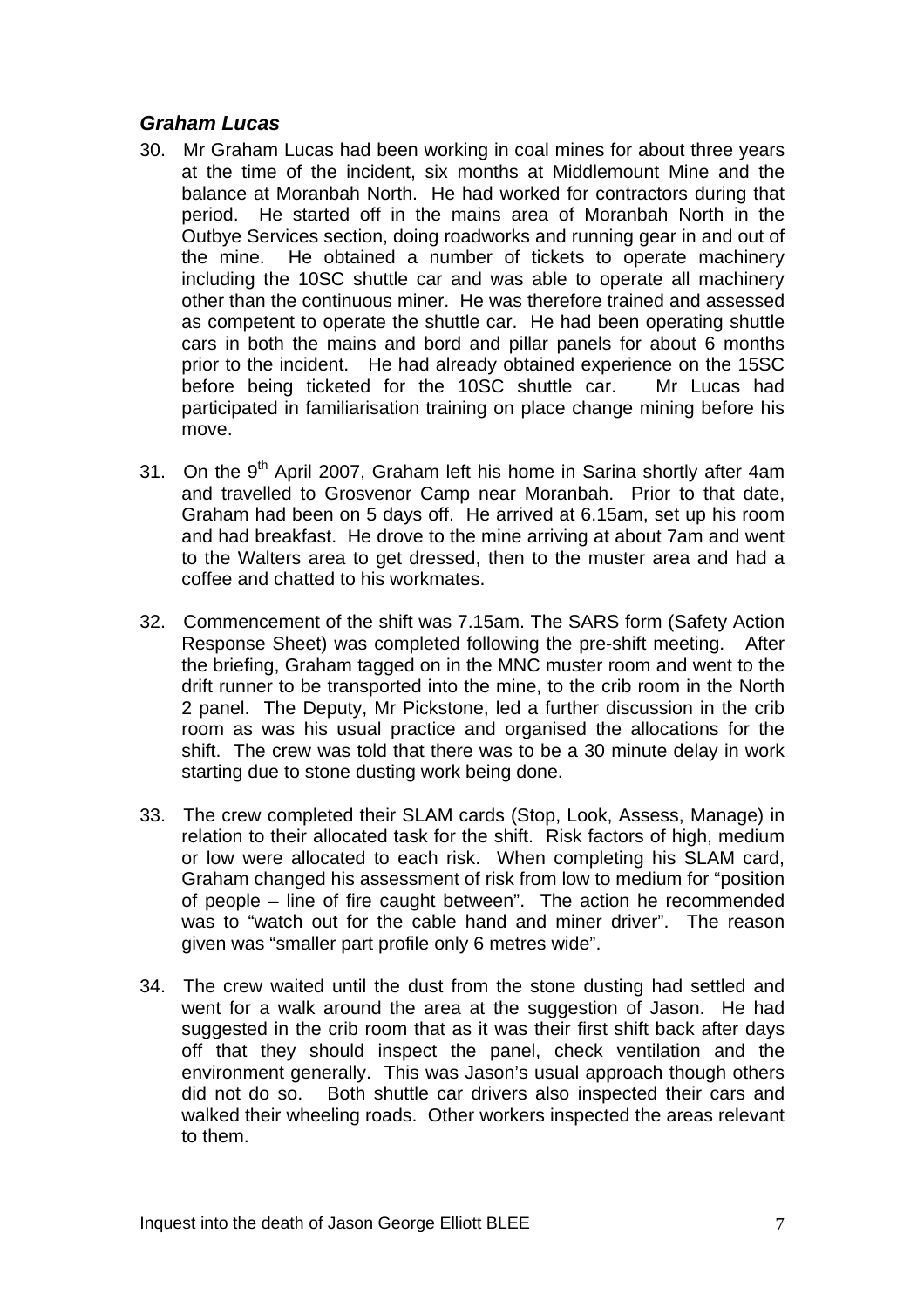- 35. During the crew's inspection of the heading, Graham noticed that the heading was narrower than he had previously operated in at the bord and pillar operations. There had been no additional or new procedures advised to him regarding the narrower heading although there was discussion of the change in width at the pre-shift meeting. He stated that there was a general need to take care with the cables as there had been concern over the number of cable incidents and he said the workers were "getting a bit of a hard time over it".
- 36. Even though the heading was narrower than those Graham was accustomed to, he felt that it was still in his capabilities to drive the shuttle car in that environment. He commented that it meant that he had to concentrate due to the tight situation but that it wasn't really difficult. He considered that he was a competent shuttle car driver and was driving shuttle cars virtually every day at that stage.
- 37. When Graham went to inspect his shuttle car, a fitter was working on it and Graham assisted. There had been a problem with the cable feeder, in particular the Archimedes arm which feeds the cable onto the spool evenly. After that was attended to Graham did the pre-start check on the shuttle car and completed the card.
- 38. Graham then walked to the heading and had a look. Mr Bull had the other shuttle car in there for the first load. Graham had to stop a loader driver from entering the area due to the other shuttle car being there. He then went back to his shuttle car and left from E heading to travel to the miner.
- 39. As he approached the heading, Graham noticed that it was a "real tight turn to get in "(D5 p76). "I was hard on the left rib going in there. I don't know if I was touching it. I would have been really close if I wasn't and I was touching the brattice that end to get in, and then I just sort of straightened up a bit with the brattice, going along, probably in the wheel marks that were there, stopped and waited for Jason to call me in." He was stopped about 10 metres from the miner as the tail was down, indicating that the miner driver was not ready for the shuttle car to approach. He could see both Jason and Peter, beside and to the rear of the tracks on the continuous miner on the left hand rib. Peter was outbye of Jason and within 2 metres of him. In the initial interview with DME Inspectors, Graham stated that Peter Smith was located inbye of Jason. He corrected that at the Inquest and stated that at all times, Peter was outbye of Jason. As far as Graham was concerned, they were in a position of safety. They did not move from those positions as the shuttle car approached. He went along the brattice and slightly to the left, towards him, under the tail.
- 40. There was no indication from Jason that he was unhappy with the position of the shuttle car. Graham understood that either the miner driver or the cable hand could ask for the shuttle car driver to go out and come back in to a different position. Graham noticed that the floor was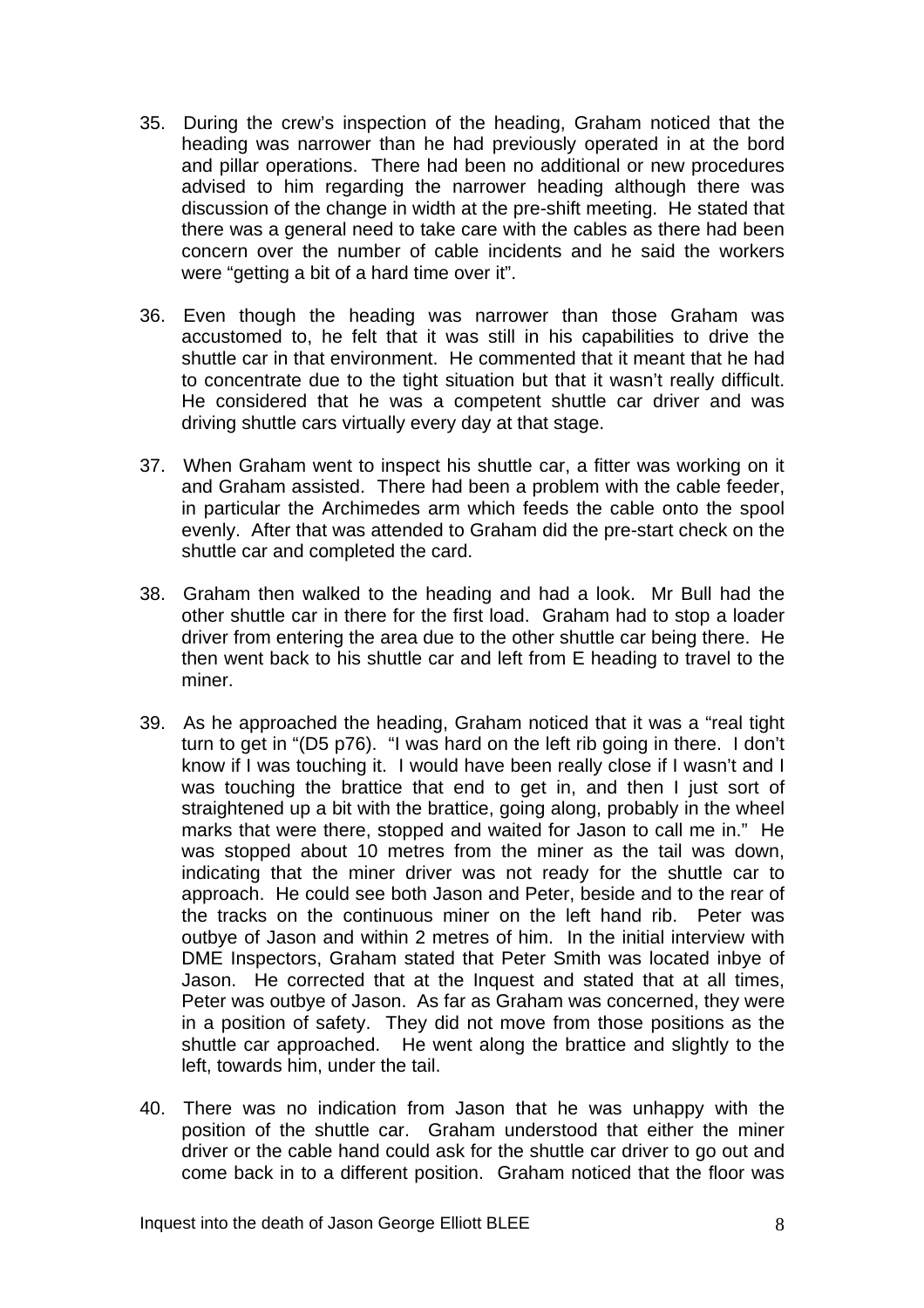sloping in the opposite direction to usual. The high side of the floor was on the right of the heading. It was hard to tell how much slope there was as he said it was covered in slush from the water discharged by the continuous miner during cutting which mixed with coal dust and fine particles of coal (fines) on the floor to form mud or slush.

- 41. Graham estimated that the wheel ruts from previous shuttle car entries were in the centre of the heading because there wasn't a lot of room and the miner was situated slightly to the right of the wheel marks that were there. He touched the brattice on the right hand rib, or was very close to it, as he entered the heading. As Graham approached the rear of the miner, the car was very close to it, if not touching. He left the shuttle car wheels on the angle that he had driven in on. Jason started cutting coal while maintaining his position, and the car started to fill.
- 42. While the miner was cutting, Graham heard a "loud clanging, steel-onsteel sound" (D5 p78). Jason shook his head and turned the miner off and spoke to Peter. He yelled out that the track was broken. Jason then walked towards the driver's cabin of the shuttle car. He and Peter were located around the wheel of the shuttle car closest to the miner, between the wheel area and the rib, while Jason spoke to Graham. They were pretty close together. Jason asked Graham to go out. Graham queried whether he wanted the shuttle car out of the heading or back to the feeder. Jason told him to go back, to go all the way out (to the feeder) as the track on the miner was "properly broken".
- 43. Graham swapped seats to the seat facing outbye, put his hand on the steering wheel and proceeded to drive outbye. He did not look back towards the face as he said he knew that Jason and Peter were not going to move from their positions. At that time Jason was standing about 1 metre from the shuttle car. Graham stated in evidence that when a miner driver tells you to go out you just go out.
- 44. Graham stated in evidence that he was leaving on the same track that he came in on. During his first interview with the DME Inspectors, he stated that he slightly varied his track in order to straighten up a bit. He qualified that at Inquest by stating that once he had proceeded a few metres, he would have had to correct the direction to start moving close to the brattice again to go out.
- 45. As Graham was driving he felt the back of the car "kick around towards that (left) rib" (D5 p80). He said it was not a significant movement. During the first DME interview, Graham stated that he did not feel that the movement was floor related as he did not feel the car go into a hole or anything. He said in evidence that he felt the back just swing out. He was surprised that the car moved like that as it had not before.
- 46. He stated that when you are driving at the front of the shuttle car that you don't know how much the back of the car is moving. Mr Lucas further stated that the back of the car can move either way on take off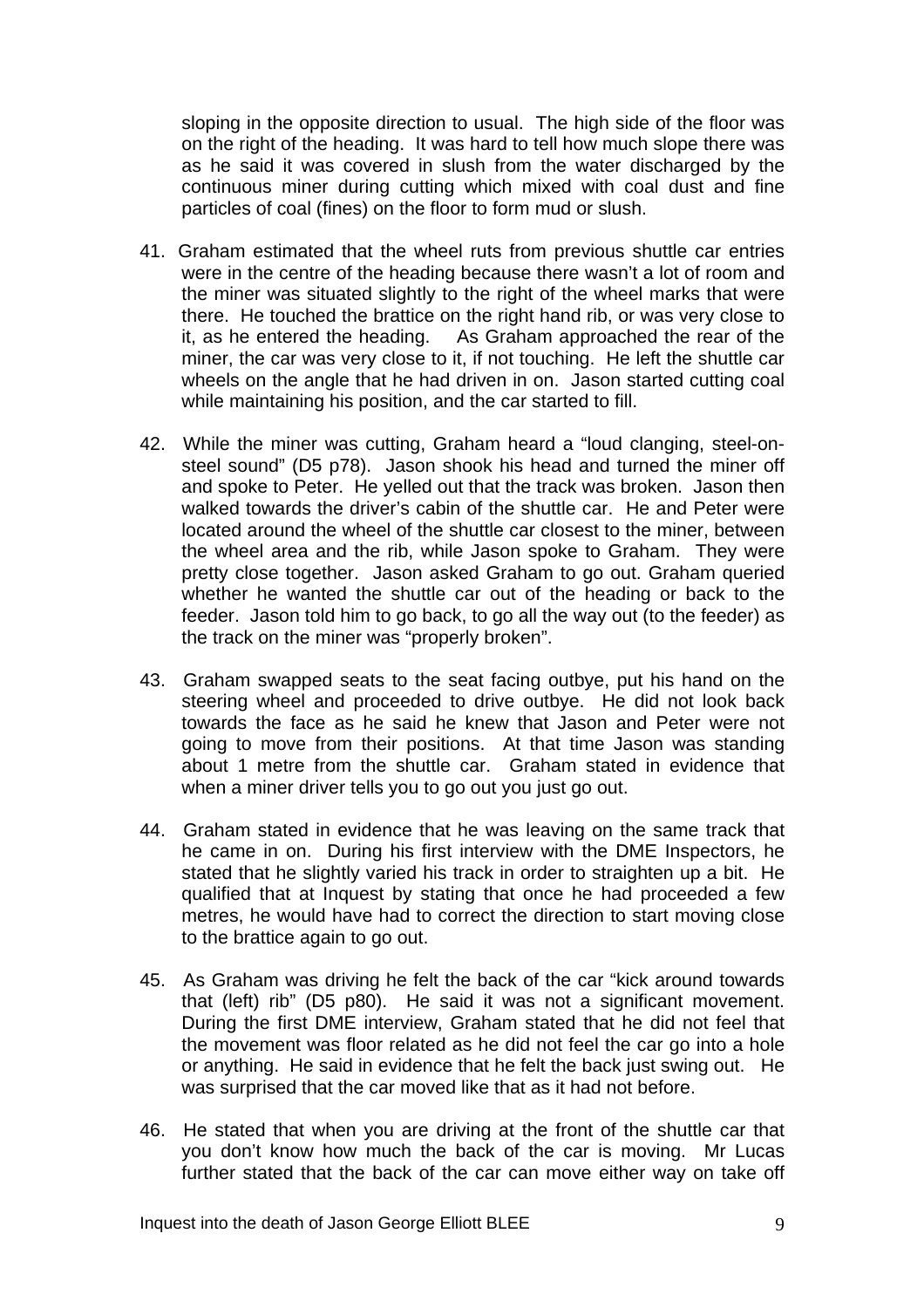and that not very often will they take off dead straight. The extent of the load in the car can affect its handling in this regard. Mr Lucas felt that the movement of the back of the car on this occasion was more related to the weight in the vehicle than the floor conditions. He thought that this situation was quite unusual and that he usually had partial loads last thing in the day and not early on. He said that the car had never reacted this way with a part load before and that while he does not drive differently in that situation, it is in his mind that he is not fully loaded. Further he said that the cars never stop square unless you are on perfect level ground which is never the case underground.

- 47. He heard a yell from Jason and he stopped the car by way of the foot brake. He stood up and looked around and saw Jason leaning against the rib at the tail end of the car facing Graham and he thought that the wheel must be on Jason's foot. Peter had run outbye during the movement of the car and was between Graham and Jason when the car stopped.
- 48. There was confusion with Mr Lucas in the first DME interview about whether Jason's head was visible above the hungry board located above the wheel arch of the car. At Inquest Mr Lucas settled on the position that Jason's head was probably lower than the hungry boards and was at the level between the tyre and the hungry board. Mr Lucas was sitting down and could see along the side of the car to Jason's position. At that time, Graham thought that Jason was not badly injured. Jason said to him to get the car off him, to bring the car back. Jason was in possession of his faculties and Graham described him as calm when delivering the order. Graham stated that as Peter Smith was also there and didn't demur, Graham thought that he should move the car.
- 49. During cross-examination, Graham agreed that another worker had informed the crew shortly before mining started that the left hand side rib of the heading needed to be trimmed. Mr Lucas stated that he and Jason looked at the rib and could notice the protrusion but as the area had already been bolted, Jason said it would have to stay as it was. The area where Mr Blee became trapped was close to the area of protrusion in Graham's view. Mr Addis, who was involved in the rescue estimated that there was half a metre less room where Jason was due to the protrusion.
- 50. Graham did not get out of the cab to investigate as he could see Jason and speak with him. He also relied on Peter Smith who was on the spot if needed.
- 51. Graham swapped seats and asked "which way is back" and Jason said "back here" and motioned towards himself. Graham sat down in the seat facing inbye and touched the accelerator and turned slightly to move the car inbye and up the slope towards the right. He tried to move the car towards the right rib to lift the car off Jason. It was put to Graham that he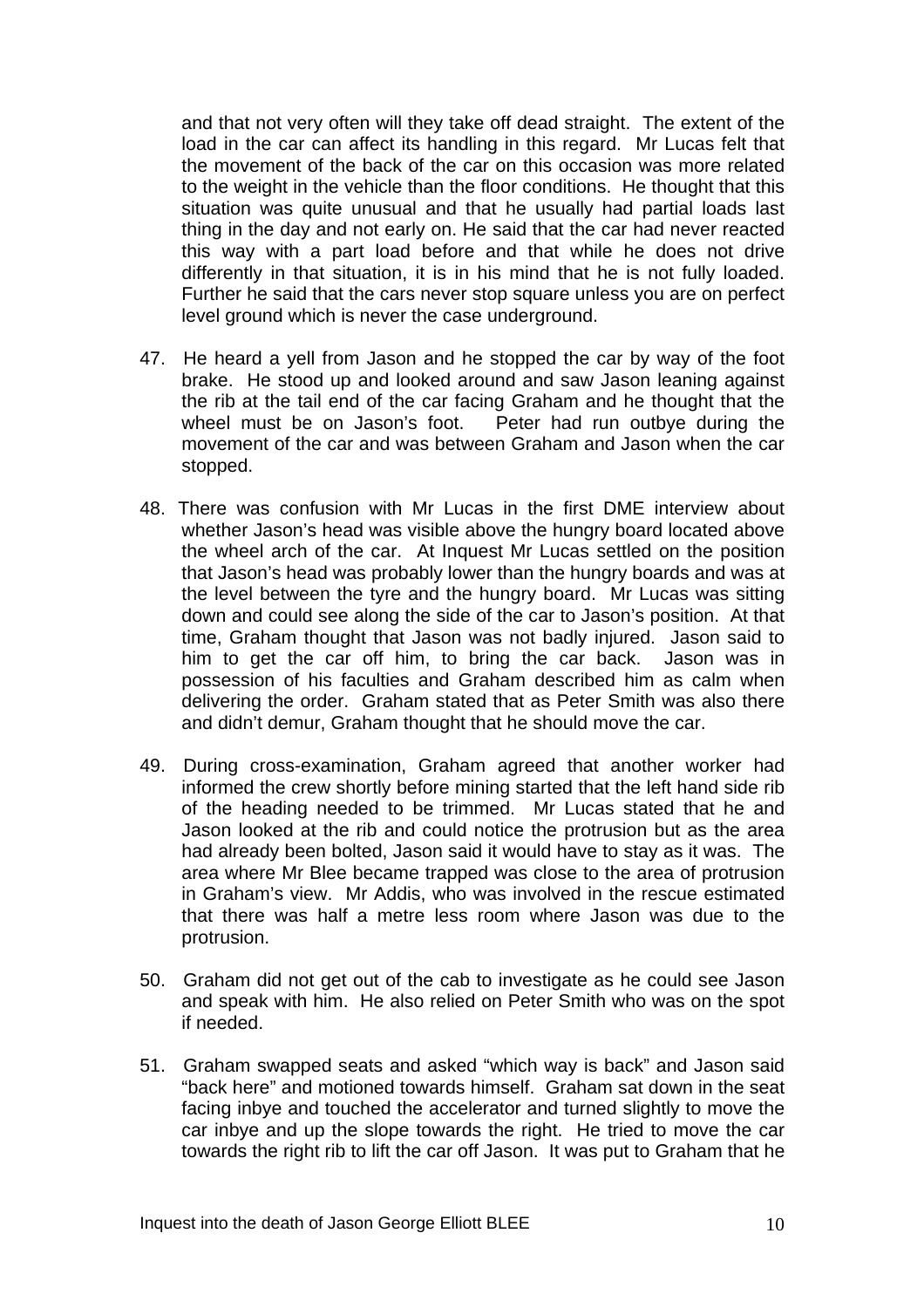actually moved the car outbye but he emphatically denied that proposition.

- 52. Graham said that he had the steering wheel close to full lock. He was shown a photograph of the position of the wheels after the incident and accepted that the wheels were not on full lock. He estimated that they were up to <sup>3</sup>/4 lock and commented that he felt like he was pulling them to full lock. He said that he was more careful driving the car to free Jason than he had ever been in his life and that it was the hardest thing he had ever had to do.
- 53. After the second movement of the car, he asked whether that was alright and Jason told him to move a bit more and so he did. By that time he estimated that he had the steering wheel on full lock. He stopped the third movement when Jason yelled out stop. The total movement would have been  $\frac{1}{2}$  to 1 metre with each movement being of an equal distance. Graham felt that the car moved from the rib to a degree but it was not sufficient to release Jason. Jason was in a different position at the end of the second movement of the car. He was then leaning on the rib with his back, facing towards the body of the car.
- 54. Mr Lucas confirmed that Jason ordinarily wore the remote control for the miner around his neck and hanging at about waist level. He could not specifically remember the remote control after the incident but did recall that someone removed it during the rescue. He did not think that the remote control was wedged between Jason and the car but did not pay attention to that. He was confident that Jason's leg was trapped.
- 55. After the third movement of the car, he hit the E stop (emergency brake). He denied moving the car backwards and forwards a number of times. He jumped out of the car and spoke to Peter about what they could do to get Jason out. Graham ran around the car to get a better view of Jason and Peter took off to get help. Graham spoke to Jason and as it appeared that Jason's right leg was trapped close to the wheel, he started digging around that area. Other people arrived within minutes and they were all frantically digging trying to free Jason's leg. Graham went around the car to Jason and supported his head as he was in an awkward position and commenced fanning Jason's face. Graham continued to assist in the recovery of Jason.
- 56. Mr Lucas agreed that had it not been for the breakdown of the miner which put out the sequence of the place change operation, that Jason would not have left the safe area he was standing in and moved closer to the shuttle car. Mr Lucas understood that he had a duty as a driver to look out for pedestrians before moving the shuttle car.
- 57. It has been submitted that Mr Lucas has reconstructed some of his evidence in an attempt to explain what happened. This seems to be the case. Mr Lucas was obviously quite traumatised by the incident and,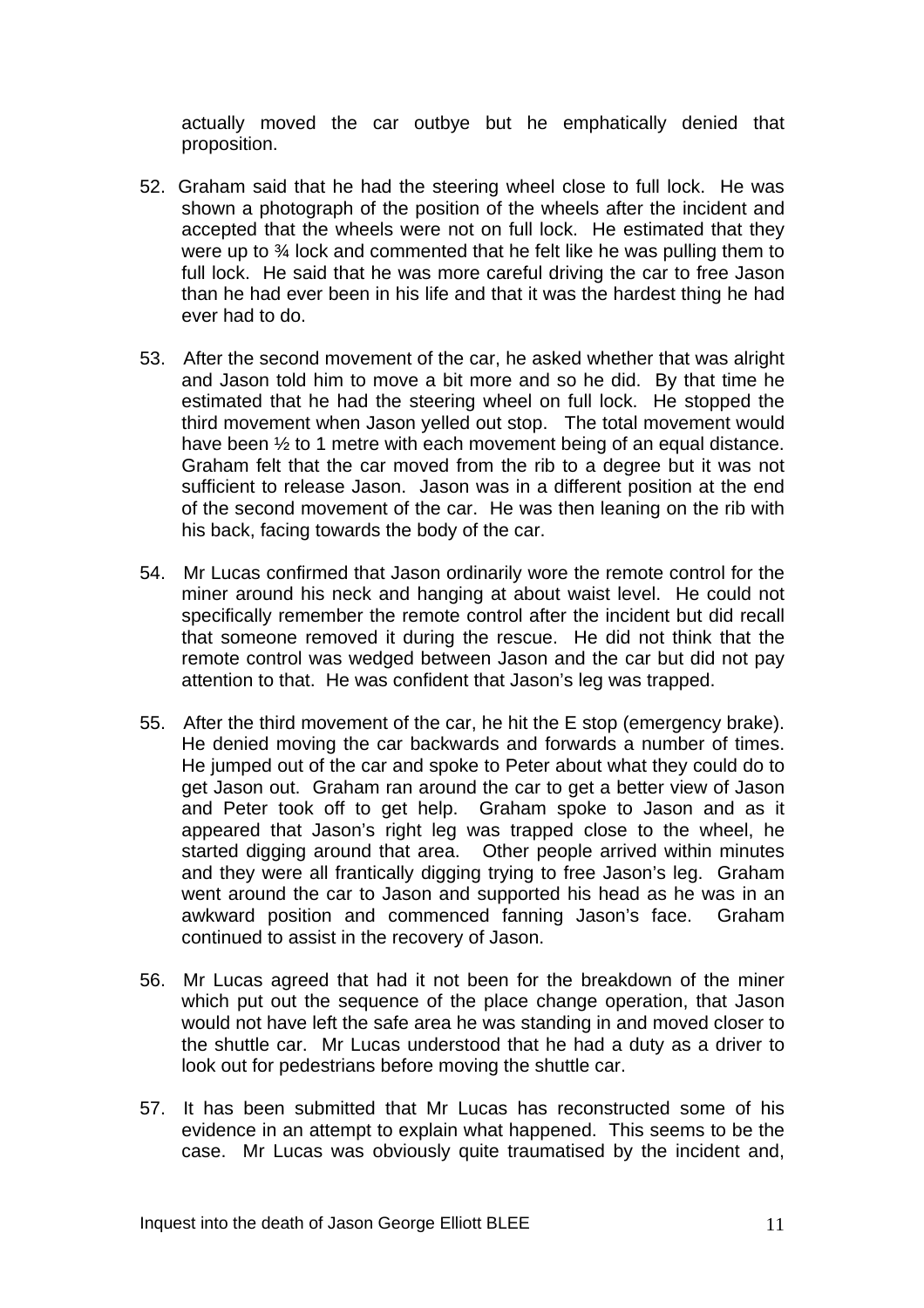with good intentions, has tried to a certain extent to piece together the events so that they made sense.

## *Peter Smith*

- 58. Mr Peter Smith gave evidence that he commenced work in the coal industry in 2002 and had worked in a number of mines. He started at Moranbah North in 2004 with a contractor performing secondary support duties. Walter Mining employed him at the end of 2004 in the mains area of Moranbah North. His duties were mainly around driving various types of machinery and he obtained a number of operator tickets. He was not the holder of a ticket for a 10SC shuttle car but did hold a qualification for the 15SC. He obviously loves his job and described cutting coal as exciting.
- 59. On the day of the incident, he was picked up in Mackay by Jason around 4am and travelled to Moranbah. They went to camp, made crib and had breakfast. They then travelled to the mine site, arriving at 7am. After dressing in the Walters locker room, they went to the muster area where Jason DeVoodg gave a briefing for about 15 minutes. They tagged in and went underground to 2 North in the bord and pillar panels.
- 60. The Deputy, Wayne Pickstone gave them the plan for the day at the crib room. Jason was on the miner and Peter offered to be his cable hand for the day as he really liked working with Jason. His duties as cable hand included looking after the cable for the miner, making sure pogo sticks are in place to let the shuttle car drivers know where the cable is, and to manage the cable when the miner is moving so that it does not get damaged. The cable hand stays with the miner driver for the day, and follows instructions from the miner driver as to any additional tasks.
- 61. The crew walked around the panel for an inspection at the suggestion of Jason. The purpose of this was to see where all the implements were and familiarise themselves with the environment. He then waited in one of the headings until the stone dusting was finished. He filled out his SLAM card. He and Jason went to G heading which was where the miner was located to have a look at the set up. Peter inspected the cables and pogo sticks. He noticed that the heading looked a bit narrow but could not recall having been provided with any information regarding a narrow heading or any different processes taking a narrow heading into account. The brattice on the right hand side of the heading was sticking out a bit and so Jason and Peter moved it back towards the rib to give some more room.
- 62. The miner was on the right hand plunge. Jason started the miner up and the first car driven by Darryl Bull came in. It was loaded and there was nothing unusual in the process. The second car, driven by Graham Lucas then came in as normal. Jason had moved the miner to cut on the left hand side. Peter could not recall anything out of the ordinary or wrong with the positioning of the shuttle car but stated that it seemed to be a little bit close to the left hand side. At the time when the car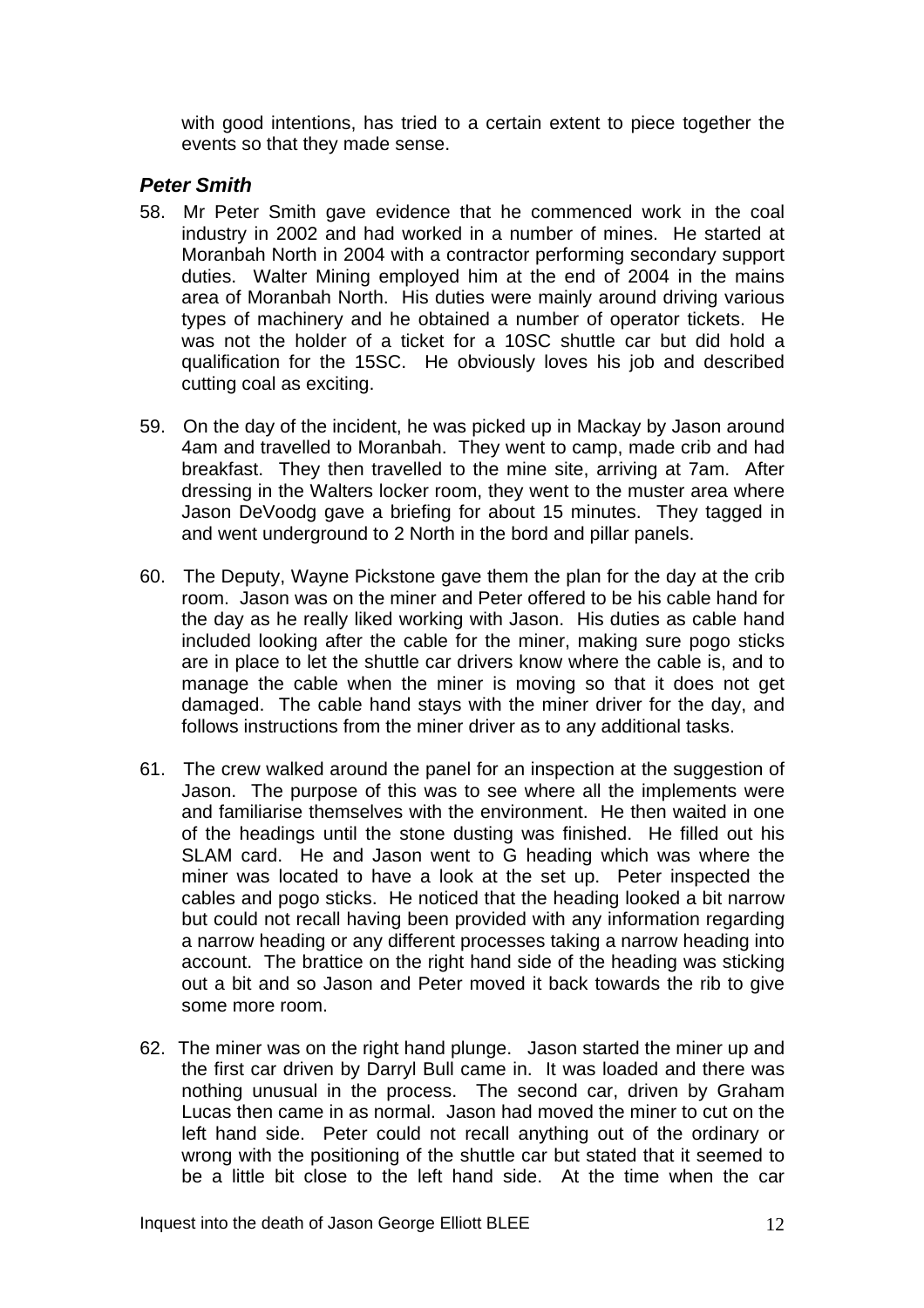approached the miner, Jason and Peter were standing to the rear and left of the miner. Peter considered this to be a position of safety and stated that if Jason felt safe in a position, then Peter did too.

- 63. As he was cutting, there was a metal-on-metal sound, like a clunking noise and the track broke on the miner. The shuttle car was only about half full at this time. Peter stated that the shuttle cars tended to move around a bit when it did not have a full load on and the extra weight of a full load made the car more stable.
- 64. Peter and Jason discussed the fact that it appeared the track was broken. They were still positioned near the miner on the left hand side of the heading. Peter was standing close to Jason and was outbye of him. Jason and Peter moved to an area around the wheel of the shuttle car. Again, Mr Smith considered this to be a position of safety as Jason was standing there and he trusted Jason's judgment. Jason then directed Graham to go back to the boot end so that a fitter could come in and look at the miner.
- 65. As the car was leaving, it started to swing across to the rib. Peter stated that you could just get the sense that the car was swinging across to the rib. Peter started to run and he called out to Jason who also ran. They were scrambling to try and get out of the way. The back of the car pinned Jason shoulder to shoulder with Jason facing outbye. He also seemed to be caught at the waist. Peter was about 2 metres away from him at the time. Jason was obviously in a bit of pain and asked Graham to move the car to get it off him.
- 66. Graham moved the car about a metre towards the face and it rolled Jason to a position where his back was on the rib. After this movement Jason started to yell out. Mr Smith said that he only saw one movement of the shuttle car after it had pinned Jason. He then ran to the crib room and got help and then ran back to help free Jason.
- 67. Mr Smith gave 2 interviews to DME Inspectors, the second on 3/3/08. In that interview he stated on three occasions that the shuttle car moved outbye rather than inbye in the first movement after Jason was pinned. During evidence he stated that the interview was given a year after the incident and he made a mistake. He realised after he had read the statement later when preparing for the Inquest with his legal representatives.
- 68. Further, it was put to Mr Smith that he told Police officers on the day of the incident that the shuttle car moved forward about a foot and rolled Jason along the wall. Mr Smith agreed that this version was correct. He then continued with his evidence that the movement was inbye.
- 69. Mr Smith had told DME Inspectors on a number of occasions that the second movement of the shuttle car was outbye and not inbye as stated by Mr Lucas. He also moved away from other elements of his initial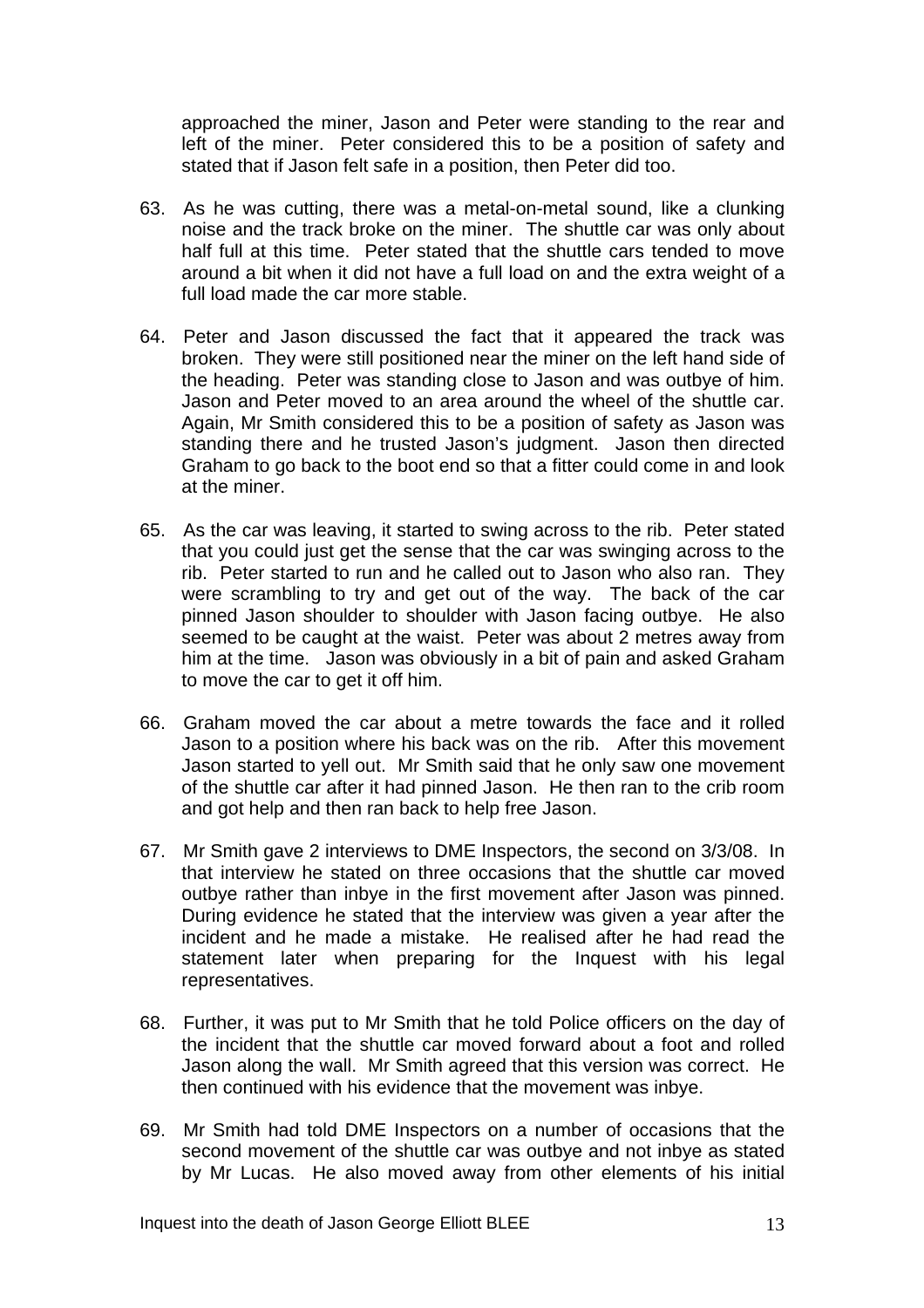version, for instance, where Mr Lucas was positioned when Smith left the heading – in the cab of the shuttle car. This version was confirmed by Mr Tupaea, the first witness on the scene. The change in Mr Smith's evidence on these points was detrimental to his credit. The end result was that it was difficult to rely on his evidence and his initial version given on the day of the incident would carry the most weight of his various versions.

70. Viewed as a whole, the evidence of Mr Lucas and Mr Smith is inconsistent and confused. Unfortunately, as will be discussed shortly, there is little assistance available from other witnesses to clarify the position.

## *Wayne Pickstone – ERZ Controller*

- 71. Wayne Pickstone was the ERZ (Explosion Risk Zone) Controller for the district in which this incident occurred in the mine on the day in question. His position is also referred to as the Deputy in the old terminology. Mr Pickstone had 30 years of experience between coal and metalliferous mining and civil tunnelling. He holds a Mine Surveyor's certificate and first and second class mine manager's certificates, and S1,2,3 and G2 competencies.
- 72. He had also worked as a production manager and was on a career path in civil tunnelling and mine construction. He was a mine manager at Moranbah North from 1995 (for the drift development) and was project manager at Mt Isa on the Enterprise Mine crusher. He was also a production engineer on an underground crusher at Ridgeway gold mine and then returned to coal production as an ERZ Controller at Moranbah North mine as an employee of Walter Mining. In 2006, Mr Pickstone participated in the updating of the safety management plan and drafted some of the standards used in the MNC bord and pillar operations.
- 73. On the day of this incident, Mr Pickstone was the supervisor for D Crew. He arrived at the mine 30 minutes before the start of shift and met with the Shift Supervisor, Jason DeVoodg. As Mr Pickstone was returning from one months leave, the meeting was detailed and informed him of the plan for the shift, changes to the SCARPs and the Authority to Mine and the background of work done during his absence.
- 74. Following that meeting, Mr DeVoodg held a shift meeting for the crew which lasted for about 45 minutes. Jason Blee proposed that the crew should conduct a walk around the panel to re-familiarise themselves with the area, the conditions and to check on location of machinery and wheeling roads. Mr Pickstone supported and applauded the initiative to walk the panel at the start of the shift. A walk around of the panel was not done as a matter of course. Mr DeVoodg stated that the sequence control sheets provided similar information to a walk around but agreed it was good practice.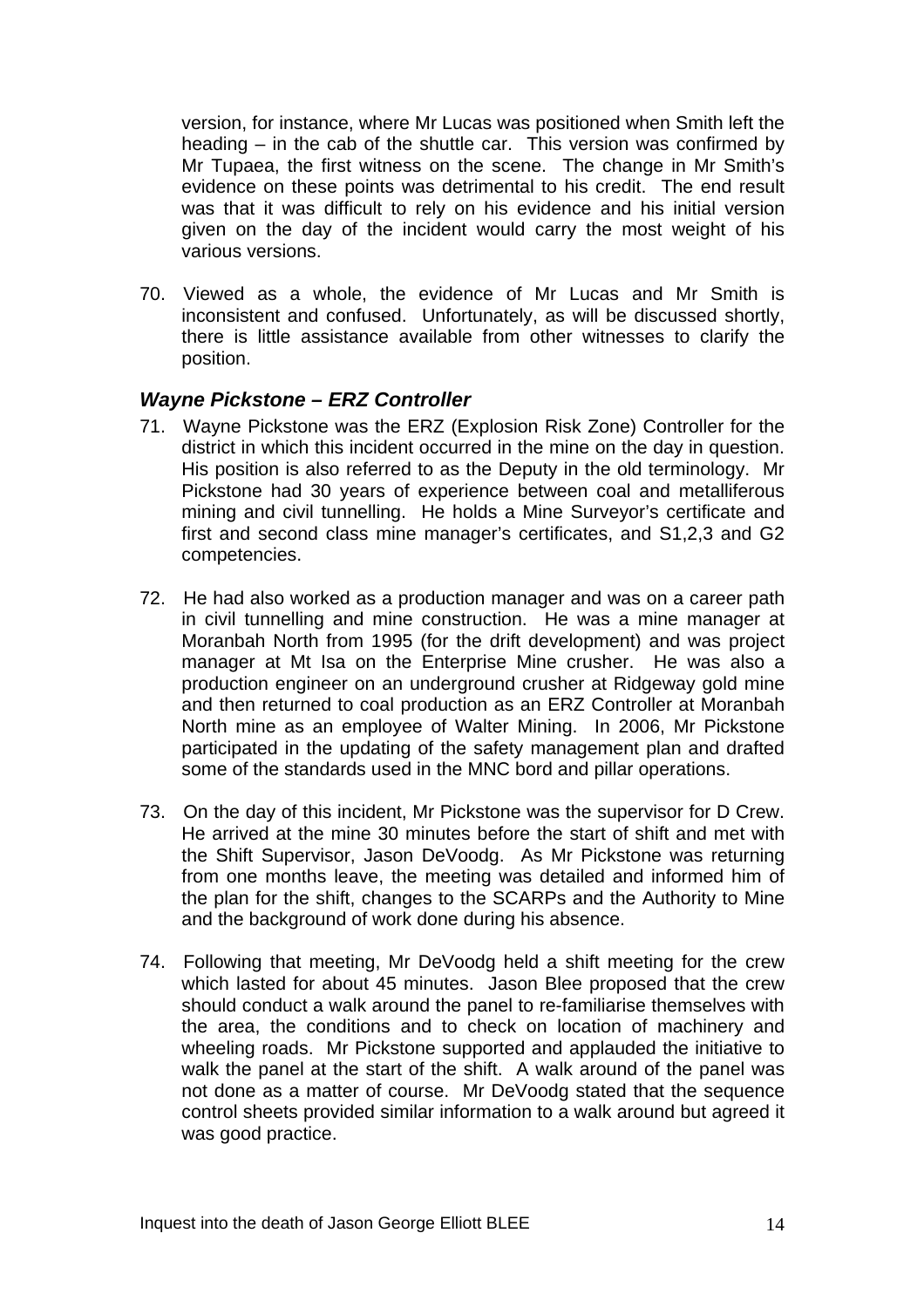- 75. After the tour handover meeting, Mr Pickstone conducted a SARS dealing with the safety performance on the previous shift and discussed in a toolbox talk fashion the tasks for the upcoming shift with a safety focus including any additional precautions needing to be taken during work. This discussion covered again the issues from the tour handover meeting. The tasks for the crew were mining in G heading and bolting in E heading.
- 76. The crew proceeded underground to the crib room. Mr Pickstone arranged the deployment of personnel to various tasks on the shift. He reviewed the SARS again with the crew, while waiting for the stone dusting to be completed. He then commenced his inspection of the panel while the crew went on the walk around. The statutory responsibilities of an ERZ Controller included regimes of two hourly and four hourly inspections of various parts of the panel including issues such as ventilation, gases and strata. The working areas of the panel were to be inspected two hourly. Mr Pickstone noted the noticeboard at the commencement of the panel and went to G heading via E heading, visiting the bolter. He inspected that machine and area and went to G heading.
- 77. In G heading Mr Pickstone and the crew had a discussion about the width of 5.8 metres of the heading. Jason Blee indicated that he could fix the width issue by increasing the taper when mining out to 6 metres (the width referred to in the Authority to Mine). While in G heading, the mechanical fitter arrived and advised Mr Pickstone that he needed to tension the chain conveyor on the continuous miner prior to production commencing and he attended to that.
- 78. After completing his inspection of G heading Mr Pickstone then continued to other areas of the panel. In A heading, the ventilation system required attention and Mr Pickstone started to check all the brattice stoppings on the intake side to check the seals. His work was interrupted by the emergency in G heading and his inspection regime was not continued on that shift.

# **The Rescue**

79. Joe Tupaea, the loader driver, went down towards the heading being mined and was waiting for the shuttle car driven by Lucas to pass. He saw the cable hand run out of the heading in a very agitated state. He spoke to him and was told that Jason was pinned against the rib by the shuttle car. He went straight into the heading on foot to see what was going on. He pushed the emergency stop on the shuttle car (the power was off at the time), patted Graham Lucas who was still sitting in the car and checked on Jason and confirmed that he was pinned. Graham Lucas got out of the car and came to speak with him as well. Jason was pinned and his back was against the rib. He was standing but not to his full height and it appeared that his legs were caught. Mr Tupaea couldn't move him and so he left for the crib room to notify control and locate the Deputy. Mr Lucas stayed in the heading with Jason.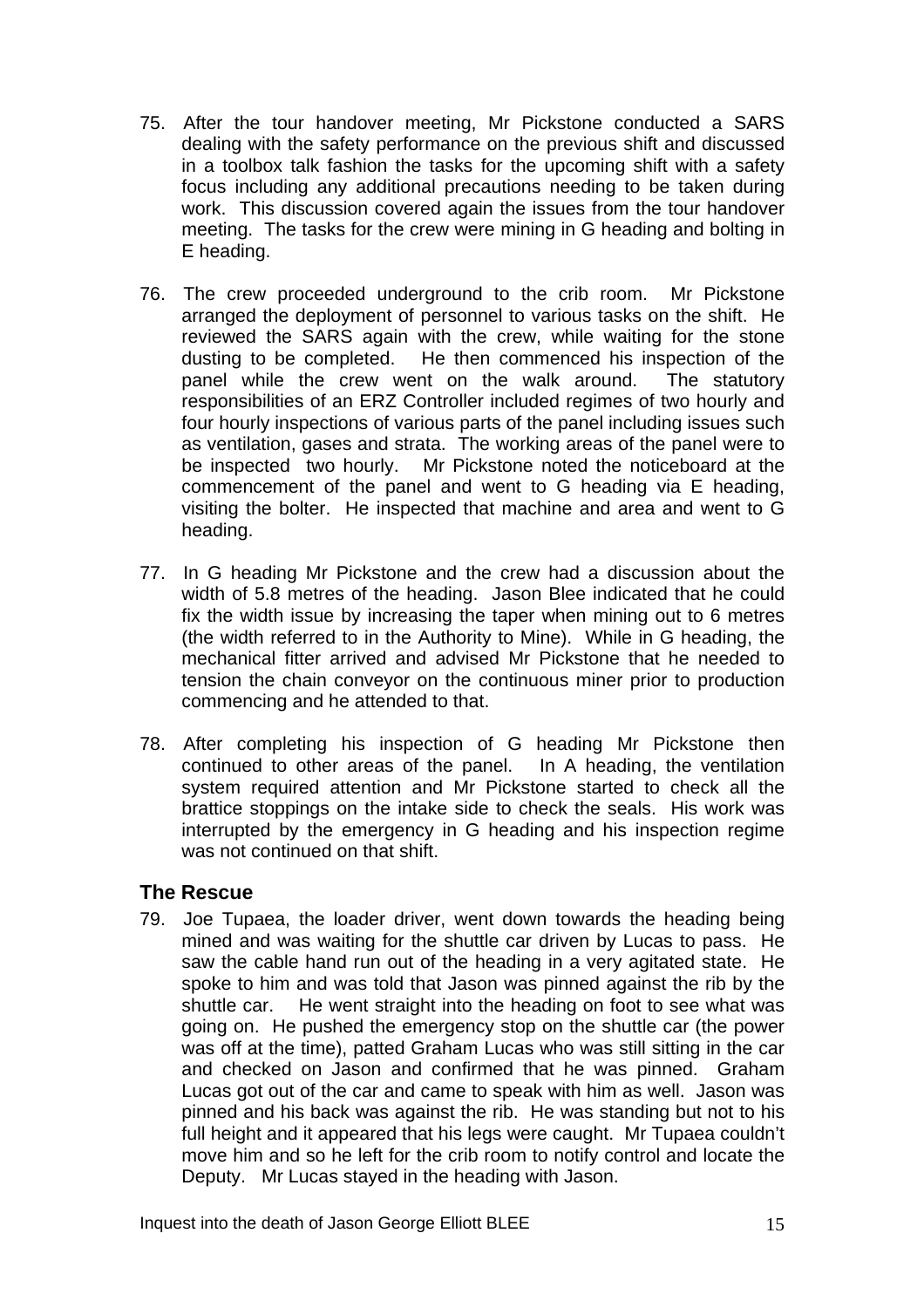- 80. Immediately after being informed of the incident, Mr Pickstone went to G heading and made an assessment of the situation. He went to the crib room and phoned mine control and advised them to upscale the emergency response. He assisted in the efforts to save Jason and at one stage spoke with the paramedics travelling to the mine from Moranbah. They recommended that Jason not be moved until they arrived.
- 81. Mr Addis, a supervisor and very experienced mines rescue trained person, was contacted by the control room and spoke with them prior to attending the incident. They informed him that the ambulance had been called and gave the details of the incident. He went straight there and assessed the situation. When Kim Addis arrived at the scene he took control of the rescue effort and Mr Pickstone assisted him. The underground ambulance had arrived at the scene before him and assistance was being provided to Jason by other workers at that time. Mr Addis took control of the scene due to his experience in mine rescue. It was Mr Addis' first real rescue situation.
- 82. He ensured that the power to the machinery was off. People were digging around the car in an effort to free Jason who was receiving oxygen. He spoke with Jason and looked to see what room he had to extricate Jason. He knew of the availability of airbags and also the potential for the use of the jacks on the shuttle car. On having a good look around Jason he realised that he was not trapped and he could be removed by digging. By time Mr Pate reached the incident scene he discovered that Mr Blee was actually not pinned. The decision was made that he was able to be pulled out and so Mr Pate did not turn his mind to the need to use air bags or jacks to remove the scuttle car from Mr Blee.
- 83. Mr Addis put a neck brace on Jason and was informed of the directive not to move Jason. Shortly after that Jason went quiet and a pulse could not be located so Mr Addis took the view that Jason needed to be moved to be resuscitated. He was pulled out and CPR commenced. The QAS arrived soon after and took over the CPR.
- 84. Mrs Blee expressed her thanks at the Inquest to everyone who helped Jason on that day. She stated that it meant so much to her that he didn't die by himself and to know that all his work mates pulled 110% to try and save him.
- 85. QAS were treating Jason and consulting with the doctor on the rescue helicopter which had been deployed to the mine and was enroute. Jason was taken to the surface for further medical assessment.
- 86. Doctor Vipulanthiagarasah was a retrieval registrar for the emergency medical services which was working for C.Q. Rescue Mackay. He was flown to the mine by C.Q. Rescue helicopter and examined Jason Blee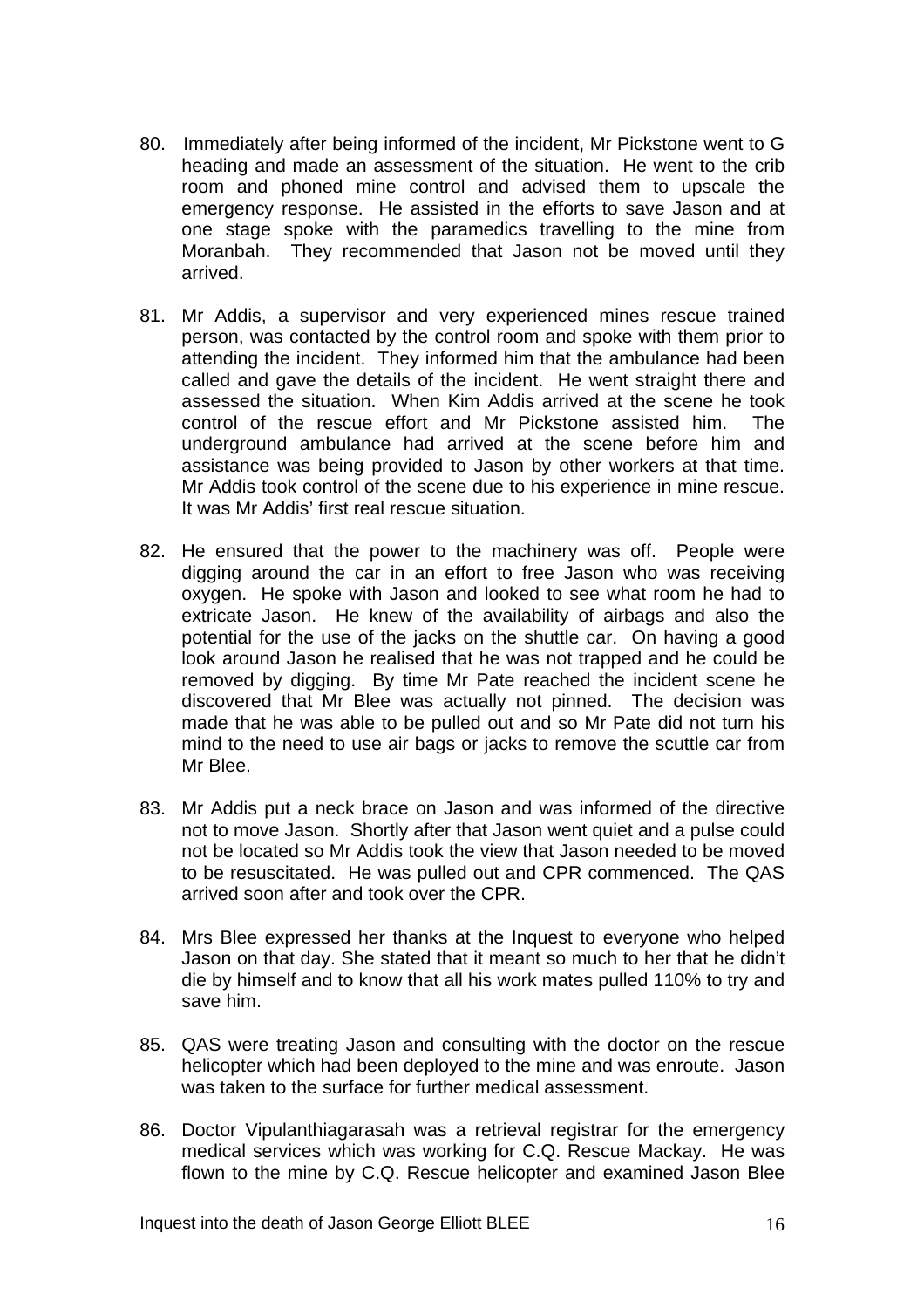when he was bought to the surface of the mine in the medical unit. The doctor had received a call at about 10.30 that morning from C.Q. Rescue base and he was deployed to meet the patient at the mine. He arrived at the mine and saw the patient at 11.40 am.

- 87. At the time when he examined Mr Blee he formed the view that he had undergone a cardiac arrest, he was unconscious, was not breathing and did not have a pulse. Following examination the doctor attempted to maximise Mr Blee's chances of survival through the administration of adrenalin and other substances. He conducted various tests to determine whether or not Mr Blee could be resuscitated and formed the view that he could not due to the fact that he had been in arrest for 30 to 35 minutes. The doctor was of the opinion that the patient was clinically dead at that time.
- 88. Associate Professor Du Flou, a forensic pathologist who gave evidence, commented that following an examination of the medical records, he was of the opinion that essentially by 11.00 am Mr Blee was dead and everything that was done subsequent to that time, although quite correct, had no meaningful effect.
- 89. There were no obvious external injuries apart from potential bruising to the pelvis. The doctor found this quite difficult to determine given that Mr Blee's body was markedly covered in coal dust at the time of the examination. The doctor received information that the patient had been crushed or trapped. He advised as a general rule of thumb, if possible, the patient should not be moved before medical experts arrive at the scene as crush injuries can lead to damages to the spine, to the pelvis and to the lumbar region of the back.
- 90. When the doctor was consulted in transit in relation to Mr Blee's condition he indicated that there was a difficulty in finding out exact times of the trapping or crushing and he formed the view that crush syndrome was a possibility. He explained that for instance if the pelvis was crushed sometimes there can be a lot of blood loss within the pelvic cavity and the trapping of the body can actually in itself prevent any further blood loss. Moving the patient can cause further bleeding or other problems from broken bones in that area being released from pressure. This issue will be referred to in expert evidence later in the decision.
- 91. Associate Professor Du Flou described this case as an inevitable death as a result of the injuries given the extent of the injuries and the number of organs involved. He stated that the lethal injury would have been very very difficult to diagnose and once diagnosed would be very difficult to treat. He stated that irrespective of where the injury had taken place the chances were very strong that it was a lethal injury and unsurvivable no matter what location it occurred in or how far away from vascular surgeons or expert trauma surgeons Mr Blee was.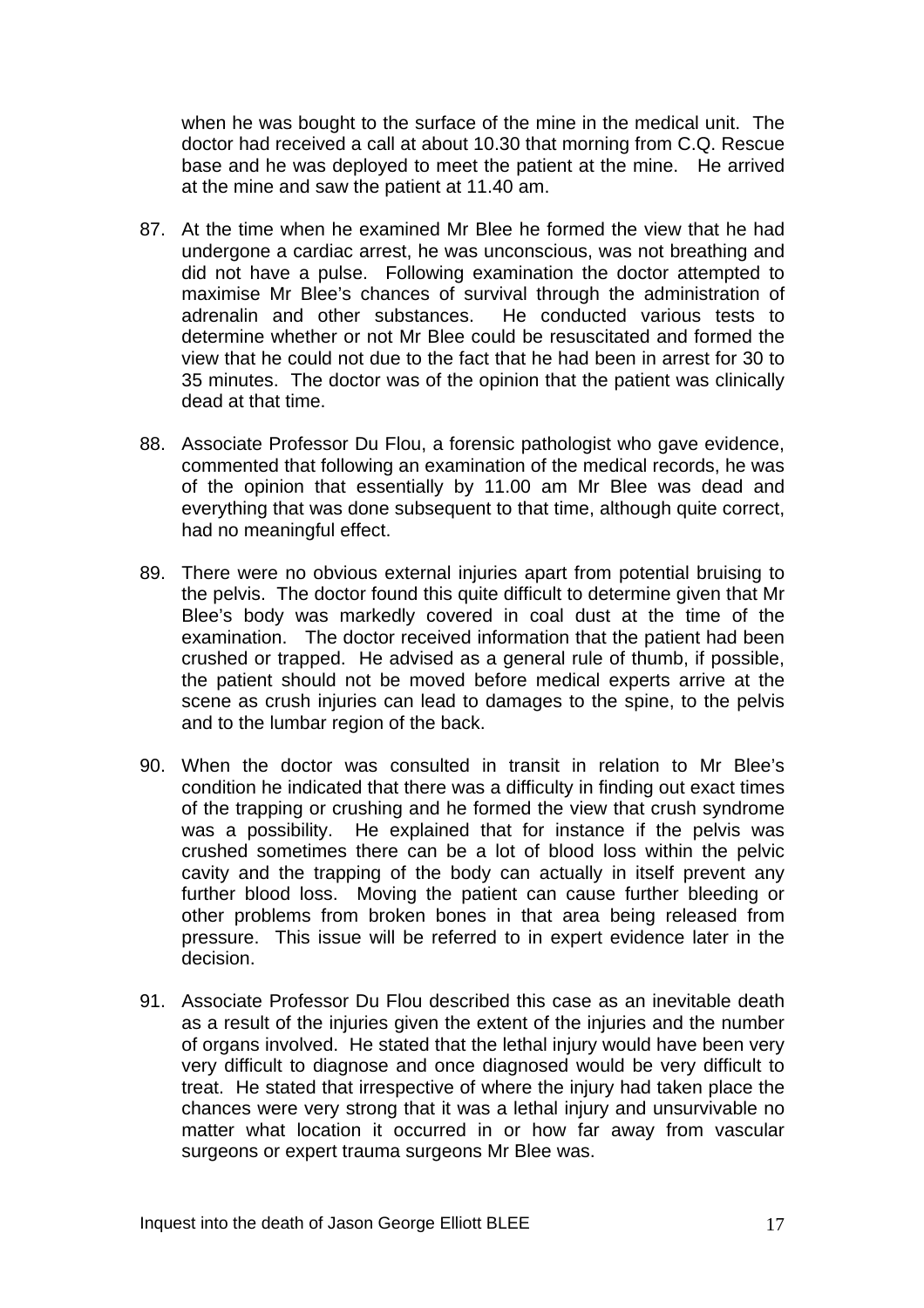## **Events Following the Incident**

- 92. Following the incident Mr Pickstone took his crew back to the crib room and then later to the surface in accordance with directions to him by the Undermanager, Mr Bradbury. Once at the surface, the crew were isolated in the mine rescue building before being asked to write statements for management.
- 93. Mr Pickstone advised that he was devastated by what had happened and felt overwhelmed by the events of the day. It seems that all of those involved were affected in this way.
- 94. After Jason was removed from the scene, Mr Lucas and the others went to the crib room and waited to be brought to the surface. Mr Lucas went to the Moranbah North Rescue Station, sat in the room and was asked by management to write a statement of what had occurred. After the statement was written, Mr Lucas was informed that Jason had died. He felt very sad and in shock over the incident. Shortly after that he was interviewed by the Police. He said that did as he was told. He spoke to a union official who offered support and assistance. He then went home with his mate and in the following days participated in interviews with the DME Inspectors.

#### **Management of the Incident by Moranbah North Coal**

- 95. The Superintendent at the Mine, Brett Capper, was responsible for managing the incident. Rather than being specifically allocated such a role, Mr Capper happened to be on duty that day and was responsible by virtue of his position. His major role was to stabilise and monitor the situation, facilitate rescue efforts, control the situation's overall impact on the mine that day, keep the workforce informed, co-ordinate events and general organisational processes.
- 96. A detailed procedure was set out on the duty cards which dictated activities for a number of people including Mr Capper. The duty cards are designed to be a prompt for various actions and are underpinned by the training on procedures relevant to the role of the staff member which had previously been undertaken. The incident controller duty card was the one governing Mr Capper's role on the day.
- 97. Mr Capper was not aware for certain until late in the incident that the person involved was Mr Blee. He gave evidence that communication coming up from underground can tend to get confused due to communicating with a number of different people and the heightened situation underground. Further complicating clarity in Mr Capper's view was the need for him to be managing so many tasks. He felt that he could not be comfortable enough with the information as to Mr Blee's identity until he was brought to the surface.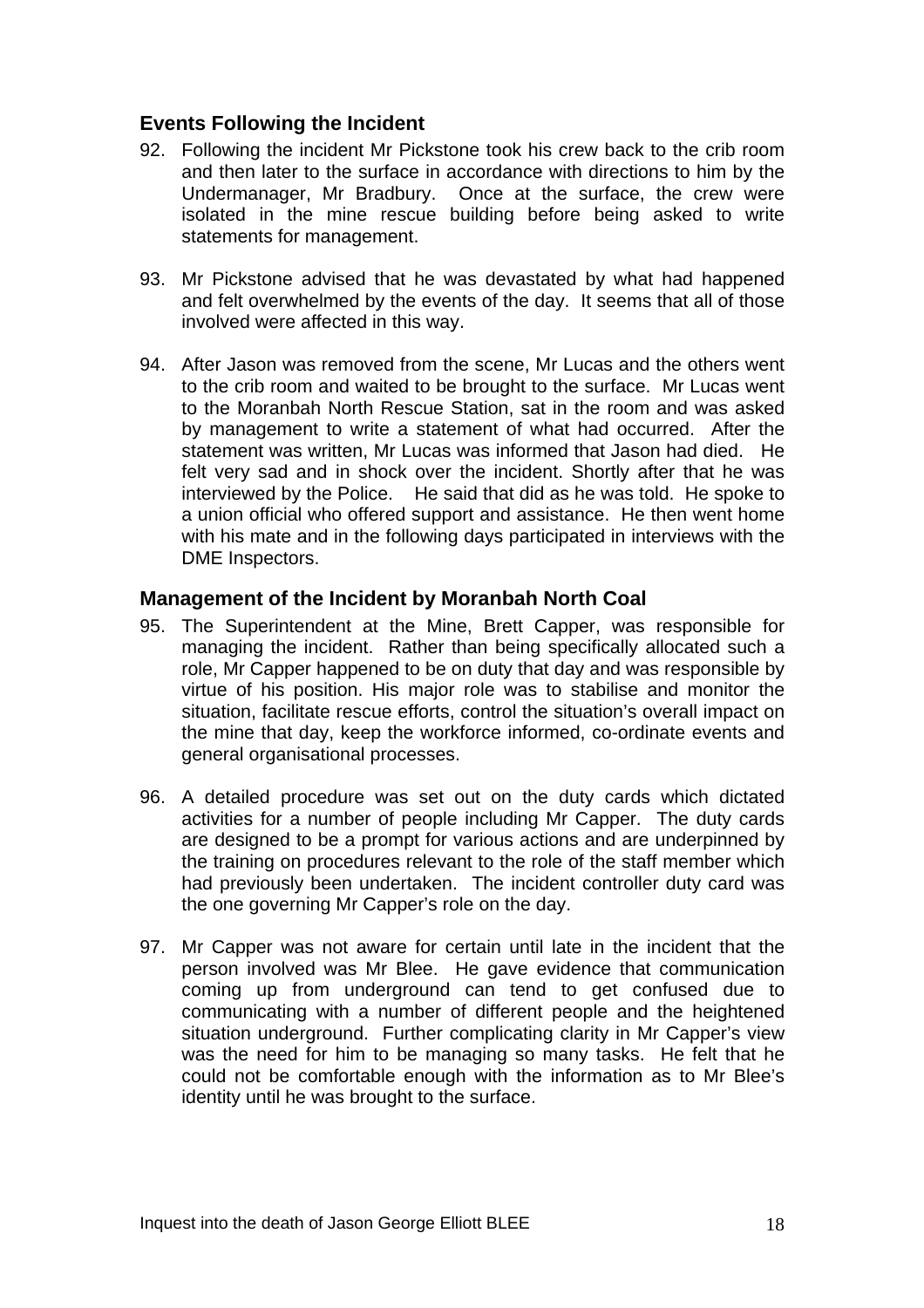# *Notification to Next of Kin of Incident (Employers)*

- 98. During the course of undertaking his duties, Mr Capper requested that the Police attend to notification of the next of kin of Mr Blee. He considered that course of action to be in accordance with the protocol. Mr Capper was aware that Mrs Blee lived in Mackay and her distance from the mine was also a consideration for him. He was also cognizant of the need for carefulness in not relaying any false information and waiting to confirm details before any notification to Mrs Blee.
- 99. Mr Capper explained that Duty Card 4 was the card relevant to the Senior Site Executive. That card details that the SSE should ensure that contact has been made with the family in the event of a fatality. However, the mode of notification was not expressed.
- 100. Mr Itzstein of Walter Mining confirmed that the SHMS required the company to arrange for the Police to notify the next of kin in the event of a fatality.
- 101. Mrs Rebecca Capper, the Human Resources Co-ordinator at the time, stated that she considered the Police the appropriate persons to notify the next-of-kin as they had the appropriate training to deliver such grave news to family members. In fact, the evidence of the Police officers involved was that they do not receive specific training on delivering death messages. She also personally felt that such news should be delivered in person and the Police had resources on the ground in Mackay. In fact the evidence from Walter Mining managers was that they also had personnel available to attend Mrs Blee's house in Mackay. Mrs Capper saw the role of the SSE as being available to speak to the family about the incident and how it occurred if the family wished to speak with him.
- 102. In the case of serious incidents (not fatalities) it is the responsibility of a senior member of staff at the mine to inform family members of the incident. This is usually done by that person attending the house of the family and supporting the family by accompanying them and the worker to medical treatment etc.
- 103. Mrs Capper also stated that there was need for care in relation to the certainty of information before contacting family including the details of the incident, its effect on the worker, what is the next step for the worker, if they are attending medical treatment - when and where. Mrs Capper thought that it would have been appropriate for Mrs Blee to have been informed early (by phone if necessary) that her husband had been involved in a serious incident at the mine.

# **Police Involvement**

104. Sergeant Muller, Officer in Charge Moranbah Police, was called by MNC staff shortly after 10.46am with notification of the accident – that a male person had been trapped underground by machinery. He relayed the information to Criminal Investigation Branch (CIB) officers. A decision was taken to attend the mine immediately despite the fact that no death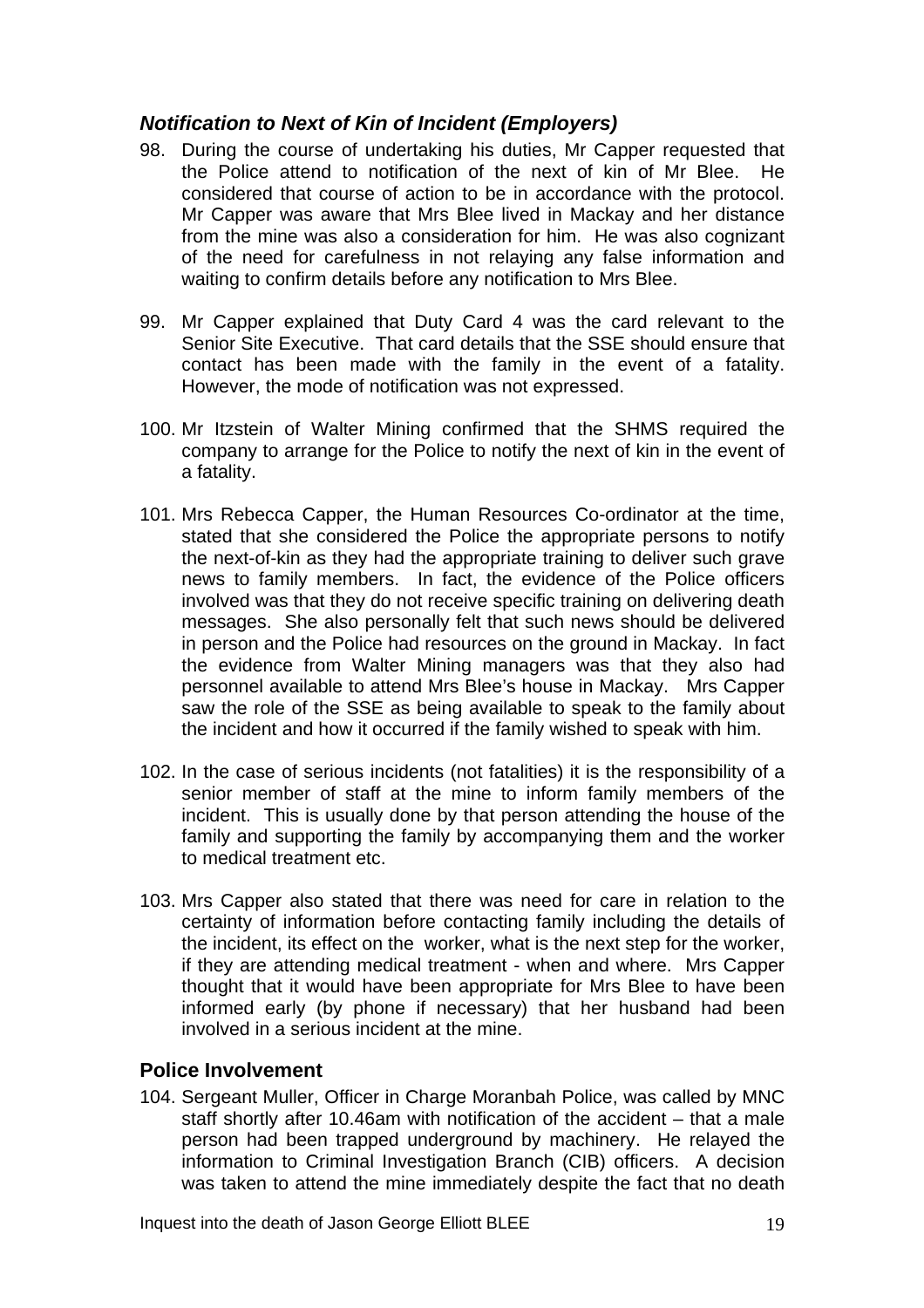requiring Police attendance had occurred at that time. Sgt Muller and Acting Sgt Detective Dan Dennis and Senior Constable Rebecca O'Donnell arrived at the mine just after noon. At the time of Det. Dennis' arrival at 11.36am, the rescue helicopter, paramedics and doctor were present. The injured person had been brought to the surface and was being attended to by paramedics and the doctor.

- 105. They attended at the first aid room where Jason's body had been placed when brought to the surface. Police were advised that the person involved in the incident was Jason and that he had passed away. Next of kin details were provided to Police by Mr Brett Capper of MNC. Dr Vipulanthiagarasah, who had treated Jason, advised Police that the suspected cause of death was a fractured pelvis caused by crushing and a consequent severed femoral artery.
- 106. Sgt Muller called Scenes of Crime officers to attend and notified the undertaker and Mackay Police Communications at 12.14pm. Briefings were provided to Police by mine management. Police were advised that the site was secure and that all personnel had been evacuated from the mine when the incident was known about.
- 107. At around 1.30pm, Sgt Muller, S/C O'Donnell and Det. Dennis had a brief viewing of the scene of the incident underground to familiarise themselves with the surroundings. None of the Police attending the mine had investigated a matter relating to underground mining previously. During the inspection, Kim Addis from MNC explained various aspects of the environment and process involved in the work which was being done at the time of the incident. At the time of the inspection, no lighting plant was located at the scene. Det Dennis felt this gave a better perspective of the environment, with the only light coming from cap lamps. For investigative purposes, however, he felt that it may have assisted to have more lighting. Det. Dennis noted that the ground in the heading was wet and sludgy.
- 108. On return to the surface, officers Dennis and O'Donnell conducted interviews with Graham and Peter in the safety room in the administration area of Walter Mining offices. The interviews commenced at around 4pm. The witnesses Lucas and Smith had taken part in a briefing with other coal mine workers and had been together for at least part of the time elapsed since the incident. The interviews were conducted separately but contamination of their versions could not be ruled out given the intervening period that they were together and with others.
- 109. All three Police officers were present during the interviews. The interviews were not tape recorded or notes taken verbatim, rather, all notes were summaries of what was said. A representative of the CFMEU (the Union) was present at each of the interviews as a support person for the witnesses. This person was never identified and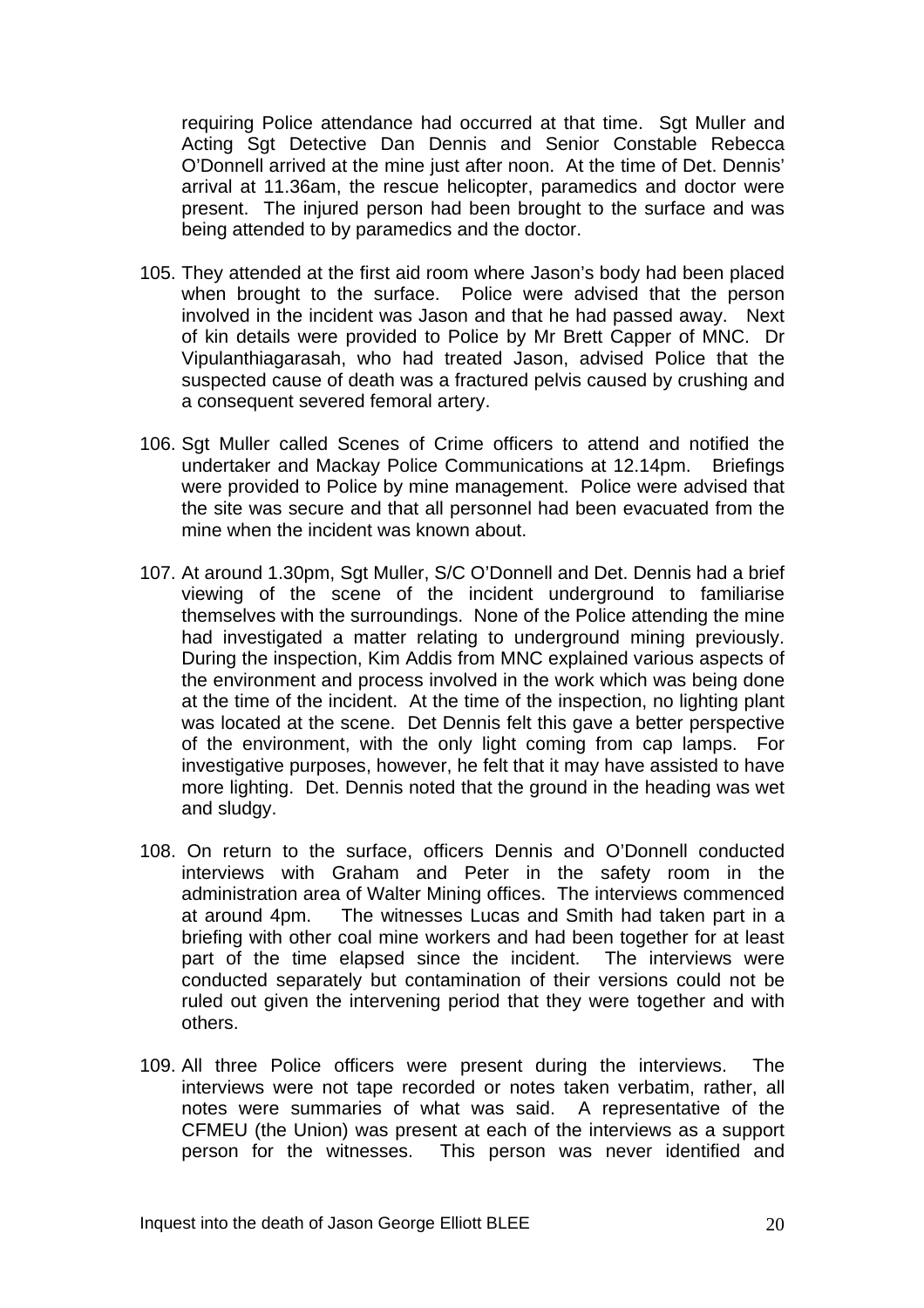clarification of the record of the proceedings could not be clarified from this quarter.

- 110. Peter Smith was spoken to first. He was quite distressed and upset about the incident and was pale. Det Dennis and S/C O'Donnell each made contemporaneous notes of the conversation. The notes taken by both officers in their notebooks were tendered at the Inquest. Det. Dennis' notes were in point form and varied between the actual words used by Peter and a summary of what he said. Peter also told Police that the movement of the shuttle car after Jason was pinned was forward by about a foot. S/C O'Donnell's note was that he said the car moved forwards and then back. During the conversation, Mr Smith told police that as the shuttle car began to drive out of the heading it "skewed" and "the car came (at them) sideways". He also said that two previous shuttle cars had skewed a little but not as badly. Det. Dennis concluded from this statement and his own observations of the scene that the shuttle car may have slipped on the floor.
- 111. The interview with Mr Lucas commenced at about 4.30pm. Graham was also clearly distressed during the interview. The persons present were the same with the exception of Sgt Muller. During the interview, Graham stated (according to the O'Donnell notes) that someone said to him after the pinning "go back, go back". He then described two movements backwards (towards the continuous miner) and one movement forwards (out of the heading), moving about a foot in total, in the attempt to unpin Jason. The other shuttle car driver, Mr Bull, was not spoken to by Police.
- 112. At the conclusion of the interviews Det. Dennis formed the view that both Peter and Graham were trying to unpin and save Jason and that what happened was an accident. This conclusion was made in the absence of any surrounding information of knowledge of the history of other incidents. The evidence however is quite clear that there was no ill intent on the part of either Mr Lucas or Mr Smith.
- 113. While the interviews were taking place, Sgt Muller spoke to Mackay Police Communications and requested that Police notify Mrs Blee of her husband's death. Mine staff informed the Sqt that they had personnel in the vicinity of Mrs Blee's residence. Sgt Muller instructed police that once the notification had been made they should offer Mrs Blee the opportunity to speak to those persons if she wished.
- 114. Scenes of Crime officers attended and took photos and video footage of the scene. The undertaker arrived and attended to Jason's body. The police officers established that there were no suspicious circumstances and no criminal charges would be laid as a result of the incident. Under the Police Operational Procedure Manual (OPM) 8.5.5, the responsibility for full investigation of the mining incident laid with the Department of Mines Inspectorate as the organisation with experience in that area.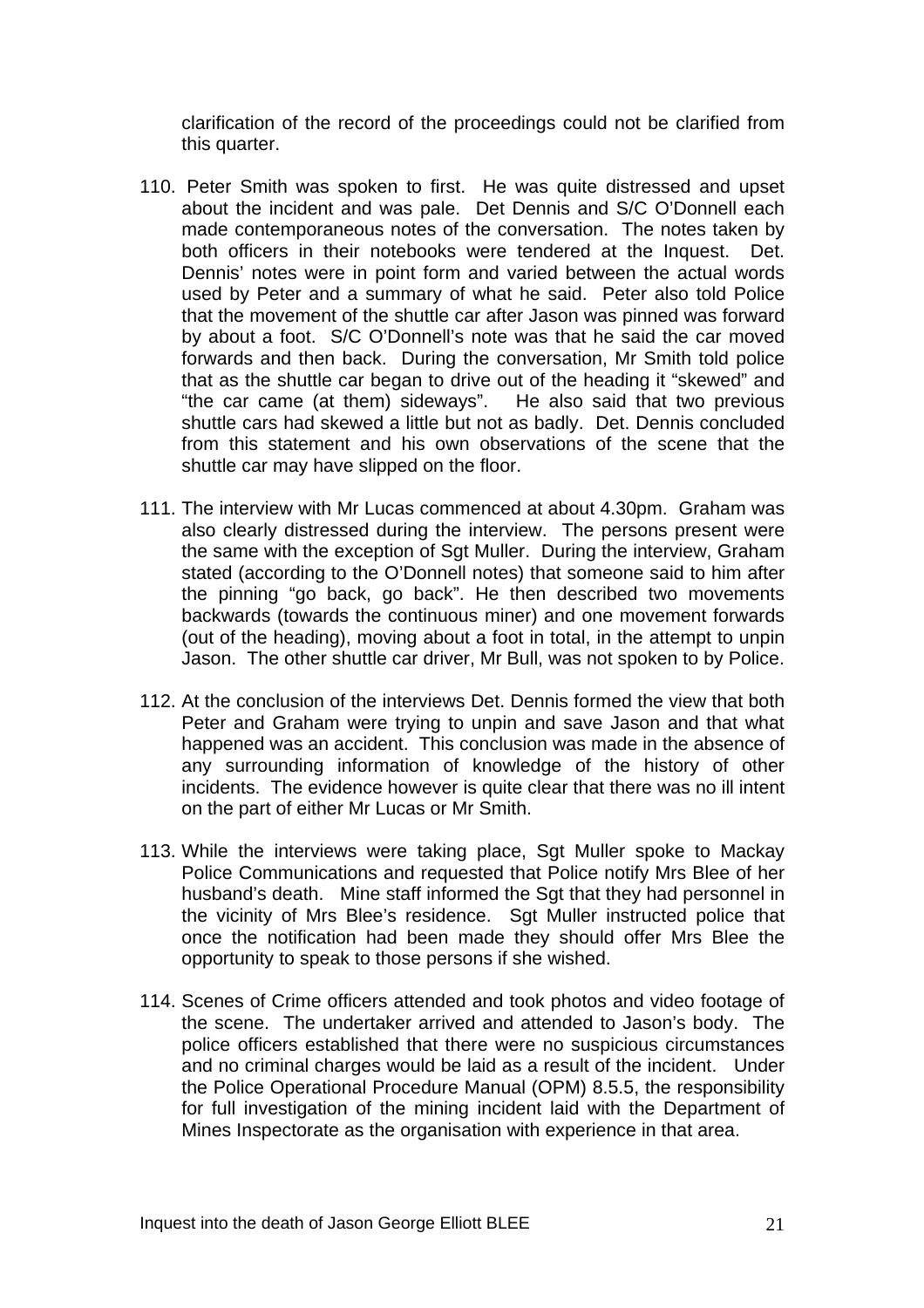- 115. A Form 1 *Notification to the Coroner* was prepared by Police pursuant to the OPMs and Coroners Act and was forwarded to the Emerald Coroner. This is effectively the first response report to advise the Coroner what is known of the circumstances to enable the Coroner to deal with the matter. A brief summary of the known facts is included in the Form 1. Sgt Muller, Det. Dennis and S/C O'Donnell contributed to the drafting of the Form 1, with different people entering the précis of the statements of Graham (by Dennis) and Peter (by Muller). It was apparent that information not contained in the Police Officers' notes was in those précis but where that additional information came from was not able to be established. Further, S/C O'Donnell stated in evidence that her notes were an overview of the conversations but the précis were "more succinct".
- 116. The Form 1 was completed during overtime and was the first form of its kind these officers had entered on the then new QPrime computer system, causing some confusion and error. The significant error was the misstatement of Peter's version about the movement of the shuttle car following Jason being pinned.

## *Police Notification to Family*

- 117. Sgt Muller stated that as the incident was being investigated by Police, it was their responsibility to notify the next of kin in accordance with the usual procedure in such circumstances. Det. Dennis gave evidence that care is taken to ensure the identity of the deceased person before notifying the family due to the very sensitive nature of the information and the necessity to make sure it is correct. He said that it was also important for the Police delivering the notification to have some information for the relatives about what happened.
- 118. The incident involving Jason occurred at 10.10am. He died at 11.53am. Police Communications were advised of the death and requested to notify Mrs Blee at 12.14pm. The job was tasked to Northern Beaches station (the closest to Mrs Blee's home) as job number 372221. Job number 372223 involved a disqualified driver and was the matter being attended to by the Northern Beaches Police at the time of receipt of the notification task according to the evidence. There has been no explanation for the notification job preceding the disqualified driver task. Mrs Blee was not notified until 1.58pm.
- 119. The Police OPM 8.4.7 relates to the task of advising relatives of a death. It contains no mention of the priority to be given to this task. That prioritising occurs in the Communications Room to which the job has been tasked. The officer in charge, usually a senior sergeant, weighs the task up against others and assigns the priority ranking to all tasks. This decision is a judgment call based on experience and crews available at the time. In general, Det. Dennis stated, a death notification is not deemed an urgent matter as there is no risk to person or property.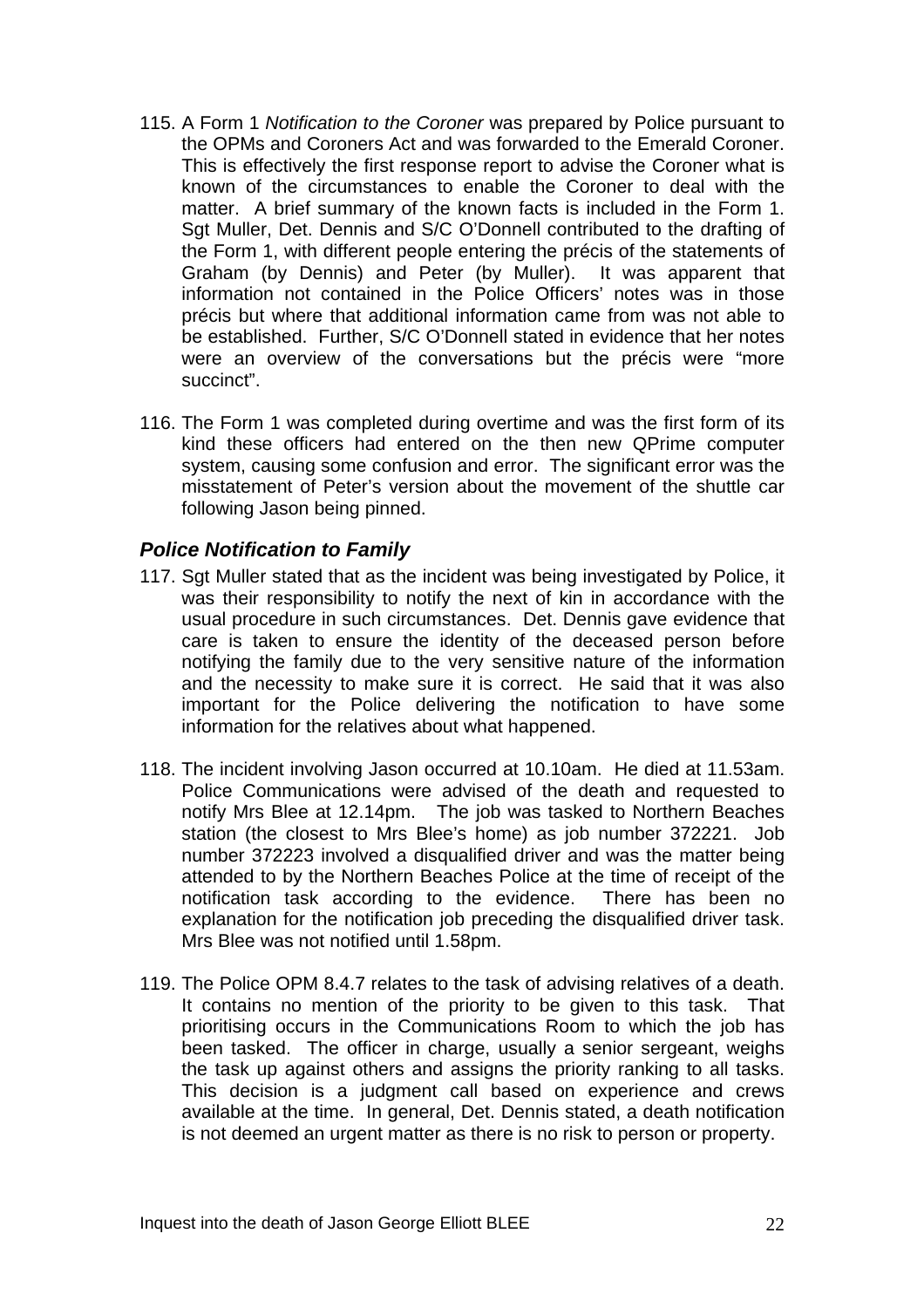- 120. Det. Dennis thought it likely that there was only one crew working at Northern Beaches station that day and given the lack of priority, it was unlikely that tasking to a Mackay crew was considered despite being only a matter of kilometres away. In any event such a course would be unusual given the operational need to keep Mackay resources available for serious incidents in Mackay.
- 121. In the normal course of an accident, Sgt Muller explained that the family would be notified of the incident after the body of the deceased had been removed from the scene. Sgt Muller, after making the request to Police Communications, was continually checking to make sure that they had delivered the message to Mrs Blee. He was not advised that there were any adverse reasons as to why the notification had not been carried out during these enquiries.
- 122. There does not seem to be any OPM for notification to relatives of an injury or incident in this context or any other.

# *Drug and Alcohol testing of Driver*

123. In the normal course of an incident involving a vehicle, Sgt Muller confirmed that the driver of the vehicle would be tested for drug and alcohol use. On this occasion, the Police did not conduct such testing. It seems that the assumption by Sgt Muller and S/C O'Donnell was that the Mine's usual regime of testing would include testing of Mr Lucas on this occasion. In hindsight, Sgt Muller admitted that the testing was overlooked by Police in the difficult circumstances of the day. Both alcohol and drug testing via blood were possible utilising the facilities at the Moranbah Hospital.

#### *Police Mine Familiarisation*

- 124. In addition to being generally unfamiliar with underground mining, the environment and the process, the Police were not familiar with the terminology used by coal mine workers regarding their work tasks. This caused significant confusion during the investigation and Inquest in relation to what the witnesses were actually describing to Police, especially regarding the movement of vehicles inbye and outbye. The Police notes recorded vehicle movements forwards and backwards (rather than outbye and inbye). This caused some confusion given the terms were being used in relation to a multi-directional vehicle. Det. Dennis explained that the witnesses were using those terms and that he had not heard the inbye/outbye terminology until the Inquest.
- 125. Tape recording of the witness interview may have assisted in clearing up some of the anomalies in the versions given, taking into account that the Police notes were brief and not verbatim. The importance of the Police understanding of what is being said to them is paramount when they are responsible for determining that no criminal act occurred in the incident. More particularity in the Police questioning might also have assisted, given the serious nature of the incident and the need to establish the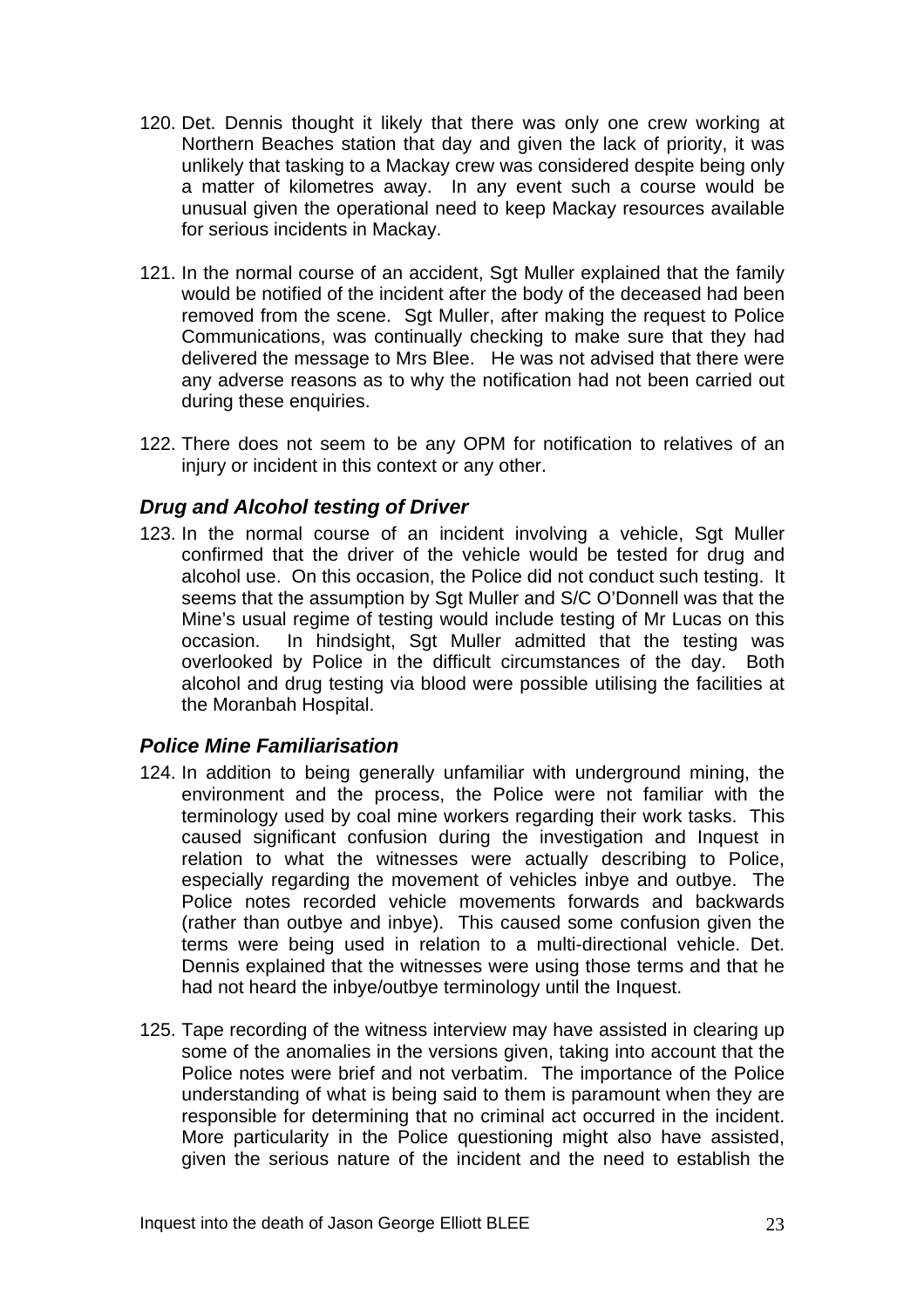exact sequence of events. In effect, incidents such as this should have a similar rigour applied to them as are in motor vehicle road accidents.

#### **Department of Mines Investigation**

- 126. Inspector Darryl Casey from Mackay DME was the first response officer to the Mine on the day of this incident. As first response officer, Inspector Casey's role was to ensure that the site had been secured either by mines inspectorate staff or the police. He then ascertained the time that the person had been injured the details associated with that person and establishing who was in direct control of the situation from the point of view from management. Inspector Casey also later attended the Police interview with Mr Lucas, it is said in the role of support person. This placed the Inspector in a position of conflict given his investigative role. Once Inspector Clough arrived, he took over the investigation although Inspector Casey was involved in further investigative processes. His statement and the notes he took of the Police interview were not produced to the Inquest until the very end, causing some practical difficulties. Presumably this was an oversight. Further, the Inspector had made some retrospective alterations to the notes, casting some doubt on their usefulness to clarify an already confusing situation.
- 126. The Department of Mines and Energy (DME as it then was) District Inspector Kevin Clough was notified at 11.10am on 9/4/07 by Police Sergeant Muller of a serious accident at Moranbah North Mine. Immediate contact was made by the Inspector with the Mine staff. The Development Superintendent, Brett Capper, advised the Inspector that a person had been pinned between the coal rib and a shuttle car and that rescue operations were in progress. At 12.05pm, Inspector Clough was informed by Mr Capper by phone that the person involved in the incident had passed away at 11.53am. Inspector Clough made immediate preparations to attend the Mine.
- 127. The scene was released by Police to Inspector Clough at approximately 5pm on 9/4/07 and an underground inspection of the site of the incident was arranged following a risk assessment and conducted later in the day. The Inspector was accompanied by various workers from MNC and Walter Mining whilst he inspected the scene.
- 129. The Inspector later arranged for the reconstruction testing to take place on the following day and conducted his investigation in the usual course in the weeks that followed. His report was provided to the Coroner in due course. Further comment follows in relation to some of the obstacles that the Inspector faced during the investigation. I note with appreciation that Inspector Clough made himself available when possible and was very co-operative with the Inquest.

#### *Seizure / Production of Documents*

130. Inspector Darryl Casey was involved with the collection of documents from the crib room. On the day of the incident when Inspector Casey went underground he noticed that quite a few of documents from the crib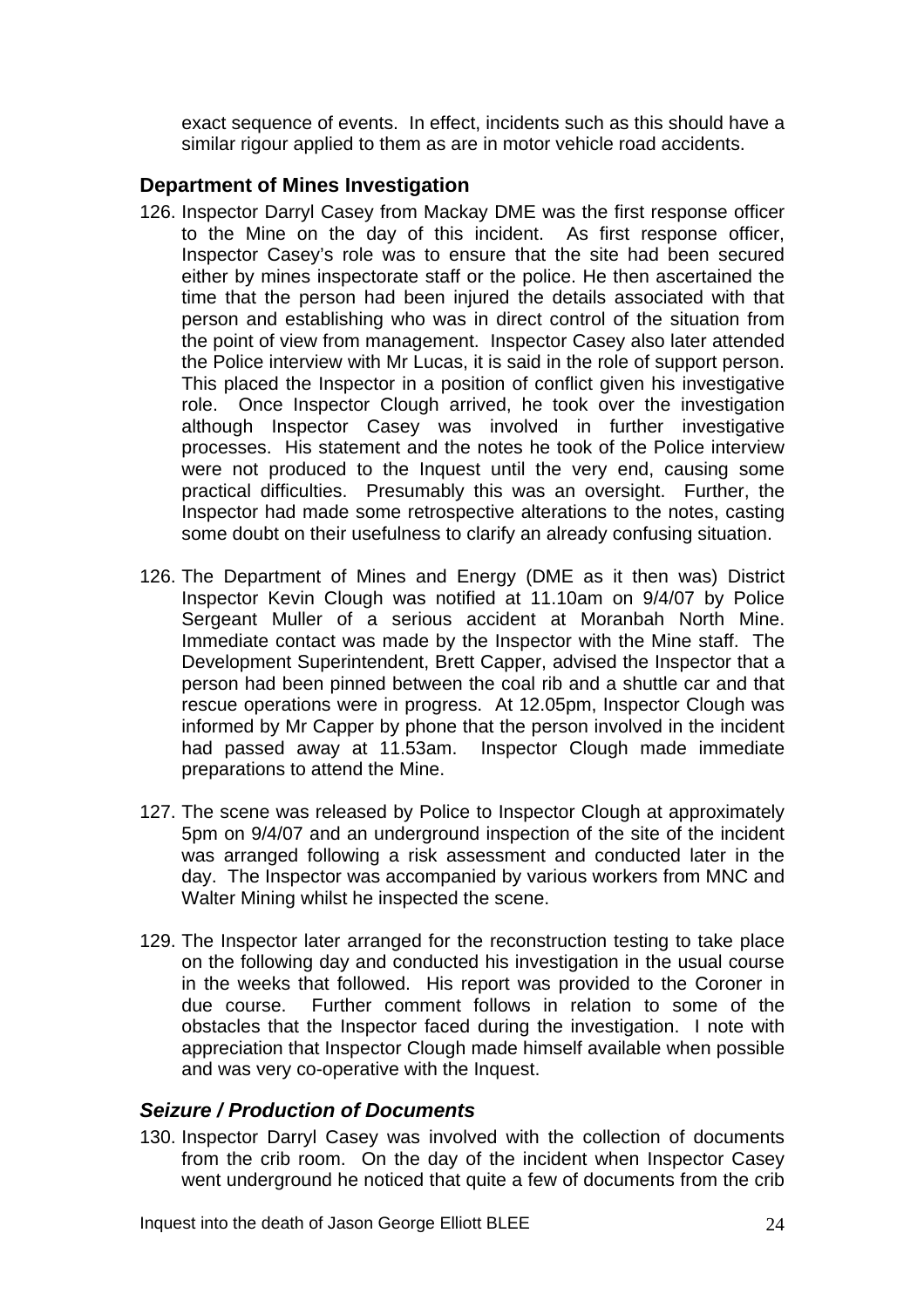room were in the back of a transport and had already been removed from the crib room by another person. Those documents were taken to the technical services area in the offices above ground and were left there. The following day Inspector Casey commenced to list all the documents that were held in that office and subsequently the department required production of those documents through a notice to produce. No documents were taken away from the mine by Inspector Casey at all. Mr Pate made list of documents taken from crib room on the day of the incident, confirming that SWP009 was present in the documents.

- 131. The Inspectorate made a document request dated the  $10<sup>th</sup>$  of April 2007 directed to the SSE requesting a number of documents and classes of documents from Moranbah North Coal. The documents requested from the SSE came into the Department's possession on the  $27<sup>th</sup>$  of April. The Inspector requested that if the mine could not supply originals of documents that a certified copy be provided and this was complied with. When the documents were delivered there was a large volume of them to the extent of 9000 odd pages.
- 132. It is not normal procedure for the inspector to issue a receipt after receiving documents as a result of a formal document request, however, a receipt is generally issued in the circumstance of a seizure of documents. No receipt was issued on this occasion.

#### *Mechanical inspection and Reconstruction*

- 133. Inspector McKinnon of DME Mackay inspected the machinery involved in the incident. The continuous miner was inspected in situ. The primary focus of the inspection was on the shuttle car which was examined, both static and dynamic testing, at length over a period of time. The appropriate scope of works and risk assessments were formulated for the testing and Mick Bromley was used as the shuttle car operator. Mr Bromley was an experienced shuttle car driver. Other MNC staff assisted where required.
- 134. A reconstruction was conducted on site and further driving tests were undertaken above ground. Mr Cremor stated that Walter Mining was not officially involved in the re-enactment conducted by the inspectorate on the day following the incident. He stated that a couple of their trades people were involved and were required to be present during the reenactment as a result of their trade expertise in order to carry out engineer check and ensure that the machinery was operating properly. No one from Walter's management or safety team had been requested to be part of the team conducting the re-enactment.
- 135. The shuttle car, with the load that was on it at the time of the incident, was driven a short distance in the same wheel track that it was estimated had indicated the last movement of the car. The movement of the car when testing was done following the same track in an outbye direction, to the previous known position of the vehicle (a distance of 680-700mm),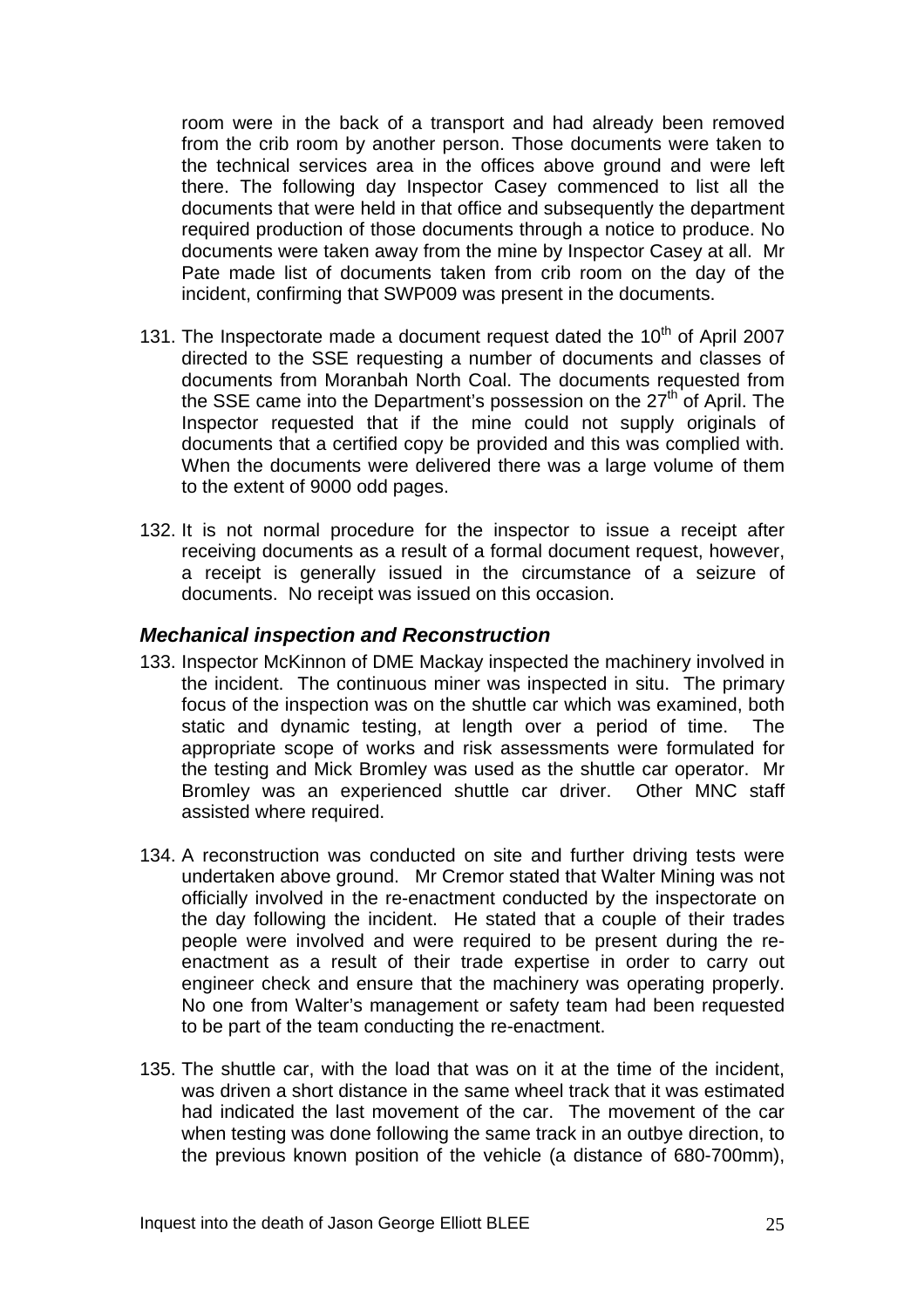causing the car to come towards the rib a little. The reverse of that movement (inbye) moved the car away from the rib.

- 136. The underground testing of the shuttle car revealed no unplanned movements of the car in the heading or along the wheeling route. Mr Bromley, the driver, stated that the steering was quite responsive and very direct.
- 137. Floor conditions in the heading were assessed, measurements taken and the tracks recorded. Mr Bromley stated that there was an evident cross-grade in the floor of the heading.
- 138. The continuous miner was powered up and used the remote control to try and tram the left track. The Inspector could see that the track was bunching up on the drive sprocket and it appeared to be broken – either a broken track or track pin. A loud audible clap was heard coming from the track during this process.
- 139. On a later date (13<sup>th</sup> April) further tests were conducted on the shuttle car above ground. The shuttle car behaved normally during these tests and there was no noticeable wheel shimmy or other abnormality observed. Checks were conducted on the brakes and tyre condition. One of the four tyres was severely chipped but was still in a serviceable condition. The other three tyres were satisfactory. The steering mechanisms were found to be serviceable but were showing some signs of wear. The wear could have been picked up by a rigorous service regime but the Inspector was of the opinion that the steering of the shuttle car was not a contributing factor in the incident.
- 140. Given that no problems were apparent after the above ground testing, the decision was taken to send the vehicle to Joy, the manufacturers, to conduct further testing on the mechanics and electrical systems of the shuttle car. A battery of tests was conducted. One defect found in the shuttle car was that the stab jacks were inoperable. The damage affecting the jacks was old damage. The stab jacks lift the machine off the ground (and off its wheels) for maintenance to be carried out.
- 141. Tests conducted on the shuttle car indicated that it was operating normally and showed no unusual handling or operational traits.
- 142. Inspector Herbert, an Electrical Inspector, examined the electrical systems on the shuttle car. The pre-start alarm was found to be operating. The shuttle car was configured such that the ramp speed (acceleration) was set such that there would be a soft start in the movement of the machine for operator safety and cable and component wear. The testing revealed no issues of concern in the electrical systems.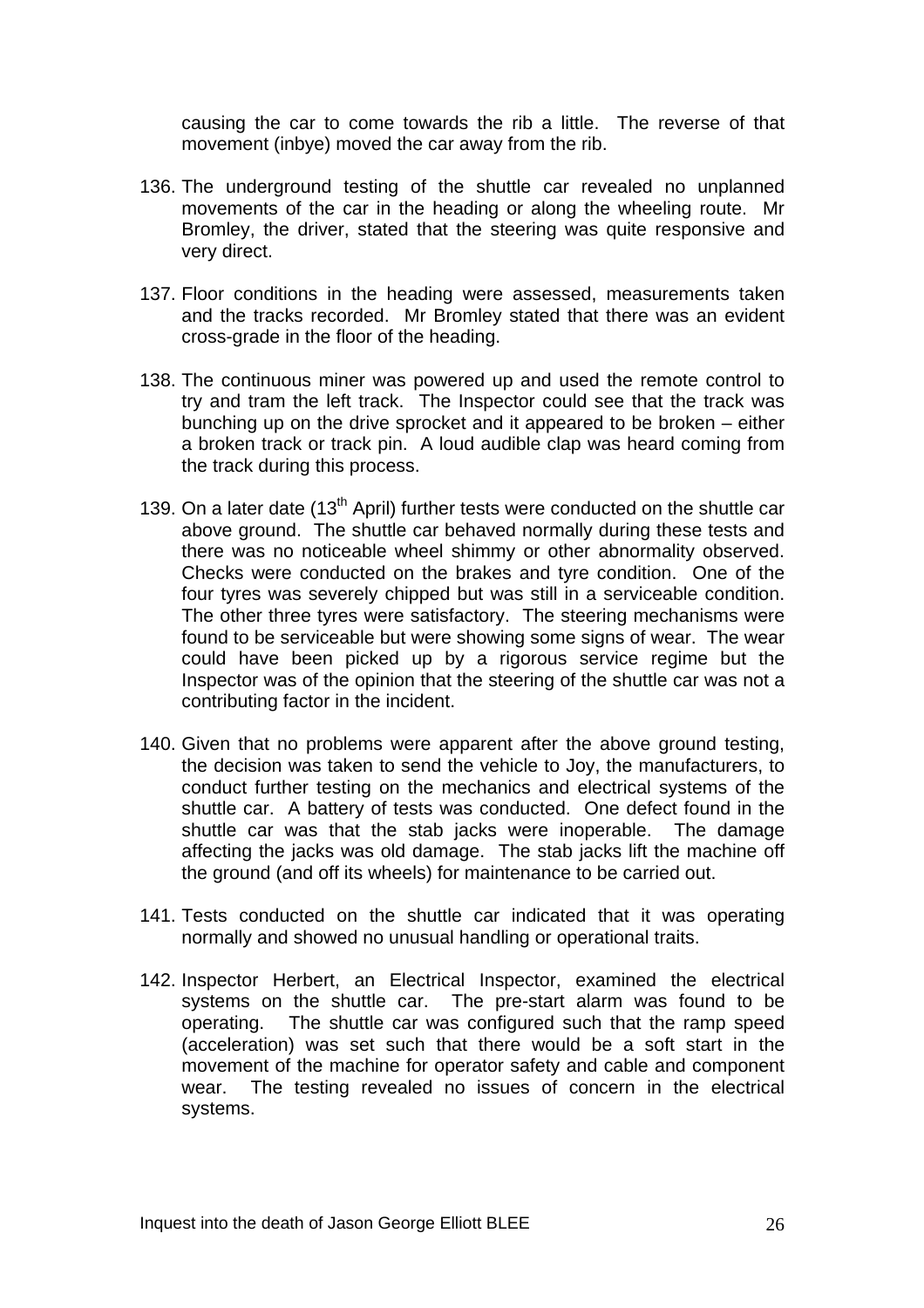## **Post Mortem Examination**

- 143. Dr Michael Martin is an Anatomical Pathologist in Mackay who conducted the post mortem examination of Mr Blee and prepared a formal autopsy report. Dr Martin is quite experienced in conducting autopsies.
- 144. Dr Martin was aware of the surrounding circumstances surrounding the death from the statement which was contained in the police Form 1 Report to Coroner which was forwarded to him in the normal course. A partial autopsy had been ordered by the Emerald Coroner. Dr Martin stated that despite the fact that the Coroner had ordered a partial internal examination if there had been any sign of injuries to other areas of the body such as the head or chest then he would have examined that area.
- 145. The cause of death was found to be fatal pelvic injury. The samples which were taken for toxicology from Mr Blee returned with no indication of alcohol or drugs being taken prior to death.
- 146. Dr Martin described the main injuries that were present on the body were on the lateral (outer) aspect of the left hip and the front area of the left hip and there were superficial abrasions over the lower legs on both sides. There was also an abrasion over the right elbow and one or two other minor abrasions. The main injuries on external examination were over the left hip joint. There was an external examination of the feet only which did not indicate any injuries.
- 147. He stated that the front bones of the pelvis were crushed in a number of places and the fragments were displaced backwards posterially by about 15 to 20 millimetres on the midline (centre). The force of the injury was sufficient to move the remaining bones of the pelvis outwards and there was a further fracture of the joint where the pelvis meets the spine at the back, indicating a 'pretty robust' impact involving a large amount of force to inflict such damage. There was considerable displacement of the pelvis posterially.
- 148. It was put to Dr Martin that the remote control being situated on the front of Mr Blee's body may have played some role in his injuries. Dr Martin stated that the fracture fragments at the front of the pelvis were displaced towards the back but over a very small area less than the width of the remote control so he didn't think that the remote control on its own would be responsible for those injuries.
- 149. Associate Professor Du Flou is the Chief Forensic Pathologist at the Department of Forensic Medicine in Glebe New South Wales. Associate Professor Du Flou discussed the conclusions he had reached after examining the material with Dr Martin who had no reason to differ with those opinions.
- 150. Associate Professor Du Flou commented that the autopsy was not a comprehensive autopsy but a partial one involving the external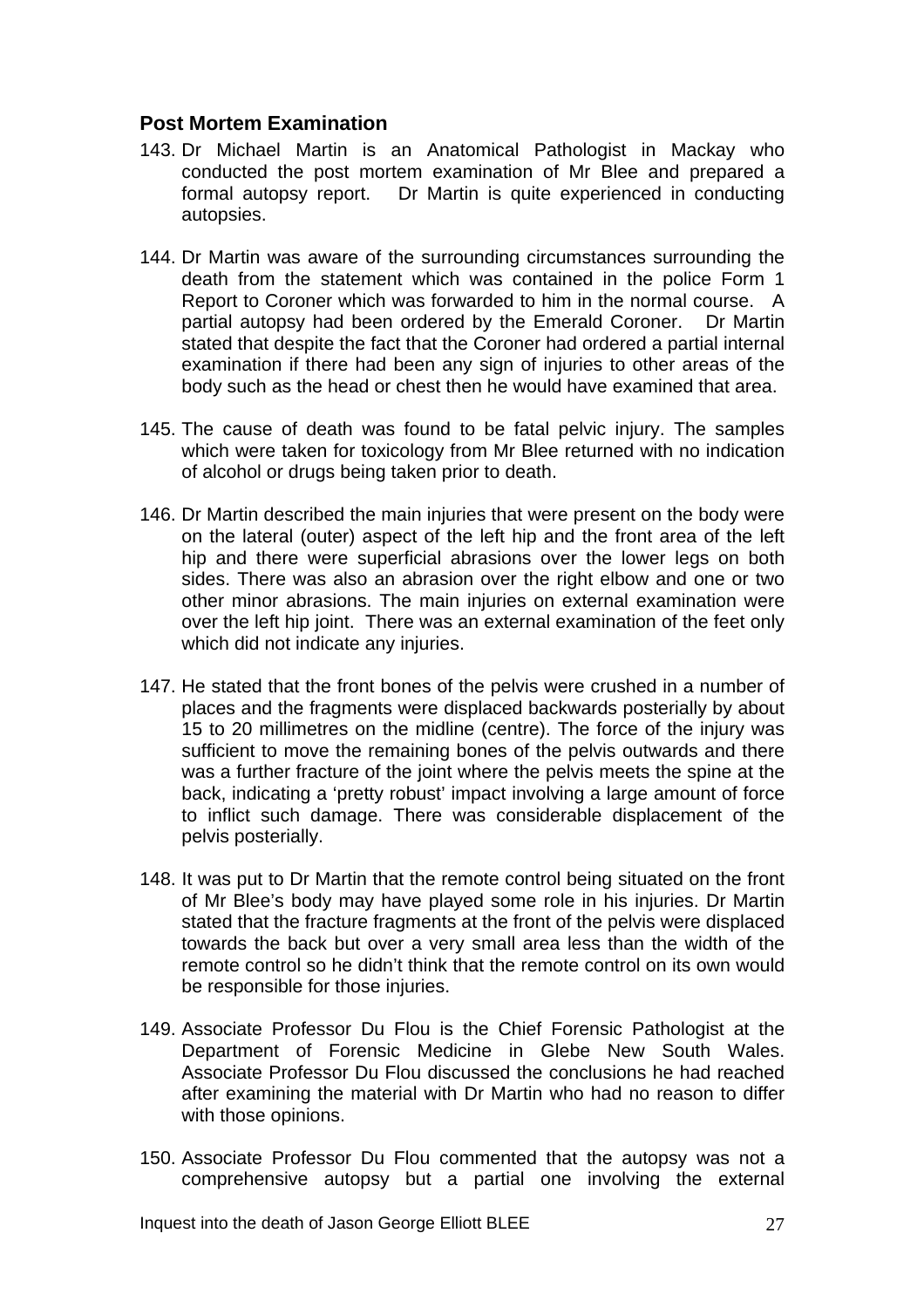examination of the body and any internal examination of the abdominal and pelvic contents as a result of the original order made by the Coroner at Emerald. Associate Professor Du Flou stated that Doctor Martin did not take any photographs at the time of the autopsy and neither had the police as they were not requested. No diagrams were drawn or annotated and no x-rays were taken. Dr Martin confirmed that no photographs were taken during the examination as he didn't feel the need for any to be taken as he was able to clearly diagnose the cause of death from the partial internal examination.

- 151. Associate Professor Du Flou indicated that the pathologist is very reliant on the history which is provided by the police officer in the forms that come to him at the time of the autopsy. Diagnosis is probably in excessive of 75% based on the history, with the medical examination seen in light of that history.
- 152. Associate Professor Du Flou agreed that the major injury which was observed in relation to Mr Blee was to the abdomen and pelvis. The cause of death he agreed was a crush injury to the pelvis and lower abdomen. Associate Professor Du Flou was of the opinion that the description in the autopsy report of the front of the trunk, particularly the lower trunk, could have been more detailed but he did not know whether Doctor Martin was aware of the possibility of the continuous miner controller being in place in front of that area of Mr Blee's body at the time of the incident.
- 153. Associate Professor Du Flou indicated that the perfect autopsy report for another pathologist would be the equivalent of standing in front of the body itself so that from the report you were able to visualise the body in every detail. Further, good autopsy photographs which would show the marks on the body, distinctive injuries and perhaps give a strong indication of the specific surface which had caused the injuries would have been very helpful. He stated that it was standard practice in his facility to take photographs of all bodies during autopsies. Associate Professor Du Flou had spoken to Doctor Martin about the details of his report but was advised that Doctor Martin was unable to specifically recall the case in any greater detail than his report indicated. Associate Professor Du Flou indicated that best practice would be to have x-rays taken or possibly a CT scan of the body during the autopsy. He stated that certainly would have made it easier to view the injuries as opposed to the brief notes that Doctor Martin made during his examination. Further information may well have indicated more extensive injury to other parts of the pelvis as well and what the mechanism was which caused the injuries.
- 154. Associate Professor Du Flou commented that there was very severe fracturing of the pelvis in this case to both the front and back of the pelvis. He stated this was consistent with a compressive force from front to back or from back to front but not a sideways compression of the pelvis. He noted extensive soft tissue injury indicated to him a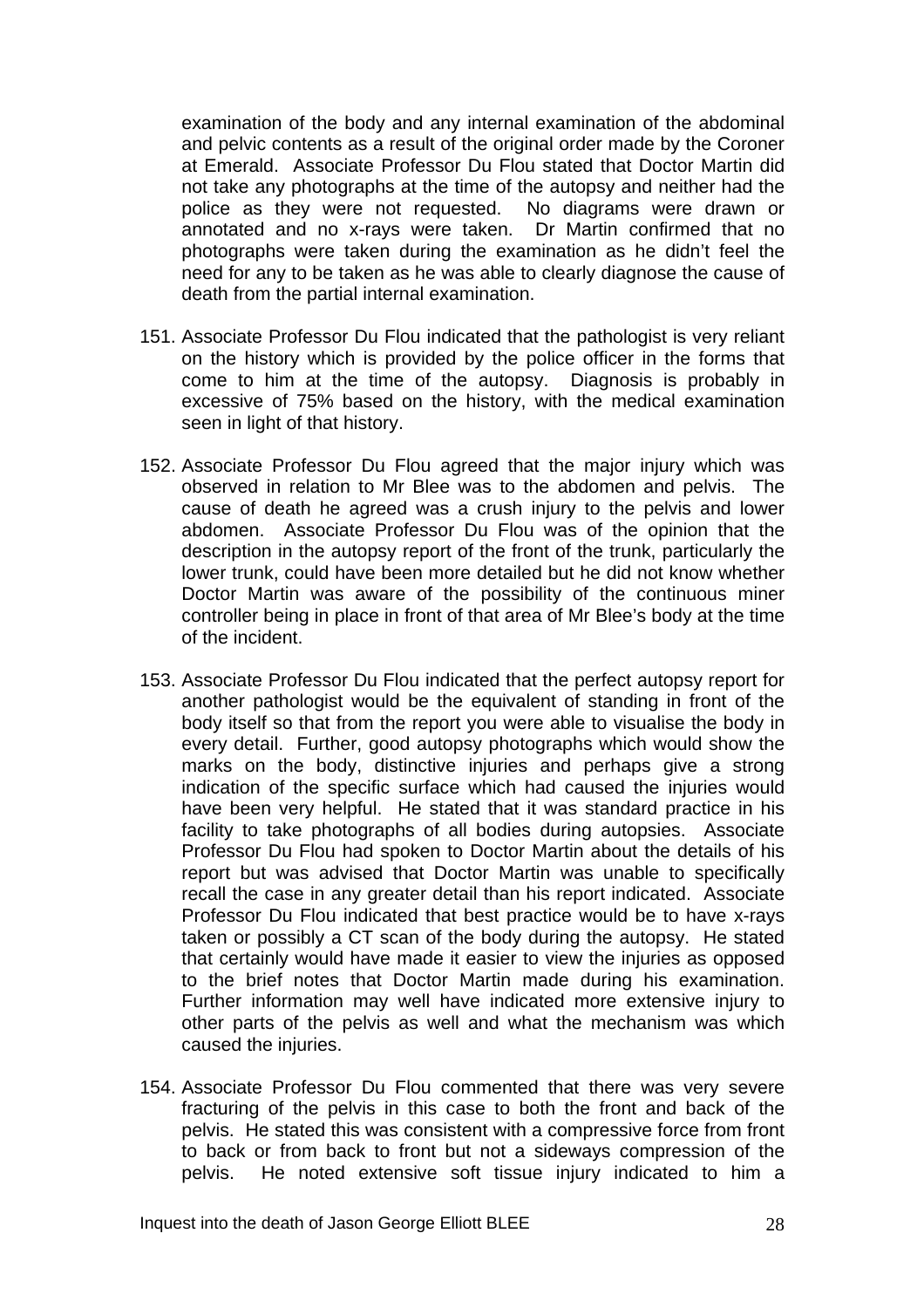compression that has been well in excess of that required to cause a fracture as it has also caused a rupturing of organs internally. He concluded that it was a very significant force applied to the pelvis to cause those injuries.

- 155. Associate Professor Du Flou was of the view that the most important injury or most clinically significant injury in this case was the crushing of the pelvis and the associated injury to the pelvic contents. He commented further that a secondary injury was that to the psoas muscle which would have been quite problematic as well. The psoas muscle injury would not be expected to occur from a forwards to backwards compression of that area of the body but is more likely to have occurred from a hyper-extension and outwards rotation of the left leg, indicating that at some stage it was probable that there had been a rotational movement of Mr Blee as well as a compressive movement. The bruising and grazes to that area of his body, particularly the left hip joint, was also consistent with a rotation of the body at some stage during the incident. The psoas muscle injury is an indication of the amount of force and violence applied to the body above all else.
- 156. Associate Professor Du Flou commented that the injuries to the pelvis were severe and obviously lethal and were relatively uncommonly seen.

#### *Crush Syndrome*

- 157. Associate Professor Du Flou indicated that it would be advisable not to move a person who was potentially subject to crush syndrome although he stated when Mr Blee appeared to have a cardiac arrest or become unresponsive then it made sense to move him into a position where maximum effort could be made in relation to his resuscitation. He further stated it would become a matter of saving Mr Blee's life above all else and not trying to minimise his injuries at that stage. Associate Professor Du Flou explained the usual meaning of the phrase 'crush syndrome' as being seen in people who have been trapped for a considerable period of time or haven't been able to move for a considerable period of time. As a result there is a build-up of toxins in the muscles which on release of the compressive force are released into the blood stream and can cause a range of very significant abnormalities including kidney failure and the sudden onset of heart rhythm abnormalities. These consequences can take many hours to days if not weeks to occur.
- 158. Associate Professor Du Flou further commented that the situation which Mr Blee found himself did not come within the common medical usage of the term 'crush syndrome' as there was a crushing injury to the pelvis as opposed to an extended period of compression. In this case, however, given the injury to the pelvis Associate Professor Du Flou thought it would be best not to move Mr Blee due to the risk of causing separation of bone fragments and releasing compression of blood vessels associated with those fractures which could cause a sudden significant quantity of internal bleeding and sudden onset of shock and blood loss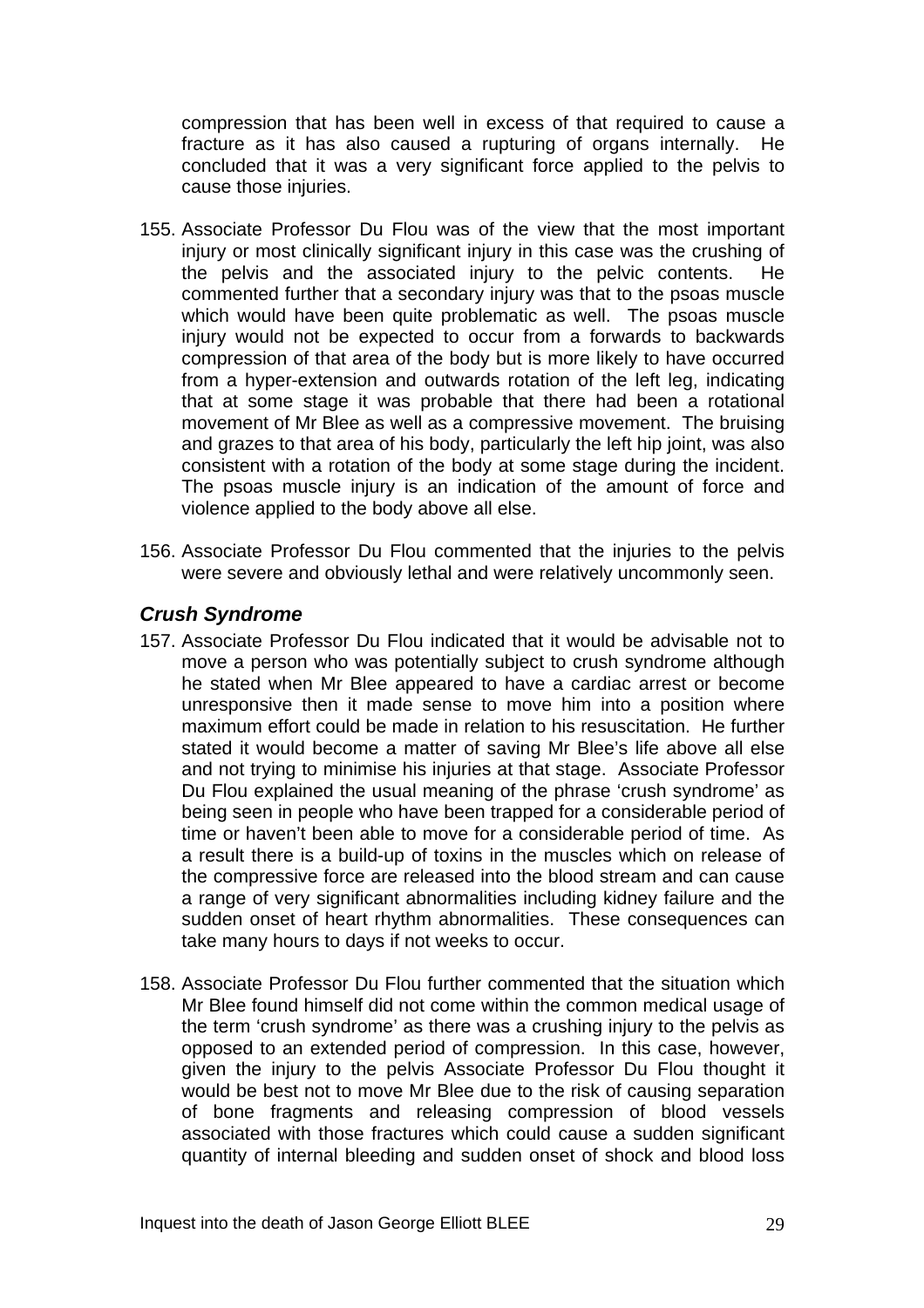upon movement. If required to be moved it would have been best to move Mr Blee with the securing of the pelvis, keeping it compressed.

#### **ISHR Investigation**

- 159. Mr Smyth, an officer of the CFMEU, is an appointed Industry Safety and Health Representative under the *Coal Mining Safety and Health Act 199*9 (the Act). Section 109 of the Act provides for the appointment by the Union to appoint up to 3 members (elected by ballot) to perform the role for a term of 4 years. The required qualification to perform the role is to hold a first or second class certificate of competency or a Deputy's certificate of competency. The functions of an ISHR are restricted in section 117 of the Act to functions and powers relating to safety and health only and include participation in investigations into serious accidents (including deaths) and high potential incidents and other matters related to safety or health at coal mines (s.118).
- 160. Mr Smyth gathered a team to investigate this incident and prepared a report on the team's investigations which was presented to the Inquest and admitted on a qualified basis. I note that this seems to be one of the first times that the ISHR report has been tendered to an Inquest. As such it is subject to legal scrutiny in its process and contents. Upon evidence being given of the process adopted during the investigation, certain issues became evident.
- 161. During the investigation, Mr Smyth made requests for the production of various documents from the parties involved in this matter. Some documents were produced but others not. In the intervening period from the request, a great volume of documents had been produced to the DME as required under their investigation. Mr Smyth did not have access to those documents for practical reasons which he outlined.
- 162. Mr Smyth proceeded on the basis that if the documents were not provided to him then they did not exist. This approach causes obvious problems for any analysis of the information on the basis that the information is incomplete and the assumptions which are drawn from the absence of the documents has a high potential to be incorrect, as occurred in this case. In the case of all but one, the documents did exist, they were just not easily accessible by Mr Smyth.
- 163. Further, some of the documents, particularly JSEAs, which were provided to Mr Smyth were deemed in his view to be deficient in a number of factors and therefore effectively void. As the evidence evolved during the Inquest, those 'deficiencies' were explained. Probably one of the most objectionable elements from Mr Smyth's point of view was that the JSEAs were not signed by the persons participating in the risk assessments and development of those documents. A discussion of this issue occurs later in the decision. The end result of the methodology adopted was that the conclusions reached in the report were founded on incomplete information. The analysis of that information therefore suffers from the possibility of skewing of the results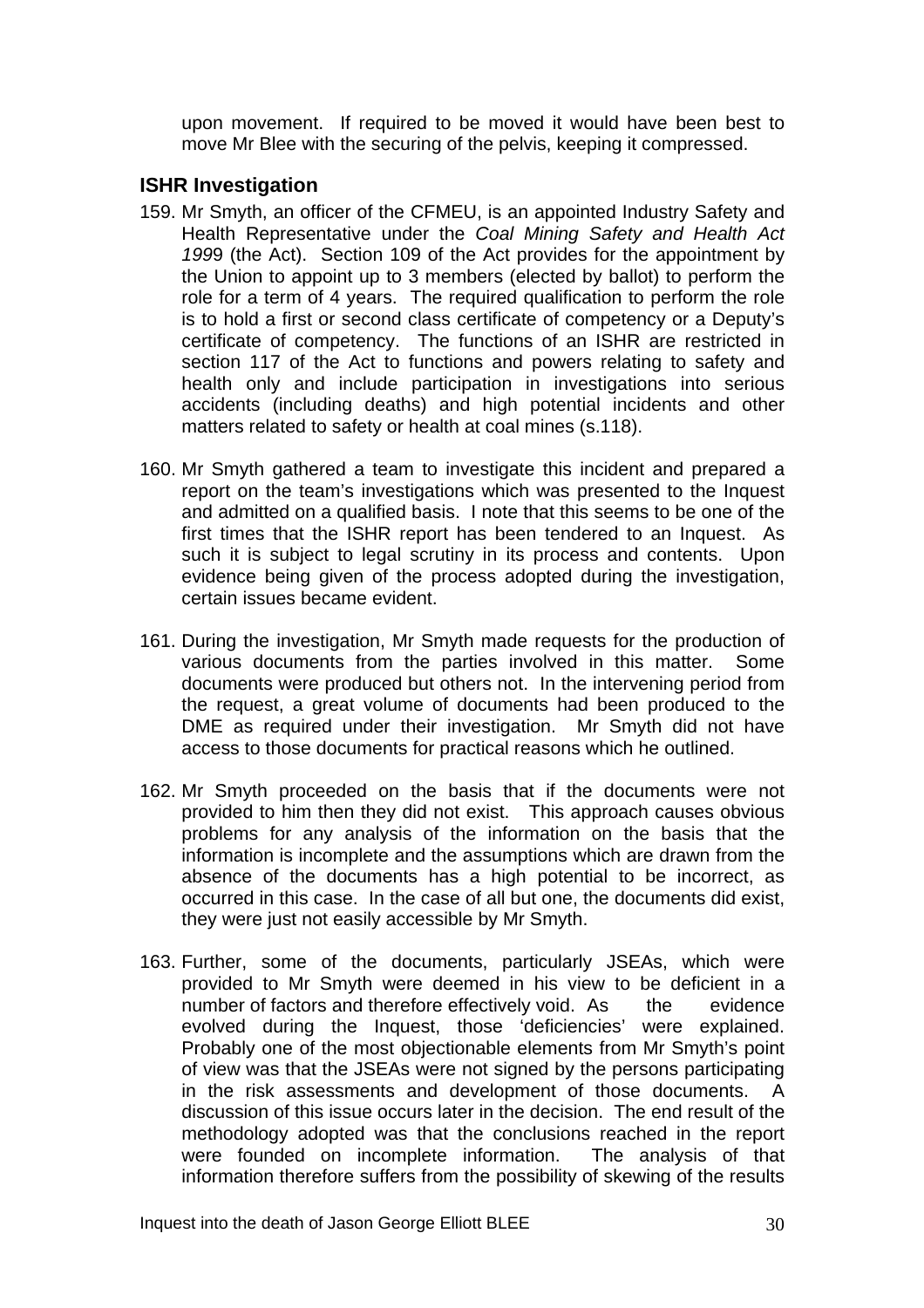and a reduction in the value of the report as a useful analytical device for the purpose of the Inquest.

- 164. It should be borne in mind that the report was not prepared as a document for tender in a legal proceeding but for a different purpose altogether. I cannot comment on the effectiveness of the report for the purpose for which it was intended. However, for the purposes of an Inquest, the report would be of more assistance to the Court if a more objective and rigorous method was applied to the investigation and the report's preparation. I thank the ISHR for his attempt to assist the Court through the provision of the report to the Inquest. I strongly encourage the CFMEU and the ISHRs to continue to develop the methods utilised in investigations which subsequently might be relied upon in legal proceedings as I consider such investigations to be of significant interest and assistance to Coroners investigating mining deaths.
- 165. Mr Smyth is a very experienced miner. He has held a Deputy's Certificate – Third Class Certificate of Competency for 7 years and has worked in the capacity of an ISHR for a period of 7 years at the time of the Inquest. During his mining career, he undertook various training courses and obtained a large number of competencies and has gained significant experience in coal mining. Mr Smyth gave general evidence in relation to mining matters and the report preparation (which I have already dealt with). The bulk of his evidence came early in the Inquest and his experience and knowledge of the "on the ground" conditions faced by workers and the work they undertake was valuable to inform the Court of these general issues, to set the scene. Mr Smyth was not directly involved in this incident and his primary function was to conduct the ISHR investigation.

# **The Physical Scene**

#### *Width of Heading*

- 166. The width of a heading or cut through from rib to rib at Moranbah North in the Bord and Pillar panels is usually 5.2 to 5.4 metres wide. The SCARP in place at the time for No. 2 panel required a roadway width of 6 metres maximum. Measurements were to be taken by the ERZ controller at three places in the heading, which are then averaged, to check on the width required. Mr Pickstone gave evidence that G heading was indeed 6 metres wide but also agreed that the SCARP required 5.8 metres (page 8-91 line 42).
- 167. The width of the heading in question was 4.8m from brattice to left rib. This was due to an anomaly in the geology of the area being mined, requiring narrower headings for safety reasons.
- 168. Associate Professor Burgess-Limerick holds a doctorate in human movements and works at the University of Queensland. He has published extensively on mining equipment, engineering mechanisms, analysis and prevention and has researched injuries caused by coal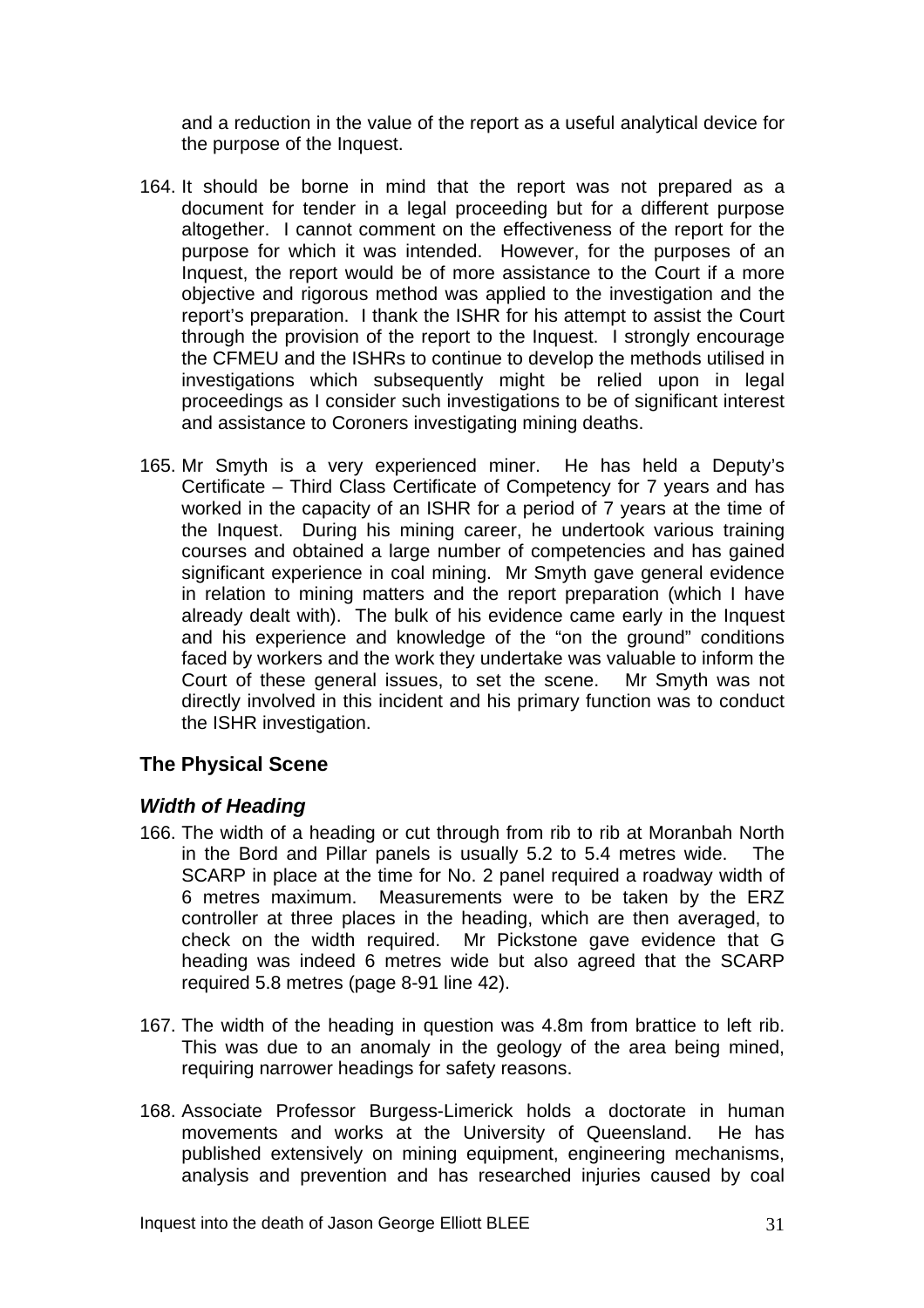mine equipment particularly underground coal equipment including shuttle cars. The Associate Professor had performed research into the width of underground coal roadways by a survey of all mines conducting underground long wall mining (24 mines). The range of widths of roadways were reported to vary between 4.8 and 5.4 metres, with the average being 5.1 metres. Approximately 21% of the mines surveyed at the time indicated a roadway width of 4.8 metres. Associate Professor Burgess-Limerick was of the opinion that 4.8 metre roadway width was at the low end of normal but not atypical as it represented a fair proportion of mines at that time. He indicated that such a width would not cause particular comment due to its width. I note this survey was in relation to long walls.

- 169. Mr Sykes, the Mine Manager, stated that the normal roadway width is 5.4 metres. For this production panel the roadways were opened up to provide for the maximum taking of coal from the area. The roadways were expanded to 5.8 metres. In the particular heading which had a width of 4.8 metres from left hand rib to the brattice the transportation system guide applicable in the mine at the time required an allowance of 600 millimetres clearance on either side of the shuttle car in the heading, which was met in this instance.
- 170. The Chief Inspector indicated that in a place change setting he would consider a normal heading or roadway to be up to 5.5 metres, and he would not have classified this particular heading as narrow. Further he did not consider that the width of the heading had much to do with the incident.
- 171. Mr Neilsen of Joy Mining Machinery (who manufactured the shuttle car in this instance) stated that 5.5 metres is the average width of the heading that Joy would normally see and that this width would be a little on the higher end. He stated most of the machines are provided for entry development these days which would have headings of about five to 5.2 metres. Joy does not recommend using the wider car in anything less than a 5.2 metre to 5.5 metre heading prior to the brattice being hung.
- 172. It is clear from the evidence that whilst this heading was narrower due to the geological conditions being experienced in that area at the time, the heading was not narrow in an objective sense.
- 173. Mr Allan, an experienced miner who gave evidence in the matter, did not consider that the heading at 4.8 metres after the brattice was hung was narrow by any means and that the roadway was actually 6.5 metres wide. He states that generally most road ways are driven probably closer to five metres. He was of the opinion that the area was not tight for the operation of the shuttle car. He stated that if the shuttle car had sat more squarely in the heading then there would have been a reasonable amount of room on whether side of the car between the rib and the brattice.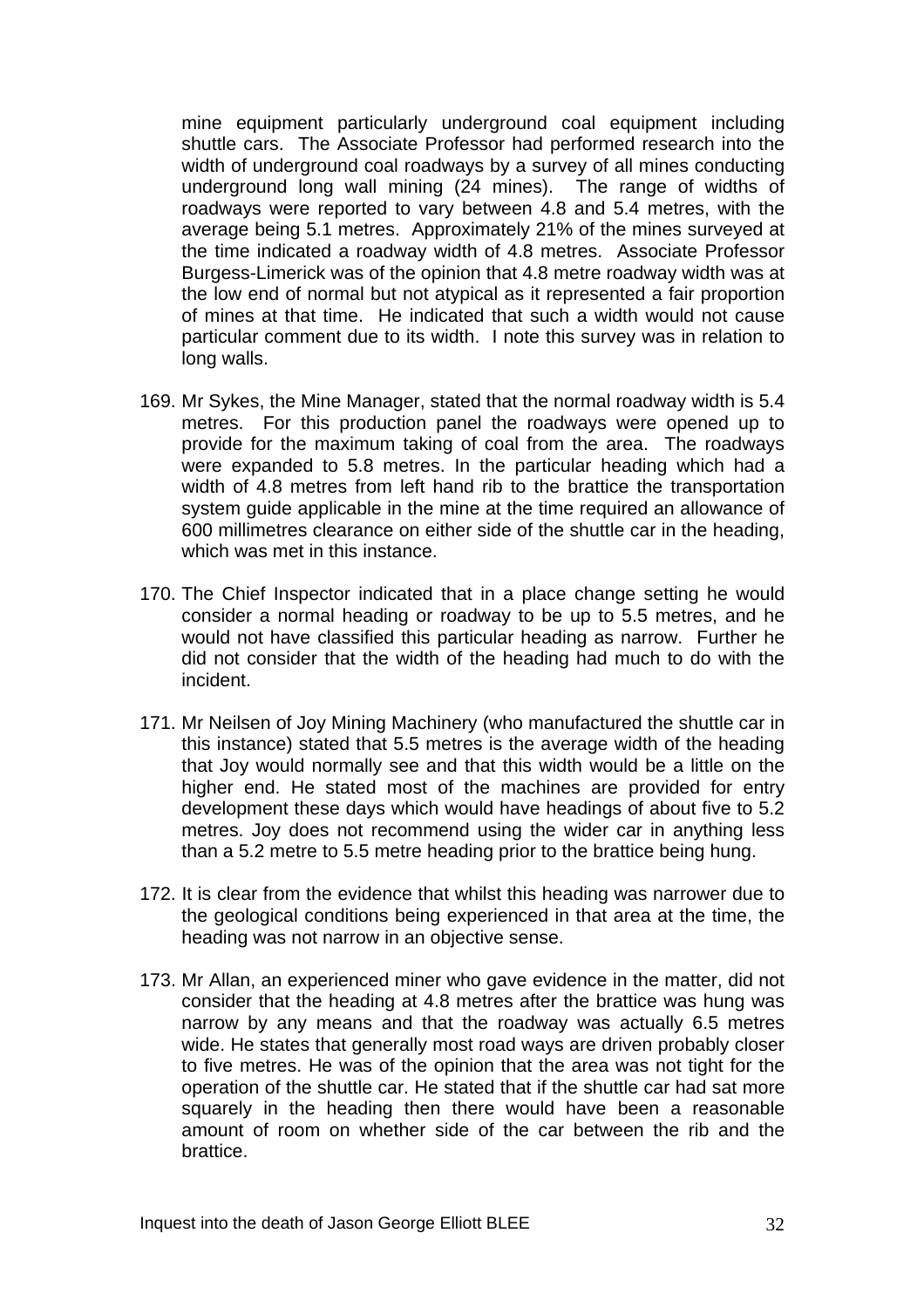174. The width of the heading in proportion to the 3.4 metre width of the shuttle car was considered by some witnesses including Associate Professor Burgess-Limmerick to have contributed to the hazard in issue in this matter. Increasing the width of the heading was a possibility put to Associate Professor Burgess-Limerick in relation to the reduction of the hazard. Associate Professor Burgess-Limerick agreed that in terms of the hazard being a risk of collision between shuttle cars and pedestrians then increasing the space available for both to manoeuvre in was a primary consideration.

## **Road Condition in Heading**

- 175. Given the evidence of Graham Lucas as to the movement of the shuttle car at the time of the incident, specific attention was paid to the condition of the roadway by witnesses in an effort to understand whether the road contributed to the movement of the shuttle car.
- 176. Mr Pickstone, who had inspected the heading at the commencement of the shift, considered that the road was in a fair condition though wet. The previous night shift had been producing in that heading without incident. He was not concerned by the conditions during his inspection.
- 177. Mr Pate attended the scene of the incident on the day after, with the DME Inspectors. He noted that there was little bit of mud on the floor and that the floor was tacky. He stated that on the left hand side of the road that the mud was probably about three inches deep but up towards the brattice there was hardly any mud. He described the floor as compacted fines and stated that it was hard. He stated that the area between the wheels at the rear of the car the mud was substantially thicker and was about a foot thick. The rear off tyre was on high and dry ground. There were no big boulders or anything on the floor and that the floor did slope from right to left with no obvious canches in the floor. It dipped with a slight dip under the belly of the car and then tended to level out to the area where the miner was.
- 178. Mr Pate said that on his inspection of the roadway on the day after the incident, there was no evidence of the shuttle car sliding but did comment that the area around the back of the car had been disturbed during the rescue effort. He stated that the wheel marks that were on the ground indicated the straight run and there was no distortion of the wheel track that you would expect to see if the car had slipped substantially.
- 179. Mr Arthur Chaseling holds a master of engineering and performed an expert evaluation on behalf of Walter Mining in relation to this incident. He attended the scene on the 13<sup>th</sup> of April, 4 days after the incident. He noted that the ground conditions in the heading were good, there was very little moisture in the way and all of the wheel tracks were clear cut without indicating any side movement which would have been expected if the machine had been skidding. The cross-grade of the road was quite mild and the one in fourteen cross-grade could be described as moderate. He stated from the information he saw the shuttle car clearly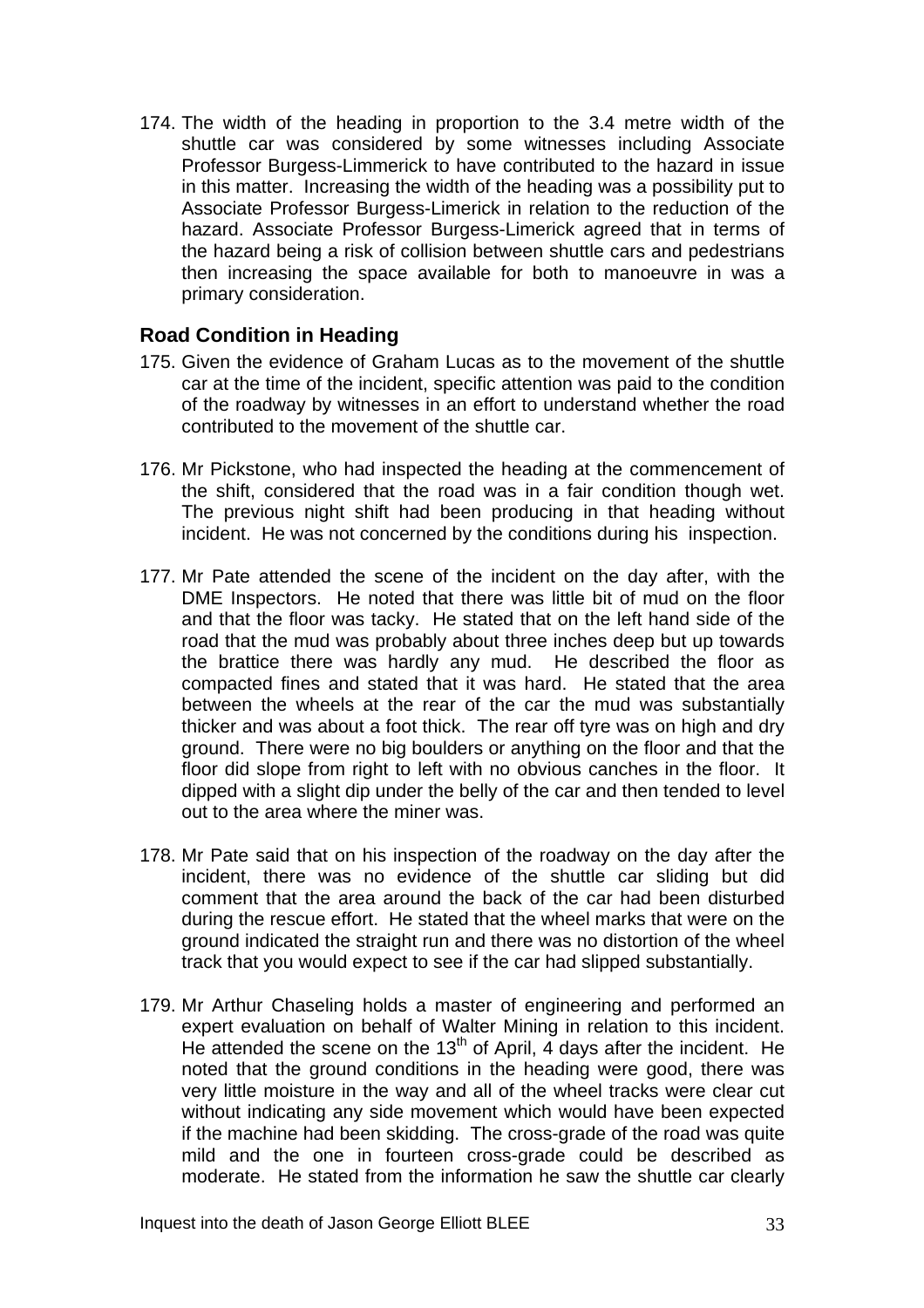had no difficulty negotiating the corner into the heading and that shuttle cars have a turning circle on the inside of the tyres of a minimum of 2.9 metres. He considered that the car was able to negotiate that corner comfortably.

180. It seems clear from the evidence that the condition of the roadway was not so significant as to be a major contributor to the movement of the shuttle car in this incident. Most significant in this regard would have been the cross-grade of the road as opposed to the wetness of it.

#### **Size of the ERZ district**

- 181. It was put to Mr Pickstone that the ERZ district he had responsibility for on the day was a large area and he had multiple tasks required to be done within a restrictive time frame. Mr Pickstone stated that he did experience work overload but it was due to the nature of the bord and pillar operation and the large area he had to continuously control. He had not reached the point of being overwhelmed but he did not have a great deal of time left to deal with other issues and he had raised these concerns with his supervisors.
- 182. Each of the 9 headings in the development area had to be inspected every four hours plus the working areas (both bolting and mining) every two hours. Mr Pickstone considered that it was a large work load compared with a 2 panel gate road development for instance. He stated that Walter Mining had instigated a second deputy to look after the outbye inspections at the time of the incident. The addition of the outbye deputy was to reduce the impact of the workload on ERZ Controller (inbye) by assisting with outbye inspections in the panels and with running the outbye sections which included bringing supplies in, inspecting roadways, organising the ball gang (3 people), and belt conveyor inspections.
- 183. Mr Allan was of the opinion that having two deputies in place, one covering the ERZ or the face area and the other covering the outbye area was more than a liberal approach in this situation.
- 184. I do not consider that the size of the ERZ district impacted on this incident although Mr Pickstone's concerns should be noted for future management.

#### **Position of the Shuttle Car**

- 185. Much was said during the Inquest regarding the position of the shuttle car both immediately before and after the incident.
- 186. Mr Tupaea, the loader driver who also had experience on shuttle cars, was surprised at how close the shuttle car was to the left side of the heading. Mr Tupaea said that one of the difficulties posed at the face was the slippery road conditions. When the shuttle car comes in behind the miner, depending on conditions, it can swerve to the side until it gets a hold of dry areas of the road. He stated that on this day the floor was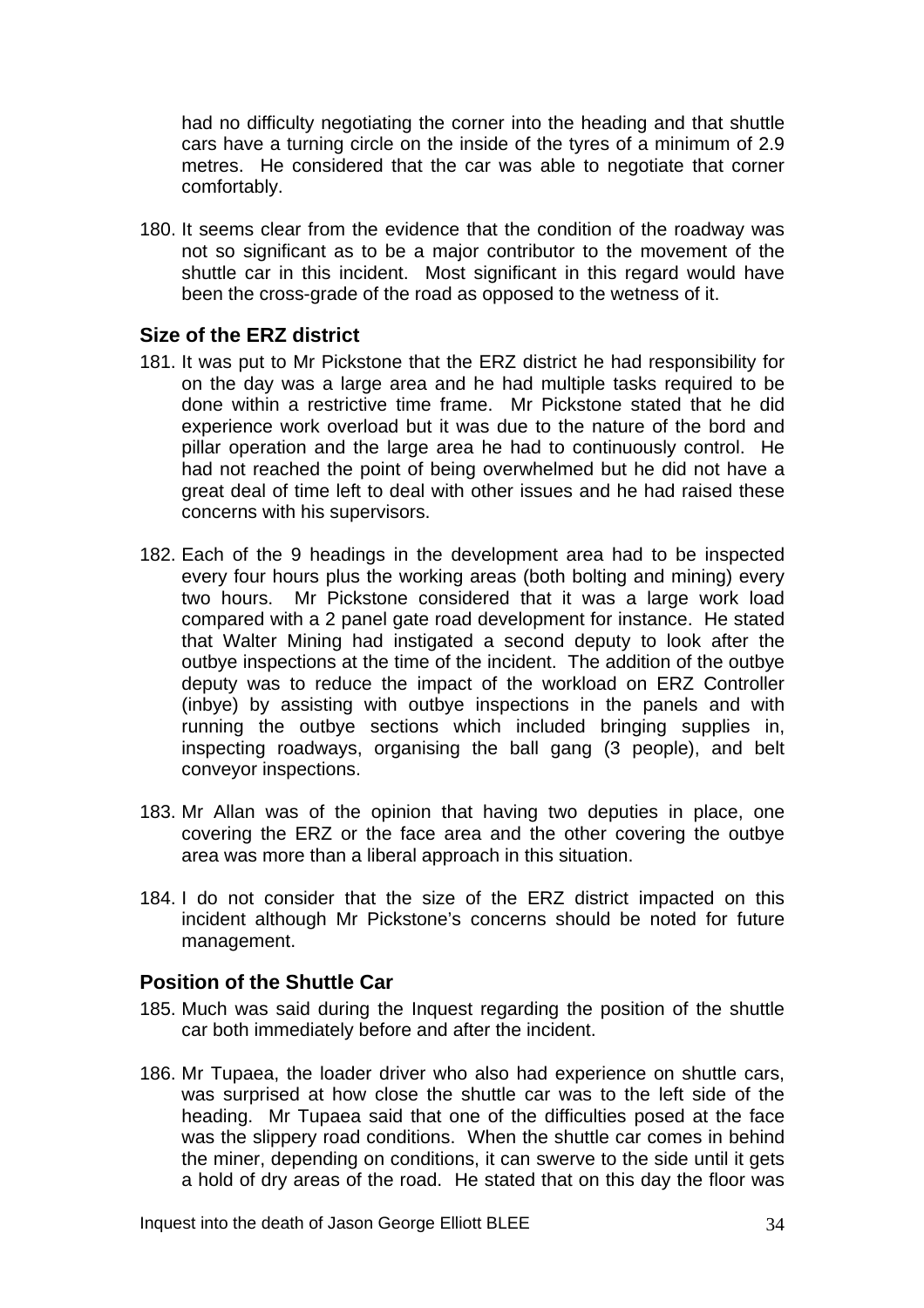in good condition and he did not notice any wheel ruts or tracks. There was a bit of loose coal but it was not too wet.

- 187. Mr Tupaea considered that Peter Smith was a relatively inexperienced cablehand, having recently come from working in another area. He thought that an experienced cablehand would have instructed the shuttle car driver to go out and come back in at a better alignment before coal loading started. Consequently, Mr Tupaea thought that there was no need for the shuttle car to have remained in the poor position it was in prior to the incident. Whilst this was a task he would expect of his cablehand (who was not working at that time), he accepted that it was a matter for the miner operator to give instructions to the cablehand on what he should or shouldn't do.
- 188. On viewing Exhibit 47 (a plan of the incident scene), Mr Pickstone agreed that the position of the shuttle car was odd. He thought that it must have been subject to shunting to arrive in its position at the time of the incident.
- 189. Mr DeVoodg also commented that he could not believe where the shuttle car was located at the time of the incident. He could not understand how it would come to be in that position. He stated that the standard practice driving a shuttle car into the heading was to keep to the brattice (on the right side). He said that the brattice line was not a concern regarding driving in but that greater concern should be paid to the cables and personnel on the left where the risks had more severe consequences.
- 190. Mr Pearce, the fitter on shift that day commented that the shuttle car seemed further over on the left hand side than normal and it was pretty rare to have shuttle car that close to the rib.
- 191. Mr Sykes considered the shuttle car to be a long way across to the left in the heading. He was unable to say how the vehicle came to be in that position as it didn't appear to be there from a single movement. Mr Sykes believed that it would have been appropriate to the send the shuttle car back out requiring it to come back in an appropriate position. He stated that it was everybody's responsibility to actually identify problems and counsel each other and generally the miner driver would be the key contributor to any decision that was made. He may communicate that decision through his cable hand or directly with the other workers.
- 192. Mr Chaseling, an engineer who gave expert evidence in the Inquest, was of the opinion that the shuttle car was way out of line where it was situated in the heading following the incident and it should never have been there. He stated that it was in a position where the wheel would be hazardous to the electric trail cable from the continuous miner.
- 193. It is clear that the positioning of the shuttle car was critical in contributing to the incident and that with the benefit of hindsight, repositioning it prior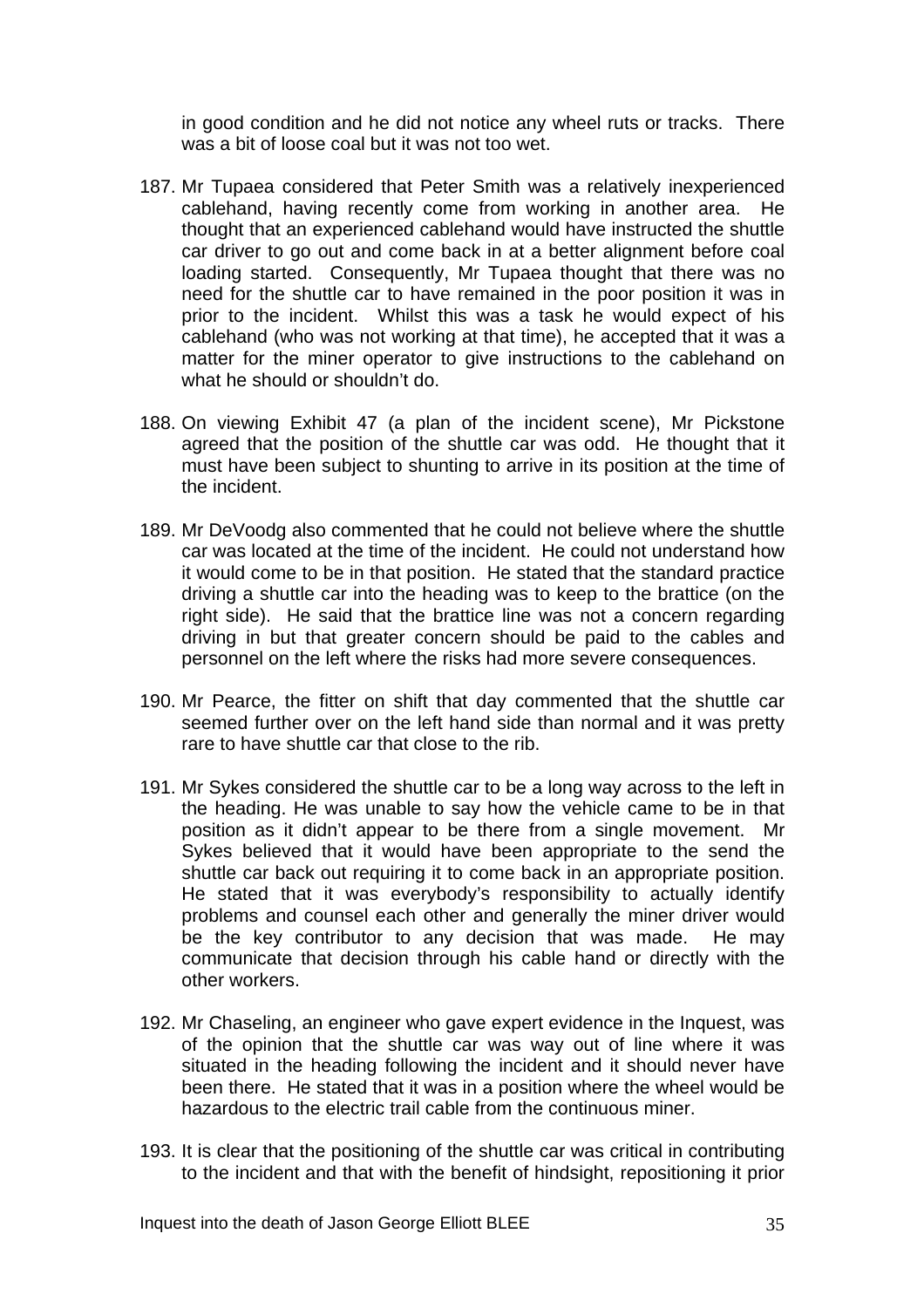to loading coal might have alleviated some of the risk to Jason. It was, however, a judgment call made on the day in the circumstances that only those men were in.

# **SHUTTLE CARS**

#### *Shuttle Car Operation and Design*

- 194. Shuttle cars are highly manoeuvrable vehicles with four wheel drive and four wheel steer, and are designed to go around 90 degree bends. Associate Professor Burgess-Limmerick described the design of shuttle cars as affording extreme manoeuvrability.
- 195. The equipment manufacturer has a duty of care to provide equipment which is fit for purpose and that includes safety. Shuttle cars were originally designed in the 1950s or sixties. In terms of the structure and layout of the shuttle car from their original design, there haven't been any significant or fundamental changes to it. In the last five years, Joy have introduced a new series shuttle car called the 10SC. That vehicle is a new generation shuttle car that has a lot of different and improved features to the 15SC. They have a completely different drive system, are very smooth to operate, have far more power and improved manoeuvrability and suspension systems. The 10SC has increased capacity and has improved conditions in the cab and in relation to vision and a lot of the components are more reliable and robust. The vehicle is further fitted with the opti-drive system which is a smooth variable frequency drive. Joy found that developing that vehicle was a very intensive developmental exercise.
- 196. Mr Bromley was the shuttle car driver who assisted DME Inspector McKinnon in the mechanical testing of the shuttle car involved in this incident. He commenced underground coal mining in 1993 and at the time of the Inquest held the qualification of Deputy. He had been driving shuttle cars for 12 years and was familiar with the SC501. Mr Bromley stated that in the 14-15 years he has been driving shuttle cars, the design of the cabin has not changed much but the capacity of the car to carry coal has been increased.
- 197. Mr Bromley, and others, gave evidence that there are a number of difficulties in operation of the shuttle car.

### *Visibility*

198. One difficulty is visibility for the driver, especially considering the overall size of the vehicle. Vision from the driver's cabin can be more restricted for a shorter person. Standing up and leaning out of the cabin might be necessary to obtain a proper view at times. Visibility is restricted to along the side of the car that the driver's compartment is on. On the other side, visibility is virtually zero and worse when coal is in the throat. Situating the cabin higher on the car would improve vision in Mr Bromley's view. Visibility would be assisted by allowing the driver to sit a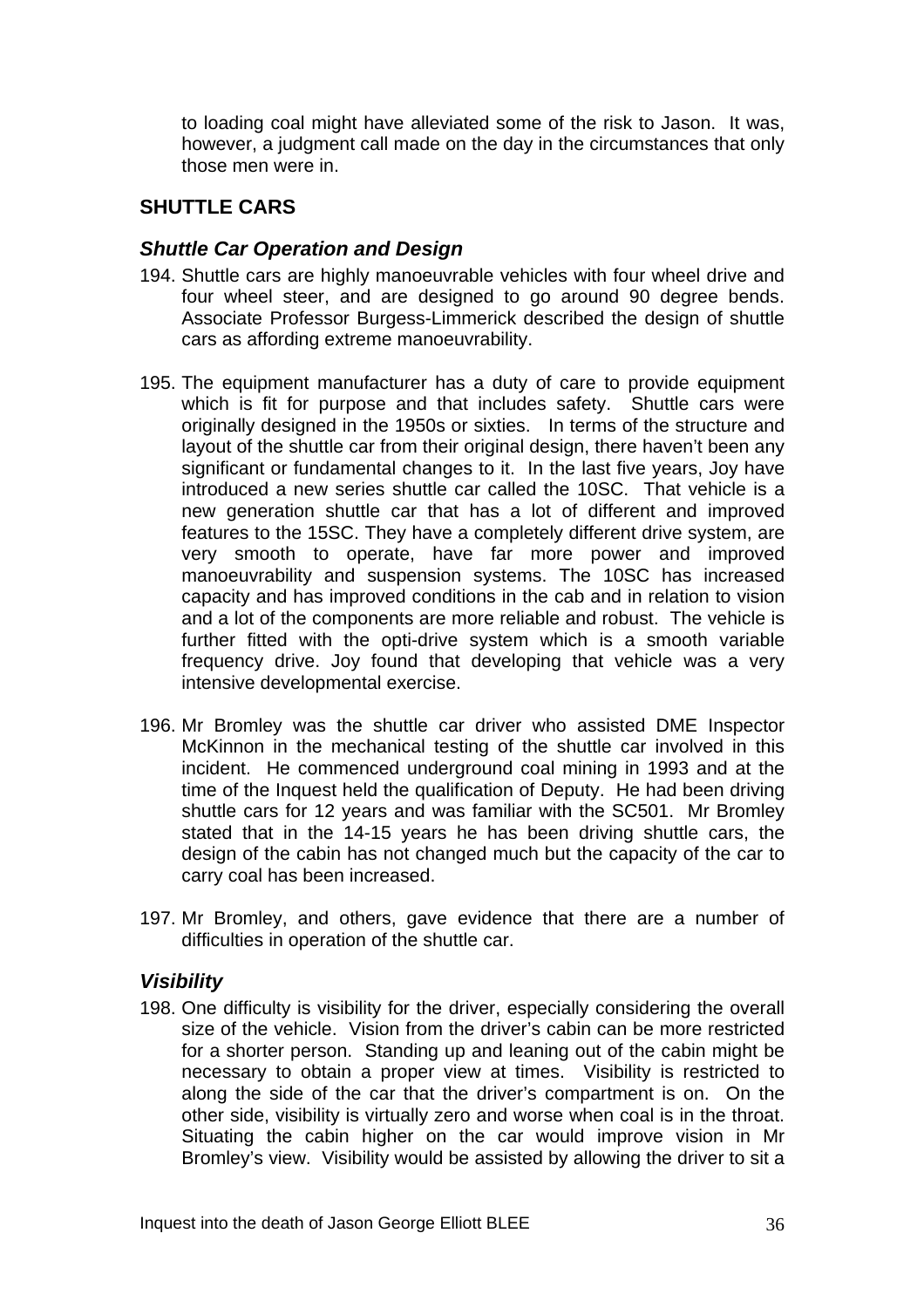bit higher and to have more head space in the cabin to provide more room for comfortable standing if needed for better sighting.

- 199. In relation to the issue of visibility in the shuttle cars Associate Professor Burgess-Limmerick was of the view that visibility in this case was unlikely to be directly implicated as a potential cause, as a shuttle car cab, and therefore the driver, was on the same side as the continuous miner operator, and shuttle car operator was either facing those persons on the ground and could see them or was facing away and would not have been able to see them regardless of the vehicle design.
- 200. He stated however that improvements to visibility are possible through increasing the height of the operator but one side effect of that action would be to restrict the areas of the mine that the vehicle could operate in depending on the seam height. He stated that it is possible to have a height adjustable cab on shuttle cars and also to potentially use a video camera on the off-side corner of the car to improve visibility of the area around the shuttle car for the driver. He further stated that hungry boards exacerbate the visibility issues so they could be removed from the car but that would compromise the coal carrying capacity of the car and so more trips would need to be undertaken to move the same amount of coal. This option is not favoured by Joy.

# *Visibility for pedestrians and drivers - Lighting*

- 201. In relation to the issue of lighting on shuttle cars, there are two headlights in the front of the shuttle car depending on its direction of travel and the following end puts up red lights to indicate it is the rear of the car at that particular time. Consequently the lighting on the vehicle indicates the direction of travel. Area lights are also situated generally on the side of the vehicle to give better lighting to the driver.
- 202. Mr Pearce considered that red and green lights on machinery delineating which side was safe to stand would be a good idea for pedestrians although that would not override the need for positive contact with the shuttle car driver.

### *Counterintuitiveness*

- 203. Operational systems such as the accelerator/brake pedals and the steering arrangements on shuttle cars take getting used to as they are different to other vehicles and may lead to operational mistakes. The four wheel steering required to manoeuvre such a large vehicle in small spaces can cause the vehicle to turn quite quickly and the response of the vehicle to steering is quite different to a standard vehicle. Not a lot of movement in the steering wheel is required to turn the vehicle quite a bit when it is in motion.
- 204. The use of the steering system was explained by Inspector Clough as follows: when driving inbye, to turn left, the steering wheel is rotated clockwise (towards the driver) and to turn right the steering wheel is rotated anti-clockwise (away from the driver). Driving outbye, to turn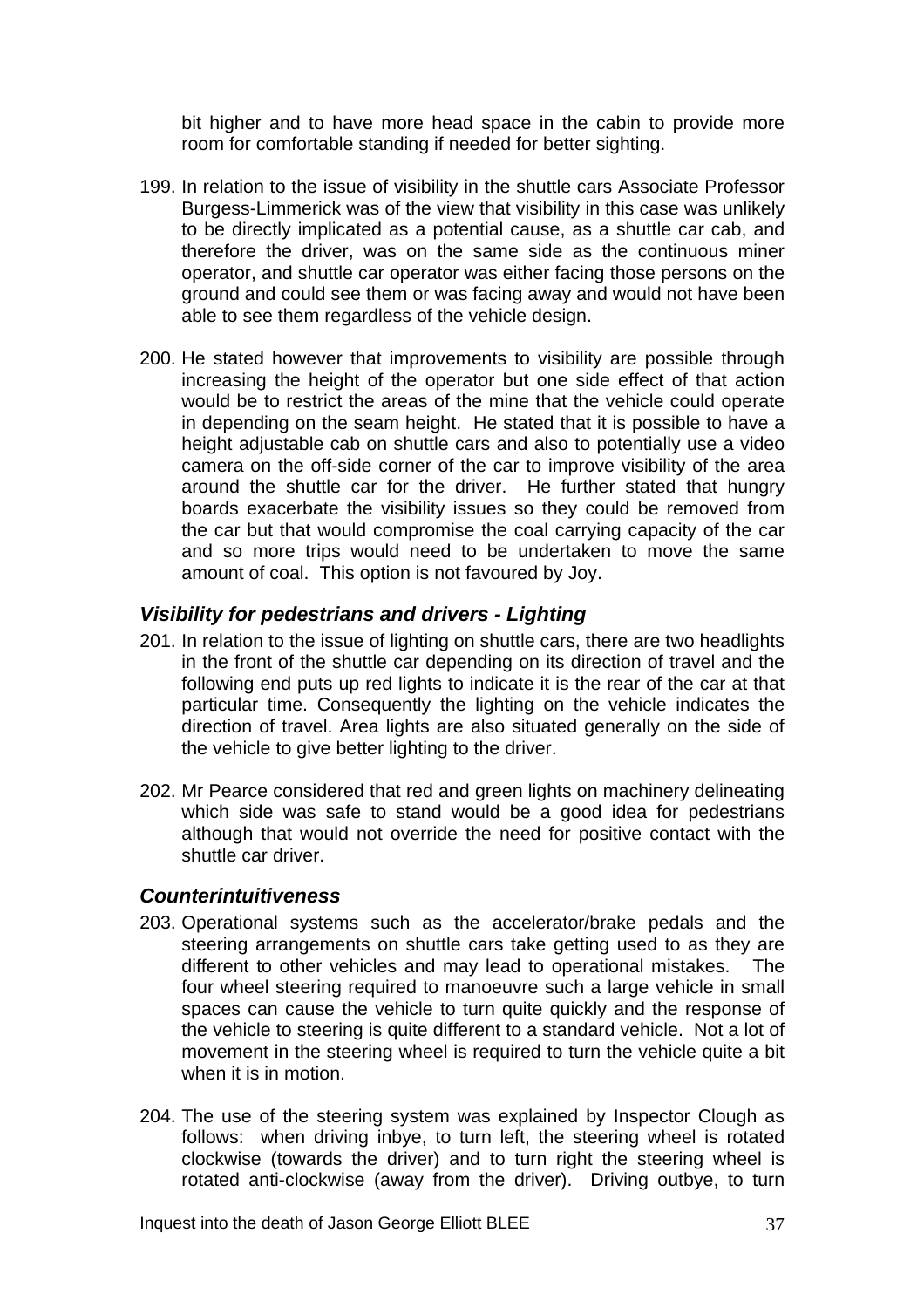right the steering wheel is rotated clockwise (away from the driver) and to turn left, the steering wheel is rotated anti-clockwise (towards the driver). The driver will sit facing the direction of travel and facing the miner during cutting and loading. Pedals under the opposite seat are accessed for movement of the vehicle. However, it is possible to engage the accelerator under the occupied seat by lifting it, thereby moving the vehicle without changing seats and while facing away from the direction of travel. This is not a recommended practice for safety reasons.

- 205. In relation to the steering of the shuttle car Associate Professor Burgess-Limerick describes a concept known as compatible steering. That concept refers to the relationship between the direction of the movement of the steering wheel and the response of the vehicle. He states the compatible relationship is one which corresponds with a person's natural expectations of movement. Shuttle cars in Eastern Australia generally have a situation where driving outbye, the steering is compatible, whereas driving inbye, the steering relationship is incompatible. Consequently driving the vehicle can be a difficult task which requires considerable practice to be able to perform well. Most people find that with learning the incompatibility issue is overcome. Associate Professor Burgess-Limerick indicated that he was not aware of any other situation where the steering relationship alternated between compatible and incompatible with every change of direction. He considered that this increased the probability of directional errors occurring and an increase in reaction time to make correct responses especially in the situation of a sudden incident requiring immediate attention of the operator.
- 206. Mr Chaseling stated that the steering on a shuttle car is known as circle steering where the front and rear axles move in opposite directions and this maximises the ability to negotiate sharp corners as does the fact that the wheel base is very short relative to the overall length of the vehicle. The steering system is hydraulic with an electric motor which drives a hydraulic pump and supplies fluid to the steering belt which is attached to the steering wheel and this supplies pressurised oil to a pair of hydraulic cylinders which then push the wheels backwards and forwards.
- 207. Mr Chaseling stated that shuttle cars are probably 95 and 99 percent efficient for their duties at the moment. He did feel however that the current steering arrangement could be subject to improvement.
- 208. The counterintuitive nature of the pedals has not been raised by operators with Mr Neilsen (Joy).

### *Responsiveness of Steering*

209. All witnesses agreed that the shuttle car has to be in motion in order to move the wheels in any direction, although there was some variation on the amount of movement required to achieve the change in direction. Mr Bromley thought that the wheels could be moved a little while the car was stationery. This aspect was tested in the aboveground tests and it was found that the wheels could only move a very short distance without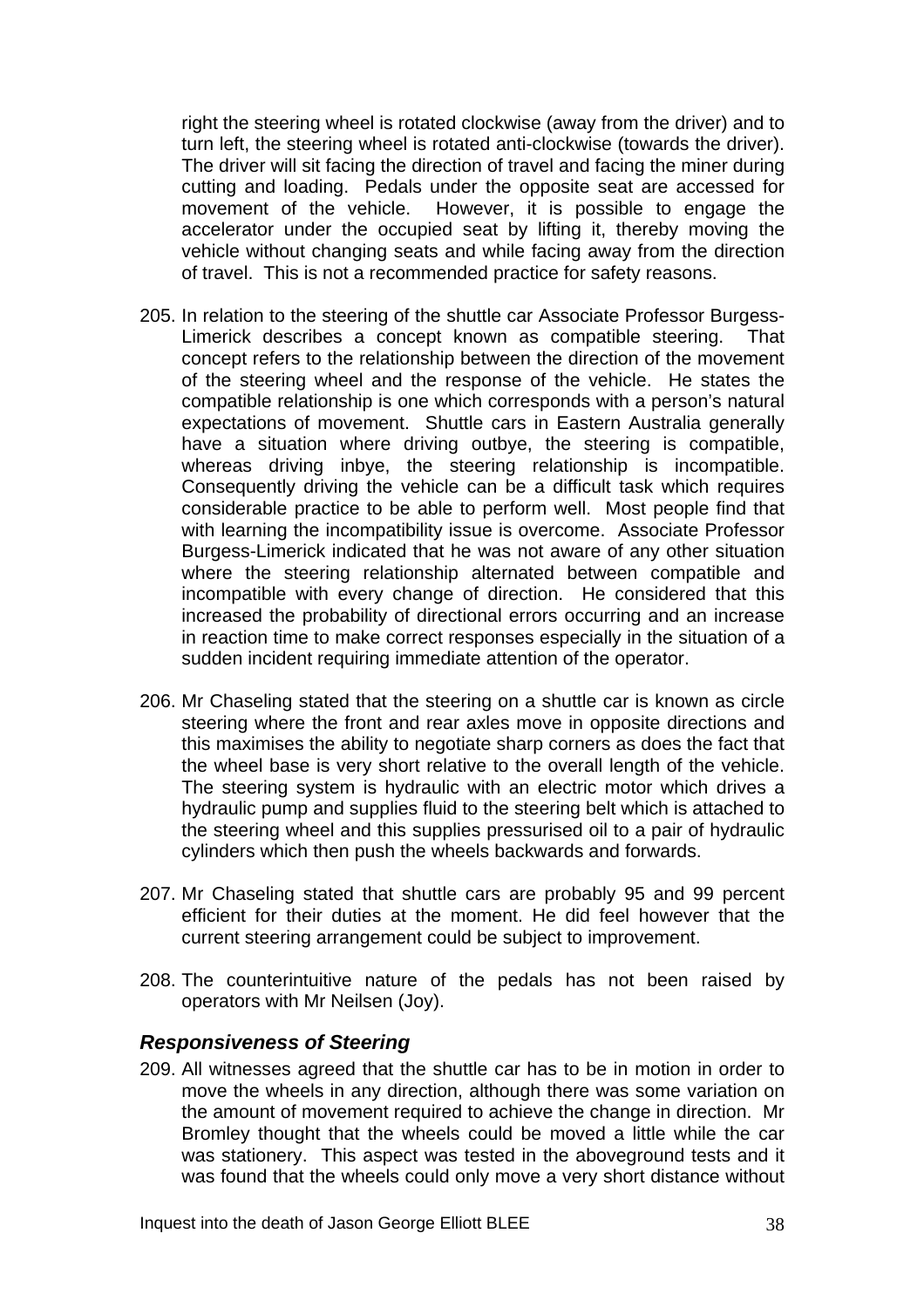movement of the car. It should be noted that this result was achieved on level firm ground.

210. The responsiveness of the steering can vary between shuttle cars given their age and usage.

## *Cabin*

- 211. From an ergonomic point of view, the cabin of the shuttle car does not have much room to move, especially once all of the required safety gear is being worn by the operator. All operators gave evidence that the seats in the cars are not that comfortable and the adjustment mechanism has a very short life span underground due to the operating conditions. Limited height adjustment is generally available in the seat position.
- 212. Mr Lucas also commented that the shuttle cars are not as comfortable as ram cars used in the mains. He said that the seats never adjust and often he is required to perch on the front of the seat in order to reach the pedals. On occasions, during loading or driving under load, coal comes into the cabin, interfering with controls. Vision is restricted, especially under load, and the pedal and steering arrangement was difficult to get used to as the design was totally different to every other vehicle.
- 213. The seats in the cab of the shuttle car have always been an issue that Joy has been working on, given the equipment that operators are required to wear and the general difficulties encountered with suspension mechanisms. Doors were introduced to the cabs to ensure that the driver couldn't get out of the cab when the car was moving or energised and it is acknowledged that there was some diminution in vision as a result of the introduction of the doors to the cab.

# *Handling*

- 214. Mr Bromley stated that the shuttle cars can be fairly heavy to drive and that road conditions and ineffective operating cables can cause operation difficulties. Uneven or wet and slippery roads can cause the cars to slip and wander to the lowest point of the road. If the road is rough for instance, Mr Bromley stated that the driver needs to slow down as the driver tends to be bounced around in the cabin. Wheel ruts in the heading are a particular obstacle to be taken into account.
- 215. It should be noted that there is an emphasis on maintaining reasonable road conditions and drivers walk their wheel roads before driving on them to familiarise themselves with the conditions of the road. There is also opportunity to request work be done to rectify any poor road conditions before hauling commences.
- 216. Mr Bromley further stated that the driving characteristics of the shuttle car can vary from fully loaded to not, depending mostly on the road conditions. He stated that an unloaded shuttle car will slip more easily on the roadway. An uneven load will also cause handling difficulties. Like any vehicle, he says, the shuttle car will wander to the lower side of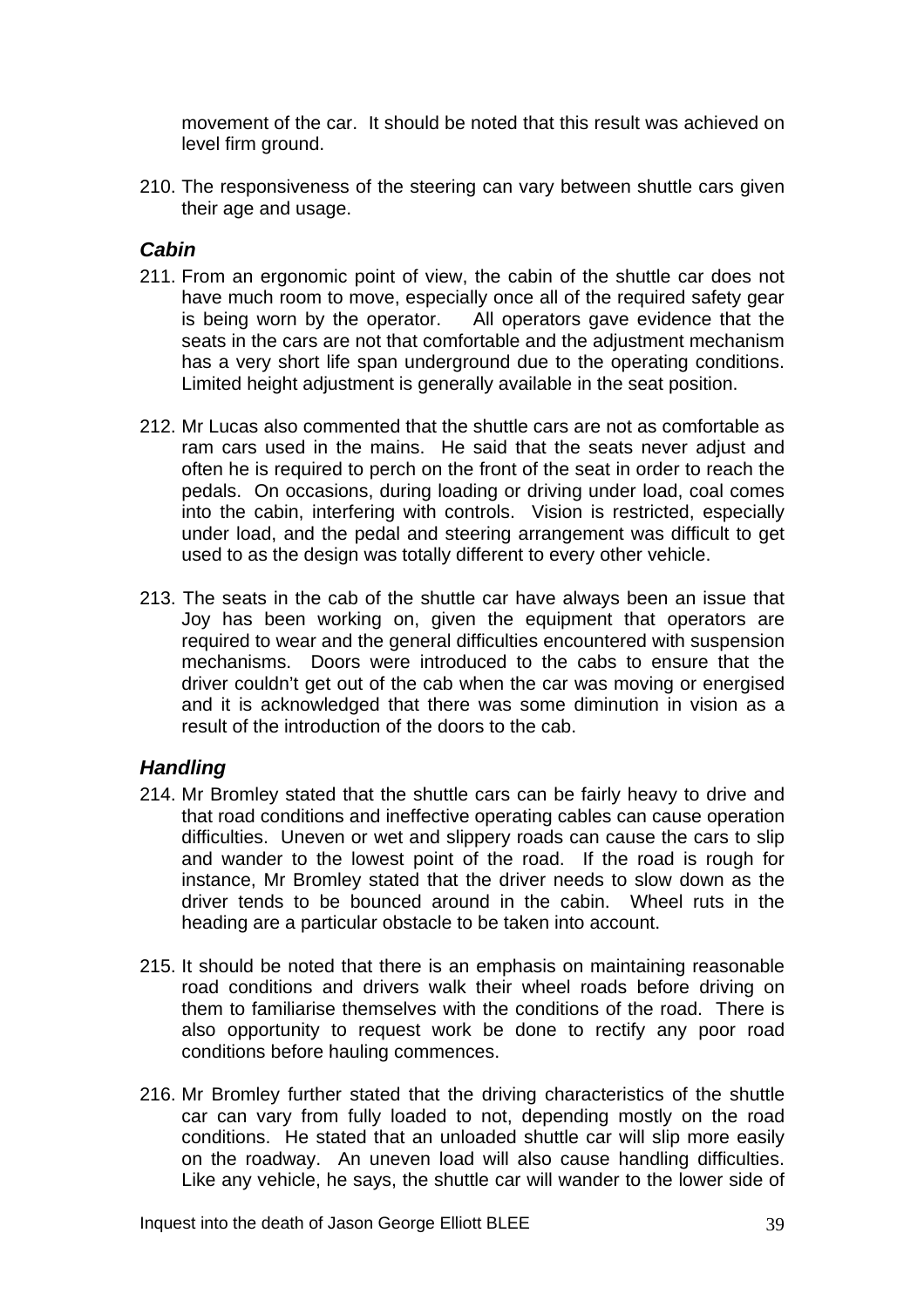any slope and is especially vulnerable to tracks or deformities in the road surface. The car will follow the road down to the dip side, if road is wet then that is more pronounced. Even if road is dry and flat, the driver really has to steer the car the whole way.

- 217. Mr Bull stated that the faster you travel, the easier a shuttle car is to manoeuvre. At a complete halt the wheels can only be turned marginally but you must go either forwards or backwards for a metre or more to turn the wheels. He also stated that it was not easy to pick up changes in the shuttle car's position on the roadway until it had already happened. Uneven loading will affect handling characteristics. If men are working close by then you need to take it a little slower and use more caution.
- 218. Other witnesses agreed with these assessments.
- 219. Mr Chaseling stated that when the shuttle car goes around a corner the back and front swing wider than the rest of the vehicles. The design of the shuttle car has been found by experience to give the best possible manoeuvrability between headings. In general, he stated that provided the shuttle car was not driven near the edge of its performance limit, the vehicle will follow where the wheels go regardless of the weight that it has over a particular axle. In general terms it's just like a road vehicle which manoeuvres much the same whether there's just the driver or whether it's fully laden. As long as the wheels have not broken traction, movement of the vehicle will be along the path defined by the wheels. If the wheels lose traction then there can be sliding as with any other vehicle. Mr Chaseling did not consider that the extent of loading in this case had any relevance to the movement of the shuttle car.
- 220. Mr Neilsen stated that when a vehicle is stationary, even when empty, it is not possible to turn the wheels. You need to move the vehicle before you can start to turn the wheels in a range of 125 to 130 millimetres. Mr Nielsen stated that whilst the shuttle car is quite manoeuvrable at speed, it's a large vehicle with a lot of inertia and large tyres and the vehicle is required to move a distance of about 100 to 150 millimetres before you can even start to turn the wheels or get any sort of control over direction of steering. The movement of the vehicle therefore is not precise in an inching mode and is not the subject of fine control.
- 221. It was put to some witnesses that the fact that the corners of the heading were not rounded off but square caused some difficulty for the shuttle car driver who was entering from a wheel road requiring a turn into the heading (eg Mr Lucas). There had been no reported difficulties to Associate Professor Burgess-Limmerick's knowledge in relation to driving vehicles around sharp edge corners or corners with rounded edges.

# *Training of Shuttle Car Drivers*

222. Mr Sykes detailed that the way in which the training system worked at Moranbah North. A worker needed to be nominated by their supervisor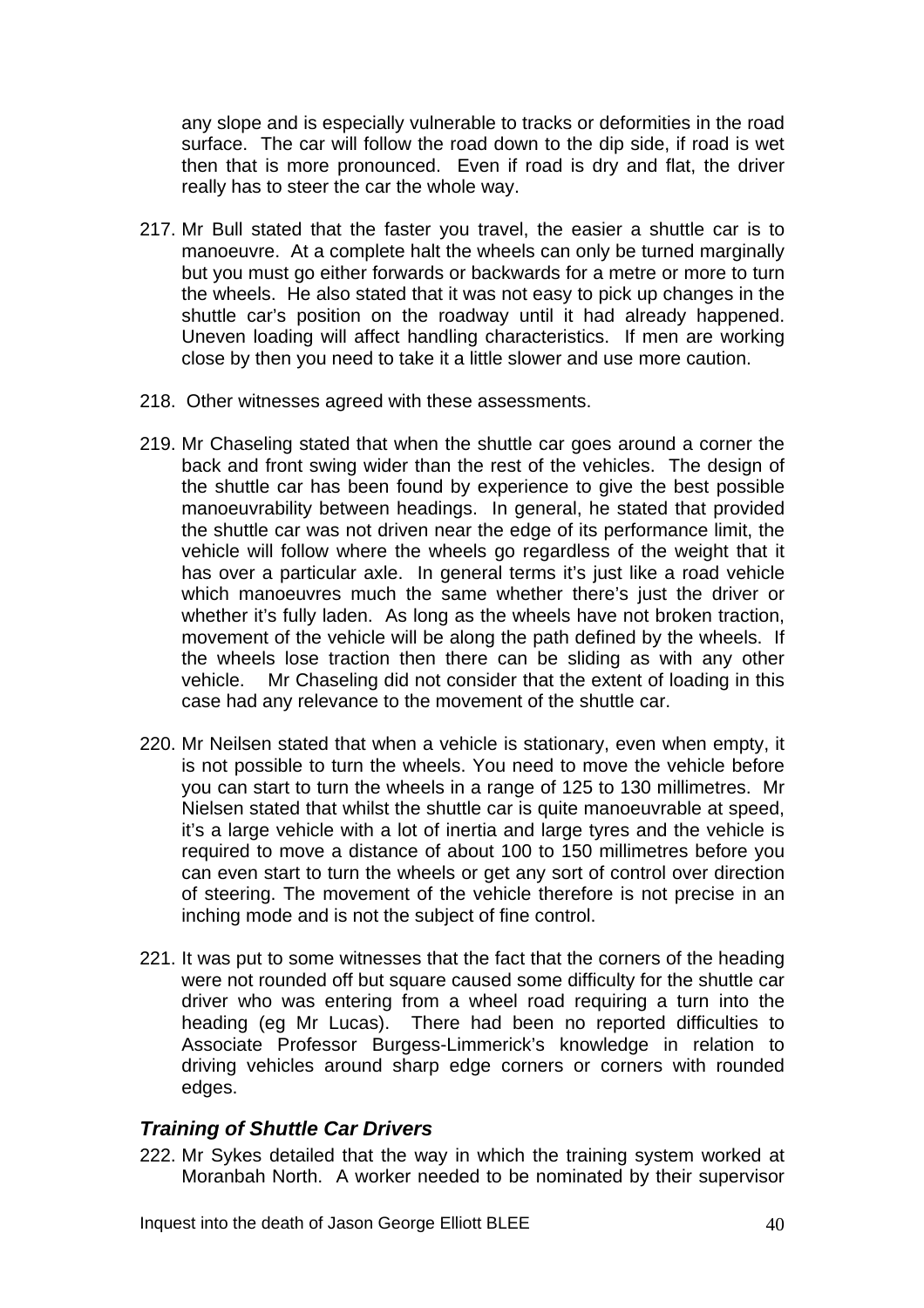to undergo particular training and then the worker would have a discussion with the trainer assessor. They would go in to learner training mode where the trainer assessor determined, given the training which was being undertaken, what needed to happen and what the training needed to cover. After that learner session the worker would then go on to actually use the equipment under the supervision of the training assessor and the balance of their training would be conducted on the job, operating the equipment under supervision. Once they were assessed by the trainer assessor as being suitably able to complete the training then the training documents were presented to the mine manager for sign off.

- 223. Training packages had been developed at the mine for shuttle car drivers. Drivers are instructed by a person qualified to train on that equipment. Familiarisation of the operational features of the vehicle is conducted. Driving under supervision of the trainer occurs in the panel during the production cycle. Fairly constant monitoring and feedback usually occurs. Numerous written assessments are conducted over this period of supervision. Close supervision occurs early in the training process, usually for about three months. The period of time that this training occurs varied depending on the driver's abilities. Assessment is competency based.
- 224. Mr Lucas had obtained the appropriate ticket to operate the shuttle car on 31/3/07 and had undertaken Place Change Safety Familiarisation assessments (in relation to the mining method) from March 2006. Part of the shuttle car competencies included issues such as 'no go zone's and pinch points. The assessments indicate that the training included issues around awareness by the shuttle car driver of pedestrians in the area. However, it seems that there was no specific focus on treatment of pedestrians in the heading other than to follow the instructions of the miner driver.
- 225. Mr Bull had been in training for a period of 8-12 months before gaining his ticket on the shuttle cars.
- 226. Associate Professor Burgess-Limmerick indicated that training in relation to the operation of shuttle cars would not differ depending on the roadway width that the shuttle car was being asked to operate in as the same hazards exist regardless of the roadway width. Further, Associate Professor Burgess-Limerick indicated that it was an inevitable situation in mines and it was quite common that shuttle cars pass in close proximity to the area where the continuous miner operator and cable hand are situated during the mining process. He stated that fact places a responsibility on the shuttle car operator to know where the other people in the area are positioned in the same way that there is an over-riding responsibility on every vehicle operator to operate the vehicle in a safe manner. That responsibility would be fulfilled through visual checking, verbal communication with persons in the area and maintaining visual contact of those persons at all times. Further, as a result of training,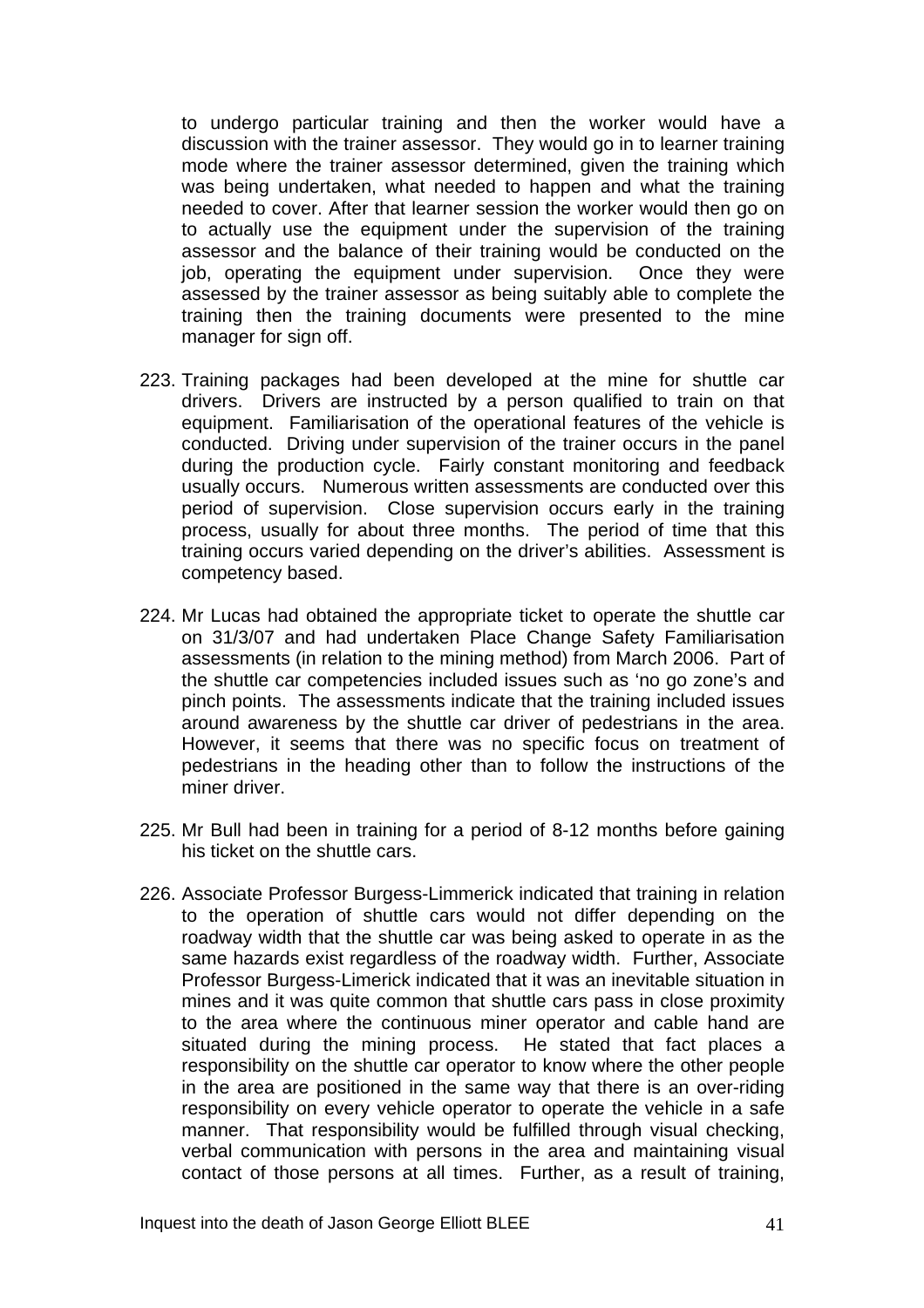shuttle car operators would expect the continuous miner operator and cable hand to be standing on the left of the heading within an approximate area on each occasion.

- 227. On the issue of competency to perform a particular task Associate Professor Burgess-Limerick indicated that there were obviously individual differences between people and that it was necessary for there to be time performing a task in order to reach a competence. To become an expert in a particular task takes a very long time and usually a time frame of around 10 years of deliberate practise is required to become truly expert at a motor task. The declaration of competence of an operator to drive a particular machine was seen to be akin to holding a driver's licence. Associate Professor Burgess-Limerick indicated that drivers are able to operate the vehicles and they do so every day, but they consider it in the whole to be a tricky thing to do.
- 228. In relation to the assessment and training of shuttle car drivers the Associate Professor indicated that the current method of assessing competence was a subjective one and relying on the judgement of an expert trainer. There was inevitably a degree of subjectivity involved in the assessment.
- 229. The Associate Professor stated that people make decisions under stress which are often sub-optimal. It requires significant training to ensure the behaviours are always consistent and appropriate and he considered training in a general sense to be a very ineffective control measure.

### *Risks to Pedestrians of Shuttle Cars*

- 230. Fatalities associated with the use of shuttle cars are very infrequent particularly in Australia according to the Associate Professor. He was not aware of any fatalities associated with shuttle cars in Australia in the last five years. However there have been fatalities associated with the use of shuttle cars in the United States to the extent of 8 over a 10 year period but the particular details of those incidents were unable to be obtained. Injuries in relation to the use of shuttle cars are reasonably frequent and fortunately mostly minor. In a three year period in New South Wales, there were 140 injuries that were reported to the Coal Services Authority which were associated with the use of shuttle cars in some way. Those injuries occurred in circumstances including driving over a rough road, where a person hit some part of their body on the inside of the cab and seven injuries were associated with the shuttle car running into something but none of those were known to have included running into a person.
- 231. Mr Allan was aware of a number of fatalities in South Africa which related to people in the wheeling roads of shuttle cars having been struck by a shuttle car.
- 232. Comment was made that it has long been the situation in the underground coal mining industry that people have been standing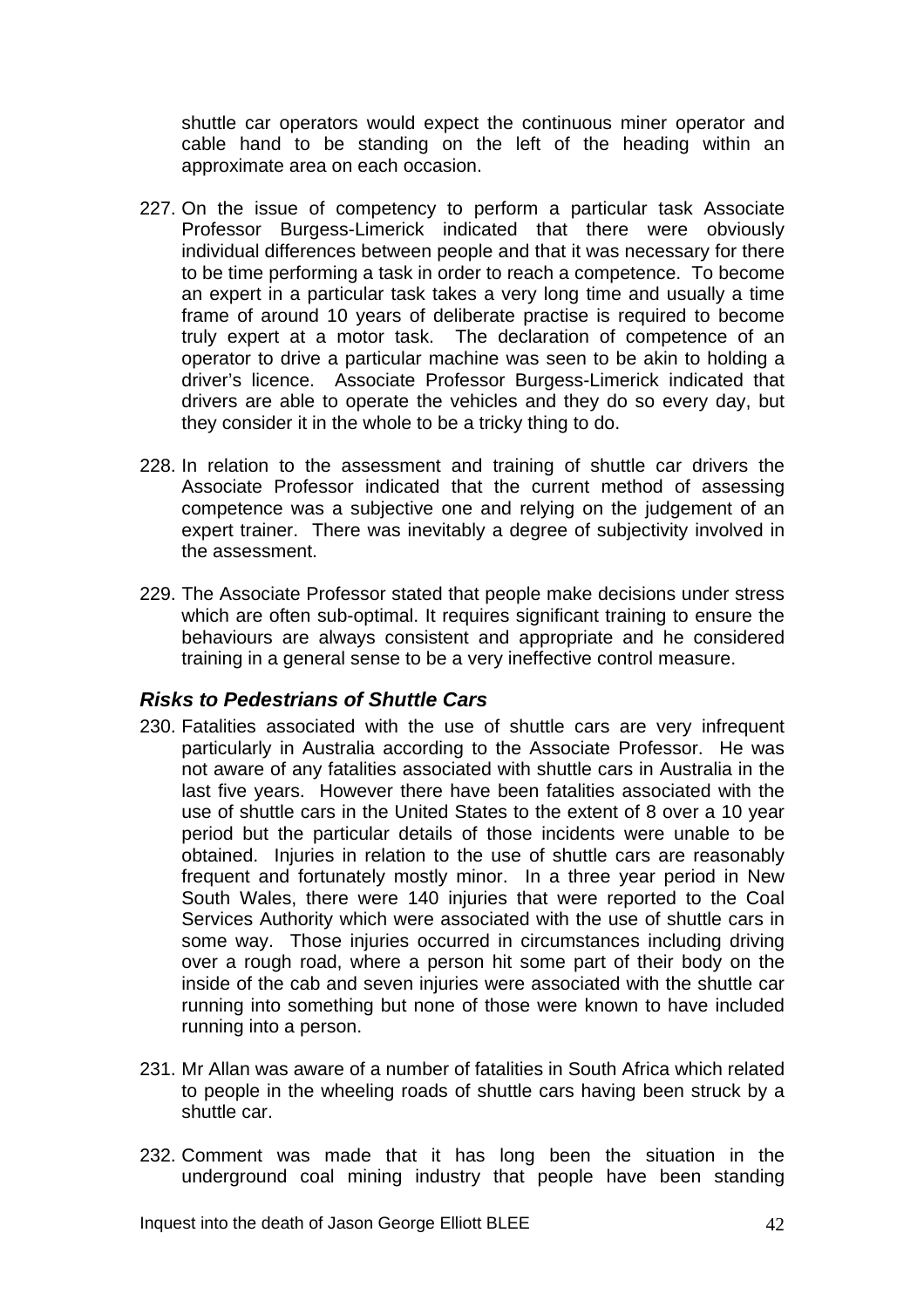around and working along side continuous miners and shuttle cars. There are tens of thousands of movement of shuttle cars and other machinery underground every day. As the practise still continues today, various controls have been put in place throughout the industry addressing the risk of pedestrians coming into contact with large mobile machinery. Some of those controls are discussed in this decision.

#### *Application of Standards to use of Shuttle Cars*

- 233. Associate Professor Burgess-Limerick made reference to a document titled MDG 9 Design Guideline (exhibit 99) which had been issued by the New South Wales Department of Primary Industries. The document was said to be a de facto standard which was influential in the coal mining industry in New South Wales. To the Associate Professor's knowledge there was no comparable document in Queensland.
- 234. Mr Chaseling made reference to Australian Standard AS4024.1101-2006 titled *Safety of Machinery Part 1101; Terminology, Terms and Definitions*. Paragraph 4.9 of that part of the standard was headed *Danger Zone* and reads:

"*Any zone within and/or around machinery in which a person is exposed to risk of injury or damage to health. Note; the hazard generating a risk envisaged in this definition; (a) is permanently present during the intended use of the machine, as in motion" – "motion of hazardous moving elements, electric arcing during welding phase etc; or (b) may appear unexpectedly, unintended, unexpected start-up, etc."*

- 235. Mr Chaseling was of the opinion that that Standard applied to shuttle cars in a broad sense. In relation to Australian Standard 4024 the Chief Inspector was of the opinion that that Standard dealt with rotating or movable parts on a mobile machine and not a shuttle car as such.
- 236. In relation to the danger zone described in the Standard, Mr Chaseling stated that there were also other standards and recommendations in relation to no-go zones which were detailed ways of implementing that particular clause in specific situations.
- 237. It was put to Mr Chaseling that the Standard referred to was developed for moving parts of machinery not for moving machinery. Mr Chaseling stated that he regarded the statement in the standard as an overall philosophy in relation to this type of machinery and that it wasn't an implementation standard at all. He further stated that it could be described more as a dictionary than anything else. That part of the standard he agreed is headed terms of definitions for safety of machinery. Mr Chaseling stated that there were no other standards that dealt with shuttle cars and that the general view in Australia was to follow MDG9.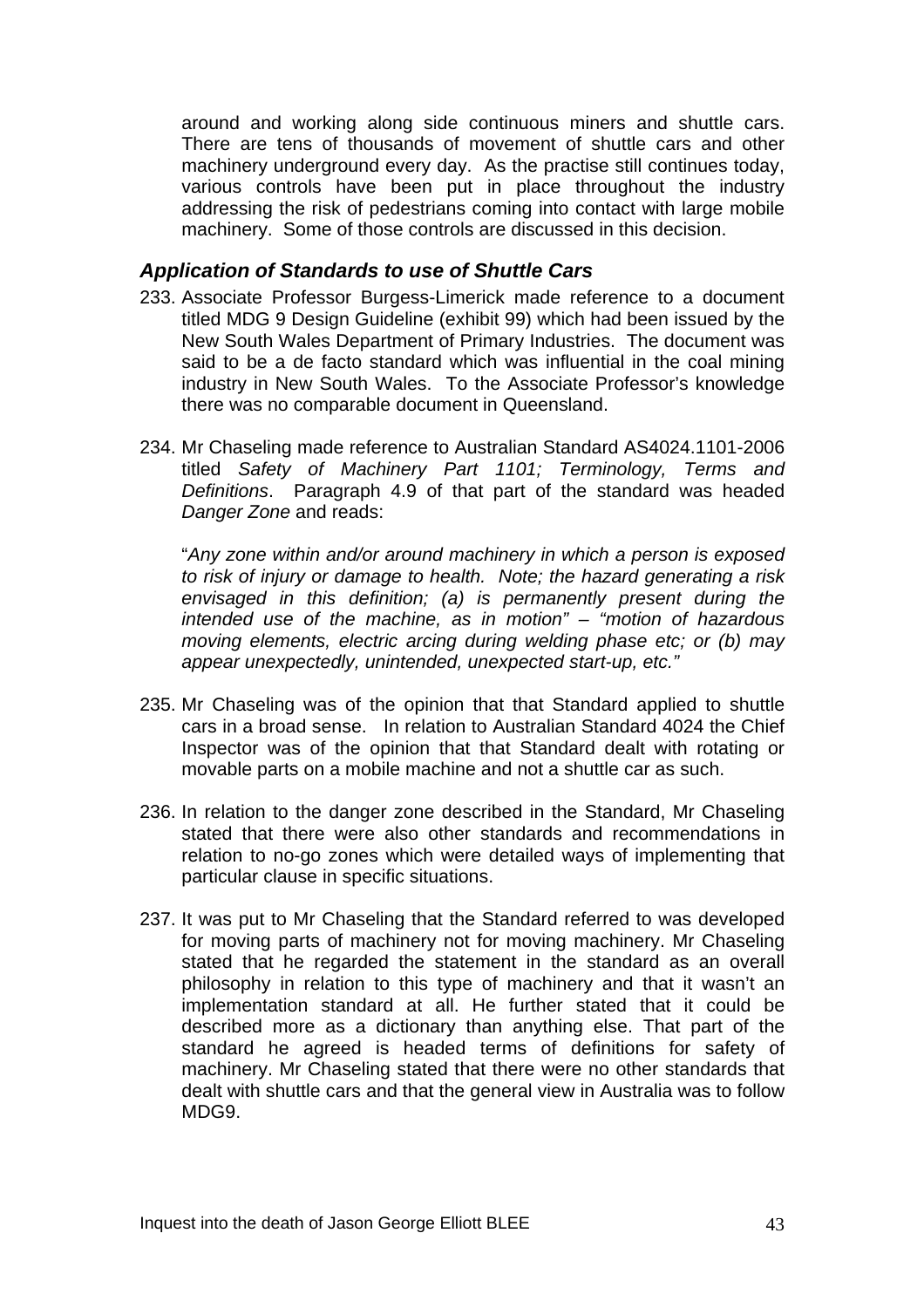# *Mine Transportation System*

- 238. Moranbah North Coal had a Mine Transport System (Exhibit 64) in place governing the use of all mobile machinery and vehicles at the mine. The system was formulated to ensure the safe operation of all vehicles in and around the surface and underground mine site. The risk analysis method contained therein highlights a number of risks including unplanned movement of a vehicle.
- 239. A series of rules governing movement of vehicles are set out. Substantive requirements include all vehicles being operated with due care and attention and drivers being responsible for ensuring that it is safe to proceed in moving a vehicle. This includes ensuring that paths are free from personnel and other obstructions before moving a vehicle and slowing when approaching an area where pedestrians are. Pedestrians are to be afforded right of way. Those rules are applied to all vehicles including those operating underground. Mr Pickstone stated that there were a number of generic road rules in the system that had application throughout the mine including at the face but the system did not necessarily have total application at the face when mining.

### **Joy Mining Machinery**

- 240. Mr Brad Neilsen is the director of sales and marketing of Joy Mining Machinery. He has an engineering background and holds an Associate Diploma in Mechanical Engineering, certificates in wielding technology, structural design, computerised design, hydraulic design systems, and pneumatic system design and has a trade background in fitting and machining. He has been employed with Joy Mining Machinery for the last 10 years. He has been involved in the coal mining industry for about 25 years.
- 241. Joy Manufacturing Limited in Australia is a business of about 650 people with three major sites. They manufacture continuous miners, long haul systems and import shuttle cars predominantly from South Africa. They provide support to the market directly with service engineering and application engineering. In terms of product development, Joy has the approach of technical excellence. Their global centre undertakes design work and application engineers a particular product solution to suit the customer. If a customer in Australia wanted to buy a shuttle car, Joy would work closely with the customer to define a specification and provide that product.
- 242. Joy invented the shuttle car some decades ago in the US and the shuttle car is the predominant haulage device that is used in underground coal mines around the world.
- 243. There are approximately 200 Joy shuttle cars operating in Australia and Joy holds more than 90% of the market share. They supply approximately 20 units per year in Australia. Mr Neilsen advised that across the industry in Australia per year shuttle cars would drive between two and two and a half million kilometres, in excess of a half a million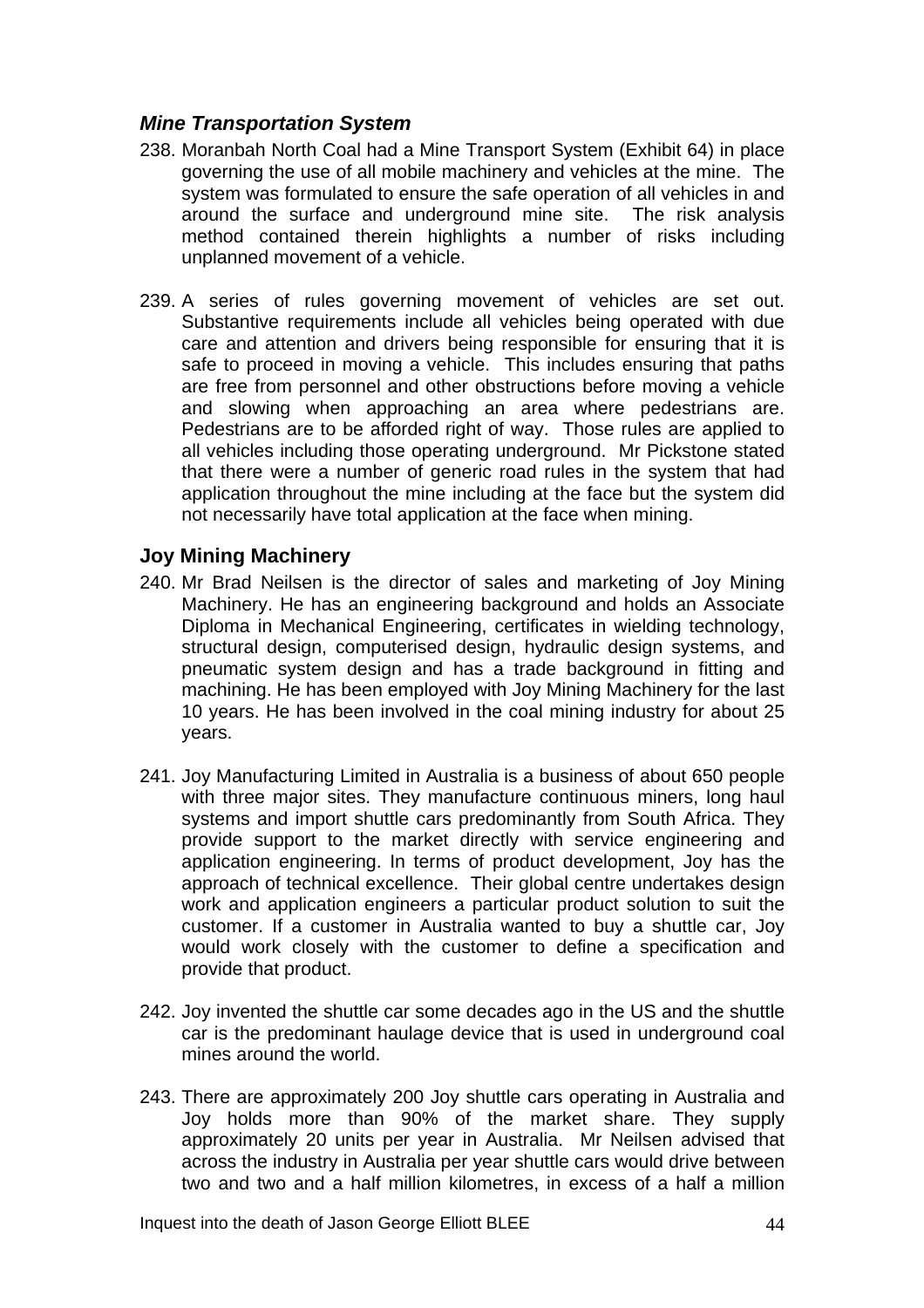man hours. Over the last ten years that would equate to 20 million kilometres and 5 million man hours without any fatalities.

244. The shuttle cars in use in South Africa are quite different as they are much larger cars and are typically 20 tonne cars with east/west cab configuration. The South African market is slightly larger than the Australian market and they use board and pillar mining as a predominant method to win coal whereas in Australia, longwalls are more prominent. The board and pillar method requires far more shuttle cars to be in use. There are more shuttle cars operating in New South Wales than in Queensland and Queensland represents about 40 percent of the Australian Market.

### **Safety Culture**

### *Moranbah North*

- 245. Mr Timothy Hobson was, at the time of the incident, the Site Senior Executive (SSE) which is an important role in terms of both production of coal at the mine and safety of mine workers. Mr Hobson stated that he always gives priority to safety issues and would rank maintenance as a second priority with production as his third priority.
- 246. In 2003 Mr Hobson introduced into the underground coal mining sector a different form of training which is based on cognitive behavioural safety. The acronym is ZIP and the program was produced by Santos or their facilitators. The program requires very high supervision in order to stamp out unacceptable practices. The cognitive behavioural part of the training provides an individual with cognitive tools to help them deal with the situation. At Anglo one of those tools is called the 'Big Five' which identifies what are the five reasons that workers come to work and therefore the five reasons that they want to go home safely at the end of work. Mr Hobson was confident that there would be some good results from this program.
- 247. Mr Hobson commented that from what he had seen at no time was Jason in a no go zone but something has happened to get him into the position where he was caught. Mr Hobson did not consider that was as a result of anything Jason had done and did not believe that Jason had done anything wrong in this particular case. He also commented that there did not appear to be any mechanical or environmental factor contributing to the incident. He was unable to understand how the shuttle car came to be in the position that it was in.
- 248. Mr Sykes was the Mine Manager at Moranbah North at the time of the incident he was responsible for safety and production management of the mine on a day to day basis. In the event of a choice between the pursuit of safety and the pursuit of production Mr Sykes on each occasion takes the safety line first. He was of the opinion working though safety issues thoroughly led to production falling into line eventually.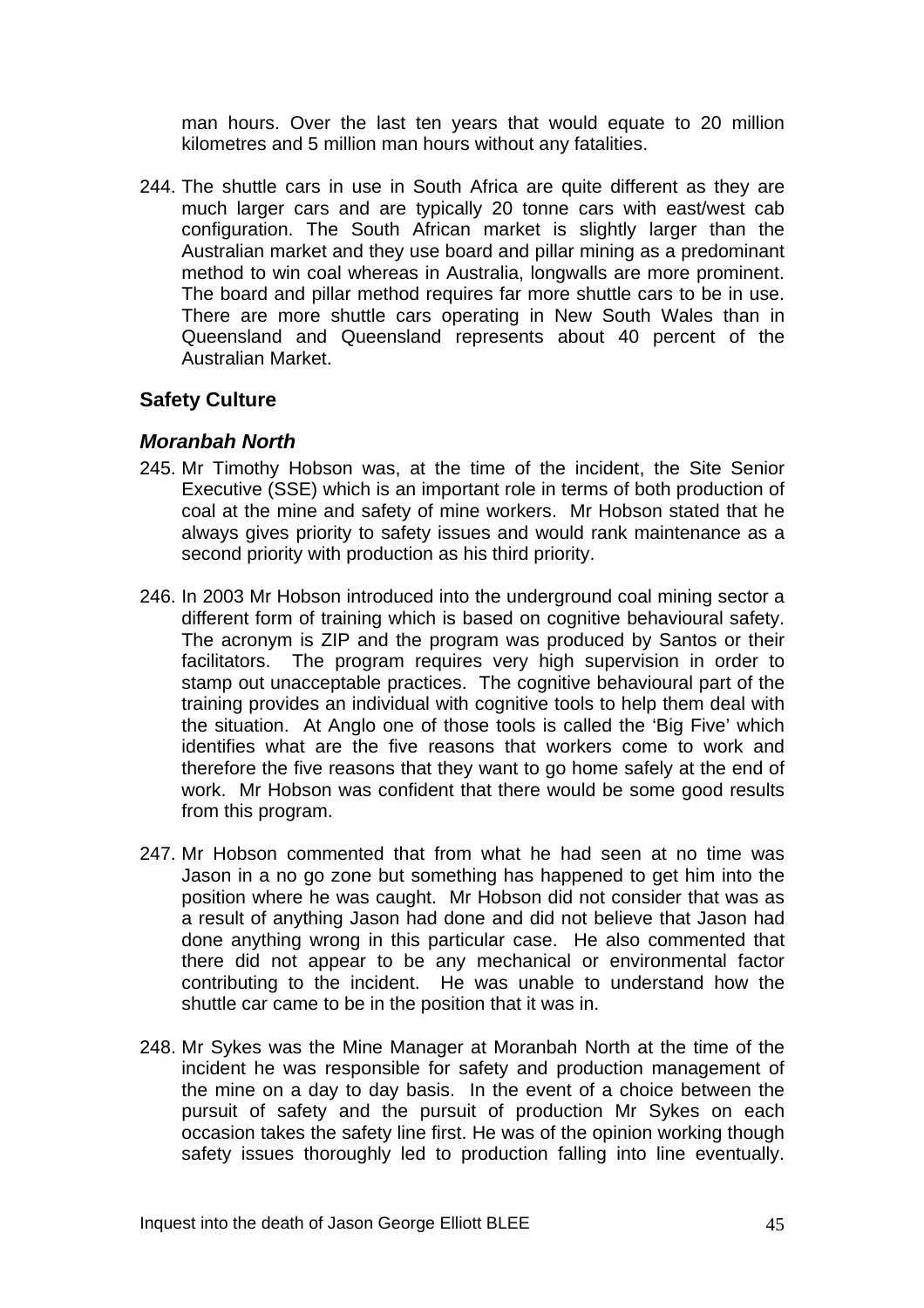From time to time he has brought such operations to a halt so that safety issues can be put into order.

- 249. Mr Pate was at the time of the incident the Shift Compliance Coordinator. Prior to that he had been an Undermanager at the mine. While he was an Undermanager his job was to go around the mine and ensure that safety was being affected throughout the mine and to ensure that work plans were being carried out and that the mine was working to the weekly or daily plan. With the introduction of the compliance department his role was taken away from the production area. He was then focussed solely on ensuring that safety and the effective operation of the safety and health management system was being complied with.
- 250. The Check Compliance Co-ordinators now perform primarily auditing and overseeing roles. They still have the power to stop any job that is going on in the mine if they believe there is a potential breach of safety or a safety concern. When the Compliance Department first came into being, the role of Compliance Officer had limited auditing exposure, and was more focused on inspection. The role has now evolved into an auditing type role where the Compliance Officers take a procedure, pull it apart and check workers' understanding of the procedure and audit its effectiveness. They look for corrective actions or areas for improvement in relation to those procedures. They interrogate individual workers and supervisors as to what they are doing and how they are going about it. This process extends to contractors' employees as well as employees of Moranbah North Coal.
- 251. Subsequently, Mr Pate has moved into the role of compliance superintendent. In that role the four Compliance Co-ordinators on shift report to him. His role is more concerned with planning the Compliance Co-ordinator's work and maintaining an auditing schedule. He monitors safety alerts coming in and actions that need to be taken from those safety alerts and ensures that they are followed through with. He facilitates a lot of risk assessments and assists in developing procedures and documents. He is also responsible for putting together an outstanding actions log which also applies to risk assessments.
- 252. Mr Lucas gave evidence that, in his experience, miners like to keep to the rules, have a lot of responsibilities on their shoulders and daily put their lives in the hands of their workmates. He stated that the culture at Moranbah North was very much one of looking after each other in a safety sense whilst doing the best job they could production-wise.
- 253. Mr Smith stated that since the incident and subsequent training, all of the workers are more aware of 'no go zone's and it is very much frowned upon if someone goes into a 'no go zone'. Other workers pull such people up and a repeated problem could see the Deputy being consulted.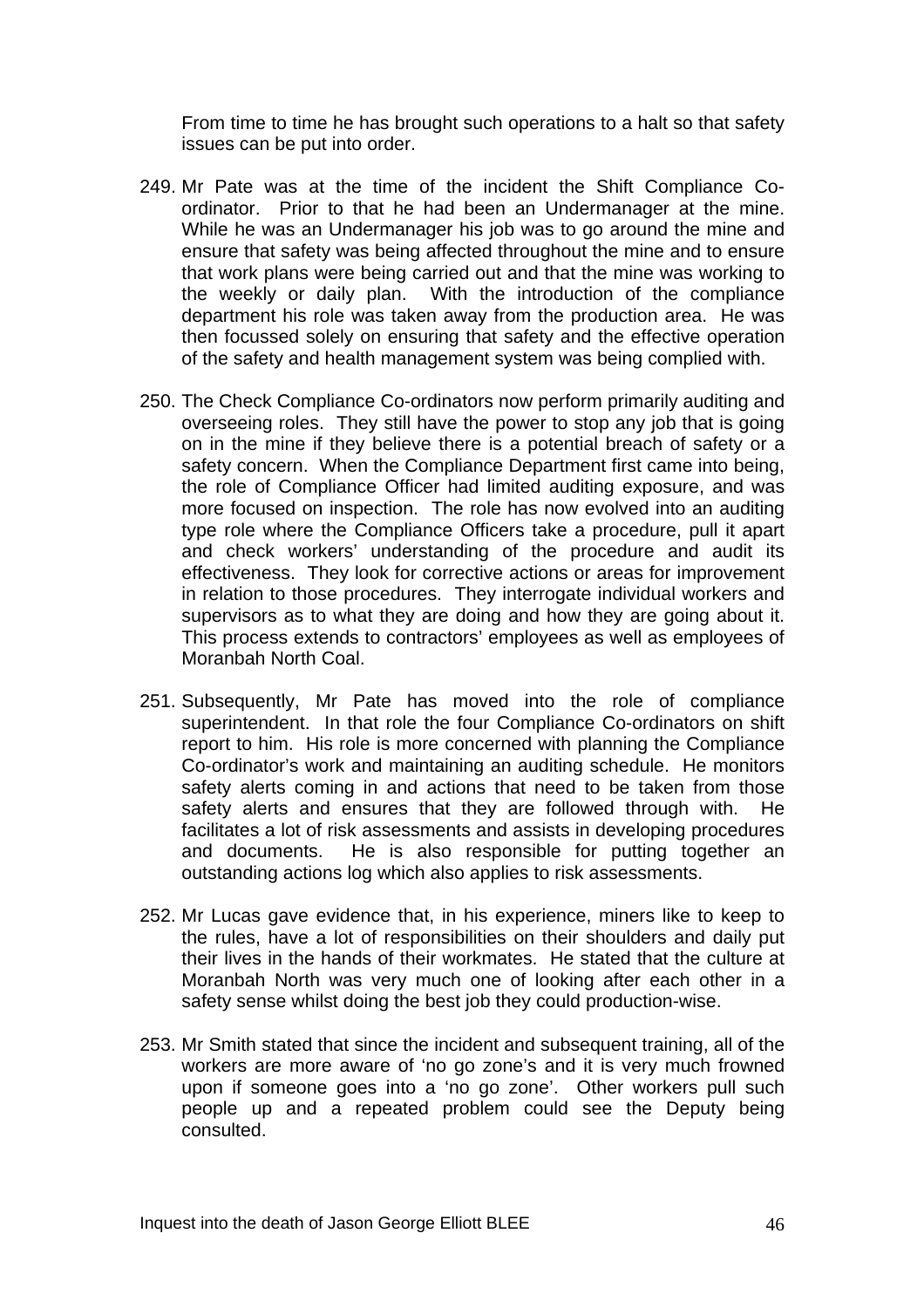# *Walter Mining*

- 254. Mr Cremor stated that it was important on a day to day basis is that the team of workers as a whole understood the operation of the panel and what was to happen during that shift. The team as a whole needed to accept their obligations and responsibility to manage the work process and to conduct it safely. This approach was an interactive process in that all members of the team were required to have input into issue such as risk management during the work process.
- 255. Mr Cremor stated that because the mining industry is such a dynamic industry and is continually changing, Walter Mining were focused on giving people the tools, the confidence, the skills, and the support to always have a safety and risk management focus.
- 256. Mr Douglas Gardner was a Safety and Training Co-ordinator for Walter Mining at the time of this incident. He attended at Mr Blee's residence on the day of the incident with Warren Cremor to provide support to Mrs Blee. His role included attendance at underground operations to do walk around checks, speak with the crews and the deputies and make his own visual observations of the work that was being undertaken. There was no statutory requirement for his checks but it was part of the Walter Mining Project Safety Management Plan.
- 257. The DME conducted an audit of the Moranbah North mine in early 2007, the results of which were said to be complimentary of the Walters systems at time.
- 258. Mr Lappin, a Manager at Walters stated that Walters was a safety conscious company, instilled safety into workers, and had a regime of auditing safe behaviours.
- 259. Both MNC and Walters engaged in the issue of safety through their procedures under the Safety Health Management System which includes procedures such as SARS reports, SLAMs, toolbox meetings, JSEAs, tour briefings, SOPs and SWPs, sequence documents and many more.

### **The Safety and Health Management System (SHMS)**

- 260. Chief Inspector Taylor stated that when the Act was first introduced it was with the intention that there would be one safety health management system at any mine site that would be controlled by the SSE and it was never envisaged that every operator or contractor at the mine would have their own system.
- 261. Mr Sykes was of the opinion that the safety and health management system at Moranbah North was an operational system and was effective. He stated that there was effectively one system on-site. There were a number of contractor groups which were generally required to have a safety and health management plan which sat under the Moranbah North system with mapping of the contractor system against the Moranbah North systems. The general requirement actually lists the elements of the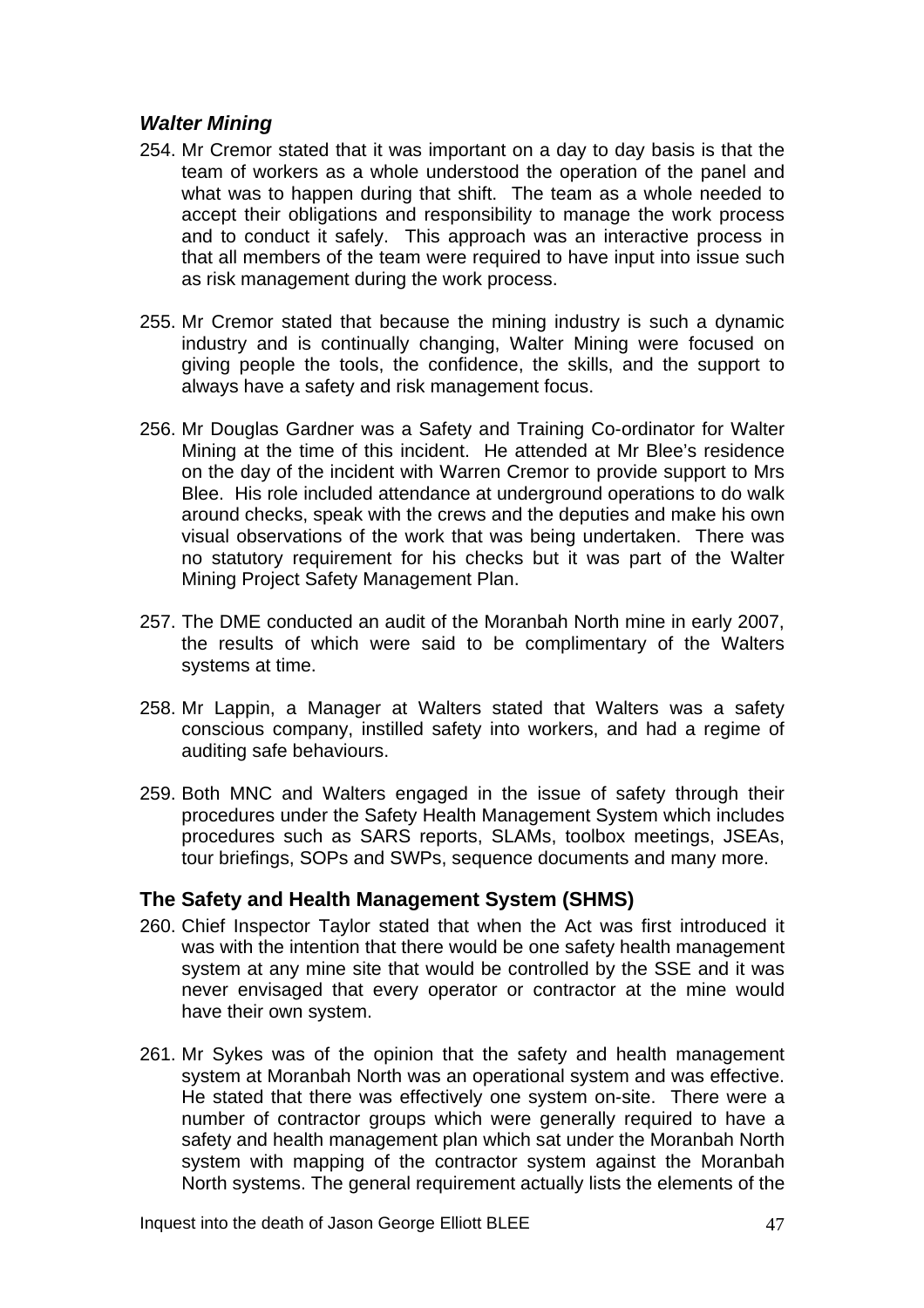safety and health management system that contractors need to match, to ensure that the application of the system on the ground meant that there was a lot of similarity between the document and the processes that were used in Moranbah North's operations. He stated that taking into account the presence of contractors on site there were on occasions more than one standard operating procedure covering the same task depending on the application of the task at that time.

- 262. Mr Sykes stated that the safety health management system had been audited not long before this incident occurred. He did agree that it seems that the system had reached the stage of being too big and too cumbersome which potentially caused some difficulties in accessing relevant parts of the system. To the extent that Walter's SWP009 was not in the SHMS of MNC, the requirement for the provision of contractor procedures to MNC and the mapping process for those procedures into the MNC SHMS had room for improvement. I note recommendation 13 of the Ombudsman's Report in relation to the need for greater emphasis by DME on auditing the integration of contractor SHMS with those of mine operators and I endorse that recommendation.
- 263. Mr Sykes stated that the defences that were set up under the safety and health management system in relation to attempting to prevent this type of injury occurring included procedures that covered the positioning of the personnel before a number of parts of the mining cycle were in place, there was provision of low level hazard assessment, the provision of the workplace risk assessment to analyse events that happened on the day, supervision by the ERZ controller provided in the area and overarching supervision in the form if the shifts supervisor.
- 264. The contractor management manual of Moranbah North Coal gives reference to how a contractor would be introduced to the mine and how the safety and health management system is run in parallel with each other and cross referenced with other. There is a document within this system which gives reference to how the contractor's safety and health management system is assessed against the Moranbah North Coal system.
- 265. Not too long before the incident in question Moranbah North Coal set up a Compliance Department. Part of the role of the Compliance Coordinators were to look at the systems which were in existence to make sure that those safety and health management systems of the contractors met the standards in their application of the Moranbah North Coal system. Where shortfalls were identified the Co-ordinators would ensure that those issues were progressed and changed.
- 266. Just prior to this incident Moranbah North had started working with Walters and other contractors to bring their policies and procedures into the Moranbah North safety and health management system. Contractors who are presently on site have their procedures actually introduced into the safety and health management system of Moranbah North. If they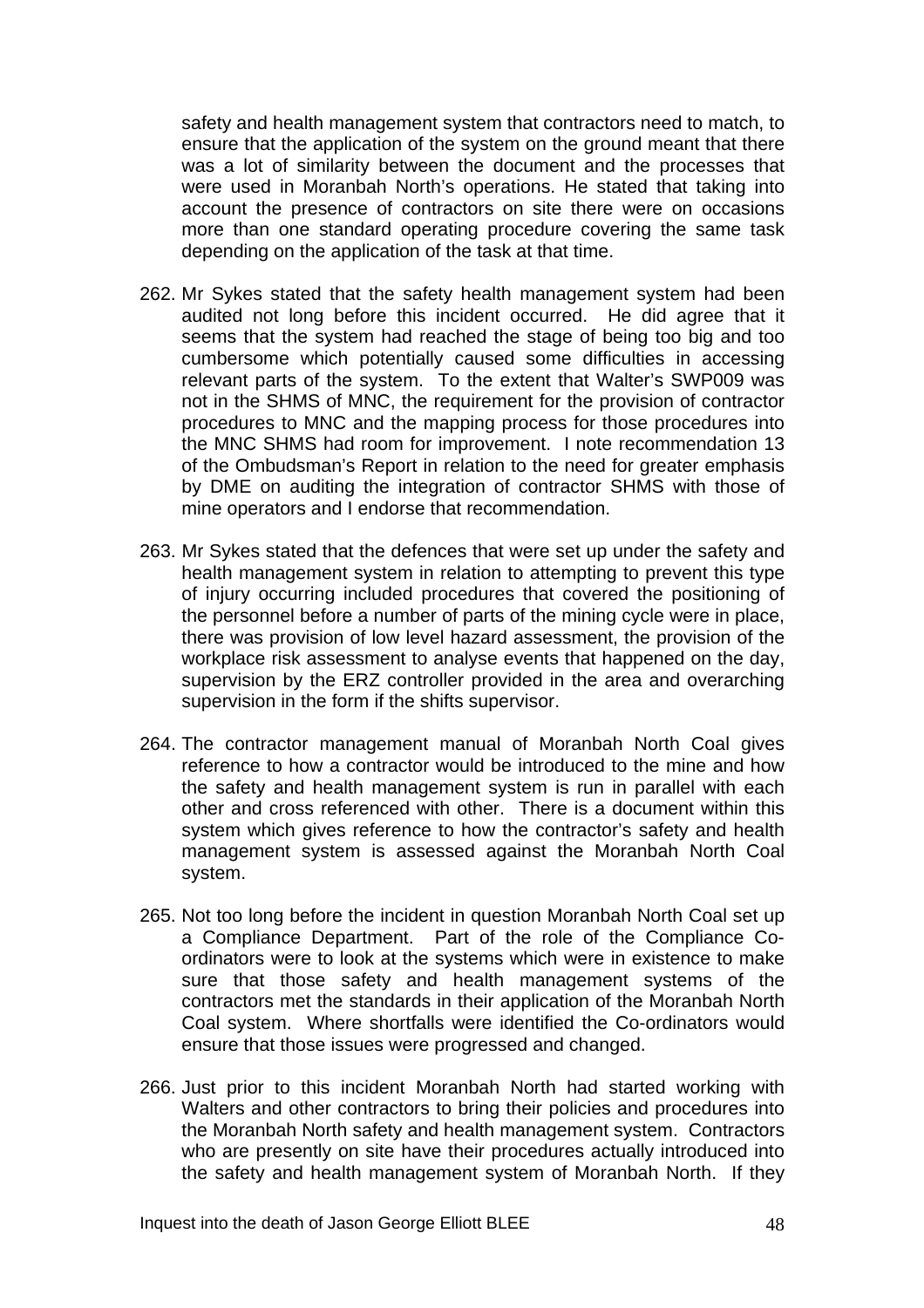are specialist contractors Moranbah North may still use their document but those are on the central system for access by all coal mine workers. Leave is identified by workers on the same system ensuring that they are able to use the computer system to access documents. Another change of process included to muster all workers in the same muster area instead of separate muster areas that occurred a couple of months prior to this incident. Workers are delivered ongoing training in relation to how to access documents from the safety and health management system via the computer. The system is such that when a search word is entered the searcher will receive all of the relevant documents not just the one they were looking for including safety alerts. The system in this way provides a good single source of reference material on a particular topic.

### **Access to SHMS**

- 267. Mr Hendry is the Human Resources Manager for Moranbah North Coal. He stated that the Compliance Department were responsible for the maintenance of the document control system at Moranbah North. When processes or procedures were developed a staff member in the Compliance Department was responsible in a regulated fashion for booking the document in to the safety and health management system, placing those documents on to the record and ensuring that any amendments were carried through within the system.
- 268. The safety and health management system is a combination of a paper and electronic systems. Documents are available to workers through the computer system through an intranet access and a file based access. All documents are generally available subject to their edit date, so that all current documents were accessible to workforce. Mr Hendry confirmed that the volume of safety documentation at Moranbah North mine is copious and there are huge volumes of information which can cause difficulties in the tracking processes.
- 269. The Moranbah North safety and health management system which was available to workers through the intranet did not normally include documentation from contractor companies on site in relation to their specific processes. The Moranbah North safety and health management system has a direct applicability to contractors on site and Mr Hendry stated it's only where the contractors are of major standing that they work from their own safety and health management system which is none the less required to be integrated with the Moranbah North Coal System.
- 270. The safety and health management system is available to all personnel at the mine irrespective of their employment relationship with Moranbah North Coal. The intranet system is also a means for workers to be able to ensure that their tickets and training competencies are current. Access to the intranet system whilst it may be a simple task for some workers may be reasonably difficult for others. The intranet café is located in the muster room of Moranbah North adjacent to the control and ambulance rooms. It is in the lamp room area which all workers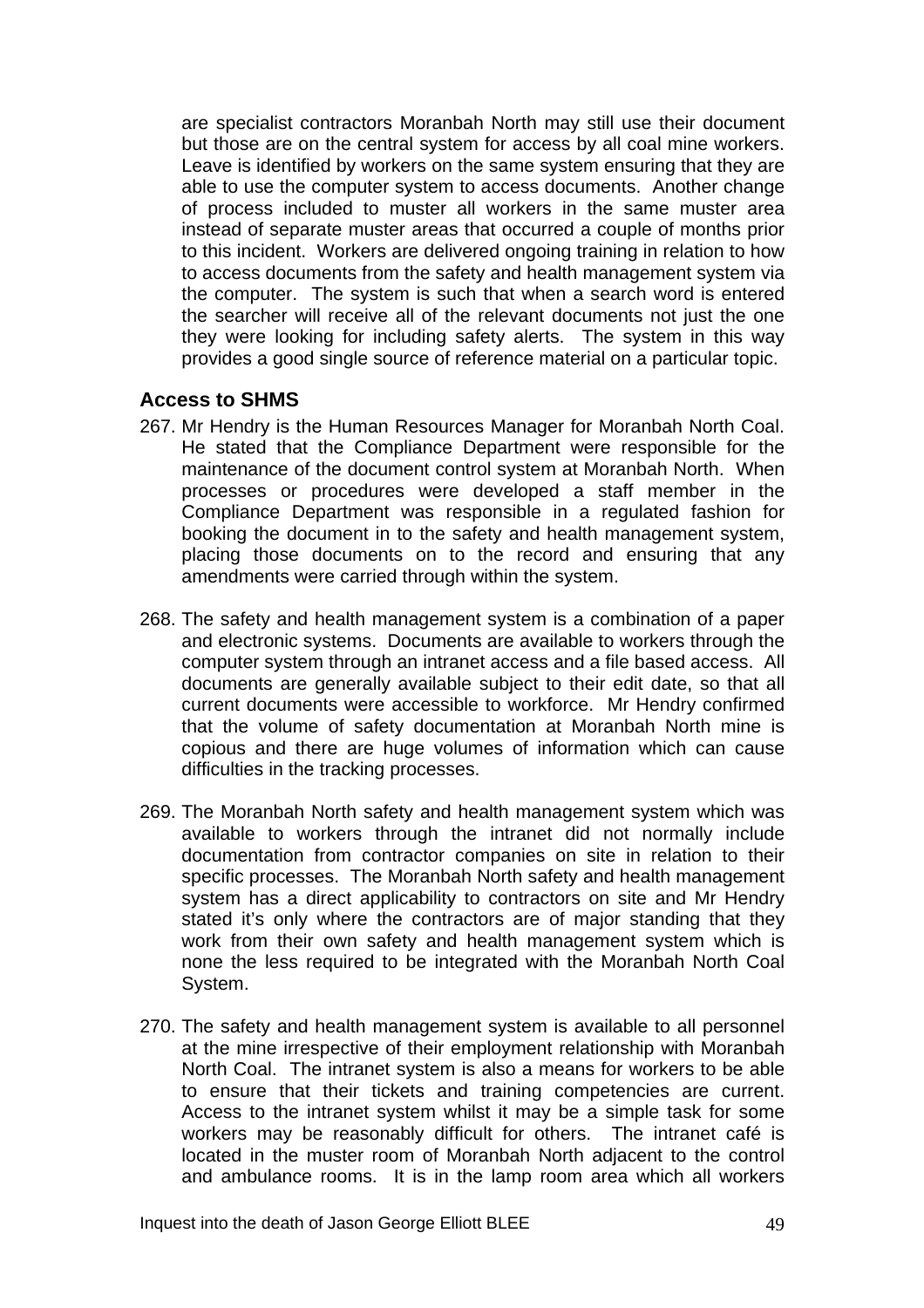access prior to proceeding under ground. Any employees wishing to use the intranet who are unable to navigate it are able to request assistance from either other workers or supervisors in the area.

- 271. Mr Lucas stated that the computer system at the MNC go-line area contained information and alerts regarding each worker's tickets and the dates they needed renewing. All workers were able to access the computer to check on this without a pin. Those who were not computeroriented could seek assistance in this regard. Once tickets were due for renewal, training needed to be organised to enable renewal before continuing in a position requiring the ticket.
- 272. Mr Lappin stated that Walters did have some of their own procedures to reflect the different work that they undertook as contractors to the other operations of MNC. One of those documents was the Safe Work Procedure (SWP009) dealing with no go zones for and around the continuous miner. That document was ordinarily in the crib room folder and contained in the documents held in the Walter Mining offices. There was significant confusion as to whether this document was also posted on the MNC SHMS computer access. After enquiries were undertaken during the Inquest, Mr Hendry confirmed that SWP009 was not part of the MNC intranet.
- 273. Further, there is a requirement for any contractors' procedures to be mapped against the MNC SHMS and approved by the SSE for inclusion in the system.
- 274. Mr Hendry was unable to locate any authorisation of the mapping of the document within the MNC system. Mr Itzstein stated that the procedure is that once the document is complete, it is provided to the contract holder for Anglo Coal, Leon Dupree for those processes to take place. There was, however, no return loop for Walters to ensure that the mapping had taken place.
- 275. Copies of Walters' policies were kept in the Walter Mining safety library, crib room, and on computer in the Walter Mining muster area (which was restricted to shift supervisors, production managers).
- 276. There was no documented system for the supervision of currency of documents held in crib rooms but supervisors would check on this from time to time and any documents that were missing were requested and provided.
- 277. Mr Cremor stated that he was very confident that everyone on site knew where to go to access a copy of that document for that particular work process. He stated that the documents were all available at the Walter site offices which was part of the Moranbah North site. In theory he expected the Walter Mining SWPs to have been available through the Moranbah North Coal computer system. Mr Cremor confirmed that all Walter Mining work processes and other documents were available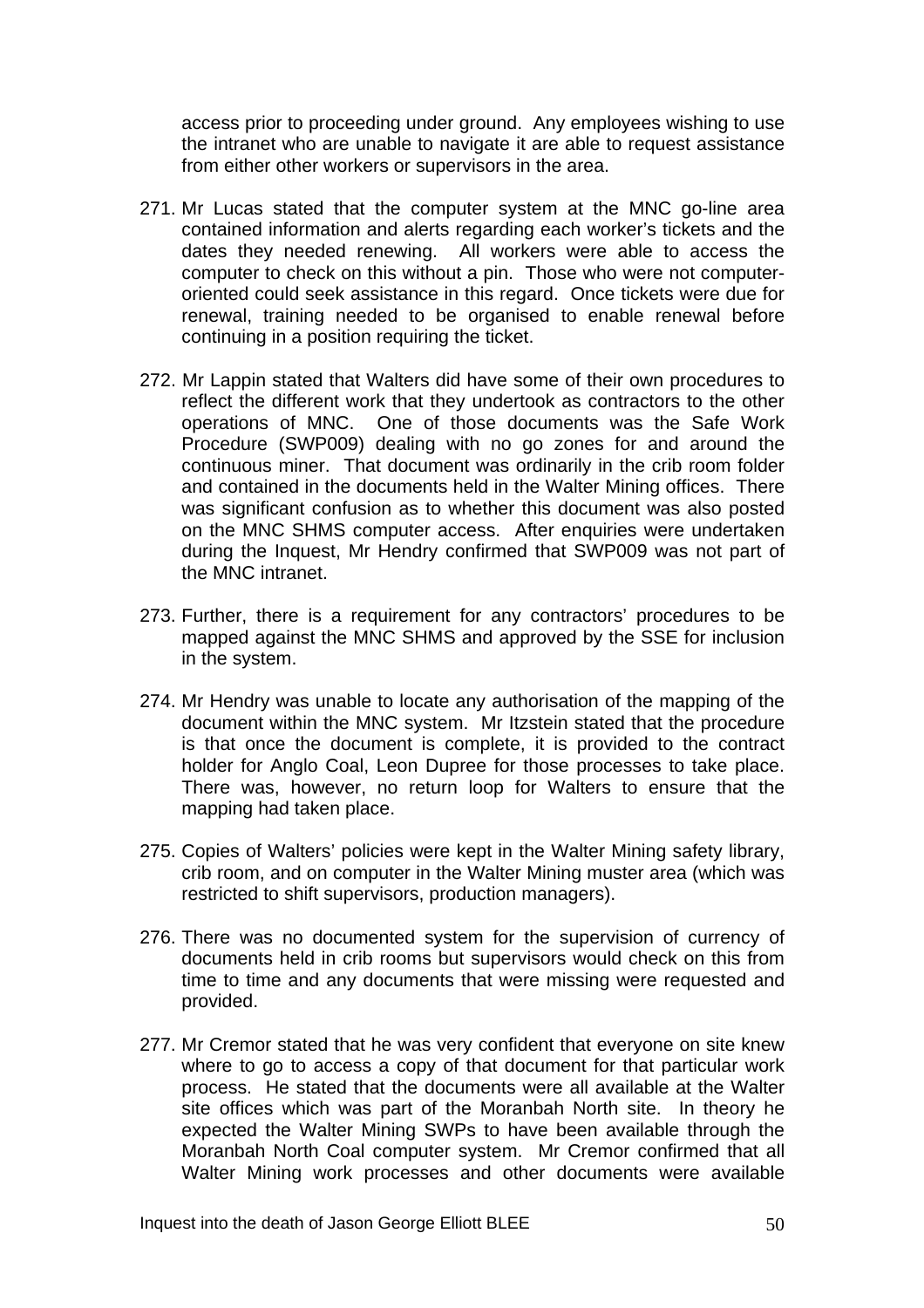through their project computer which was located in the surface muster area and hard copies were distributed or taken of those documents as required by workers. He confirmed that the muster area spoken of was the Walter Mining area which is in a separate building to the Moranbah North Coal go line.

### **Document control**

- 278. The ISHR investigation and Mr Smyth, in particular, was critical of the document control of Walter Mining in that original signed copies of documents were not available in the system but rather that all policies and procedures were held electronically.
- 279. Mr Cremor confirmed that when documents were developed, the original versions of the hand written document would have been kept in the office but once they were committed to the electronic system, the original hard copy was not usually referred to. The computer system was relied upon to produce the most up-to-date copy of the document. The Walter Mining server is password protected so that amendments to documents are restricted to those authorised to do so. There is no formal signing off process for the documents by those contributing to it, given that the original will be electronically held. This is the same as the MNC system in that regard. Non-consensus matters of contributors would need to be noted on computer but there was no feedback loop closure in that regard. The facilitator and supervisor were required to sign off on original but once entered into system, computer copy becomes the original. The MNC system was similarly electronic.
- 280. In this regard, Mr Allan stated that in today's electronic world, not all documents get physically signed of by people he stated that providing theirs an appropriate electronic document control system in place such that is controlled by date and protected from un authorised amendment then there would be an appropriate document control system in place. I accept this.

# **JSEAs (Job Safety Environment Analysis)**

- 281. JSEAs are safety procedural documents which are developed by representatives of a cross section of the workforce for particular tasks being undertaken. The purpose of JSEAs is to examine the risks and hazards in the workplace and provide a safe way of working. They contain a step by step process for the conduct of the task, define the hazards and list the controls for those hazards. Mr Pickstone explained that a JSEA would be used for one-off tasks or for changes to existing tasks. They are reviewed prior to the start of works and at other times as required by the circumstances. Mr Pickstone gave evidence that JSEAs were not required to be reviewed at the start of each shift but at the beginning of each tour. His practice was to offer to the workers the opportunity to review the procedures as a routine activity.
- 282. The JSEA for Working with Coal or Cutting Coal with the Continuous Miner (Exhibit 66) included as a potential hazard "shuttle car changes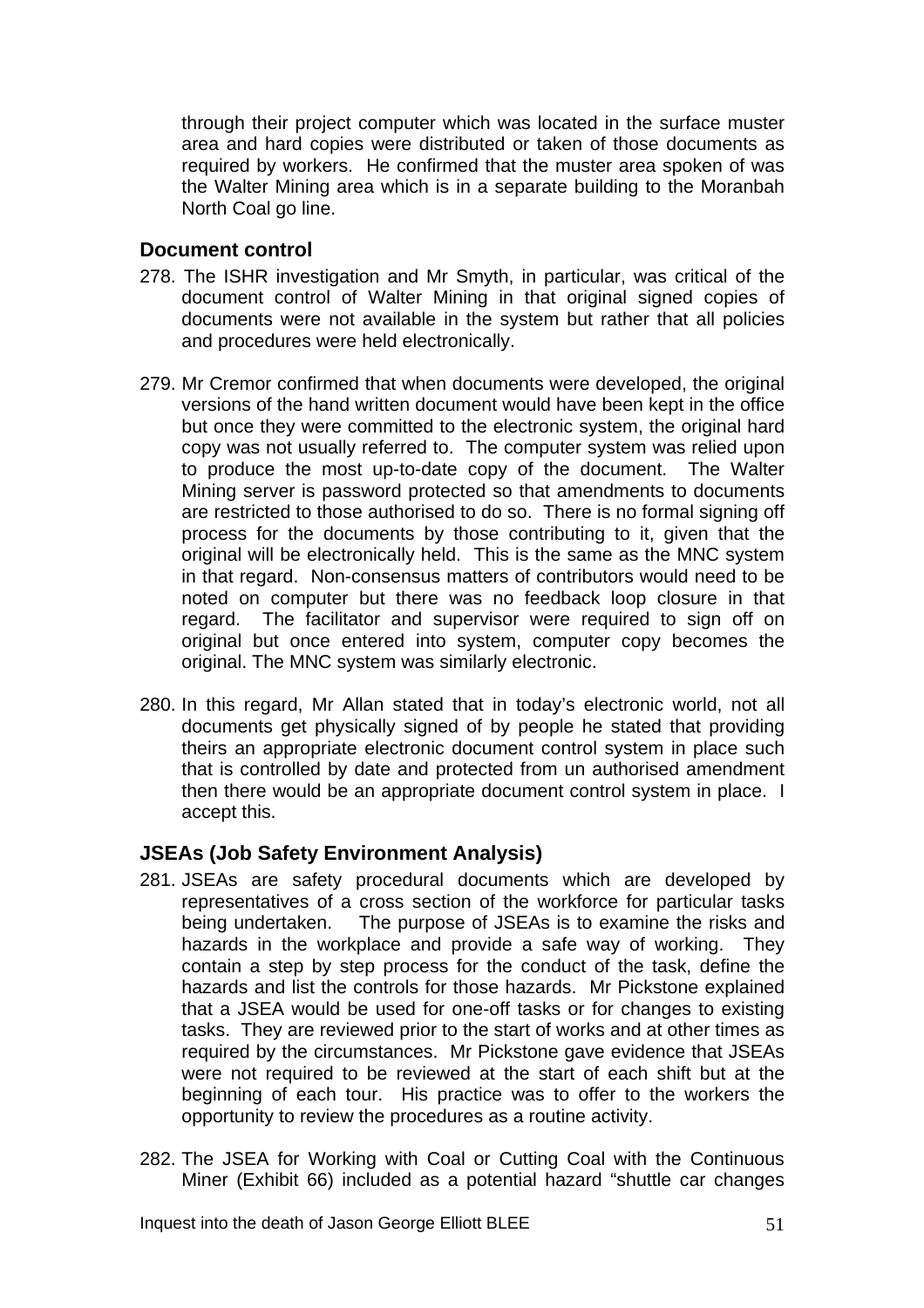position, lack of vision, striking, crushing and falls". A management method for those hazards was that authorised competent operators enforce and communicate no go zones. In this scenario that would have been the continuous miner operator.

- 283. JSEA Q4001-4 (Exhibit 67) Past Activity Operating Shuttle Car was a Walter Mining document which identified a potential hazard of pedestrians being struck by machinery. It stressed the need for communication on start-up and visual and audible recognition of the presence of pedestrians. No go zones and operators being authorised competent persons also featured in the document.
- 284. Mr Pickstone discussed the reduction in width of the heading as an additional hazard to be taken into account on 2 separate occasions in the toolbox meeting during the SARS and in the deployment. Mr Allan, however, was under the impression the risk of injury between man and machine and the rib wall was not taken into account and it was obvious that the team in that area had missed that point. He stated that the risk remains the same but the traffic area had become narrower then it had previously been and the JSEA should have been reviewed given the circumstances which had changed to create a tighter working environment.

# **No Go Zones**

- 285. A "no go zone" is an area in which entry is prohibited (eg under unsupported roof) or restricted (eg within certain areas of machinery operation). Restriction zones on the floor of mine are generally subject to the overriding discretion of miner operator. No go zones are an administrative or soft control in the hierarchy of controls. Mr Addis commented that with no go zones there is no line in the sand, no white lines on the road. You have to assume where they are and most of the time people do that really well. However, being an administrative control, human error looms large. Mr Pearce stated that there is a lot of complacency underground as there is in any workplace, and that people go into areas where they know they shouldn't be despite the controls in place. He considered that there were a lot of inexperienced people in the industry who started working at the face too early in their experience in his view.
- 286. About a year prior to this incident, an accident occurred in the mains section of the mine where a worker, Mr Francisco, was caught between a ram car (similar function to a shuttle car) and a miner. That incident occurred when some workers decided to undertake a task in addition to the mining which was going on, and a lack of communication led to the trapping and injury of Mr Francisco.
- 287. After the incident, a safety alert (MDA Safety Alert 148/06) was issued by DME requiring verbal communication between operators rather than a pure reliance on cap lamp signals when operating machinery in the vicinity of pedestrians. The safety alert was circulated at Moranbah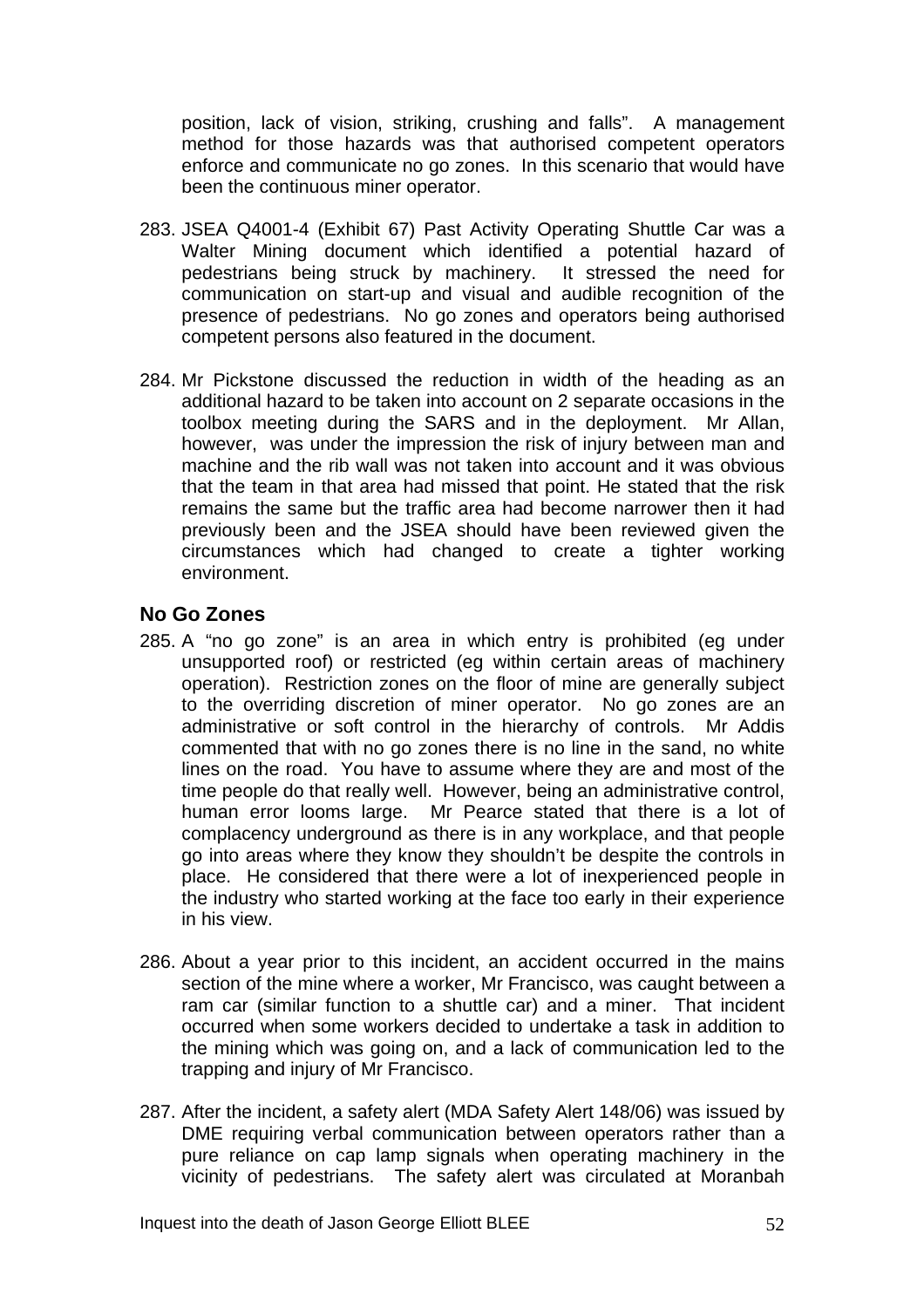North by MNC and Walter Mining through toolbox talks. Further, the procedures in relation to 'no go zone's were changed in the mains area of the mine which provided for a warning to those on the ground that the ram car was approaching so that they could get onto the in place miner before the ram car proceeded in to be loaded.

- 288. Following the Francisco incident, Mr Sykes stated that everyone spent a lot of time trying to look at what happened and how the injuries occurred and to conduct new risk assessments and come up with a system of work that would make sure that a similar event did not happen again. He stated that the main focal point of the Francisco incident was that change should occur.
- 289. There were no particular changes to the no go zones because the zone was sent around the operating procedures for that panel at the time but the fact that two jobs were being carried out concurrently with distractions for each were the main findings from that incident. That information was communicated to all operators not just the ones in the panels. Some procedures changed including the standard of dropping the tail of the miner to indicate that the shuttle car or ram car drivers were not to enter the panel.
- 290. Due to the different configuration of the miners in Bord and Pillar (as opposed to in the mains), the 'no go zone's that were in place in the mains operations did not translate to the place change mining. There were consequently no changes to the no go zones for the place change mining as a result of that incident. However, all operating procedures for the bord and pillar operations were reviewed following this incident in February 2007 according to Mr Pickstone. A sequence control manual was subsequently introduced for the bord and pillar panels.
- 291. There was a fair amount of training for all staff across the whole mine followed up by a panel review on the findings from the incident and reiteration of the practical controls which were introduced. Most of the workers who gave evidence recalled the training following the Francisco incident although not in any detail. Mr DeVoodg stated in his evidence that the no go zones were reiterated with workers often including during inspections and safety behaviour observations during mining operations.
- 292. The diagrammatic No Go Zone for Place Change mining (SWP009 Exhibit 8 Appendix 11), in place at the time of this incident, required effective communication between crew members, both oral and visual communication. This requirement was said to be enforced at various meetings and training sessions according to Mr Pickstone. The SWP including the No Go Zone should have also been kept in the crib room.
- 293. Mr Smith was not aware of any 'no go zone's. He did recall the Francisco incident and confirmed that there was a training package relating to the mains that came out following that incident which was the subject of training in February 2007. When Mr Smith moved to the bord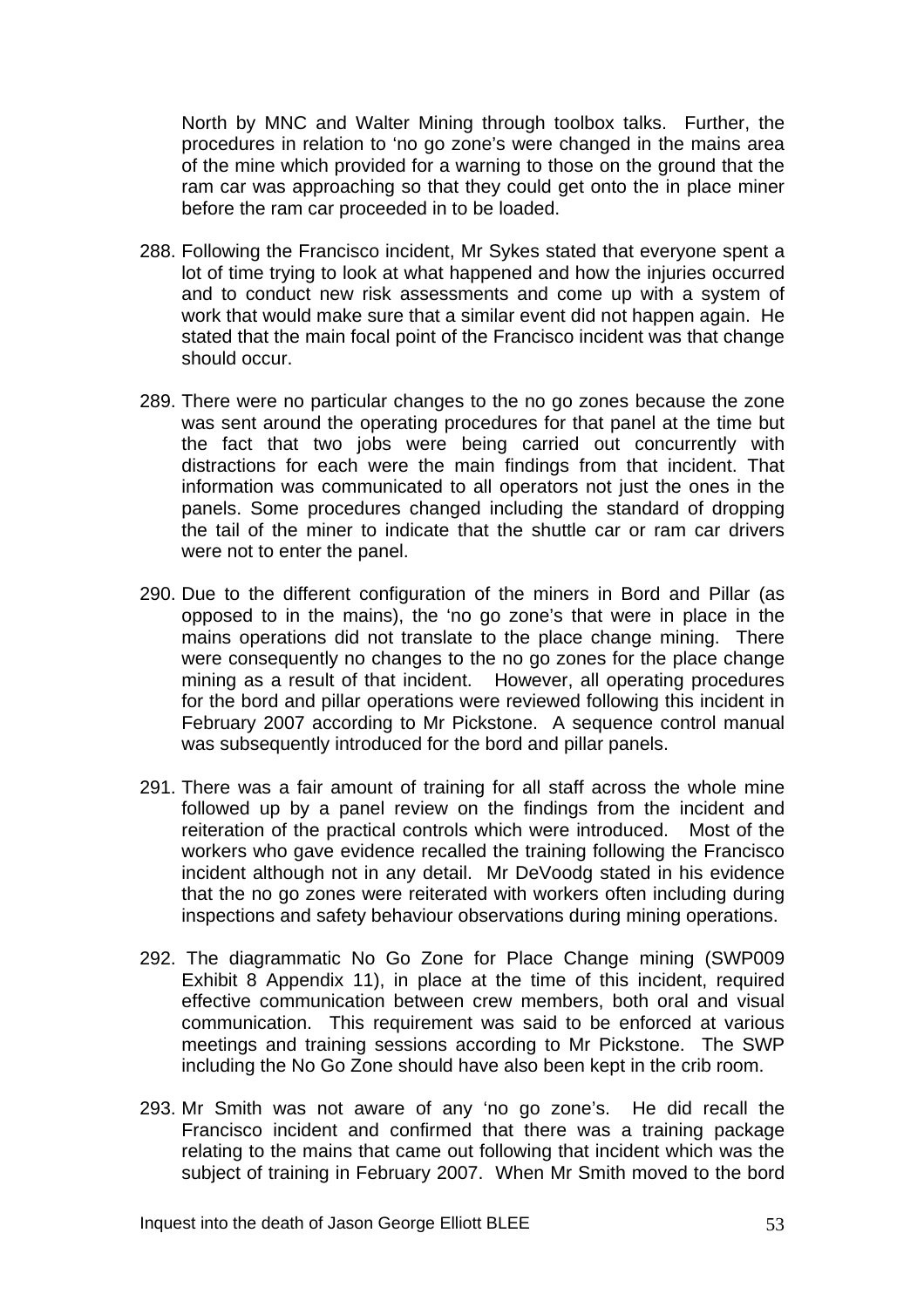and pillar panels where the mining process is different, he could not recall similar training. He agreed in cross-examination, however, that the training in February 2007 included a process of review of standard operating procedures and work processes for the mains and bord and pillar operations.

- 294. Darryl Bull gave evidence that if there was anybody standing in the heading and they weren't up against a rib then a shuttle car driver should not go into the heading and wait for the miner driver's instructions.
- 295. Mr Lucas had commenced working in the mains and was familiar with the procedures there. Once in the Bord and Pillar panels, Mr Lucas was shown diagrams of 'no go zone's relating to the continuous miner performing a right hand cut but was not aware of 'no go zone's relating to left hand cuts (as occurred on the day of this incident). There were no 'no go zones' that he was aware of relating to narrow headings. Graham stated that Jason would never have broken the rules in relation to 'no go zones'.
- 296. Mr Tupaea considered the no go zone around the shuttle car to be 1 metre around the whole car whilst the pump was on. He always stood in the same place Jason was standing as it was the only place that it was effective to operate the miner from.
- 297. Production had stopped at the time of the incident due to the broken track on the continuous miner. The area went from a production activity to maintenance activity and so there was a transition from no go zone and restricted zone to maintenance issue according to Mr Itstein. It seems to me however that that the movement of the shuttle car out was still production related. Mr Itzstein stated that once miner stopped and Jason had verbal communication with car driver then production was no longer occurring and no go zones didn't apply.
- 298. In relation to no go zones Mr Allan stated that under the existing SWP009 Mr Blee was technically standing in a restricted zone at the time of the incident. However as the continuous minor was not operating at this point in time the SWP009 did not apply when the continuous minor is not operating yet another set of circumstances that sit around the car and what happens to the car this circumstances involve the use of oral communication with the shuttle car driver which Mr Blee engaged in and both a visual and audible communication was in line with the JSEA. Such a communication was an acceptable practice for Mr Blee to engage in at the time when vehicle was stationary. Mr Allan confirmed that there is notice on the shuttle car driver to look for people in and around the area before he moves off. He stated that in BHP there was a policy that if there were any people in the wheeling or travelling road where the shuttle car was operating for unusual reasons then the shuttle car stopped until the person had passed or stepped into a safe area. He further stated the Mr Blee should have been in a safe area as there were pogo sticks in place and the shuttle car driver had some guidance on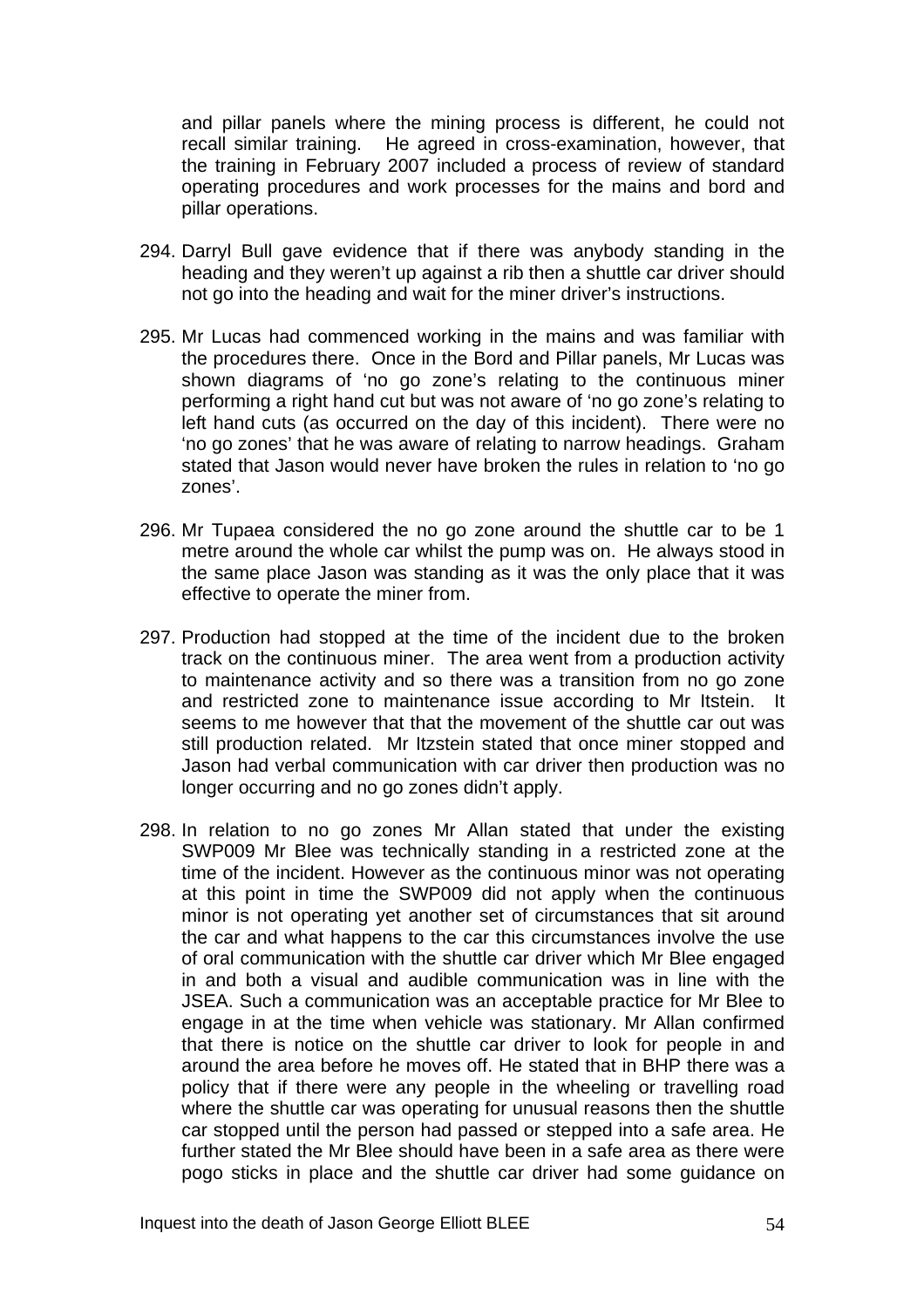what room was there and should have had adequate room for the continuous minor operator and the cable hand to be situated in that area. He further stated that it would have been advisable to have been clear of the car before the car moved off or that the car didn't move until those people had been clear of the area.

- 299. Mr Sykes considered that there was nothing that Mr Blee was doing other than following what appeared to be standard operational procedures by making visual and verbal communication with the shuttle car driver. Despite the ICAM examination undertaken by the inspector, stating "the miner driver did not move to a safe location" Mr Sykes commented that it was clear to him that that is what Mr Blee was doing at the time of the incident. I accept this.
- 300. Mr Pearce had previously been working in the mains at the mine and moved to bord and pillar to learn that method of mining. He was able to access standard operating procedures in the crib room, was aware of the procedures from toolbox talks, and was aware of the no go zones, particularly around the continuous miner. He thought that Jason was in an area where he shouldn't have been standing at the time of the incident due to his proximity to the tail of the miner.
- 301. Mr Cremor confirmed that Jason and the cable hand were standing in the restricted area of the no go zone at the time that the continuous miner was being operated and after the shuttle car was in the heading.
- 302. Some of the workers who gave evidence were of the opinion that there was a one metre exclusion zone around the shuttle car at all times. Mr Cremor confirmed this notion but conceded that that zone is obviously constrained given the confined area that's available for people to be working in a heading such as the one involved in this matter. The width of the heading after the brattice was hung was 4.8 metres. The shuttle car measured approximately 3.4 metres in width which Mr Cremor accepted gave an area of 4.1 metres in total between the vehicle and the brattice on side of the heading and the vehicle and the rib on the other side of the heading. In such circumstances it was not possible for there to be a 1 metre exclusion zone around the shuttle car.
- 303. Associate Professor Burgess-Limerick did not consider no-go zones to be a particularly helpful control measure as they were a soft administrative control. Associate Professor Burgess Limerick stated that whether or not Mr Blee was in a no go zone wasn't relevant because for him to complete his work he needed to communicate with the shuttle car driver and so he approached the shuttle car driver and communicated with him verbally.
- 304. Mr Sykes stated that there was a lot of shuttle car activity in the mining industry. The concept of no go zones have been effective taking into account the number of vehicles movements around the mine in any one day are being controlled primarily by no go zones. The changes since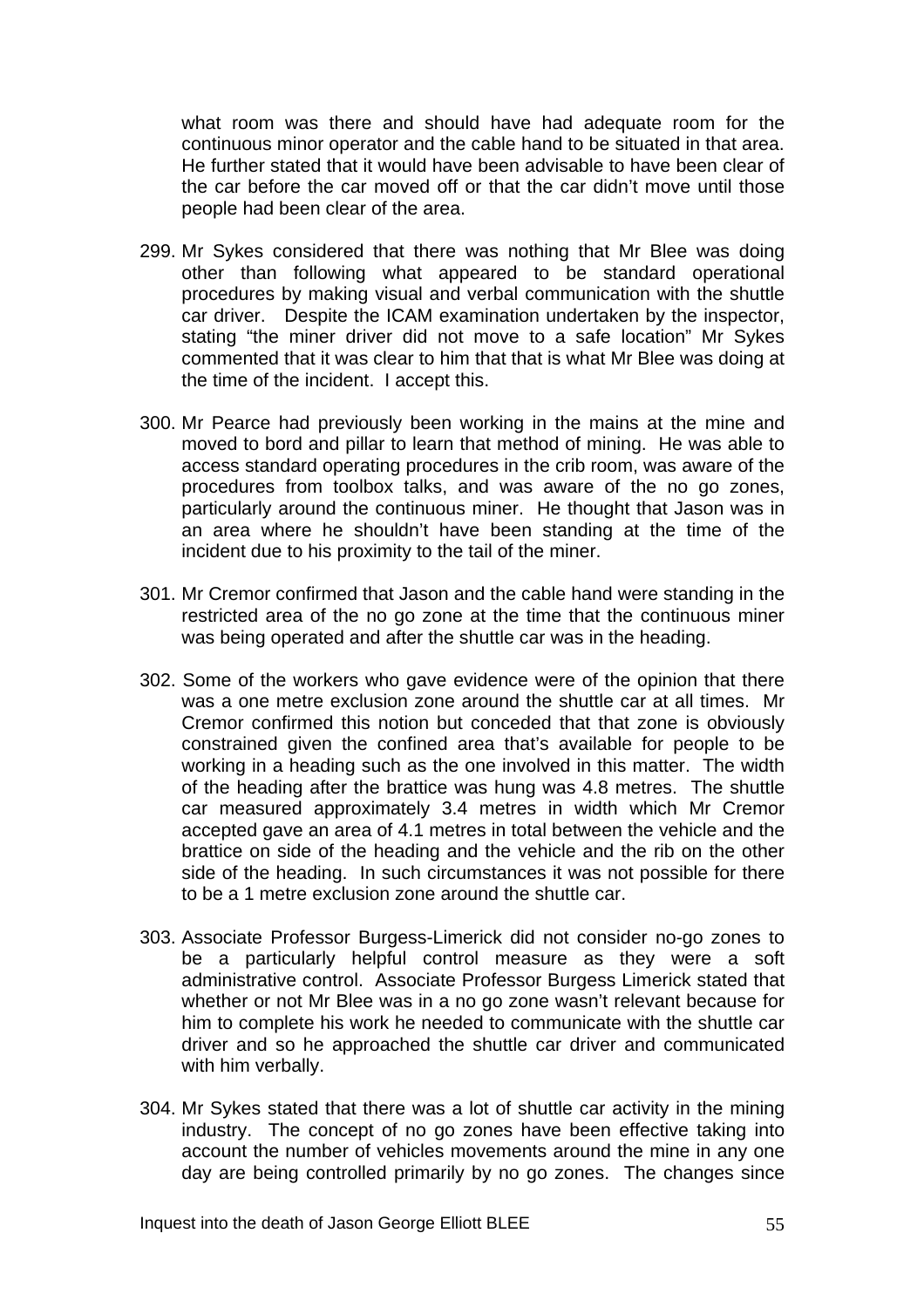the incident include delineating the side were workers are to be and increasing visibility of that area for shuttle car drivers.

- 305. Chief Inspector Taylor explained that the legislation in Queensland is risk based and self enabling meaning that it was up to the individual operation to ensure that the lowest level of acceptable risk was achieved. Whilst 'no go zones' were not particularly referred to in the legislation, he considered they would form part of that achievement of the most acceptable level of risk as a means of managing safety. The Chief Inspector stated there was an onus on both the operator and the pedestrian that has been recognised for a period of time and many operations have had in place for a long while that pedestrians have the right of way apart from 10 meters behind the continuous miner where the shuttle car has right of way.
- 306. In relation to no-go zones the Chief Inspector was of the opinion that as a no-go zone is a soft administrative barrier, there needs to be a movement in the industry towards the hierarchy of controls to either eliminate or substitute the hazard. Unfortunately at this stage there is no system on the market that would provide either of those possibilities to be implemented. I note with interest that the Mines Safety Conference being held in Townsville in August 2009 intends to discuss relevant issues including the use of proximity detection underground.
- 307. Some discussion was had in the Inquest regarding protections which could be built into 'no go zones' such as the possibility of standardising the areas of restriction and prohibition. Standardising No Go Zones across industry would be a difficult task according to Mr Bromley due to the use of different machines across different mines and even the variations in set up of similar machines. He considered that a minimum standard with local variations would be more suitable.

### **Rescue Procedures**

- 308. As previously referred to, Mr Kim Addis, a Shift Supervisor, attended the scene after the accident occurred. Mr Addis was an employee of Moranbah North Coal, having worked there for 12 years, and was a very experienced person in mines rescue. He had held first aid credentials for almost 25 years and had been a long time member of the Mines Rescue Brigade in Qld and WA. Mr Addis was also trained in occupational first aid which included evacuations and higher level resuscitation techniques.
- 309. Mr Addis stated that there were about 10 workers per shift qualified in first aid across the mine and a slightly lesser number qualified in occupational first aid but those persons were also spread across the shifts.
- 310. Mr Addis is quite proactive in informally training and familiarising workers with the underground ambulance situated at the go line. As workers are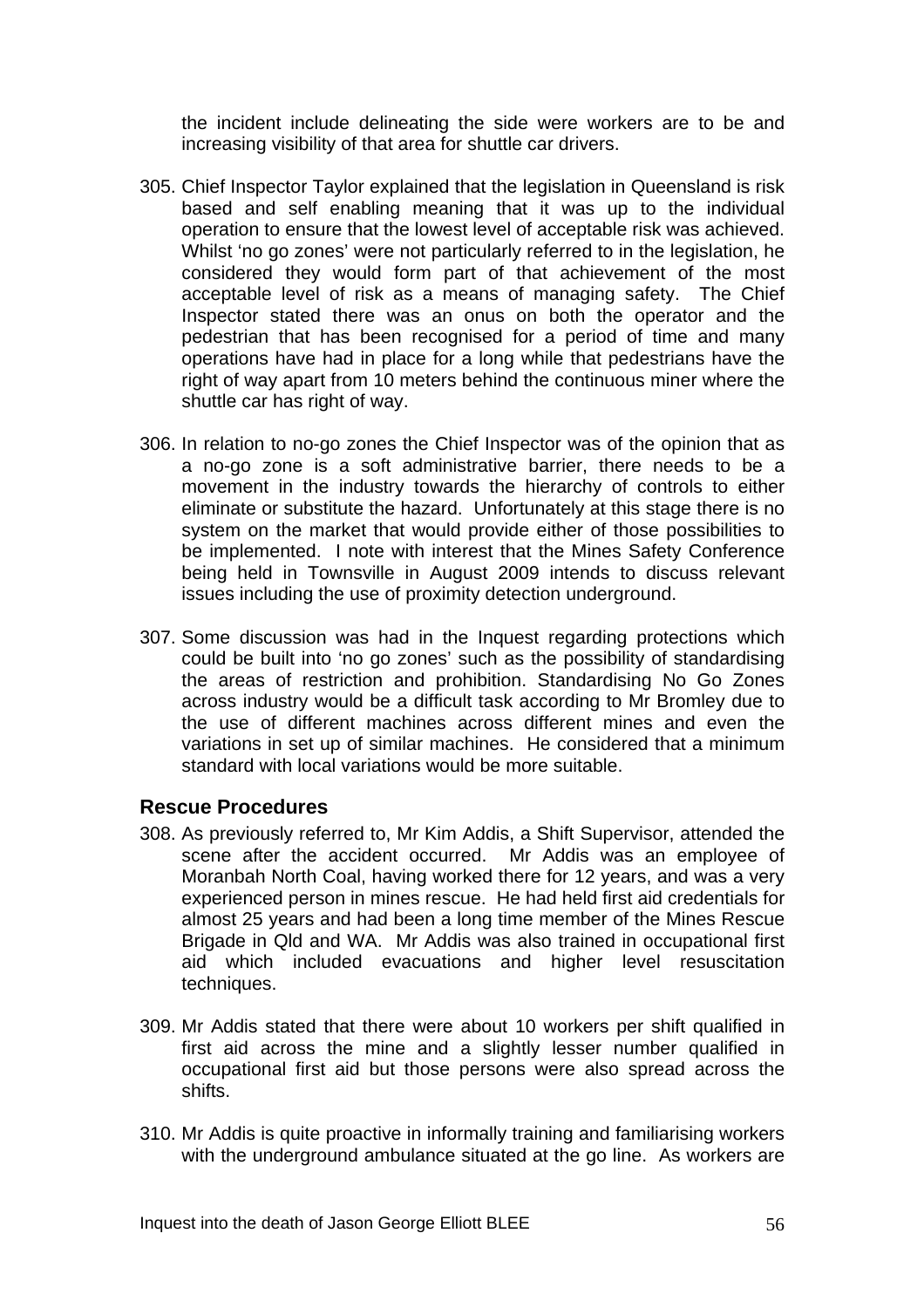waiting to go underground, he runs them through the equipment and does short drills on the ambulance operations.

- 311. Mr Bruce Allan has 45 to 46 years experience in the coal mining industry and has held senior positions with BPH and Rio Tinto. He is the independent chairman for Queensland Mines Rescue and has 25 years Mines Rescue practical experience as well as administrative. He stated that the Mines Rescue Service was noted of this incident and were placed on a standby basis. Mines Rescue Service normally operate in difficult and irrespirable atmospheres underground and in this particular case those circumstances did not exist and therefore the Mines Rescue trainees were not required to attend.
- 312. There are 150 odd trainees throughout the state who operate on a voluntary basis. The Mines Rescue Service expertise is in the ability to provide and train people to work in irrespirable atmospheres in coal mines. The Mines Rescue Service is focused on getting its response times down, to act fairly quickly and to have adequate access to coal mines. In Queensland a difficult situation exists because of the large distances between mining operations. Mines Rescue staff undertake MEMS (Mine Emergency Management System) training which concerns processes for the management of emergency situations by mine management. They work closely with the police, fire brigade and paramedics in the medical system. They provide mine familiarisation to a small degree for medical and police personnel through their headquarters and training facilities at Dysart. Such training however is not structured or formal but is more ad hoc.
- 313. Mr Pate has also been a Mines Rescue member and considers that the skills that he learnt whilst there helped him a lot with incident management and general day to day management of the workers under his supervision. He stated that Mines Rescue personnel are primarily trained to rescue workers from an irrespirable atmosphere. They recover people, search and explore the environment. Skills involve first aid, treatment of casualties, triage, fire fighting skills and casualty management.
- 314. Mr Pate stated that there were Mines Rescue personnel spread across the shifts at Moranbah North Coal at the time of the incident. He stated that by legislation the mine was required to have 27 mines rescue trained personnel but at the time of the Inquest there were 34 personnel trained in that way. He stated that there were Mines Rescue people on every shift and that a team of seven people were required to conduct most rescues. Mr Pate stated that he was endeavouring to have a full Mines Rescue team on each shift across the mine.
- 315. It is clear that in this instance, once the alarm was raised, the rescue efforts were fast and efficient and the Mines Rescue trained personnel responded appropriately and quickly. However, at the time of the incident occurring, there was little appreciation amongst those directly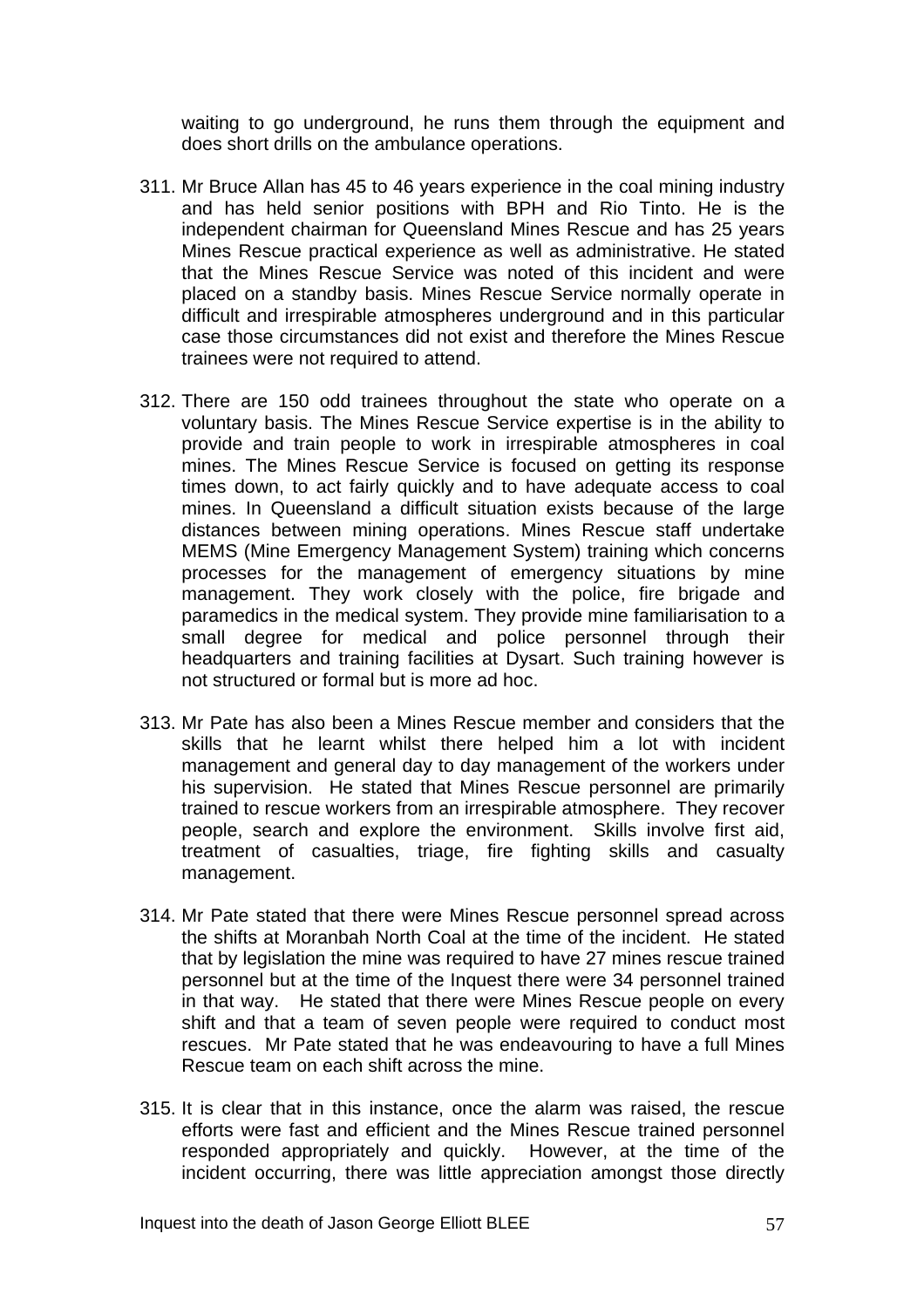involved of the appropriate way to proceed. Mr Bromley gave evidence that crushing/pinning accidents were not discussed at tool box meetings and he was unaware of any procedures in place in the event of such an incident. Mr Bull was also unaware of any procedures and had not undergone any training on that scenario.

### *Entrapment Procedure*

316. The MNC Authority to Mine document made provision for entrapment procedures but those were not applicable to this incident, referring to entrapment of workers by roof fall or other such incident. The procedure was not relevant to the mining sequence on this day.

### *Extraction Procedure*

- 317. The Moranbah North Mines Rescue Team is the 2008 world champion team and is made up of highly professional and trained workers across the mine. Emergencies such as this one should be managed by these highly trained workers who are best placed to assess the circumstances of each incident as it arises. All workers at the mine had been trained in the principles of DRABC which is part of any emergency response. The DRABC system comprises a number of commands to prompt appropriate reaction to the situation by checking as follows:
	- D danger to yourself, others and the casualty
	- R response of casualty
	- A airway
	- B breathing
	- C signs of circulation
- 318. Mr Lucas was of the opinion that an emergency response that enabled the shuttle car to be removed from Jason would have assisted in this situation. It seems from the evidence that none of those present followed the DRABC process before acting to attempt to free Jason.
- 319. Mr Bromley was not aware of a particular extraction procedure in place at Moranbah North mine which would have applied to this situation but thought that one might have been handy to have in these circumstances. Airbags implemented as a lifting device would have been able to be used in this situation from a practical viewpoint as compressed air was available to inflate them. Mr Bromley considered that airbags would have sufficient strength to move the shuttle car off the rib. He had used an airbag at Collinsville many years before to lift a miner. He was aware that an airbag was available on the surface at Moranbah North. Mr Bromley though this approach safer than attempting to move the shuttle car given its handling qualities over short distances at low speed.
- 320. Mr Pickstone agreed that airbags would lift a shuttle car and such an action might have been an option in this case. He did sound a caution however, in relation to the potential for damage to Jason's legs in any lifting procedure given their position.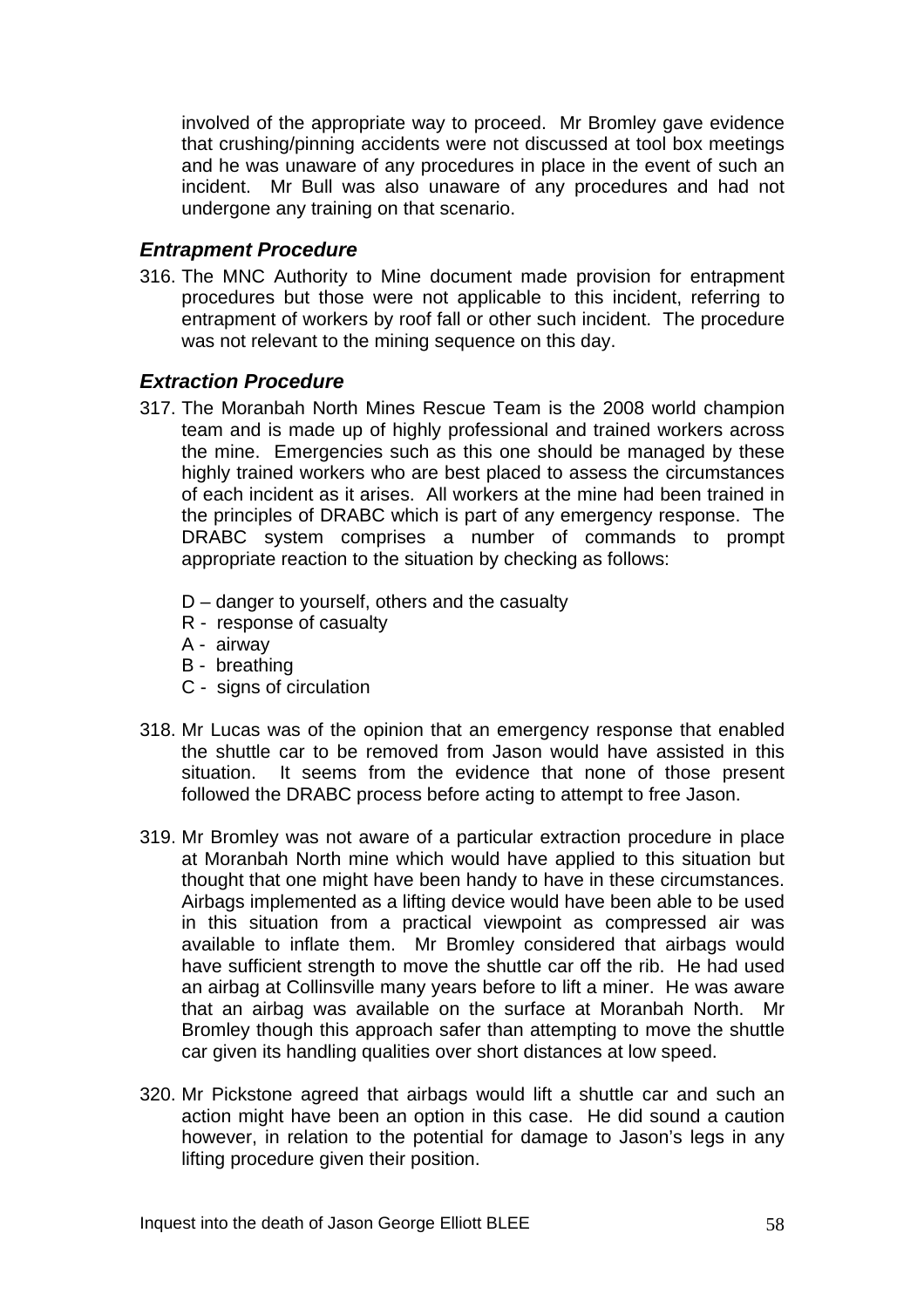- 321. Mr DeVoodg was not aware whether there was a document or procedure in the event of extrication of a person. He was aware that there was an airbag in the emergency trailer at this and other mines but that procedures around the use of airbags was more relevant for mines with harder steaming coal seams than Moranbah North where it was easier to dig the more friable, softer coking coal.
- 322. Mr Addis did not believe that there was an extraction procedure at MNC. He considered as there would be hundreds of scenarios, it would be very difficult to set up one procedure to cover them all. Mines Rescue were well trained in the area to make the necessary assessments of the correct procedure to be used in the particular circumstances.
- 323. Mr Lamb stated that he has never known of anyone partially trapped not to have been able to be extricated. He thought that Jason could have been extricated without moving the car (removal of remote, rescuer, clothing etc). Mr Allan is experienced in the use of air bags particularly in relation to their applicability to jack something apart in relation to small movements. Mr Lamb had seen airbags used for lifting static equipment but not mobile machinery.
- 324. Mr Pate stated that it would probably be a better option to use an airbag to lift the shuttle car off Mr Blee then to attempt to do so through driving the car. He stated that in such an action a worker would have more control over what they were doing and the movement could be used incrementally. He stated that you would also need to consider what other hazard you were going to introduce by using that extraction method. He stated that when Mr Blee was pinned shoulder to shoulder initially against the rib, people could have stopped and accessed the situation and made contact with more experienced people to get greater assistance. He stated that most workers were taught that if something goes wrong, the quicker you can get information to people with the experience to deal with it the better the chances were. He stated that an immediate call to the control room would have been in order.
- 325. Mr Pate stated that the wide range of materials that were located at the incident scene when he arrived there indicated the resourcefulness of the crew who were there at the time, that they had the presence of mind to think about what equipment was close at hand that they might be able to conduct a rescue with. He stated that he considered that sign showed that the people there were doing everything they could and using all of their resourcefulness to try and assist Jason.
- 326. Mr Smith thought the use of the stab jacks on the shuttle car or another means of moving the car off Jason would have given the rescuers another option. The stab jack system works vertically and is usually used in order to change tyres or for general maintenance of the vehicle. If the vehicle had been lifted in the position it was in then it could have put more pressure on the rib rather than less and may have been less effective and more dangerous for Jason in the circumstances.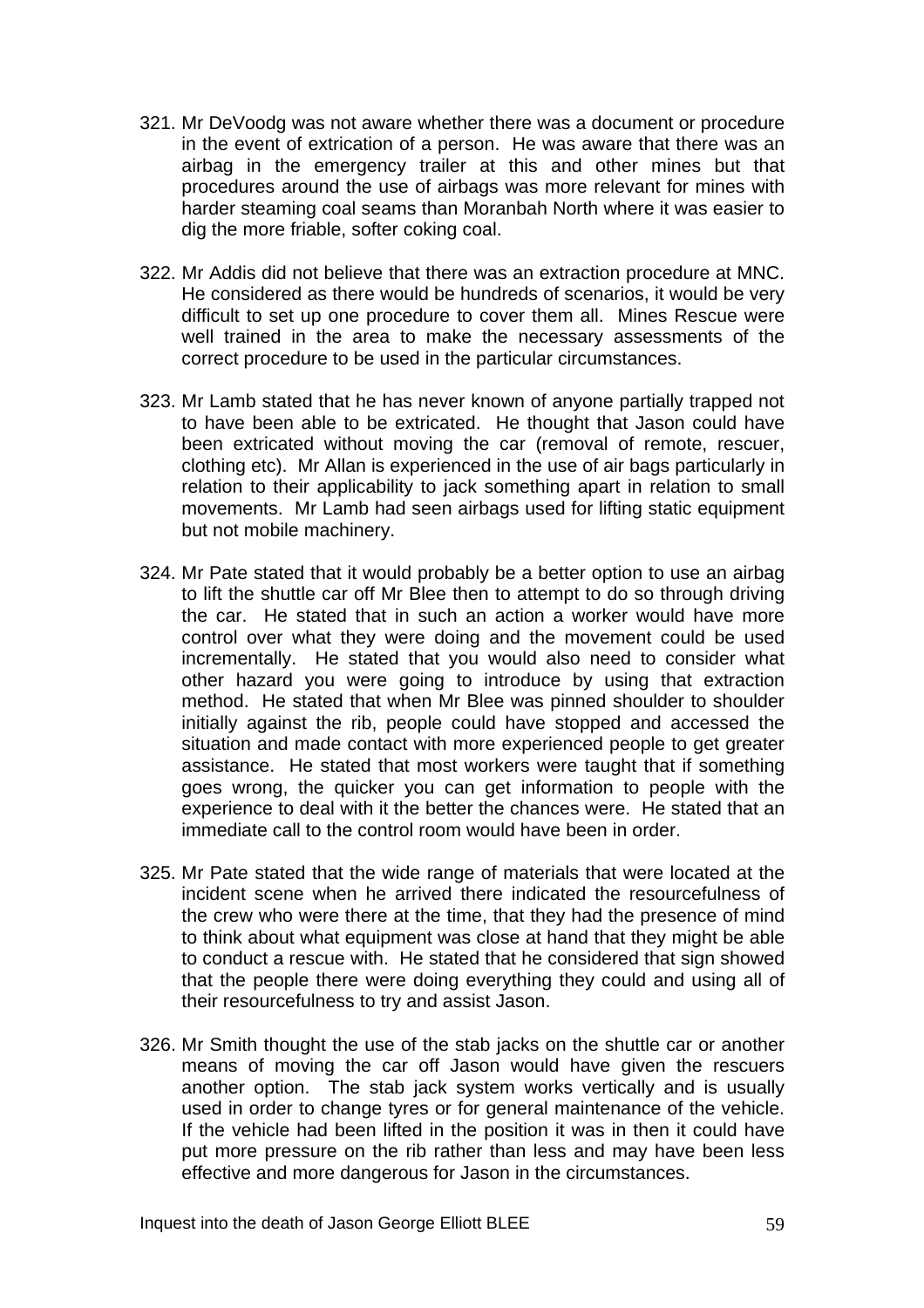- 327. Mr Lamb was asked about the development of an extraction procedure. He was not sure that a procedure for extrication could cover all scenarios but there are some general principles which could apply for entrapment involving equipment. There were various issues to be taken into account including medical information relevant to the scenario. Reliance on experienced emergency response personnel was considered critical. He stated that "any machine operator (10-94 line 30) in any industry, but particularly the mining industry, would be conscious at the time that the corrective action you take, your first consideration would be that it doesn't cause another risk or add to the consequence that may have already been suffered."
- 328. The Mines Rescue Service does not have any body of instructions in relation to lifting devices or extracting devices but it does provide training and expertise and how to use various lifting tools and lifting devices and capability including airbags. Airbags or hydraulic jacks on shuttle cars may have been of assistance in theory in relation to this incident. However Mr Allan indicated that due to the usual degree of softness of the ribs that it may have been simpler and easier just to dig out behind Mr Blee to free him from the area in which he was trapped.
- 329. Mr Pate advised that the Mines Rescue guidelines do not include competencies for the use of air bags. He stated that he believed that such a competency should be included in the training to ensure that mines rescue workers are able to properly use that type of extraction procedure.

# *ANALYSIS OF THE INCIDENT*

# **How the Injury Occurred**

- 330. Chief Inspector Taylor confirmed that the re-enactment conducted by the Inspectorate did not consider analysis of injuries by way of forensic pathology analysis and the I-CAM investigation did not consider analysis injuries by way of forensic evidence be it pathological or engineering. Chief Inspector Taylor indicated that the Department of Mines and Energy had extensive forensic knowledge with regard to any potential accident underground through SIMTARS, but did not possess the type of forensic skill necessary to analyse the marks on the shuttle car which may have assisted in determining what had occurred during this incident.
- 331. Associate Professor Du Flou inspected similar shuttle cars and photographs of the particular shuttle car involved in this incident during his examination of the material. He stated that the white panel above the traction motor and below the hungry board had sustained obvious damage to the paintwork by way of the number of apparent scrape marks which appeared whiter than the surrounding material. He posited that the damage occurred during this incident, possibly from part of the belt worn by Mr Blee coming into contact with that area of the shuttle car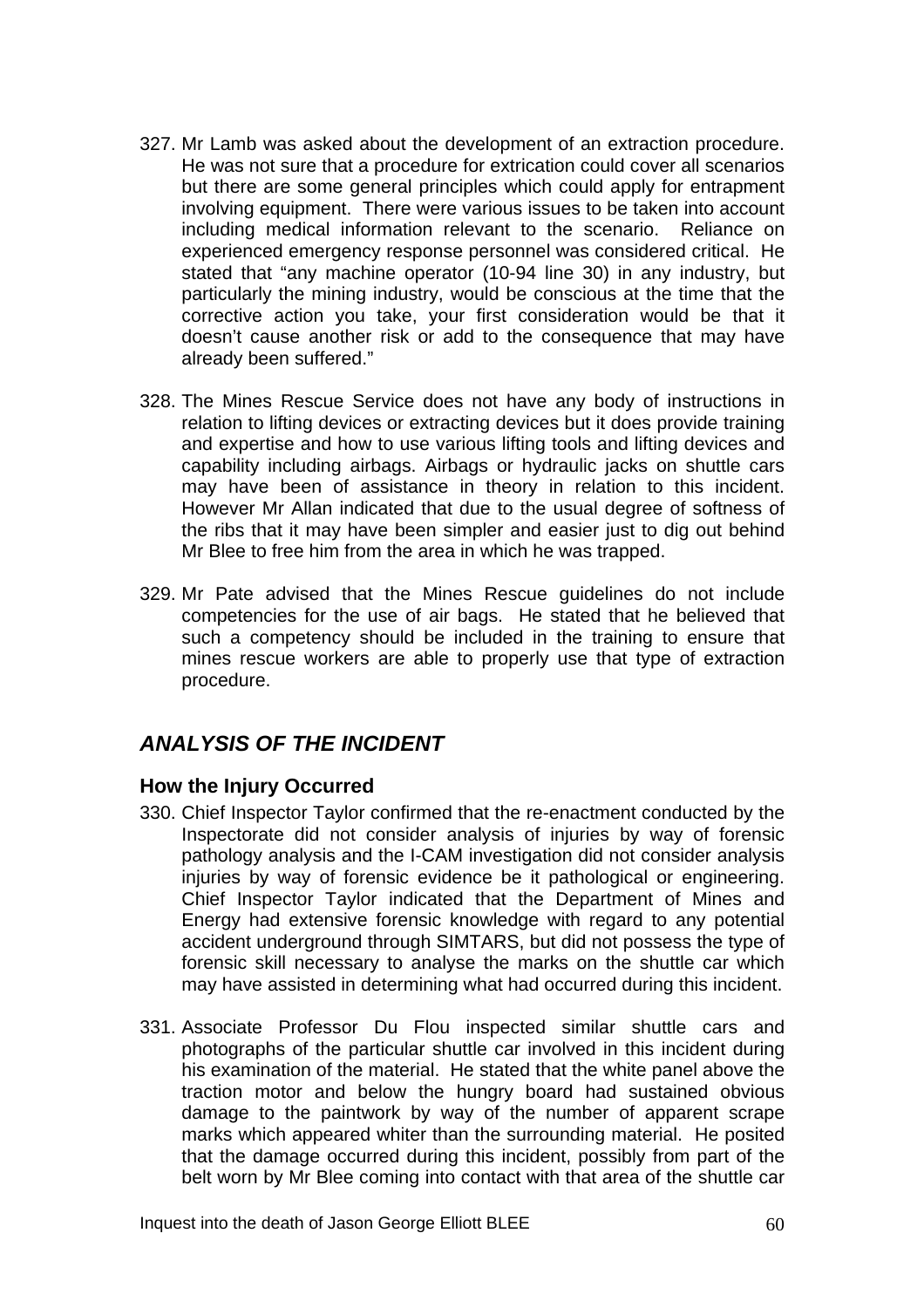or more likely an object such as the control box for the continuous miner, the battery pack or self rescuer that Mr Blee was wearing around the area of his waist and hips at the time of the incident. He also noted that on the top of the hungry board there were some whitish marks which may well have been caused in association with this incident as well. The important element in determining the cause of the injuries was the extent of compression by an incompressible object against a compressible object that is from machinery as large as a shuttle car against the human body. He stated that speed of the shuttle car was not an issue in this case.

- 332. Associate Professor Du Flou indicated that there was evidence that Mr Blee was standing on the lowest reach of coal which was raised about 40 centimetres above the level of the tyre tracks of the shuttle car. He considered that it was the initial outbye movement of the shuttle car which resulted in the compression and pinning of Mr Blee's shoulders in a side to side position between the shuttle car and the rib. It is likely that Mr Blee's shoulders were pinned between the top edge of the hungry board and the rib as the hungry board is the correct height to pin Mr Blee by the shoulders and also protrudes sideways more than any other part of the vehicle. Further, the hungry board had marks on it indicating that some contact may have taken place in that area. The extent of injury to Mr Blee's shoulders and chest were negligible if present at all, indicating that no real damage was done to him physically at that time. There was a faint linear mark on the upper right arm, which is shown in the photograph of the deceased approximately six inches below the tip of the shoulder. If the force pinning him by the shoulders between the rib and the shuttle car was a significant compressive force at this stage Associate Professor Du Flou would have expected there to have been more significant injury to the shoulders, possibly the collar bones and the chest itself.
- 333. It is very unlikely that the first movement of the shuttle car was likely to have caused the injuries to the pelvic area given that the average male is narrower across the pelvis than the shoulders. Further, if there was injury to the pelvis at that time, given the nature of the injuries which did occur to the pelvis, it would not have been possible for Mr Blee to stand up after that point which is contrary to the evidence of the other witnesses who were present at the time. Further the physical examination of the pelvis indicates that the injuries were as a result of a front to back compression or a back to front compression but not a side to side compression. Also, Mr Blee was after the initial pinning, communicating with the other men present in a reasonably rational way, which would not have been likely if he had at that time sustained the injury to the pelvis, which would have made it very difficult for him to communicate given the amount of pain that he would have been in.
- 334. After the initial pinning, Associate Professor Du Flou was of the opinion that there were two options in relation to possible further movements of the shuttle car. He stated that the car could either go inbye or outbye.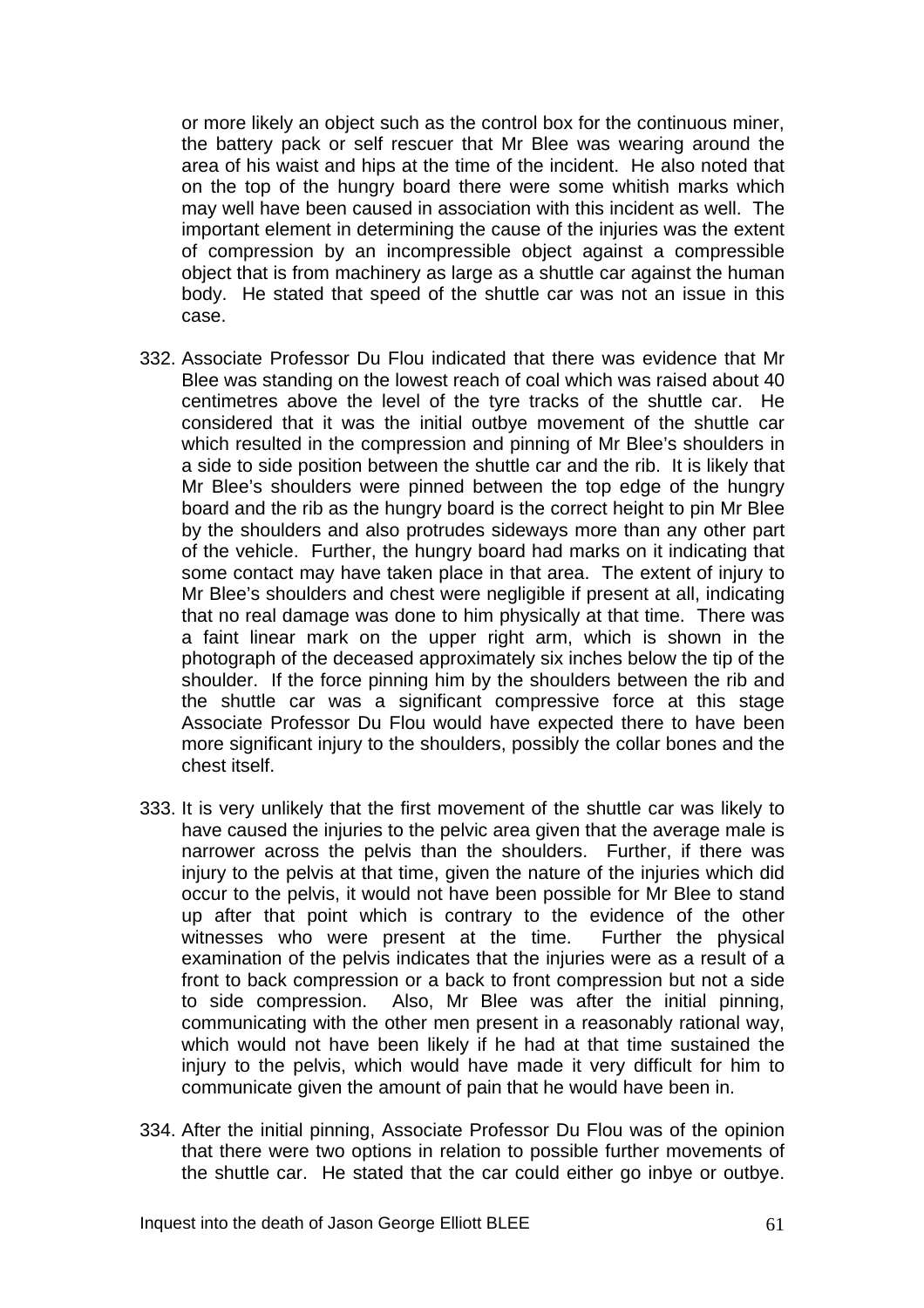Mr Smith had indicated that Mr Blee was rotated in such a way that his back went towards the rib while the shuttle car was moving. If the car movement was inbye that would cause an anti-clockwise movement of Mr Blee for a rotation of about 90º through a quarter rotation. If that was the case it would be very likely that that movement would cause the release of Mr Blee from the compressive force, as the movement would be away from the rib if the vehicle was moved inbye.

- 335. The Associate Professor further stated that if the vehicle had been driven outbye Mr Blee would have been rotated clockwise through at least 270º in order to finish in a position where he was facing the vehicle. Associate Professor Du Flou thought that was relatively unlikely as a rotation of 270º would be quite unusual, there was no injury to Mr Blee's face which was identifiable which might indicate such a rotation and such a movement would have been very memorable to the witnesses who were present but was not described by them.
- 336. As a result Associate Professor Du Flou posited that the second movement of the shuttle car was inbye. Further he stated that an inbye movement at that point is unlikely to have caused any pelvic injury as the movement was in an arc outwards from the rib itself. Following the second movement of the vehicle Associate Professor Du Flou was of the opinion that the fatal injuries had not occurred. Consequently he was of the opinion that there must have been a third movement of the vehicle which would have to be an outbye movement to cause the compression of the pelvis from front to back with the associated injuries.
- 337. The presence of the continuous miner control box in front of the pelvis increased the effective depth of the pelvis front to back thereby increasing the width of the body and in all likelihood contributing to the crushing of the pelvis by coming into contact with the traction motor on the shuttle car in all likelihood. The scrape marks to the traction motor seen in the photographs of the shuttle car and the bending of the small guard rails around the controller itself also shown in photographs is likely to support this view.
- 338. The fact that when the rescuers attended to Mr Blee he wasn't actually pinned by the vehicle but was slumped partially underneath it and apparently free from the shuttle car, indicated to Associate Professor Du Flou that at some stage after Mr Blee sustained the lethal injury there was further movement of the shuttle car which could have been around the immediate time of the sustaining of the injury but the car must have moved inbye to a certain extent to allow the release of Mr Blee from that position.
- 339. In relation to the proposition put to the Associate Professor that the witness statement from Mr Smith indicated quite clearly that there are only two movements of the shuttle car was at odds with his hypothesis about how the injuries occurred. Associate Professor Du Flou stated that the post-mortem itself cannot answer these questions on its own but an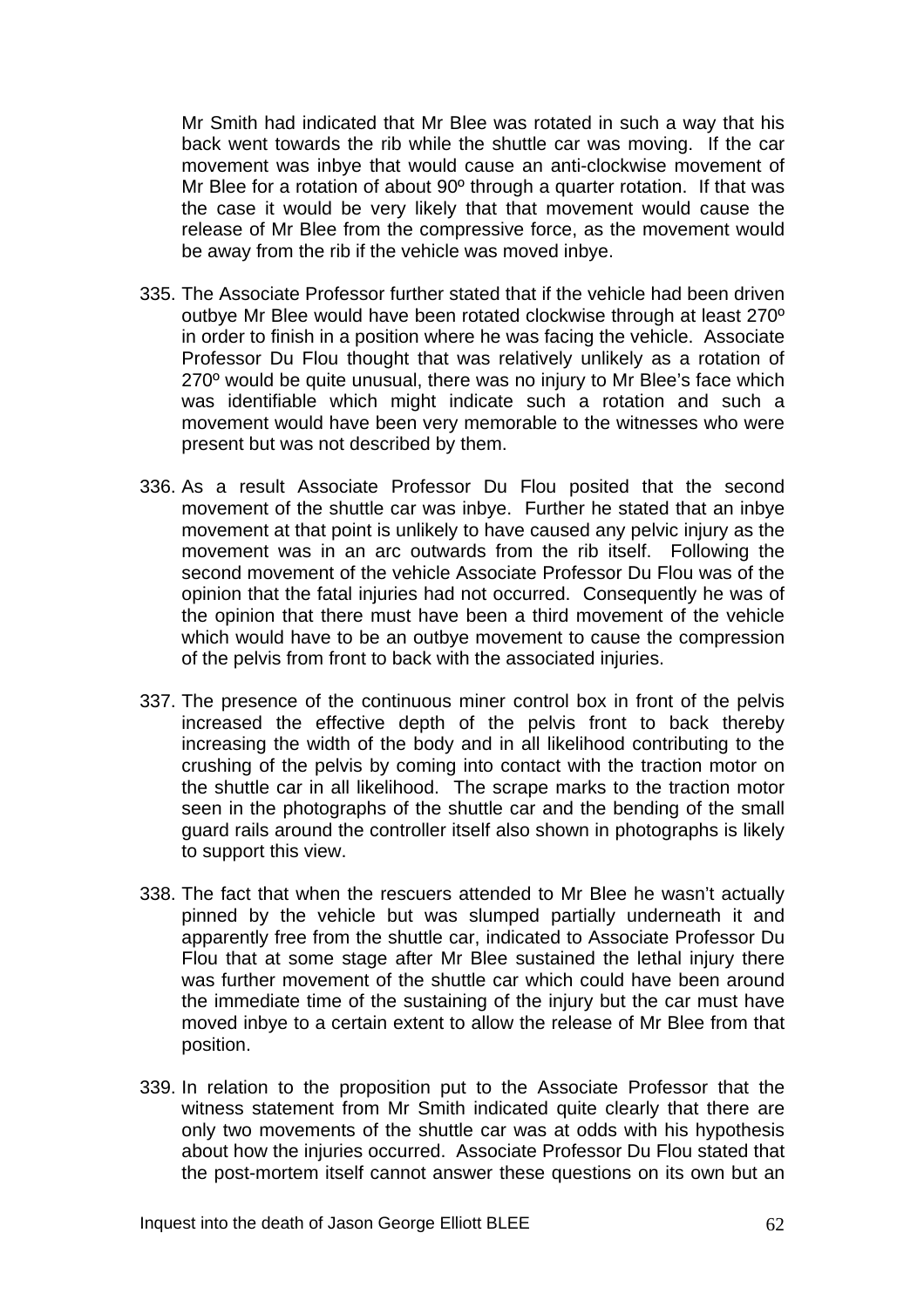examination of that material, the photographs of the vehicle and area involved and reference to the witness statements had informed his opinion. However Associate Professor Du Flou indicated that his hypothesis was not a definitive reconstruction of the incident but a possible one from his examination of the material and appeared to him to be the most logical explanation for how the injuries occurred on the balance of probabilities. Certainly a more extensive post-mortem examination for instance including the chest could have offered further information from which to reconstruct the mechanism of the causation of the injuries.

- 340. The marks on the side of the shuttle car which Associate Professor Du Flou saw in the photographs, in his opinion would not be caused by just brushing against that area but rather a more significant contact with the machine.
- 341. Associate Professor Burgess-Limerick indicated that the shuttle car driver was obviously extremely stressed and the situation which he was in was error provocative. Looking at the situation as a whole it was clear that the shuttle car driver was placed under high stress, he was a relatively inexperienced driver and this was his first shift back from days off. He turned around to drive inbye and was probably panicking and Associate Professor Burgess-Limerick thought the probability that there was a steering directional error was high.
- 342. In relation to the movement of the shuttle car during this particular incident Mr Chaseling stated that if the steering hadn't been changed and it moved first outbye and then inbye it would have retraced the exact path because in general terms, provided that the wheels aren't spinning it will follow where the steering wheels point. If there was any movement to the left he would have expected that to be due to operator intervention with the steering.
- 343. Mr Chaseling stated that the problem in this situation lay with the extent to which the steering wheel may have been turned in the process of moving the vehicle and the extent of the pinning that Mr Blee underwent when the vehicle made its initial outbye movement. He stated the Mr Lucas could have used substantial steering rotation to perform the final lining up with the miner and that the wheels would have been turned into a sharp angle at that point before the continuous miner driver was trapped.
- 344. The sequence of events described by Associate Professor Du Flou represents a logical explanation of what may have happened on the evidence available and I consider it to be a reasonable possibility. The Associate Professor has certainly conducted the only detailed examination of the possibilities open on the physical evidence and on the whole has the expertise to opine on such matters. However, the evidence upon which the opinion relies is in some particulars uncertain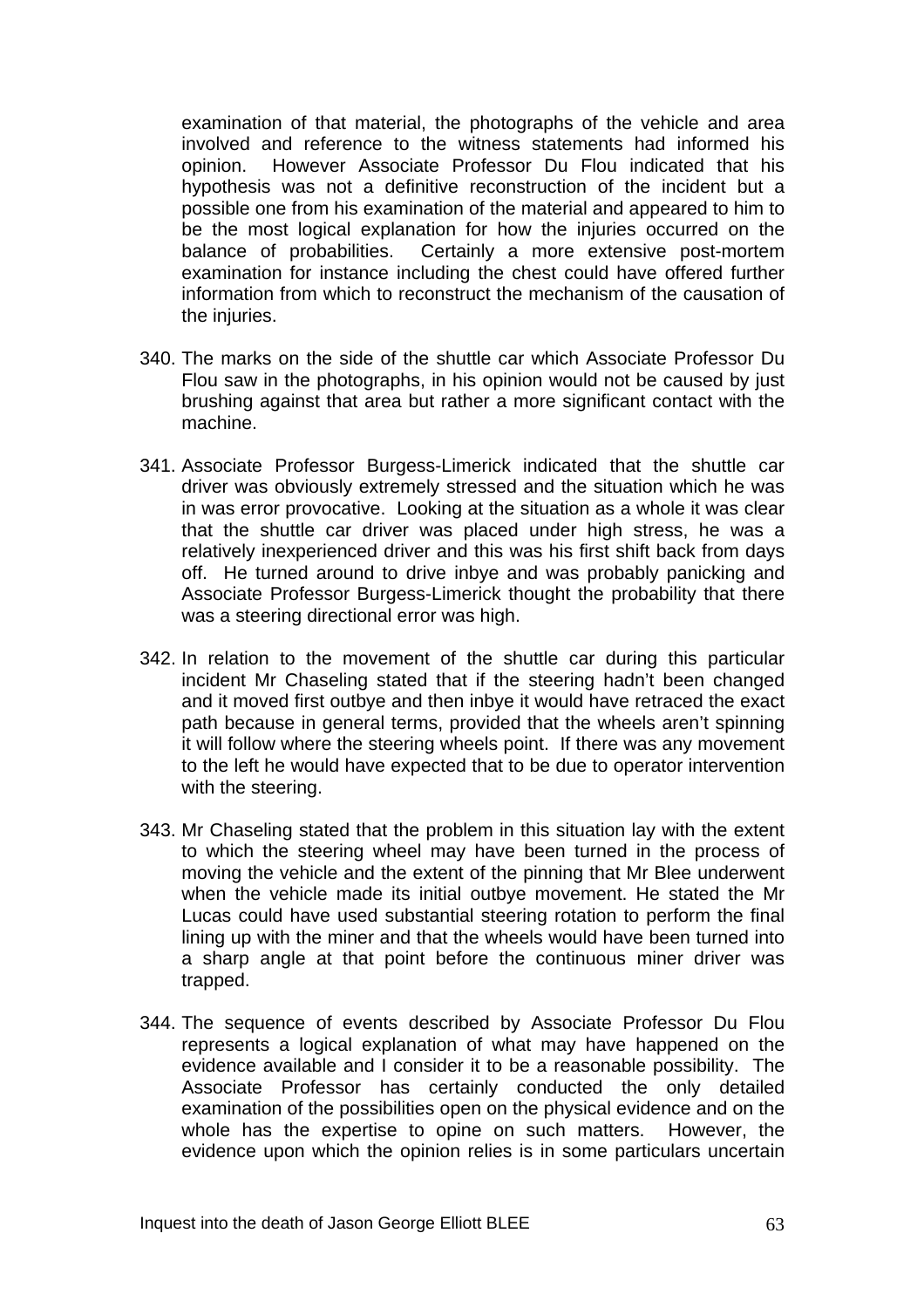(the versions of the witnesses) or potentially deficient (the extent of the medical evidence) which does place some limitation on his analysis.

## *Management of Change in the Incident*

- 345. Evidence was given and opinion sought as to whether the width of the heading was subject to change management processes. Mr Cremor stated that the SCARPs are in themselves a change management document that had been developed over a long period of time in the industry to deal with changing conditions when mining. He stated that when there was a physical change in the conditions the SCARPs set out steps that workers were required to follow on the basis of previous assessments which had been made in order to manage the change of those physical conditions and ensure that there was no loss of control in the workplace which could cause injury. I am satisfied that appropriate measures were taken in this regard to manage the change brought about by the geological anomaly causing the narrowing of this heading, including the Authority to Mine, tour briefing and other safety processes undertaken by the workers on the day (SLAMs etc).
- 346. Associate Professor Burgess-Limerick considered that the breaking of the track on the continuous miner had an impact in this matter as it was obviously a part of a chain of events which caused Mr Blee and Mr Smith to be standing in a different position to that in which they would have operated the miner from and if they were not in the changed position then the event may not have occurred. The presence of the shuttle car contributed to the risk of the incident as it created the hazard.
- 347. Mr Sykes considered that the change in the normal routine by the break down of continuous miner led to this situation arising in that the normal routine of production was interrupted. As a result Mr Blee had to try to recover from that and the circumstances that led up to the incident occurred partly as a result.

### **What Should have Happened?**

- 348. At the time of the initial pinning from shoulder to shoulder Associate Professor Du Flou thought that it would have been possible at that stage for two people, one on either side, to try and push the hungry board out of the way and therefore release Mr Blee. If that was not possible, Associate Professor Du Flou was of the opinion that there was no urgent need to release Mr Blee at that stage because he hadn't suffered a lethal or even a significant injury. After the second inbye movement Mr Blee's prospects of survival were similar to those after he was trapped by the shoulders in Associate Professor Du Flou's opinion and he suspected that Mr Blee could have been released from the vehicle without significant injury at that point.
- 349. Associate Professor Burgess-Limerick agreed that the moving of the shuttle car at all after the pinning of Mr Blee was a poor response. The emergency stop in the shuttle car entirely shuts the machine down brings on the emergency braking system and shuts down all power to the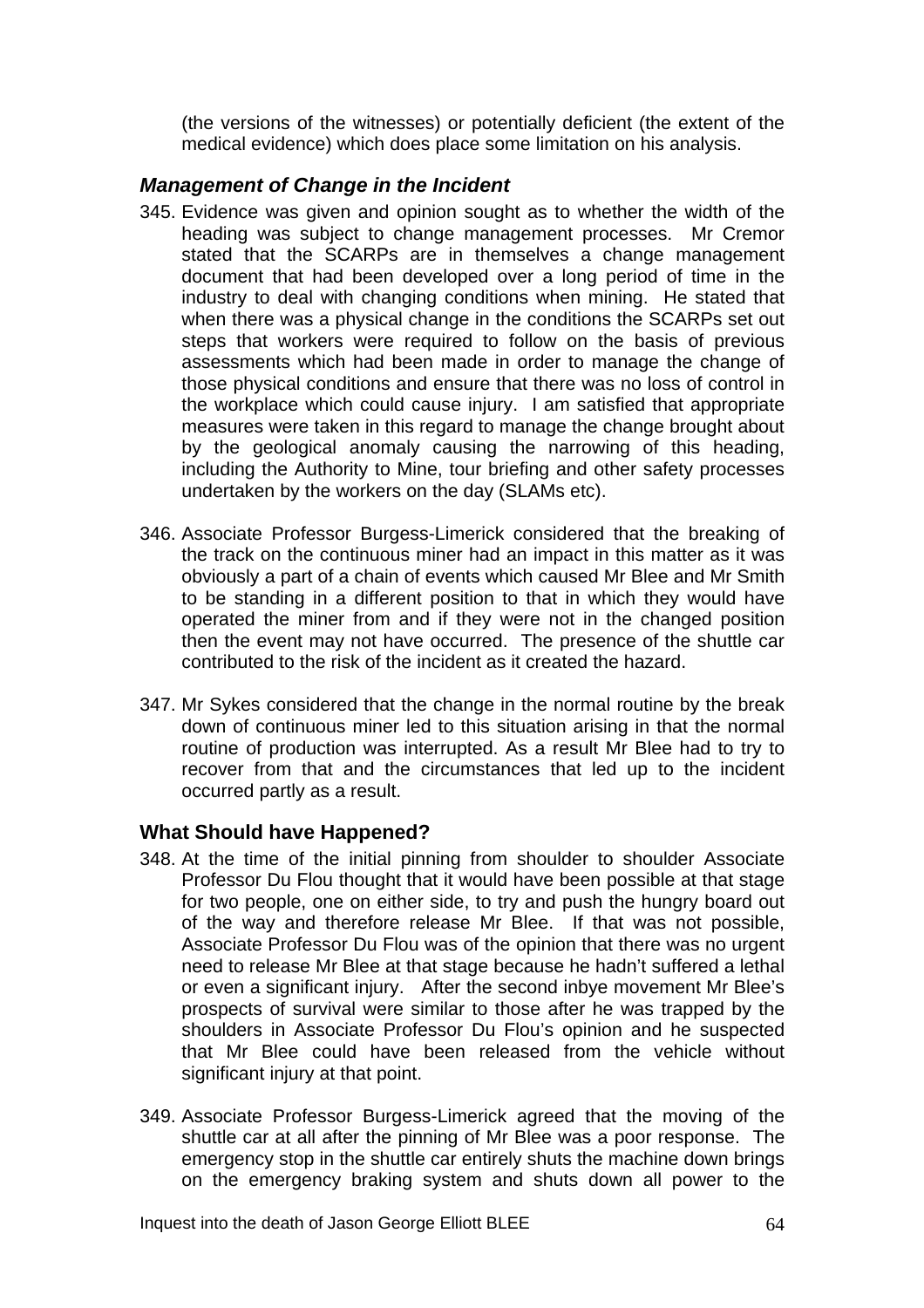machine so that everything is de-energised. Mr Neilsen considered that it would have been a good course of action to depress the emergency stop and bring the car to a halt preventing any further movement of the initial pinning of Mr Blee.

- 350. Mr Chaseling stated there was no mechanical reason why the shuttle car after the first contact could not have been stopped at that point and the emergency stop pushed. The conclusions reached after test driving and examining the machine were that there were no faults which would prevent it from manoeuvring normally. There was a slight free-play in one steering joint but in general terms it was in good mechanical condition.
- 351. Mr Pate stated that at the time when Mr Blee was pinned against the rib what should have happened was that everything should have stopped. He stated that no further movement to the car should have been undertaken and that the control room should have been notified immediately and the workers present assist Mr Blee to manager his pain. He stated that the risk of additional injury or aggravating the injuries he had already sustained should have been considered by the crew.

### **INVESTIGATION DIFFICULTIES**

#### **The Inspectorate**

- 352. Inspector Clough experienced problems generally with the volume of documentary material which was produced during the course of the investigation. It was necessary for the Inspectorate to request types of documents as they would have been unable to specifically identify each document needed by name. Certainly this difficulty carried over into the Inquest where both the Inspectorate and parties had a hard time easily identifying and obtaining documents from those produced. A recommendation of the inspectorate is that a computerised version of each mine's SHMS be provided to the Inspectorate for ease of access in the event of an investigation. In that circumstance, the volume of documents which might need to be obtained for the purpose of an investigation would be greatly reduced and there would be a significant time saving to the Inspectorate.
- 353. Chief Inspector Taylor indicated that there was difficulty during the Inspectorate investigation in ascertaining what tickets were held by which worker and where they were obtained. A recommendation has been proposed towards improving the system regarding documentation of competencies and assessments and increasing the portability of those assessments so that when a worker goes to a new site the employer is able to ascertain what competencies are held whether they require that person to be retrained in any or recognised prior learning in relation to any of the competencies or qualifications prior to them commencing employment.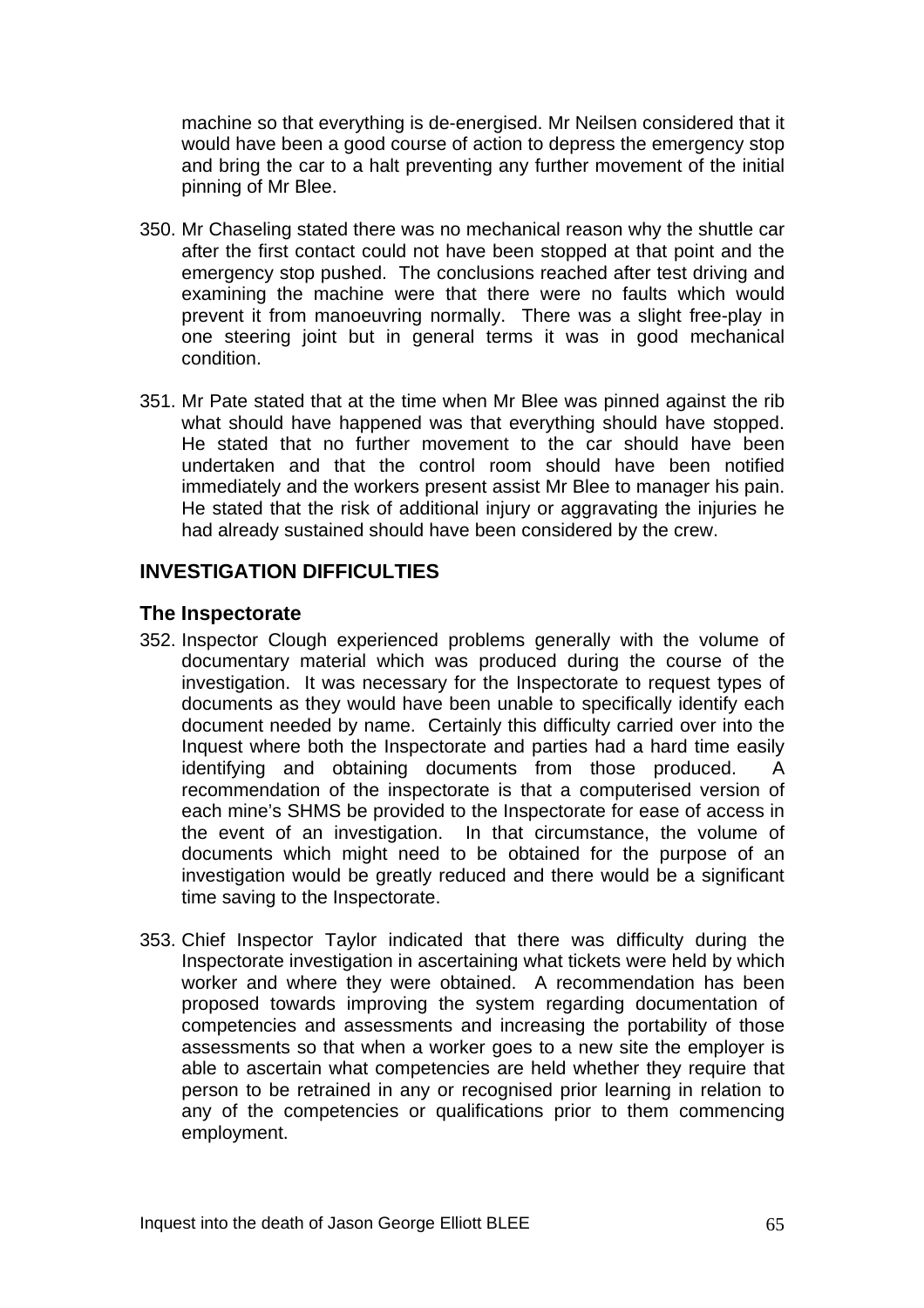- 354. This incident required a high level of forensic analysis and expertise which the Inspectorate does not have access to. I consider that the Inspectors did the best they could in good faith with the resources available to them. Some of the areas in which improvements could be made for future investigations and which would have assisted this investigation are:
	- (a) Recording of interviews and proper retention of any documents referred to or generated during those interviews;
	- (b) Interview all relevant witnesses (Mr Tupaea was a glaring omission in this matter) so that analysis takes into account all primary witness information available;
	- (c) Film the scene of the incident (I appreciate that lighting could have caused problems in this instance);
	- (d) Conduct a forensic examination of the machinery involved in the incident (as to the scrape marks on the shuttle car in this instance);
	- (e) Keep accurate records of documents moved on site during the investigation and those seized or subject to a production notice and keep a proper index of those documents for the purposes of the Inquest;
	- (f) Have access to expert and forensic resources in order to attempt to establish the mechanism of death when that is not clear;
	- (g) Ensure that facts are objectively established before they are relied upon in an ICAM analysis (for instance, in relation to competing versions of events from a witness or between witnesses which cannot be established on the physical evidence) and establish the impact of the physical scene by reference to all information available (e.g. the width of the heading);
	- (h) Ensure that all documents are obtained prior to any ICAM analysis is undertaken.

Whilst the ICAM analysis might have been indicative of potential causes of the incident at the time it was undertaken, the evidence has established that it was based in some instances on what eventuated as incorrect premises which negates much of the tool's usefulness to the Court.

### **Walter Mining**

355. Walters were concerned that there were no management personnel included in the underground inspection party following the incident. Inspector McKinnon advised the Court that they gathered people with the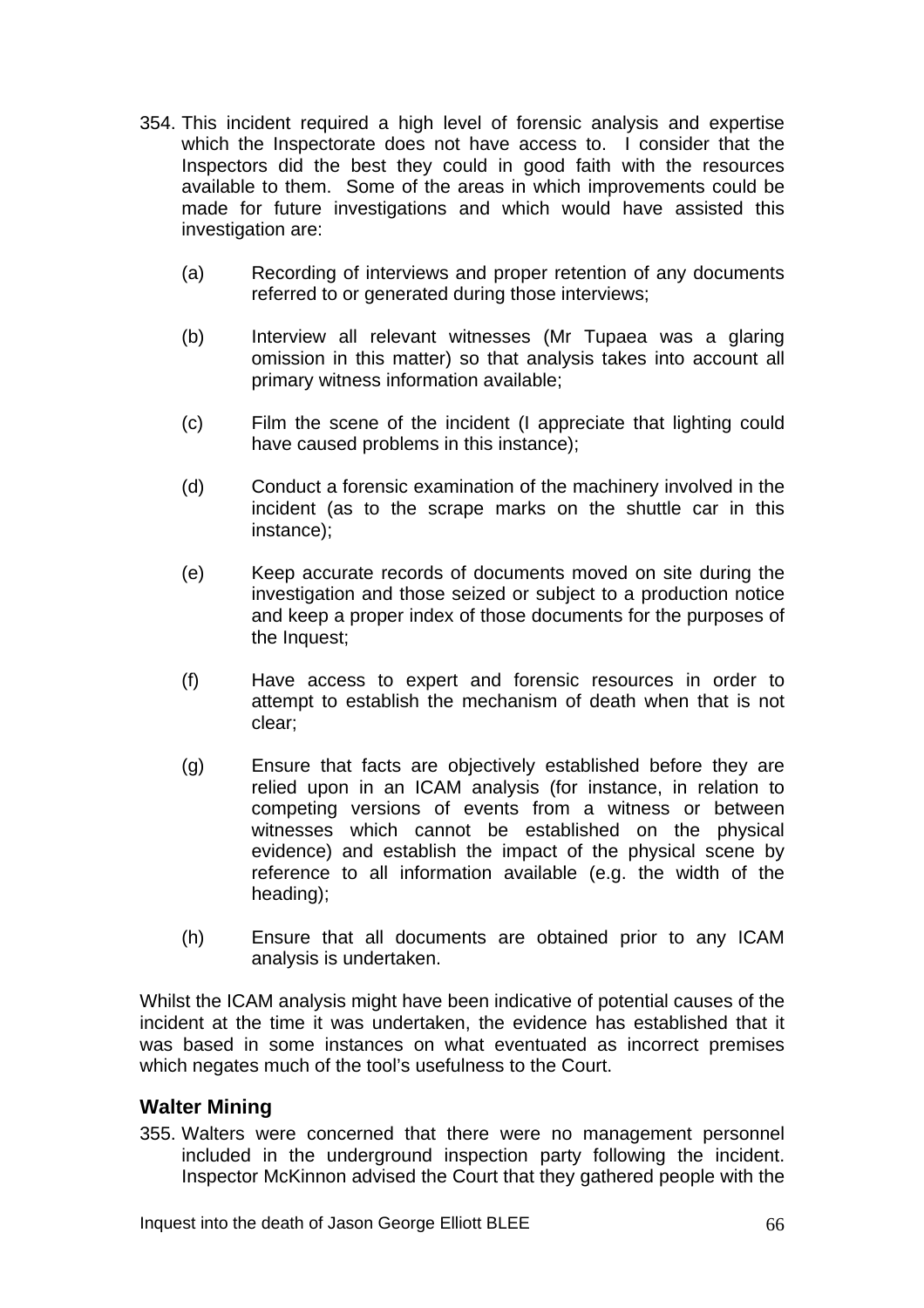skills set needed (which included an electrician and fitter from Walters) for the purposes of the inspection and the reconstruction on the following day. Given the activities undertaken and Walters' interest in the matter, it would have been preferable that representatives of Walters' management be involved in the inspections.

- 356. Mr Cremor stated that since the incident, Walter Mining unfortunately did not have the opportunity to clearly understand what the contributing factors and major causes were for the incident. Mr Cremor stated that Walter Mining had set up their own ICAM investigation by engaging Safety Wise to provide them with an independent lead investigator. Mr Cremor stated that there were quite large amounts of information to which Walter Mining had no access as that information was held by other parties conducting their own investigations. Some of the workers also received advice not to speak to Walter Mining and at the end of the day he advised that Walter Mining was unable to complete the process of the ICAM investigation.
- 357. Documents that had been seized by the Inspectorate which were held by Moranbah North Coal were not provided to Walter Mining. Walter Mining offered to undertake a joint investigation with Moranbah North Coal and the Inspectorate rather then have individual investigations being conducted by a number of different parties. Formal requests were not made of the Inspectorate for access to the documents that they had in their possession by Walter Mining as in Mr Cremor's experience previous similar requests had always received a negative response. Walter Mining did retain copies of all of the training documentation and documents that were provided to the inspectorate pursuant to a notice to produce were all copied and those copies held by Walter Mining. However they were not able to copy the documents which were seized at the time of the inspectorate's initial investigation on the day of the incident and so were without any copies of those documents. Mr Cremor was not even aware of which documents the Department had seized on the day of the incident. As it became clear from the evidence of Inspector Casey, there were no documents actually seized on the day but the crib room documents were set aside for later production.
- 358. Mr Cremor stated that at no stage was Walter Mining given a list of documents which were seized by the Inspectorate from the mine site. In fact Mr Cremor stated that Walter Mining had to resort to freedom of information applications in order to attempt to gain access to the documents which were seized by the Inspectorate. These applications were unsuccessful on the basis that the investigation would be obstructed by the provision of the documents and it was too onerous to copy and produce the documents to Walter Mining. I am aware that the provision of the final report of Inspector Clough to the Coroner was in fact delayed by the FOI applications, delaying also the provision of that material to the parties.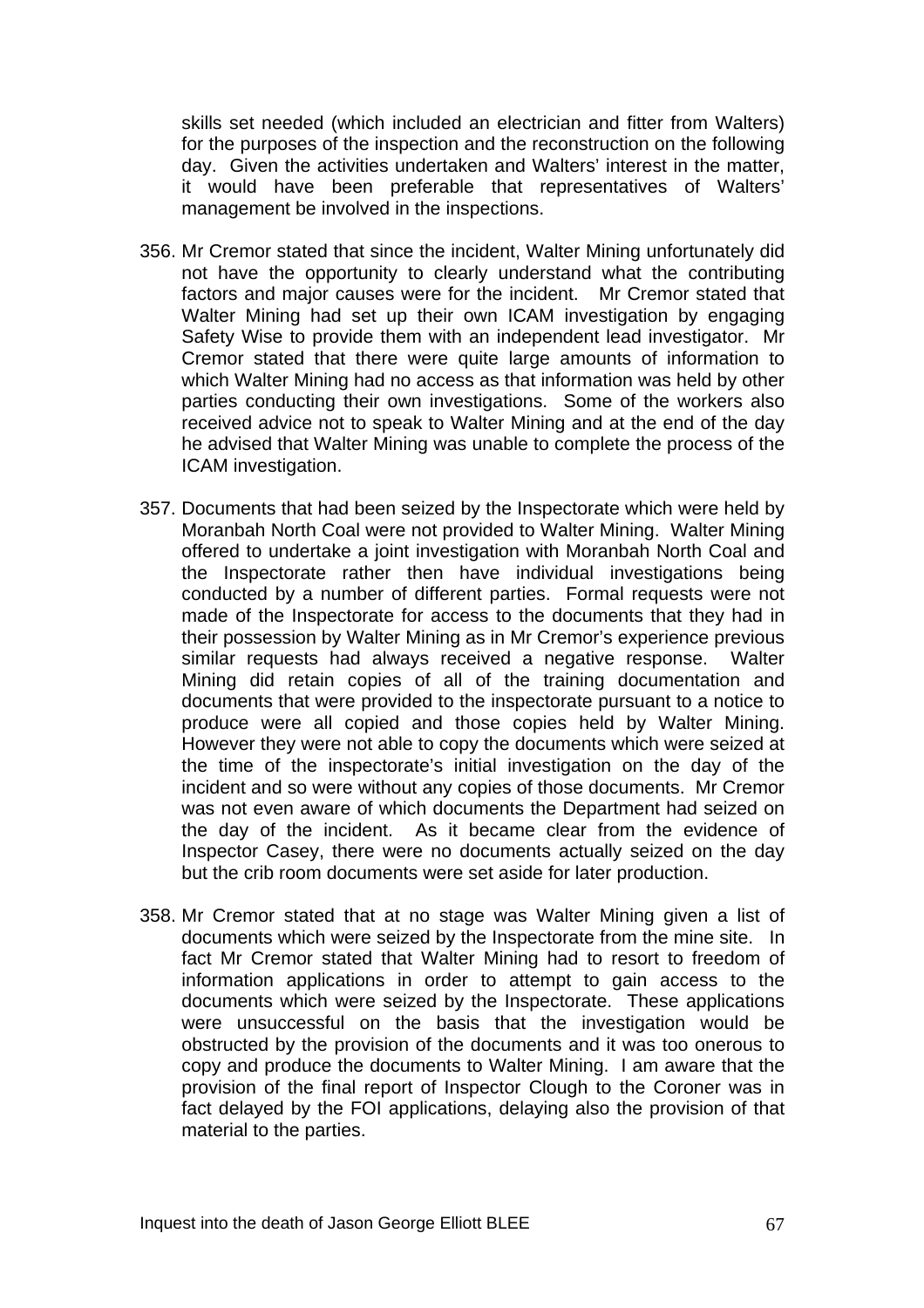359. Mr Cremor stated that it was very frustrating that Walter Mining was not able to determine and clearly understand what happened during the incident. He was especially concerned by this as he wanted to make sure that Walter Mining were actually do the right thing to prevent such an incident occurring again in the future. He stated that if the company clearly understood the nature and cause of the incident then they could ensure that the correct controls were put in place to prevent such an occurrence again. Mr Cremor would have liked to have seen Walter Mining join forces to investigate the incident with other parties. He stated that it was quite important that changes to address the accident should be implemented a lot sooner and more confidentially then they were presently able to do.

### **Moranbah Nort***h*

- 360. Mr Hobson was also quite frustrated by the fact that he didn't have all of the facts following this incident and he felt that without the key information that may or may not have assisted him in determining a way forward he struggled with that situation given his responsibility to his own workforce and the rest of the industry to determine what the root cause of the incident was and to ensure that it was not going to happen again. This situation occurred partly because he wasn't able to speak to Mr Lucas and Mr Smith but also there were some documents which he wasn't able to access in the early days of the investigation. Further he stated that more clarity was needed in the notice to produce documents from the Inspectorate as a huge amount of documentation was produced with the best intentions to try and ensure that the company as providing what the Inspectorate was asking for but in the knowledge that some of those documents may not have been relevant.
- 361. Mr Hobson confirmed that he did not undertake an ICAM investigation from the company perspective due to the lack of available information at the time. He stated that an early sharing of information would certainly assist companies to honour their obligations in relation to analysis of incidents. He has seen tripartite investigations conducted well in the past outside of Queensland. He contrasted that situation with the current model operating in Queensland which involved three or four different parties all going in their own direction and potentially missing out on some part of the information with all parties producing their own reports. He stated that a tripartite investigation involving the company, the ISHR on behalf of the union and the Inspectorate would mean that all parties shared the same information and would be able to produce either a consolidated report or a report for their own purposes but at least based on the same information. He stated that a company representative could be involved in this tripartite investigation on a commercial in confidence basis and ISHR officer and inspector not from the immediate area to avoid any potential conflict of interest or harm to relationships between those parties. He felt that the greatest advantage of the tripartite investigation would mean that within say three months a report would be available to all of those with an interest in the matter. He envisaged the investigation as including co-joint interviews and re-enactments. He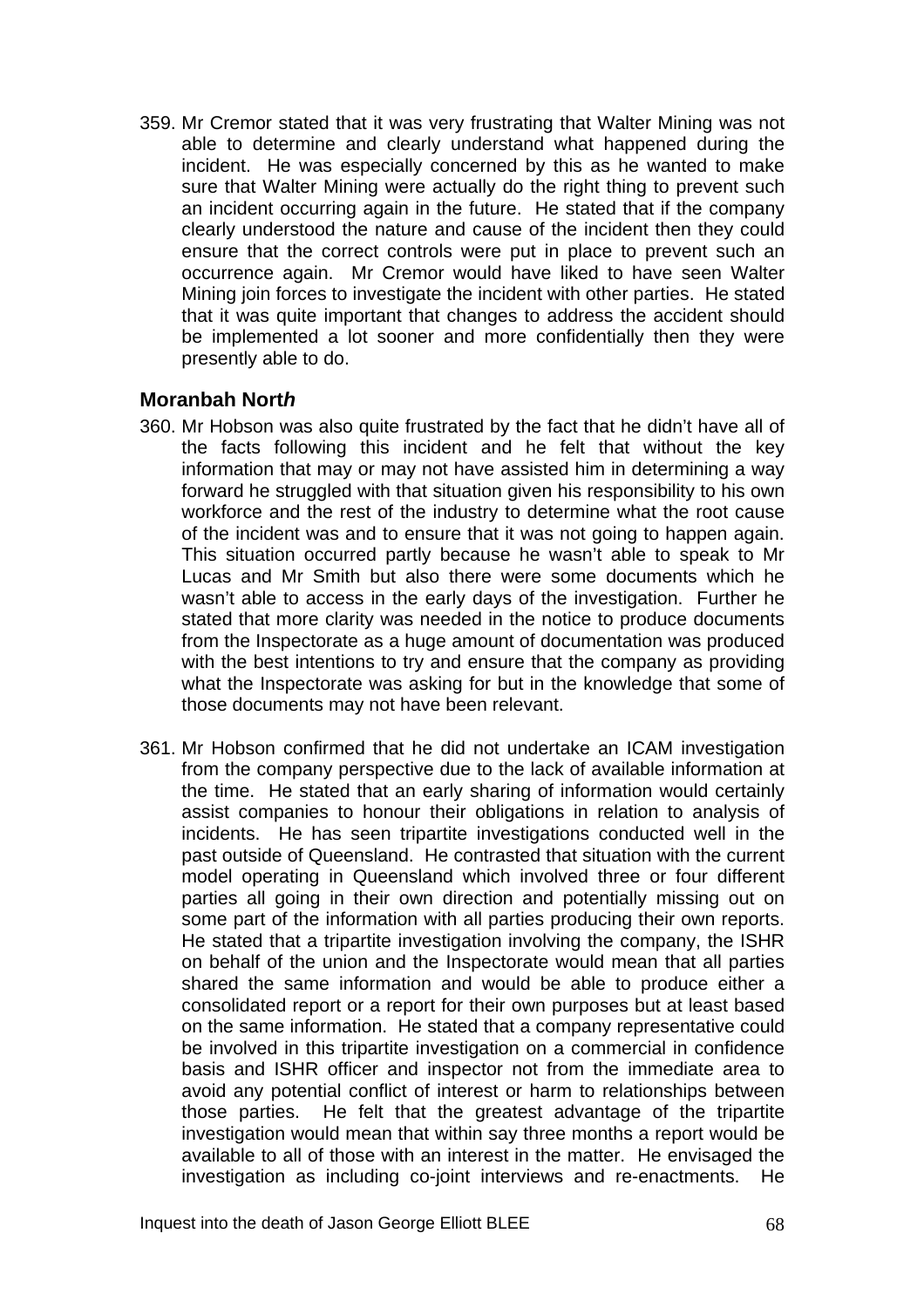confirmed that the advantages of a tripartite investigation by person at arms length from the company would effectively create an audit of the incident.

- 362. In relation to Mr Hobson's suggestion, the Chief Inspector was of the opinion that tripartite investigation are virtually being done now. I do not consider this to be correct. Clearly all parties embarked on separate investigations, none the least of which was the Inspectorate. All parties involved in the matter were concerned about the prevention of access to information from various parties during the course of investigation. Walter Mining had no access to investigation or any details of the incident apart from receiving the inspectorate report. I think there is merit in the parties having access to all of the relevant material at an early stage of the investigation to ensure that safety matters are able to be attended to in a timely fashion on the ground.
- 363. Of course such a situation is complicated if the Department do not make a timely decision regarding a prosecution arising from an incident. In this matter, the prosecution decision was taken at the  $11<sup>th</sup>$  hour, delaying the Inquest by some months as it had been listed for hearing prior to that time. Further, I note the comments of the Ombudsman in his Report, *The Regulation of Mine Safety in Queensland*, *A Review of the Queensland Mines Inspectorate June 2008* in relation to the tension which flows from combination of the prosecutorial and safety functions within the Department. Those tensions would be highlighted by a multiparty approach to investigations.
- 364. In the event that a tripartite or multi-party investigation was to occur in such a matter as this, taking into account the practicalities of the current Departmental arrangements, there would need to be protections for parties participating in the investigation in order to ensure that the investigation was open and frank. Specifically, parties would need to be confident that the evidence gathered was not used to their prejudice, in particular for any prosecution or liability purposes.

# **Drug and Alcohol Testing**

- 365. The mine's policy and procedure in relation to drug and alcohol testing is that routine drug and alcohol testing is undertaken with workers on a frequent basis. When there is an incident any one who actually directly involved in the incident as a contributor is automatically tested. This test usually follows the interview process with that person. This process applies to contractors as well as staff. Previously the testing was done by urine test with control room operators trained to take those tests. The testing was done on site with results obtained the same day. Recently at the suggestion of the ISHRs, the mine has moved to saliva testing which is a lot quicker.
- 366. Following this incident Mr Lucas the shuttle car driver was not drug or alcohol tested. The issue from the mine's end seemed to be that with all the activity happening at the time and the fact that Mr Lucas and Mr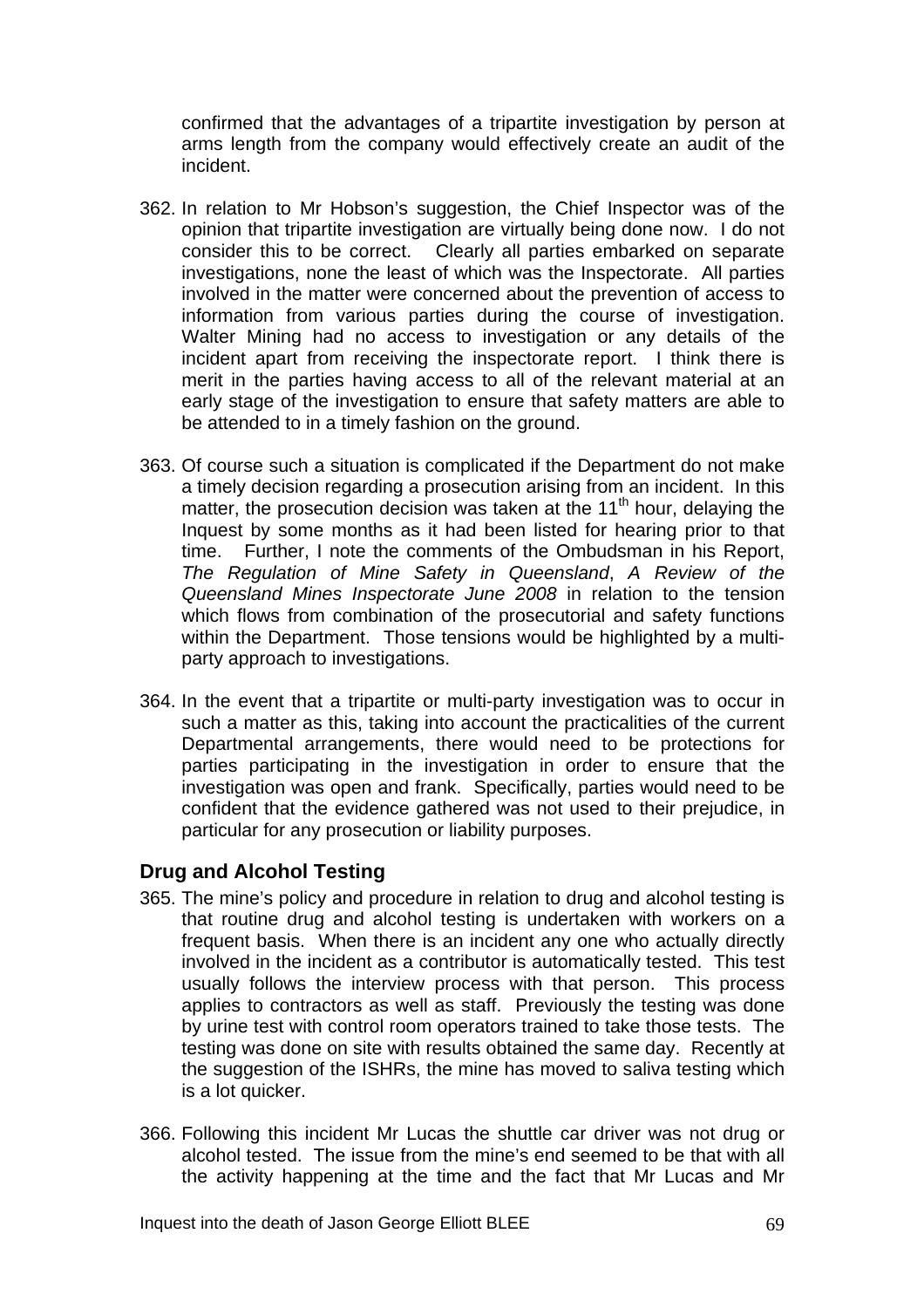Smith went back to Walters area for statements and interviews, the issue of drug and alcohol testing was overlooked. It seems that whilst it was clearly accepted by Mr Sykes that it was the mine's responsibility to conduct the testing, doing so was not a delineated responsibility for any particular position holder at the mine. This issue has since been included in the duty card system so that there is a double check to ensure that that process is actually undertaken in the event of an incident.

### **Autopsies in Industrial Accidents**

- 367. In this matter, the restriction on the extent of the autopsy which was conducted meant that the medical evidence was not able to be easily used to assist in determining the mechanism of the fatal injury occurring. Expert evidence was needed to achieve some level of awareness in this regard. A more fulsome autopsy including photographs and X-rays would have assisted the Court in determining precisely how the injury occurred.
- 368. Associate Professor Du Flou advised that in New South Wales a protocol or procedure had been put in place shortly before the Inquest in October 2008 in respect to who would conduct certain types of autopsies. The protocol was based on a Royal College of Pathologists of Australasia developed a set of protocols, which were in turn based on a New Zealand and United Kingdom document. The protocols set out circumstances where various autopsies should be done and by whom and what the nature of those autopsies should be. In relation to industrial accidents the protocol disclosed that autopsies should be performed by forensic pathologists in Sydney or Newcastle. The standing of the protocol was an advisory document primarily. The protocol referred to Industrial accidents involving machinery or falls for example were matters requiring autopsies by forensic pathologists.
- 369. Associate Professor Du Flou indicated that he had discussed this issue with Associate Professor Charles Naylor who is Chief Forensic Pathologist of Queensland who indicated that there would be definite advantages to having such cases examined thoroughly in a forensic pathology institution. The reason for this is that a forensic pathologist has, in general, greater experience in the area of injury description, assessment and analysis than an anatomical pathologist who has usually a diagnostic workload as well. The facilities available is also a matter to which reference needs to be made, particularly in relation to xray facilities and CT scanners. Further, if an autopsy is conducted in a major centre where a number of forensic pathologists are located, this gives the advantage to the examining doctor to be able to discuss the case with other forensic pathologists on site.
- 370. Associate Professor Du Flou agreed that there are some very experienced forensic pathologists who are located in the regions of Queensland who would be very capable of undertaking very thorough autopsies in this type of case without the need of transporting the body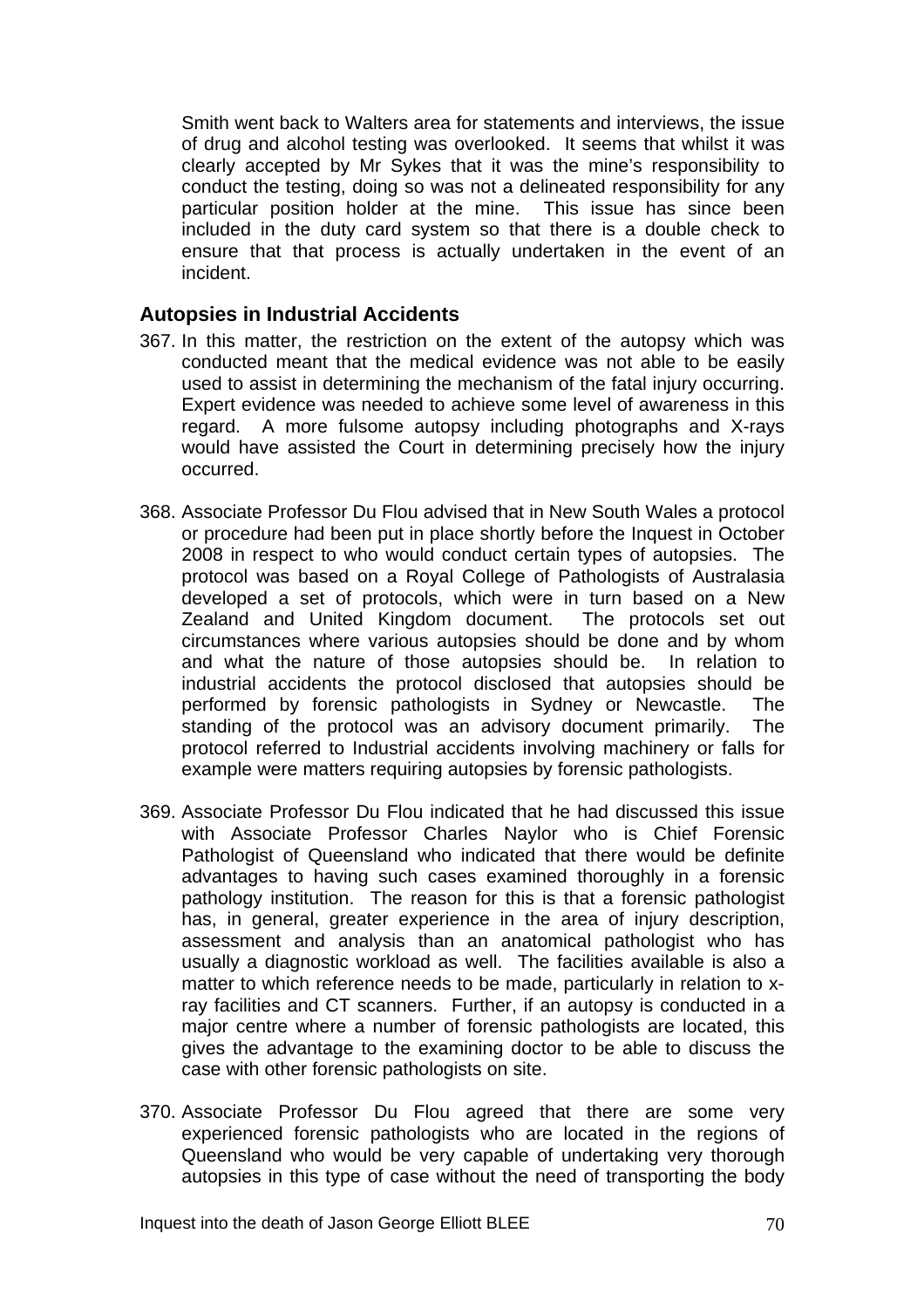many hundreds of kilometres to Brisbane except in the situation where specific medical equipment might be needed to conduct a complete examination of the body.

### **Statutory Report – ERZ Controller**

- 371. The statutory report of the ERZ controller is required to be completed under section 308 of the Regulations to the Act and is used for a number of purposes. One is to ensure that a safe working environment is maintained during the shift. Another is as a handover tool for the oncoming ERZ controller. Inspections include ventilation, height and width of roadway, ground support, compliance with cable standards and positioning of machines.
- 372. As previously stated, Mr Pickstone's inspection regime was interrupted by the tragedy at an early stage – during the first of the two hourly inspections. Mr Pickstone did keep notes of his readings and inspections generally in his notebook. Mr Pickstone did not return to the mine after the incident until the following week. He went back on two tours of 5 days each. Mr Pickstone was then transferred to Singleton and he requested the contents of his locker be sent to him but the notebook was not included. It cannot be located. Mr Pickstone did not complete the statutory report for 9/4/07. He gave evidence that it was effectively overlooked following the incident. He did not receive any follow up from Moranbah North or his own management in relation to the provision of the report.
- 373. The panel was closed immediately after the evacuation of personnel and was closed for some time. In order to reopen the panel it was necessary for an ERX controller to conduct a prestart inspection to ensure a safe working environment. In the usual course, Mr Pickstone was required to hand the report at the end of the shift to the Undermanager MNC and discuss any issues with him regarding the report. The report is usually compiled by commencing it at the end of the first four hourly inspections round and adding to it during the shift as the inspections were completed. It was required to be completed at the end of the shift.
- 374. Mr Lappin was an ERZ Controller employed by Walter Mining at the time of the incident and he was allocated to the outbye section of the panel. He was performing a belt inspection and recovering pogos in the return airway at the time of the incident. He had completed the statutory report for the nightshift two days before the accident. He confirmed that the statutory report is required to be completed at the end of each shift and tendered to management. As inspection rounds are completed, notes are made onto the report as per the requirements. He could not conceive of any reason not to complete the report barring illness mid shift which meant he was physically unable to complete the report.
- 375. Mr DeVoodg was of the opinion that as the inspection was not completed, there was no requirement for the report to be completed although he could not point out the authority for that view in the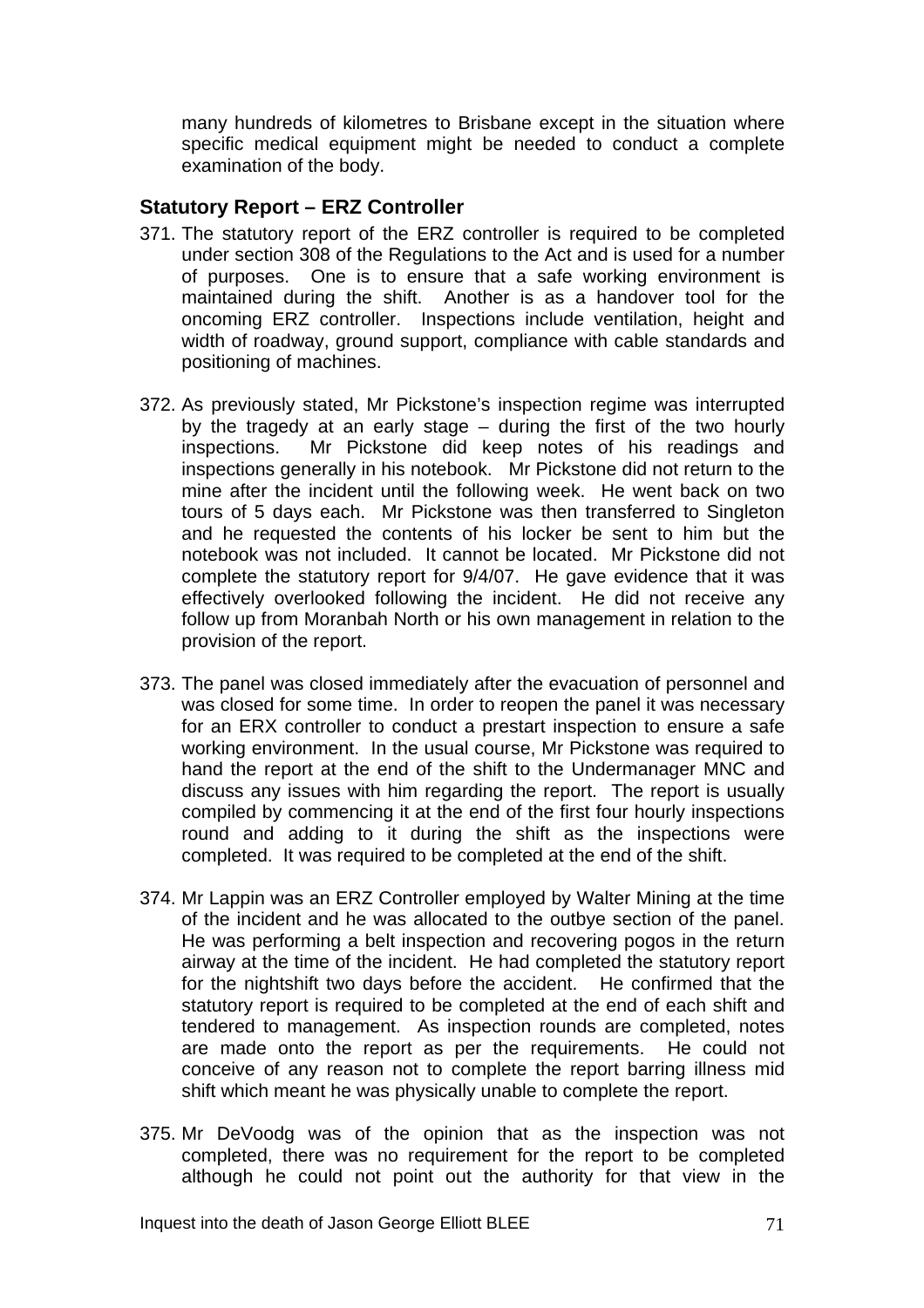legislation. Once the area was closed off and required inspection to reopen, he also felt that there was no need for the report. He also stated that due to Mr Pickstone's condition on the day he would not have expected him to complete the report. He confirmed that he did not follow up with Mr Pickstone regarding the provision of the report at any later time.

- 376. Mr Allan was of the opinion that the completeness all of the statutory inspection and reporting should have been tidied up and completed. The failure to have the statutory report completed had no practical effect in this incident but it should have been done in any event, he stated that the deputies reports are most important from the point of view that it provides continuity to on coming shifts on the circumstances of the area because the mining environment is a constantly changing environment.
- 377. In relation to the statutory report, Mr Sykes advised that there is usually a double check in the MNC system in that the shift co-ordinator is the person actually responsible in the inspection scheme for making sure that all of the areas of the mine are inspected and signed off on. On this day it was Mr Addis who was also the principle person involved in the rescue. Later in the afternoon when Mr Pate took the police underground, he identified that the area wasn't inspected so he inspected the area prior to anybody entering the panel. Moranbah North Coal were intending to actually interview all of the persons, including Mr Pickstone, to ask questions and identify if there were any issues that could have contributed to the incident. In relation to the provision of the statutory report on the inspections of the deputy, Mr Sykes stated that they were supposed to be completed after the inspection but that the statutory requirement in relation to the inspections was covered because another inspection was conducted prior to anybody entering the panel. It seems that the mine was either not able to have access to Mr Pickstone for the purpose of the interview which may have tidied up this issue.
- 378. It may have been prudent to include in the procedures to task the responsibility of ensuring this deputy statutory report was completed to a particular person in the process. From the mine's point of view, the purpose of the inspection is to ensure safety and ensure those entering the area are aware of what the conditions are. The Inspectorate would certainly have a view that an additional point in relation to the purpose of the report is to have those issues on the record. From a coronial point of view, a benefit of the report is to see whether the inspection has identified any particular circumstances or conditions that could have impacted on what actually happened and how it happened in the heading. Given that the primary information is no longer available due to the loss of Mr Pickstone's notebook, it is impossible to obtain that information by any other means to reconstruction what did happen on that morning in that regard.
- 379. In the end result, it seems that the absence of the statutory report had no immediate impact on this incident but for the situation that it highlighted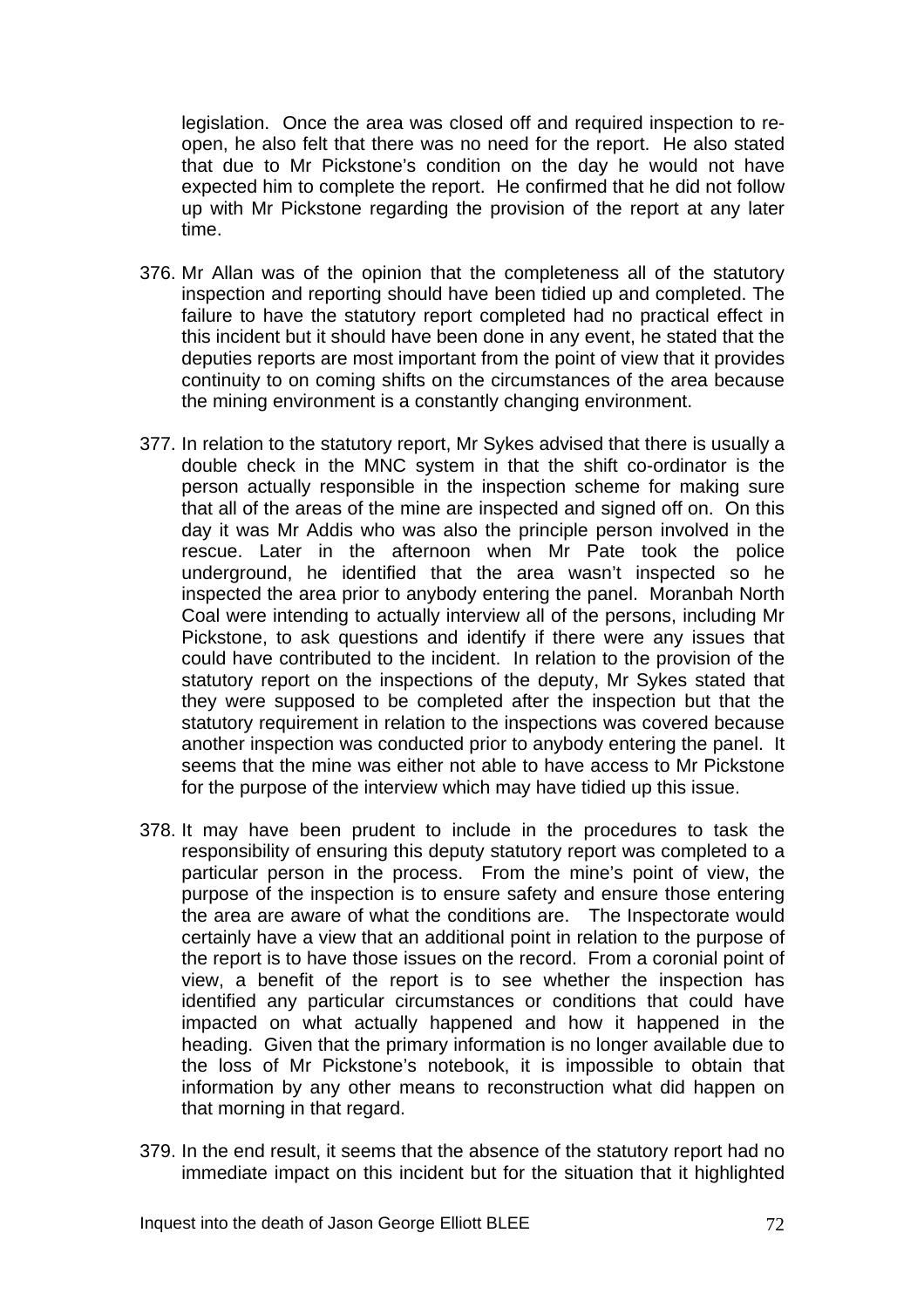the need to ensure that statutory obligations are complied with. Further, it seems that DME did not positively establish that the report was not done, this was done during the Inquest. It has been submitted by MNC, and I consider there is merit in the submission, that an appropriate course might be for DME Inspectors to ensure that statutory officers are not released from site during an investigation until such obligations are complied with or a positive requirement is made and enforced for compliance at a later time if the situation warrants.

# *OTHER ISSUES*

### **Permanent Ambulance / Paramedic Staff Onsite**

- 380. Mr Lucas expressed the opinion that having "proper" ambulance staff onsite would enable a quick medical response to an emergency. He felt that it was an important safety aspect of his previous employment in a meatworks. Mr Smith was of the opinion that a trained paramedics team on site would assist, especially in relation to being familiar with underground conditions in the event of an incident.
- 381. In relation to the issue of whether Queensland Ambulance Service paramedics or private paramedics could be stationed on the mine site as opposed to in the closest town, Mr Pate stated that when he worked at Gordonstone Mine which was located 60 kilometres from the nearest town, there were paramedics on site there who were ex-ambulance officers. He stated that because Moranbah North was much closer to town, that such a course was not considered necessary. He stated that in the past there had been ex-ambulance people working at the mine but that generally an on site paramedic was not required given the short response time for ambulance personnel from Moranbah to the mines.
- 382. Mr Hobson had experience regarding the employment of paramedics in the control room position. He stated that in his experience there was a high turnover of those staff due to the lack of retention of skills they encountered in the position. Mr Hobson has, with respect to the medical issues, focused on increasing the level of in-house training for workers which now includes a Certificate III in Advanced Care which includes issues like crush syndrome.
- 383. In relation to access for informed medical assistance during the course of an emergency Mr Sykes stated that he was not overly familiar with the use of paramedics or other senior medical personnel on site. His favoured approach would be to have local easily contactable people who can provide medical support across a number of mines. Further, to have people other then Mines Rescue trained in a response to certain types of situations and not just trained in the application of the sort of medical advice and treatment but trained for the situation as well as the medical condition. This would involve some of the local medical people in emergency mock exercises, site visits and familiarisation. Mr Sykes commented that Moranbah North Coal had 23 Level 3 emergency trained people over and above the 26 mines rescue people on site. He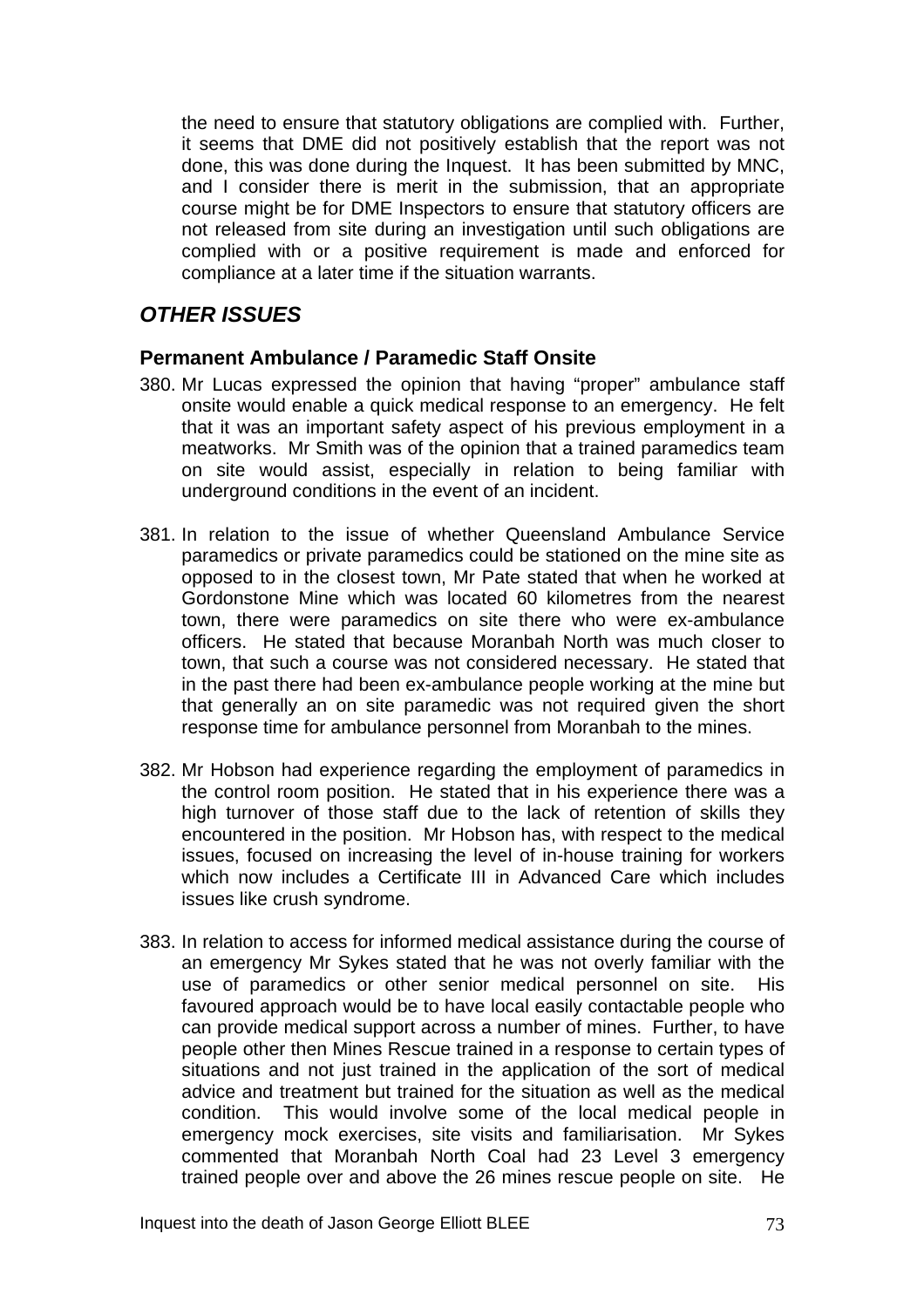stated that the ambulance was within 15 minutes of the mine and that familiarity with the situation in which the incident has occurred is a critical issue to enable medical personnel to make a realistic assessment over the phone about what should happen in order to advise emergency rescue personnel. In the past some site visits for some of the ambulance people in town and perhaps local doctors has been possible but has not been conducted in any sort of structured or consistent fashion. The same situation applies for police. Mr Sykes indicated that he did not have a difficulty in including police and medical personnel in exercises conducted at the mine and to provide familiarisation to those persons.

#### **Notification of Next of Kin**

### *Walter Mining*

- 384. On the day of the incident Mr Cremor was at home, April the  $9<sup>th</sup>$  that year being Easter Monday. Around 10:30am, Mr Cremor received a call from Andrew Itzstein from Walter Mining advising that someone had been hit and they were potentially pinned by a shuttle car. He told Mr Cremor that they thought that it was Jason who was the person involved but Mr Itzstein wasn't very clear on that point. Mr Cremor questioned Jason who and Mr Itzstein advised that he didn't know. Mr Cremor advised Mr Itzstein that he would head off to the mine. Shortly after Mr Cremor left Mackay to travel to Moranbah North he received another call from Mr Itzstein. Within the hour Mr Itzstein confirmed with Mr Cremor that it was Jason Blee who was involved in the incident and that he had passed away. Mr Cremor turned around and went back home and made number of phone calls to various people about the incident.
- 385. At about 11 o'clock he received a call from Leon Dupree who was the contract holder at Moranbah North. Mr Dupree was requesting Jason's home address and the name of his wife and family. Mr Cremor had to source that information from the office of Walter Mining in New South Wales but once that information was obtained he gave it to Mr Dupree immediately. Mr Dupree advised him that the police had arrived at the mine site. Mr Cremor asked Mr Dupree about whether any notification had been made to Jason's family and when it was going to happen because he wanted to be present. He was told that the police were going to finish there initial investigation first and then they were going to confirm everything and let the wife of the deceased know.
- 386. At about 2pm Mr Itzstein, who had by that time had arrived at the mine site, made contact with the police and advised Mr Cremor that a police crew was on their way to Mrs Blee's house. Mr Cremor went straight to the address which was not far from where he lived and arrived as the police were arriving. He introduced himself and went inside with the police and spoke to Rachel who was in her home with her four children. Mr Cremor was at the home for a number of hours and had mobilised counselling and support services for Mrs Blee. He received a number of phone calls from Moranbah North requesting that a senior person from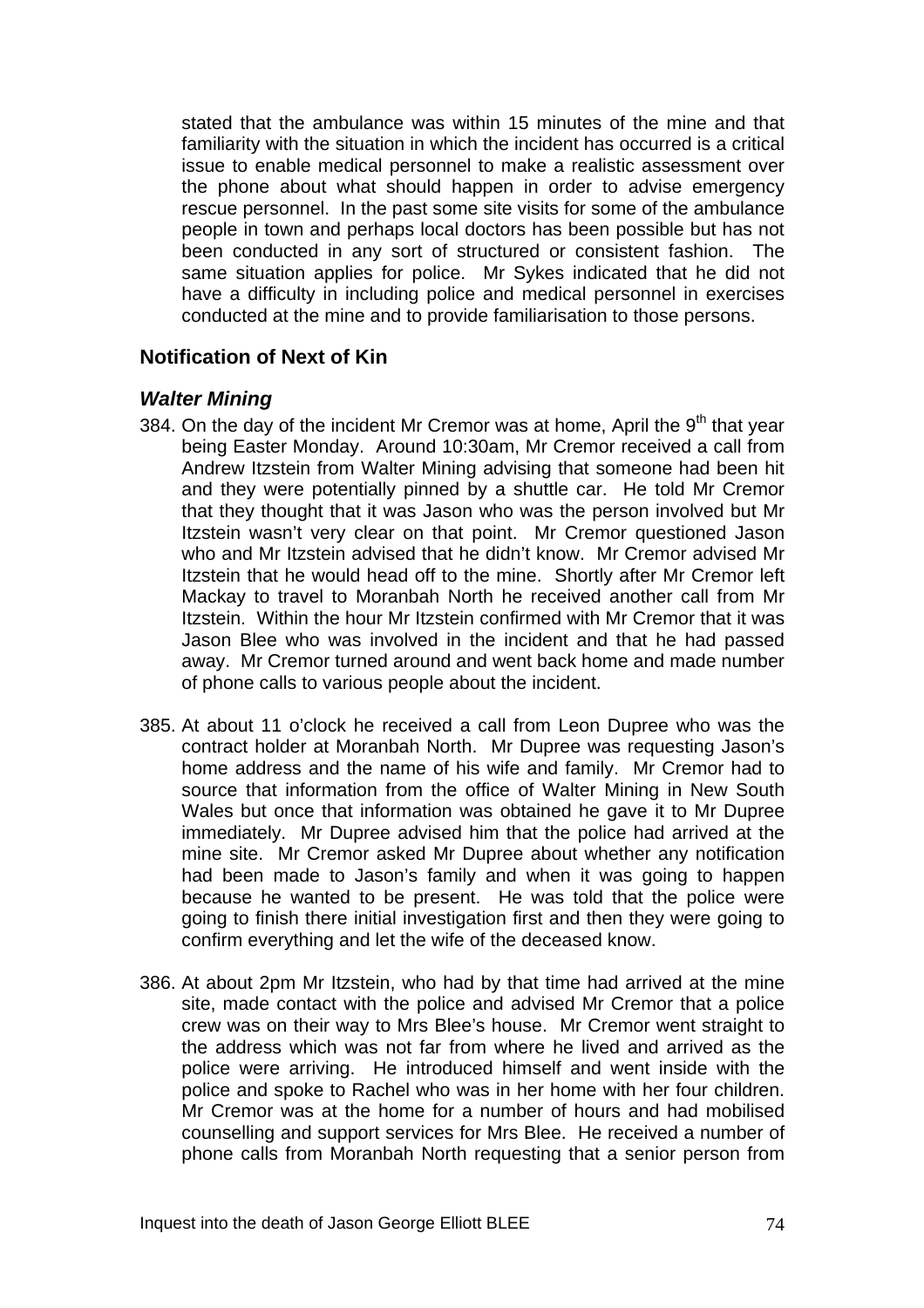Walter Mining attend the site. He left to travel to Moranbah North at about half past six that evening.

387. It was put to Mr Cremor that the company didn't seem to have given consideration to notifying Mr Blee's family in the first instance that there had been an incident and that he was being rescued. He stated that he had never contemplated that course of events before and that in the event of fatalities the company relied on notification to the next of kin by the Police. Mrs Blee felt Walter Mining should have advised her of a serious accident, they could have done so in person from their Mackay offices early in the day.

### *Moranbah North*

- 388. Mr Hendry indicated in his statement that Moranbah North were currently working on the issue of notification to families about incidents. At the time of the Inquest there was no prescriptive document that addressed notification to families of incidents which may have caused injuries to workers. The primary management of incidents occurs through the duty card system. Duty card number 4 is the SSE's card which places the responsibility on the SSE through the HR section to deal with the incident on the day. Steps are detailed which must be followed to establish for example who the next of kin is.
- 389. Mr Hendry stated that the principle that had always been applied at Moranbah North was where possible the next of kin was "brought into play" as far as the incident was concerned. As soon as possible families are advised that their family member was involved in an incident and are assisted, for instance where an injury occurs, with information about their family members recovery and treatment. Mr Hendry stated that in the circumstances of a high potential incident where an injury but not fatality is involved that the company endeavours to notify next of kin as quickly as possible that there has been an incident. This is particularly crucial given the speed of modern communication devices.
- 390. Mr Hendry confirmed that there had not been any contemplation at the time of the incident of notifying Mrs Blee that her husband had been trapped and was being rescued. He stated that one reason for this may have been that at the time everyone was focused on dealing with the situation as it was unfolding.
- 391. The records management system did not contain a comprehensive ledger of the contractor's employees as far as the next of kin and notification details were concerned. Mr Hendry stated that the task of maintaining the currency of information in relation to their own employees as far as changes to relationships, addresses etc was a huge task. There would need to be reliance on an appropriate person at the contractor company to obtain the information relating to the next of kin.
- 392. In relation to the notification of next of kin at the time of the incident the notification was to be handled through the company via the SSE under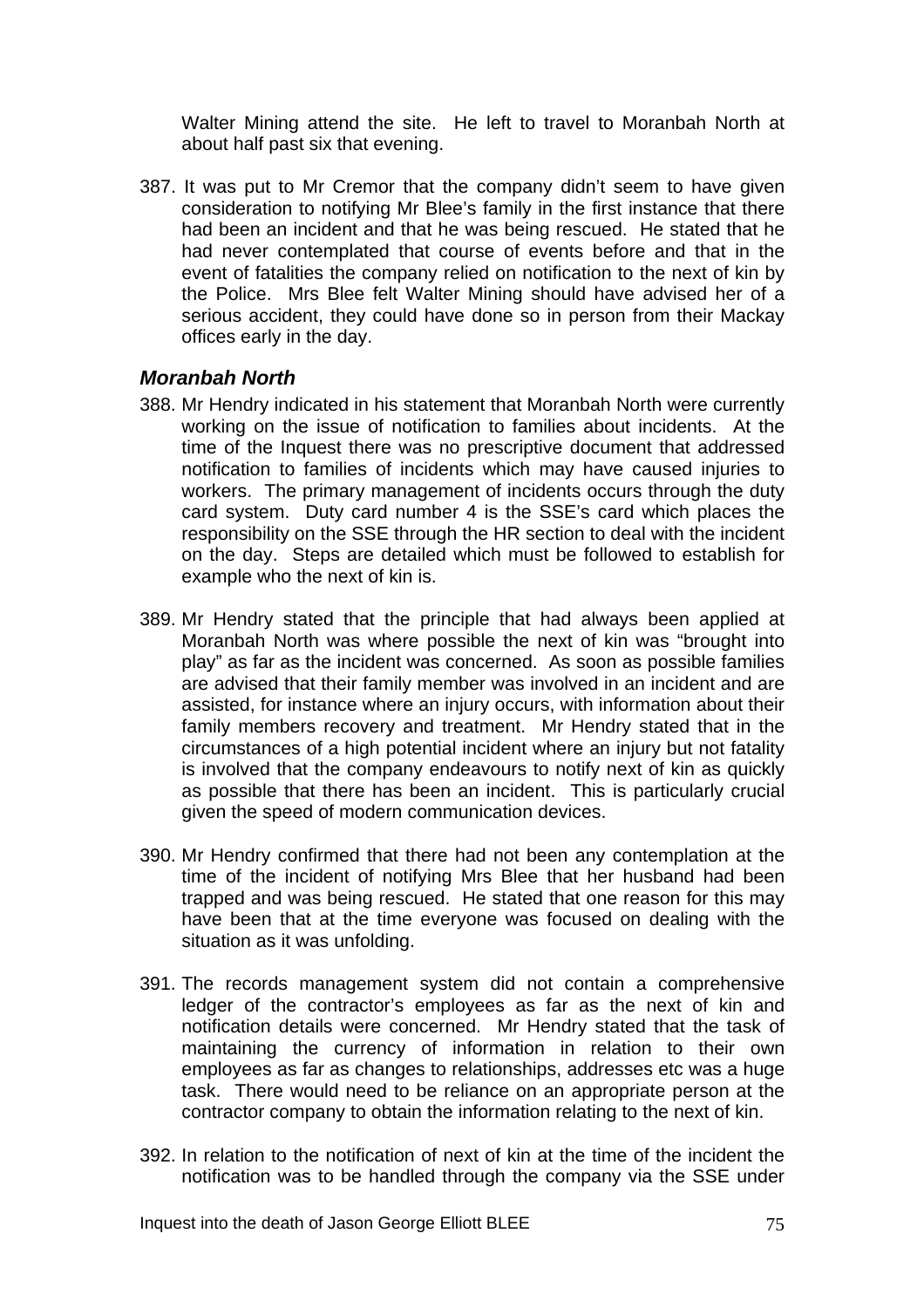duty card number four. In the issue of notification of next of kin of an incident it does not seem to have been any clear identification of a procedure in that regard in the duty card system. Mr Sykes however commented that if it is able to be done and if anything was to happen to him he would like it done for his family.

- 393. In relation to the identification of who is involved in an incident at an early stage Mr Sykes confirmed that the control room seemed to be aware of the person's identify within about 20 minutes of the incident occurring. He also stated that the documented process at that time was to restrain from providing names so that word didn't spread around the mine in an inappropriate fashion. Mr Sykes believed that identification cards might assist with early identification of persons involved in incident to enable the mine to use that information quickly. He believed that more robust form of identification was necessary other then the registration numbers of the equipment that the miners use, as sometimes they are removed in the crib room and potentially mixed up with that of other people.
- 394. The mine is moving to the use of the MEMS system which is a useful management system as it splits up the categories of task into certain areas, allowing people to focus on the area of their particular task and provides for tasks not being subject to blending as is the case in a lot of emergencies.
- 395. In relation to the notification to the next of kin Mr Hobson's previous experience is that the police handle that issue. However he felt that the company also has a moral obligation to notify the next of kin with the details of the incident as soon as practicable. Anglo is currently working on developing various scenarios in order to assist the mine to implement early notification to the next of kin. In this respect they have accessed information from the armed forces which have similar issues.
- 396. Mr Hobson also indicated that whilst the mine was good at keeping communication open with the workforce on site and on shift it was very difficult from a management prospective to get lines of communications with families open quickly. He indicated that during planning for the emergency response plan there was consideration being given to a dedicated telephone number that anyone could phone in on and get a pre-recorded message with updates and a separate system for the workers at the mine to receive a text message by way of an all points bulletin. The mine is also looking at placing information on its website in an up-to-date fashion to increase communication. It would be preferable that the mine had open communication in both directions with families of workers (as occurs in other mines) to ensure that up-to-date information is maintained and family members receive the priority they deserve in the event of an incident. In relation to next of kin notification details Mrs Blee felt that it was a top priority for the mines to ensure that they had information such as, to whom to make phone calls to who to notify and in what time frame. She stated that there was also a need to make sure that the worker updated their information regularly as she did with Jason.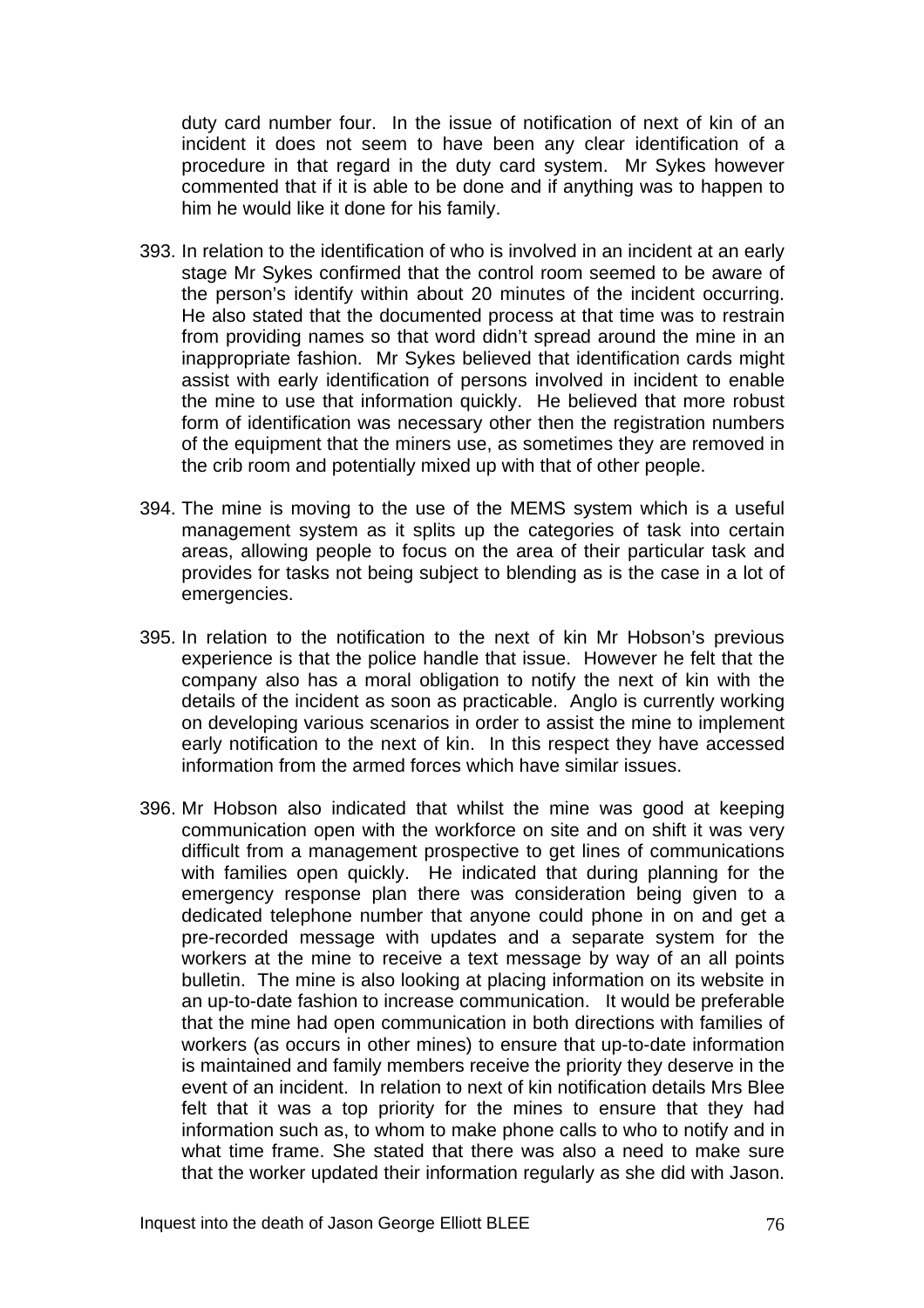She thought it was a good idea for the mine to provide families with contact details for the mine in relation to making enquiries about urgent situations.

#### *Mrs Blee*

- 397. The accident happened about 10.15am with everyone knowing that it was Jason involved by 10.30am. Mrs Blee still had a lot of grievances in relation to the fact that she wasn't notified by the police officer of her husband's death until 2.53pm when a simple phone call at 10.30am when the control room knew it Jason might have helped her. She noted that there were a lot of phone calls made to various people from the mine but that her name was not on that list. She stated that if she had been notified earlier of the incident before it became a fatality she could have travelled to the mine site to be with her husband.
- 398. When police officers came to her door they had no information to give her about what had actually happened and merely informed her that her husband had been killed underground. Shortly before the police officers arrived she had received a text message at 2.42pm from one of the boys at the mine asking was she ok. It wasn't until 3pm that she had 2 Walter Mining employees at her front door that had no further information to the police. She considered that the notification issue was poorly handled as she was home alone with four small children. She had to notify Jason's parents of his death and she had no one with her to support her. In relation to next of kin information held at the mine by the employer Mrs Blee thought that there should be a second person on the notification form stating who they are and what their relationship is, even if it is a friend or a neighbour. That person could then be present during the notification as a support person. She felt that a death notification should be done in person in a timely fashion, in pairs and in plain language and with compassion. Mrs Blee states that notification of the next of kin should be top priority to any employer as it was a very sensitive issue. She considered that the employer has a duty of care not just to be notifying the family but to be offering counselling and some sort of assistance financially perhaps by way of a financial advisor, helping with the running of the household and child care – especially through an Inquest and other formal proceedings. Mrs Blee stated she had to handle all of that herself.
- 399. Mrs Blee considers immediate counselling was needed. She did not see the counsellor until the following day when they arrived from Brisbane and wondered why a counsellor from Mackay was not available.
- 400. Mrs Blee did receive financial assistance from Anglo Coal and Walter Mining, but no financial advice assistance, which would have perhaps assisted her given that she and her husband had just signed the papers for purchasing an investment house and in the week after the accident she decided to cancel the loan as she didn't think that she'd be able to keep up the payments but in retrospect that may have not been the best financial decision for her to make unaided.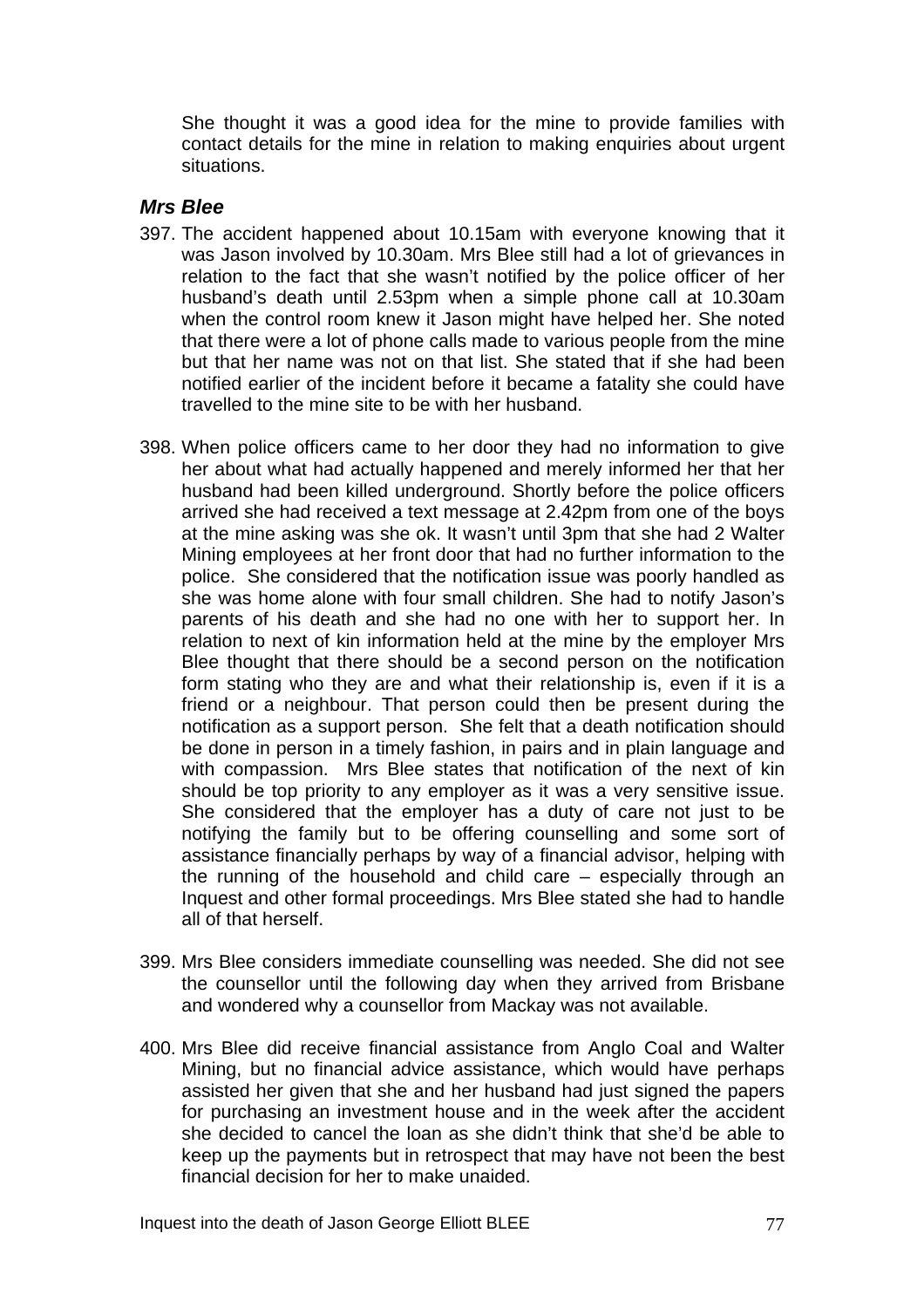## *The Inspectorate*

- 401. Chief Inspector Taylor recognised that it was the responsibility of the employer of a coal mine worker or contractor who suffers a serious injury or fatality to include within that company's emergency system immediate steps to inform the next-of-kin of the incident. It was thought those persons should be trained in grief counselling and where possible one should be a female. Records should be readily accessible detailing the employee's next-of-kin and a person that could assist the family in the event of a tragic occurrence. The Chief Inspector indicated that Roger Billingham, Chief Inspector of Mines had been in "constant touch" with the Queensland Police Service regarding the recommendations made in the Davis and Brown Inquests concerning the informing of the next-of-kin but it seems that that issue has not been resolved in those intervening years. The Court has not been informed of any developments in this area by the Chief Inspector since the Inquest (as was undertaken to occur) and presumably the issue has not progressed significantly.
- 402. Chief Inspector Taylor further stated that in his opinion, some next-of-kin are just so traumatised by the whole process and particularly the circumstances of notification especially if there is a lack of information relayed to them, that they can't even face the coronial process. This obviously robs them of being involved in a very important element of the investigation and does not afford them the opportunity of expressing concerns or having their questions answered at the Inquest. Chief Inspector Taylor, in a previous employment role had undertaken provision of a financial consultant to the family of a victim through the Human Resources system at the company that he was employed at to assist the widow through the period after the incident. The Coronial process currently does everything it presently can for families, including the provision for counselling, but the system as illustrated in this matter can be cumbersome.

## *Identification of Person Involved in Incident*

- 403. The evidence before the Court was to the effect that the positive knowledge of the identity of the person involved in the incident on the day was not clear until Jason was brought to the surface of the Mine. Mr Glen O'Hara was in the control room and was responsible for running log of the events of the day. The first telephone call to him noted Jason Blee as the person involved and Jason's name was placed on the whiteboard on which the notes were being taken. Once it was known that there was a fatality, Jason's name was removed from the board as a sign of respect. It seems, then, that if the procedures had called for the notification of the incident to the next of kin, the identity of the worker involved was sufficiently known to put that notification process into action.
- 404. As this situation was not made clear until the latter part of the Inquest, evidence was heard on the basis that the identification was not clear early in the day. Methods of potential identification were explored. Mr Hendry stated that there was a fundamental identification and recovery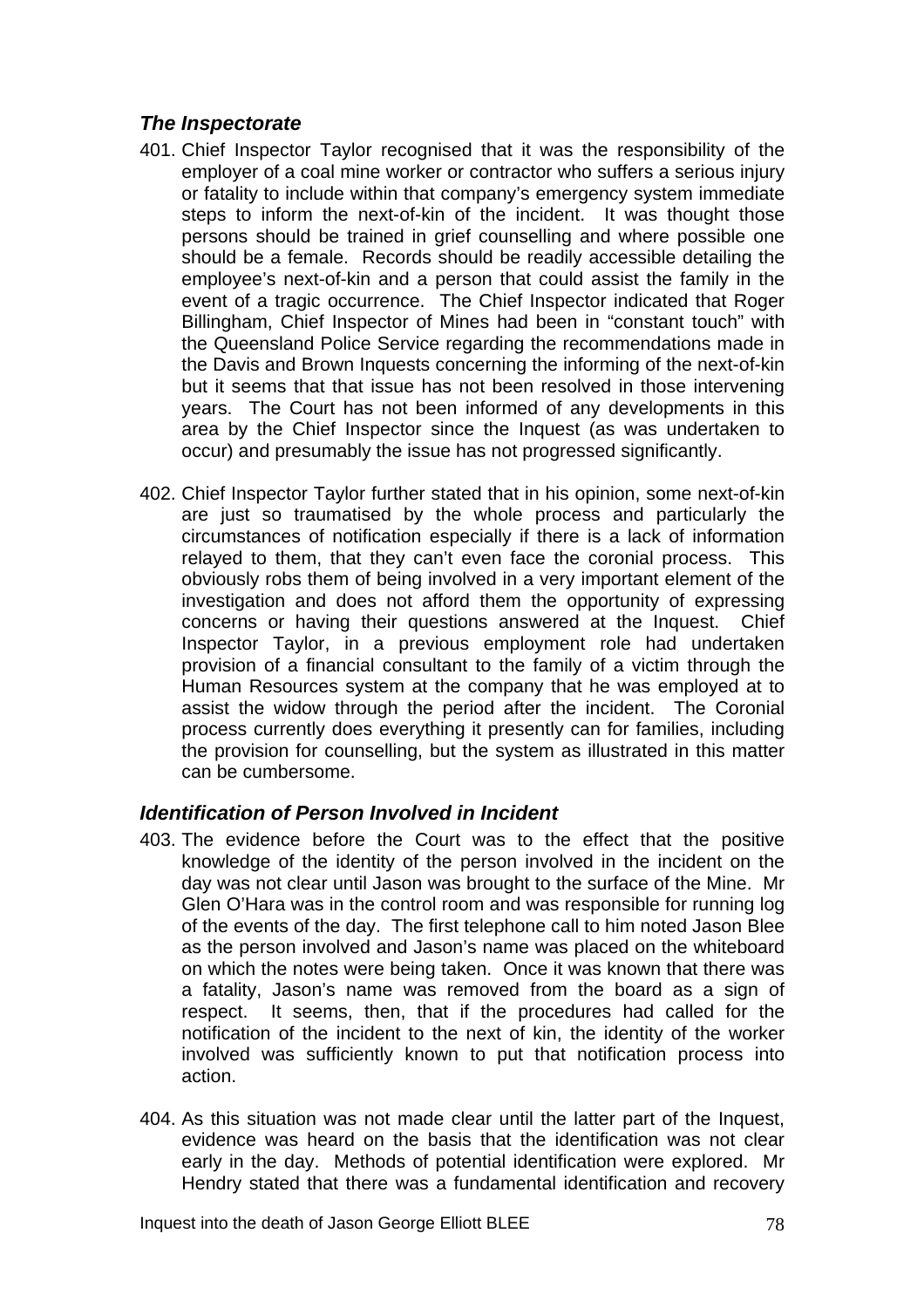system which would be able to be used to identify a particular worker who was involved in an incident through the numbers on their cap lamp and self rescuer. The cap lamp and self rescuer have numbered identification and are cross referenced against a log that is kept in the control room in relation to permanent staff. In the situation of contract staff or visitors to the mine they are required to complete a book on a daily or visit basis which records their name against the identification number for the cap lamp and self rescuer. This information could be used to identify a person involved in an incident.

- 405. Mr Hendry advised that in relation to coal mine workers identification on the person during work was restricted to the self identification tag which is placed on the board in the tag room allocating that person to a particular area of the mine and in fact in the mine indications on the tag board identify people within that section. He did not consider that workers wear any other identification on their person whilst working but did comment that Mr Blee was working with his own crew and people who were well known to him. Mr Hendry further stated that the company are very aware of the necessity to have accurate information to provide to the families and to ensure that versions of events are not distorted. Communication from the control room to the area under ground was direct as it was conducted through the DAC which is an intercom system or by a telephone.
- 406. Identification of medical information outside of the norm for workers, including contractors, could be built in to the mine's systems. However, Mr Hendry doubted that the retrieval of that sort of information could be done quickly. Since the incident Mr Hendry has stated that Moranbah North Coal has been looking at all the parameters across notification and records management and access to contractor's information in a timely and accurate fashion, but it was not anticipated that maintenance of contractor information would occur at Moranbah North Coal.
- 407. In relation to identification of the person involved in an incident Mrs Blee suggested that perhaps the use of a personal card holding identification in the form of a swipe card that stays on the person with medical history attached and perhaps the next of kin and a photograph identification of that person should enable instantaneous identification of the person who is injured or involved in an incident. Mr Sykes has indicated that the mine has made a commitment to a swipe card system being implemented.
- 408. Mrs Blee has been working with the mine, Walters and the Inspectorate regarding these issues since the incident.

#### *Thanks from Family*

409. Mrs Blee expressed her gratitude to various people for their support and assistance during her ordeal. She was particularly grateful to Peter Smith and Graham Lucas for their actions and support after the incident which showed her that they respected Jason and that they respected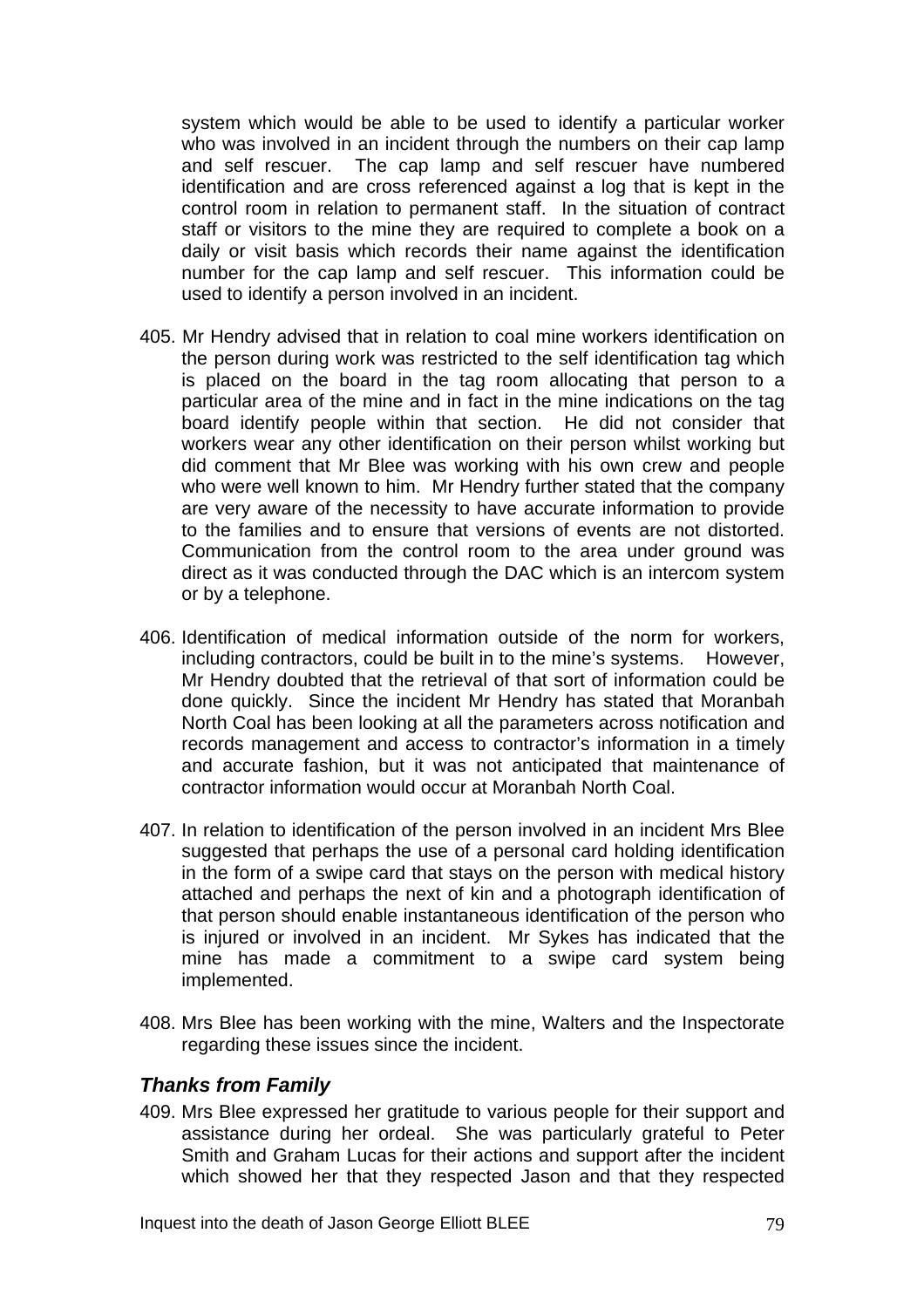her. She acknowledged that it had been a very difficult time for them and she hoped that they could find peace after the incident. Mrs Blee also personally thanked the members of the CFMEU for everything that they had done to help her and the children since the accident and despite the fact that Jason was not at the time a member of the union.

410. Mrs Blee's involvement in the Inquest in both its preparation and its conduct has represented significant involvement that had helped to shape the enquiry and the matters that were looked at during it.

#### **Changes since the incident**

#### *Walter Mining*

- 411. Mr Lamb was the Safety and Training Co-ordinator for Walter Mining NSW and Qld operations at the time of the incident (10 sites). He was on-call in times of peak load, absenteeism or where there was a need in the safety and training area across those 10 sites. Once policies were introduced for a project, they were mapped against the SHMS at the site the project was located at.
- 412. Since Jason was killed, Walter Mining have reviewed and changed procedures and risk assessments. They have developed additional training on those procedures and done awareness sessions with the entire workforce. They have sent out safety alerts and bulletins and distributed information on the Inspectorate report recommendations in this matter. Mr Lamb developed a number of training videos and animations on no go zones, accident investigation and behavioural observations. He has also developed and conducted risk focus sessions with the workforce.
- 413. The week after the incident, Mr Pickstone returned to the mine for a meeting organised by Walter Mining for the workforce to review the incident and have a discussion as to how to move forward.
- 414. Behavioural observation training is prerequisite to every employee who joins Walter Mining and refresher courses.
- 415. Mr Cremor confirmed that following the incident in the mains panel the safety procedures were also reviewed in the bord and pillar project and had similar changes made to them as was the case under the other method of mining. He further stated that there was a continuous review after that time which lead up to the development of the sequence control manual for the place change mining.
- 416. In addition to going through and reviewing all of their operations and work processes across the site, they also reviewed the training processes, the methods used for training and communication, familiarisation and raising awareness with the workers of these issues. Walter Mining developed a number of training packages and computer simulations and provided training for people on behavioural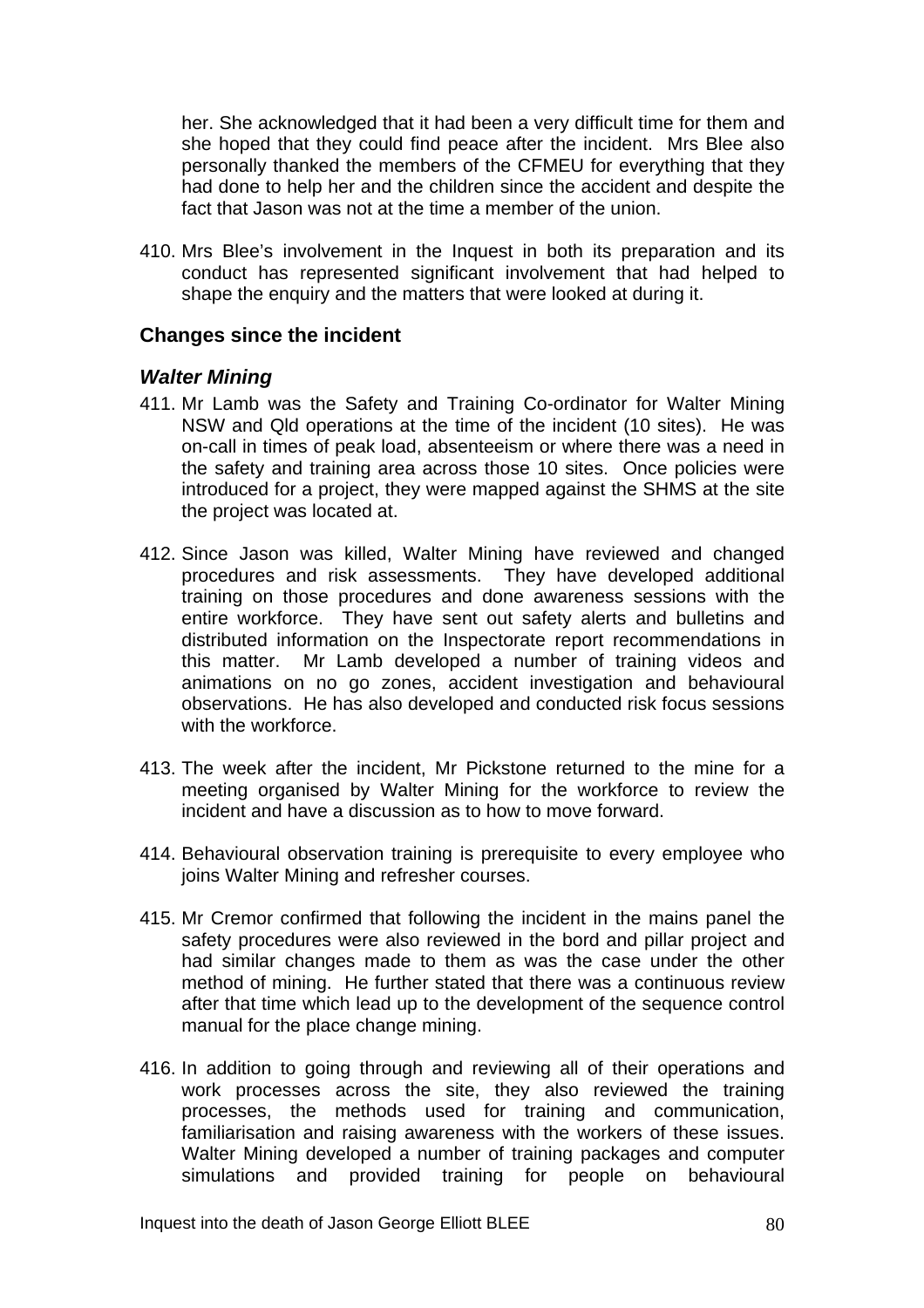observations, no go zones, pinch points, isolation and tagging. Mr Cremor commented that his understanding was that Walter Mining was one of the first organisations in the industry which used computer simulations in this way. Walter Mining also continued their safety meetings and off site safety training with workers including invited speakers to share their experiences and facilitate awareness raising amongst the workforce.

### *Moranbah North*

- 417. Since the incident a number of things have changed. I note in particular that many of the recommendations of Inspector Clough have already been addressed. Moranbah North did not commence mining operations in the same area but is using the same process of mining in different areas. They separated the operation into the tasks involved and actually developed similar diagrams for the no go zones through the risk assessment for all of the elements of mining they combined the requirement around mobile equipment with the requirements around continuous miners and production equipment and combined that information when applied to the process.
- 418. Large diagrams of all of the no go zones are situated in each crib room and are easy to read and displayed prominently for continual reinforcement with the workers. Pogo sticks are situated at 10 metre intervals to provide a visual cue to the safe area for pedestrians. The no go zone displays in the crib room include all steps in the sequence and shows the distances and positioning of machinery and people and gives some description of the obligations of individuals during each step of the cycle. During each step in the cycle restricted zones and no go zones are clearly delineated by different colours. If there was to be any change to the sequences that were delineated in those diagrams for instance introducing a continuous miner with a scrubber on the right hand side then all of those diagrams would need to be reassessed, redrafted subject to underground testing and then put in place. The workers would be retraining of the new procedures. The current display of no go zones does contain some brief written description about what is happening in the process and who is to move where at whose direction. The diagrams cover right hand cuts, left hand cuts, break aways and flitting. I consider this to be an effective and important advance in relation to this matter.
- 419. Further the procedure in relation to movement of pedestrians and shuttle cars had changed so that the pedestrian actually stay with the driver of the car. The car stops and pedestrians move to the area beside the cabin of the shuttle car in the safe zone along the rib and walk beside the shuttle car as it moves into its position. The shuttle car driver can actually see and speak to those persons. Further there was a complete review of the risk assessments and other risk assessment documents which were in existence at the time of the incident.
- 420. Since Jason's death Moranbah North Coal has also done several things to try and make its safety system a stronger system. In doing so they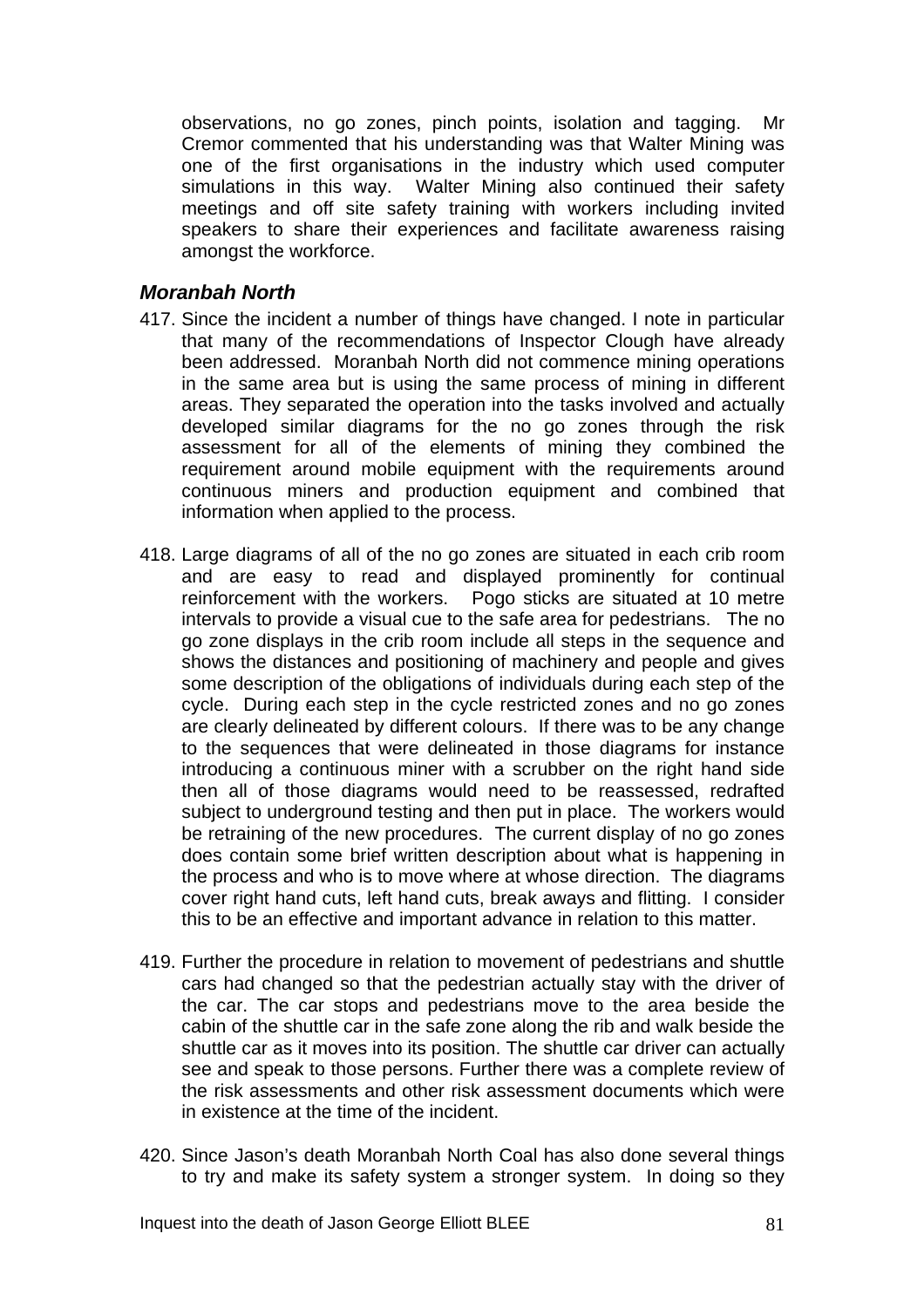have put in place controls which they hope are better in order to avoid a similar incident in the future. The interaction between machinery and people is always an issue according to Mr Hendry. The Moranbah North action from the investigation that it conducted into the action was to address the way that the place change operation at Moranbah North was being undertaken and to introduce new control systems.

- 421. Since the incident there has been ongoing and repeated sessions and training around communication for all the coal mine workers on site. This included issues such as directing the repositioning of the shuttle car. The current situation is that it's a three way discussion between the miner operator, the shuttle car driver and the cable hand so that all of those persons are informed about what is going to happen and all aspects of the decision are communicated to all of those people.
- 422. Mr Hendry stated that Moranbah North were working with a team of people since the incident on designing an audit system relating to the training system relevant to machinery and a review of the trainer assessors in that area. The purpose of the audit would be to match the fact that a person that achieves a qualification with their ability to demonstrate that they could actually do what they had been qualified to do, that is, to truly test competence against qualifications. It is envisaged that such an audit system would complement the reviews already built into the system in relation to qualifications. Mr Hendry further stated that Moranbah North were also working on an improved registration system which would ensure that competencies were date logged and flagged to ensure that particular competencies for workers did not expire.
- 423. Since the incident Mr Pate indicated that there had been changes to the inventory on the emergency response trailer situated at the go line. He stated that there was now a second set of airbags with a better control lever on them and that additional airbags had been purchased with a regulator to allow them to be run off a caber cylinder. Moranbah North Coal has also developed a procedure in relation to the operation of an air bag extraction system. Mr Hendry confirmed that a procedure for the use of airbags was developed after Jason's death (Ex 84) and a SWP (safe work procedure) was to be developed into a SOP (standard operating procedure) in due course.
- 424. Mr Pate stated that Anglo had put a committee together looking at issues such as vehicle collision, pedestrian interaction and were in the process of mocking up a system to run as a pilot on site to demonstrate its capabilities. Mr Pate stated that he would like to see documents such as those that apply to the EIMCO TS490 vehicle for which a risk assessment had been done to give an understanding of the visual limitations of that machinery to be applied to every piece of underground machinery to assist in formulating no go zones and work processes around the machines.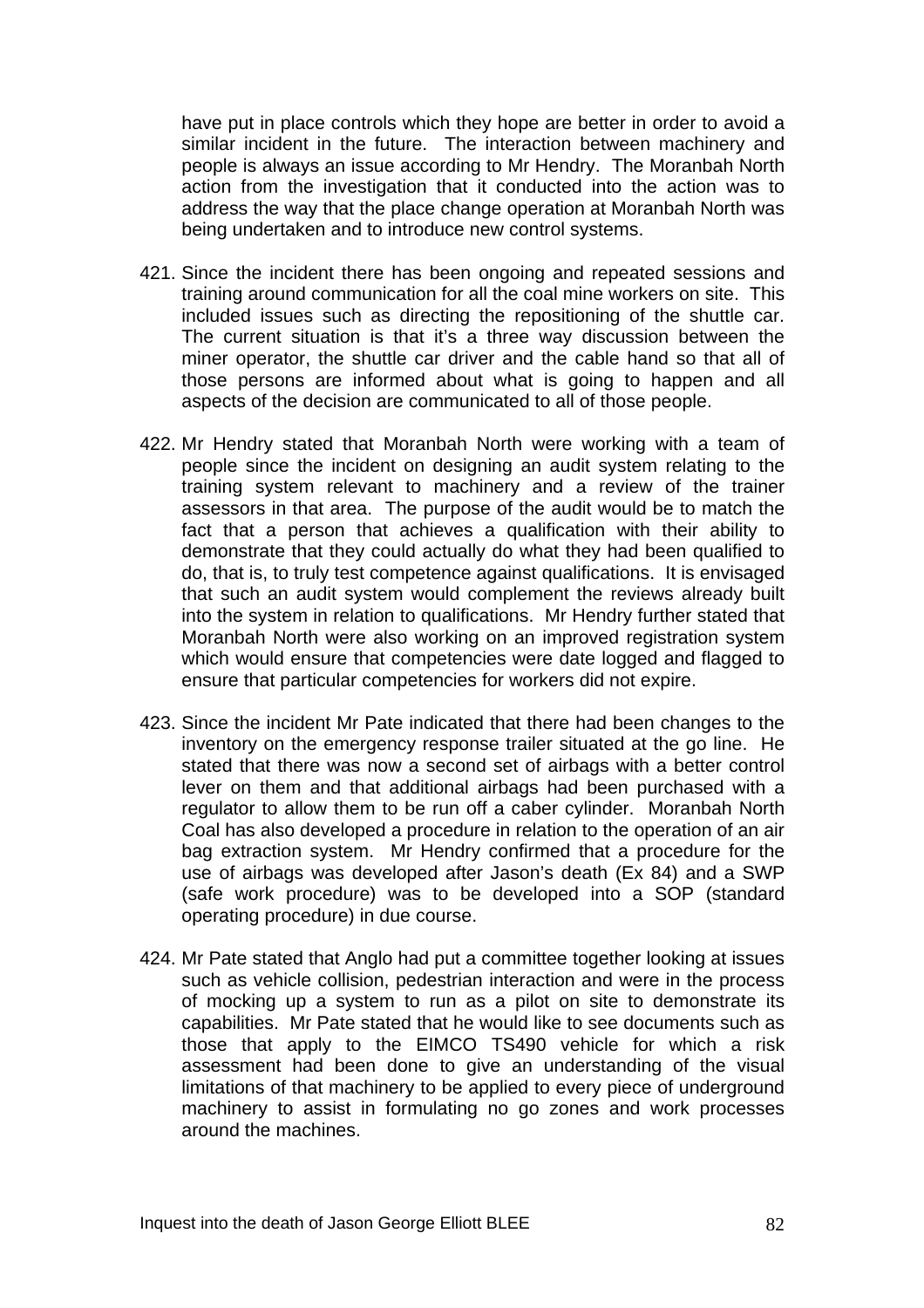- 425. Anglo has already committed to the swipe card system which will include information that has already been discussed during the course of the Inquest to assist in identification issues.
- 426. Mr Hobson advised that in order to increase the level of retention of knowledge of workers in a training situation Moranbah North has introduced an audiovisual, more interactive style of training. In relation to the Anglo Coal Golden Rules yellow signs highlighting those are situated on the approach road entering the underground area of the mines. Those golden rules include issues such as not going under unsupported roof, not working on equipment unless it's been isolated.
- 427. Moranbah North had conducted, through an independent person, an audit of the incident which recognised a series of problems with documentation and the recording of documentation relative to the safety and health management system at the mine. Moranbah North Coal had started addressing the issues raised in the audit early March 2007, prior to the receipt of a final report from the auditor.

## **Potential Changes to Improve Safety**

### *Lighting*

- 428. Mr Hobson indicated that he would have liked to have seen more area lighting in relation to the shuttle car involved in this matter. Whilst Associate Professor Burgess Limerick did not consider visibility contributed to this incident he did state that if there had been area lighting then the position of the wheels of the shuttle car as it was being loaded may have been more apparent to the continued minor operator and cable hand, enabling them to view the orientation of the shuttle car wheels more easily and be alert to the inappropriateness of its position. Associate Professor Burgess Limerick did agree that this style of lighting is available and can be supplied by joy. It was suggested to him that the current take up by customers was in the order of 50% but the associate Professor was unable to comment on that proposition. Difficulties in relation to increased lighting on the vehicles included lights being broken by coming into contact with other items and some difficulty in terms of maintenance of the lights.
- 429. In relation to lighting Mr Neilsen stated that the current generation of shuttle cars have automatic front to rear lighting so that you have bright white light to the front and red LEDS to the rear depending on the direction of travel. Mr Neilsen stated that side lighting was available upon customer request and that so far 40 to 50 cars that had been put into market over the last couple of years (Which is probably about a half) contain more lighting than standard stock Mr Neilsen stated that there are some concerns that if you have too much lighting around the car it can actually affect the sight of the people situated around the car.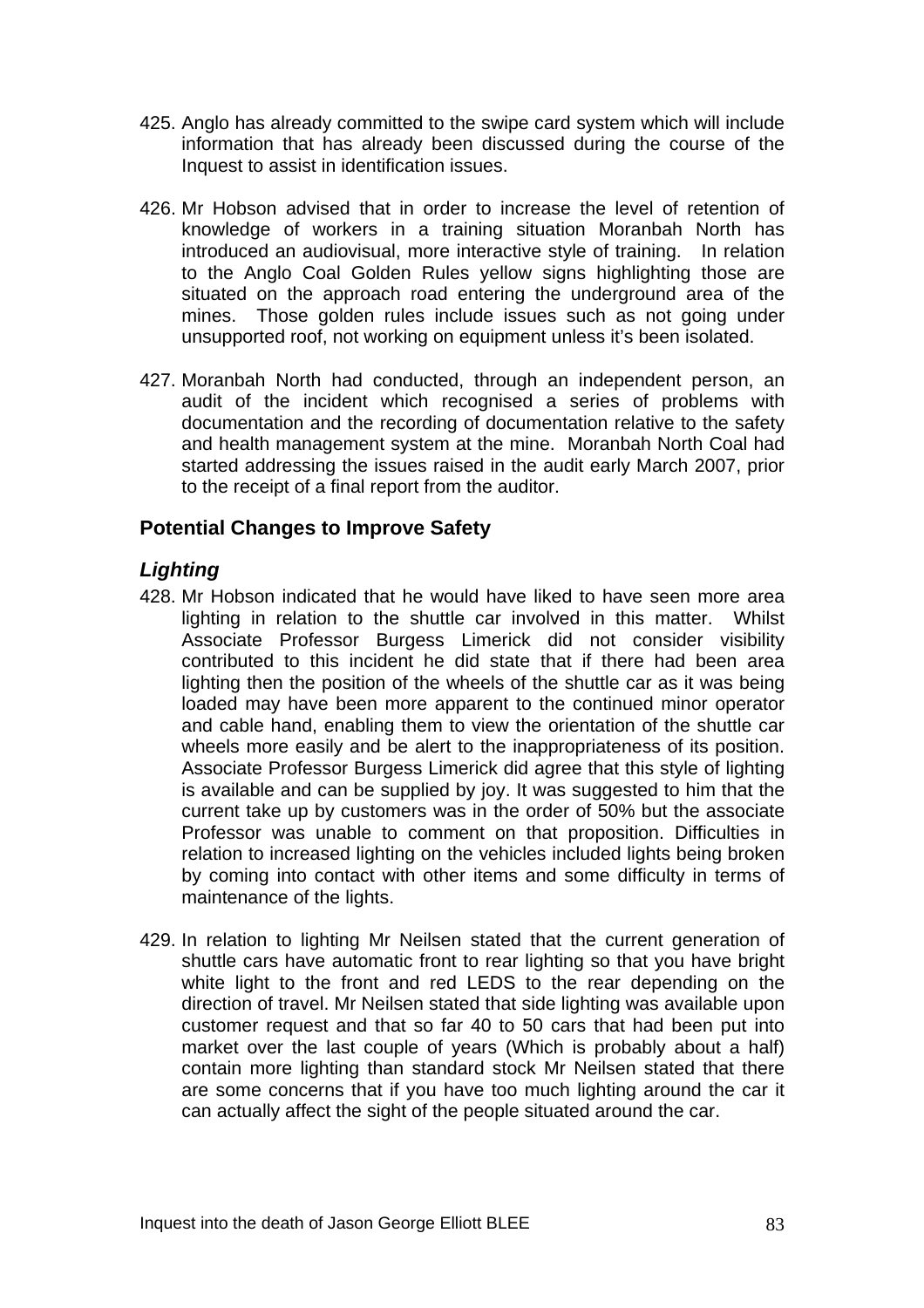# *Shuttle Car Design*

#### *a. Proximity Detection*

- 430. Associate Professor Burgess-Limerick felt that the best design control would be a proximity detection system which was interlocked with the braking system of the mobile plant, in this case a shuttle car. He indicated that such systems are in place in surface mines and would be commercially available for underground coal mines from 2009.
- 431. Associate Professor Burgess-Limerick did not prefer the option of proximity detection on vehicles such as shuttle cars in preference to the removal of people from the area as the proximity detection reliability and accuracy would be questionable. Further proximity detection could not be seen to be meant to replace an operator keeping a proper lookout. Associate Professor Burgess Limerick agreed that in relation to proximity devices there were none being used in coal mines on a day to day basis at the present time and that they were in fact a future potential development.
- 432. Mr Chaseling expressed a reservation about whether in this case the sensors would have picked Mr Blee up early enough to shut the vehicle down before it contacted him.
- 433. In relation to proximity detection systems Joy has a number of projects underway for the last three years, two of which they feel may be appropriate to the industry. Those projects run in South Africa and the United States and provide some opportunities for improvement in the place change system. There are many challenges being encountered in these trials which are continuing. The proximity detection devices operate by shutting down the vehicle rather than retarding speed and use visual and audible indications when in a particular zone and then the vehicle is shut down when it gets to what could be a hazard area. The vehicle shuts down and stops in the space of about three metres.

#### *b. Ergopod*

434. Associate Professor Burgess-Limerick indicated that an ergopod shuttle car was in development which consisted of a cab with a seat, has a steering wheel in front and the whole seat and steering wheel rotates, maintaining the compatibility between the steering and the direction of travel at all times. Some issues which have arisen in the testing of the ergopod has included the necessity of operators to relearn their skills in relation to the change to the steering compatibility and configuration of the seat and steering wheel and taking into account roll-out time for the changes to be implemented across a site. Associate Professor Burgess Limerick did not consider the ergo pod to be the only solution to the issue nor necessarily the best solution but that it was a possible one. He was aware that the ergo pod had now been pulled out of Oaky Creek Mine and that the facility had rejected the design but Associate Professor Burgess Limerick was of the understanding that those reason were un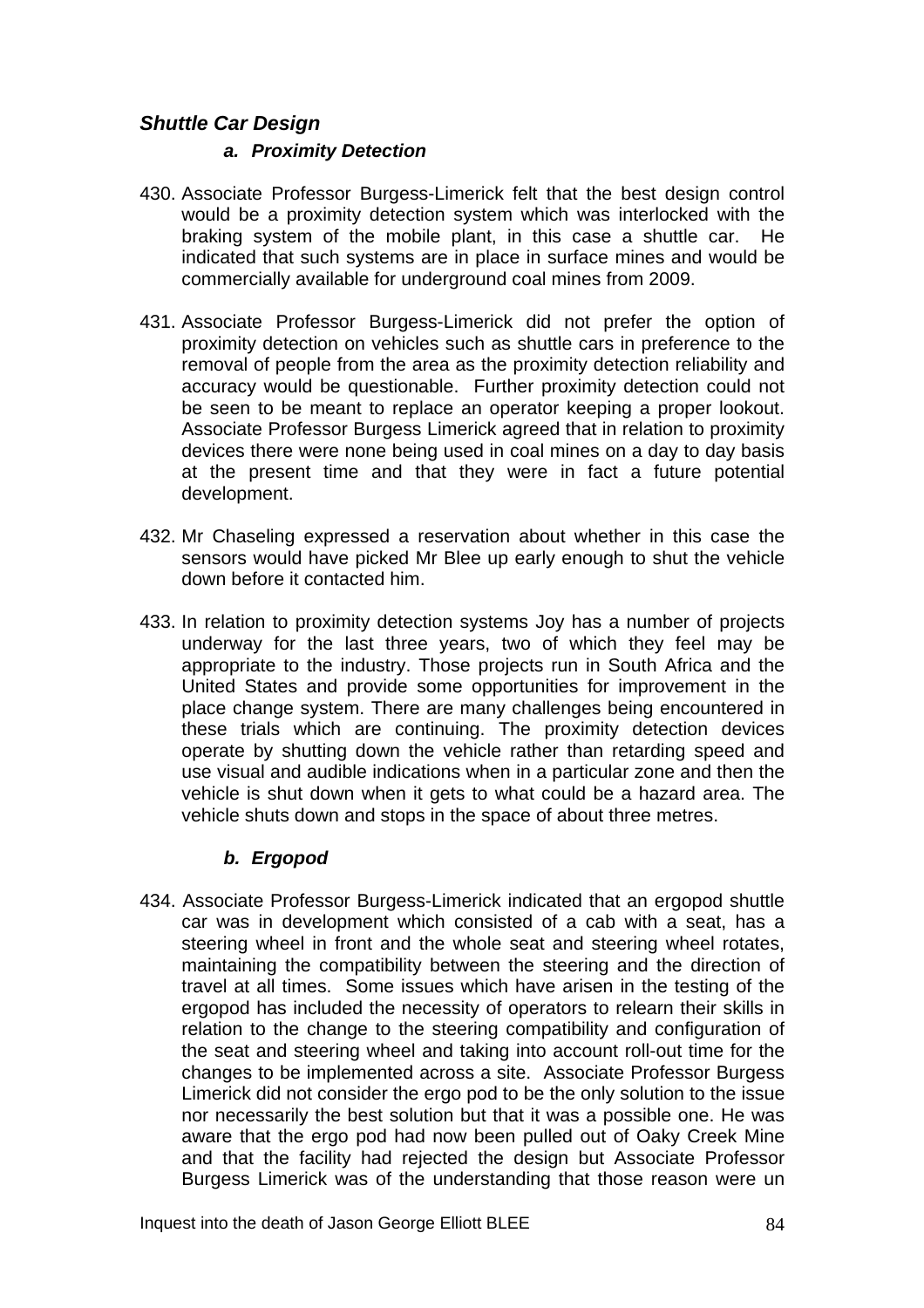related to the current design. He could not say how many ergo pods were currently in use.

435. Mr Nielsen stated that the concept has some good ideas and it was something that joy had looked at in the past. In the United States and South African markets there are vehicles with the seat arrangement that is joystick controlled and a demonstration cab with that arrangement is in the experimental area which is being looked at present.

#### *c. Seating Arrangements*

436. Improvements which could be made to the seating arrangements in the shuttle car to improve the exposure to the general hazard of whole of body vibration and jolts and jars to the operator would be to improve the roadway standards (which is undertaken as a matter of course in most mines) and to pay attention to the suspension in the shuttle cars which Joy Mining is currently investigating. Certainly Associate Professor Burgess-Limerick agreed that the provision of a seating system which didn't need to be adjusted by an individual but was self-adjusting would be of assistance to operators, particularly in relation to the adjustment process currently being reliant on individual behaviours. Associate Professor Burgess-Limerick's personal preference would be for a seat with a joystick which removed the whole problem of the steering wheel and could address many other issues if the mounted joystick and the seat rotated.

#### *d. Steering*

- 437. A further possibility would be the change of design controls to the current shuttle car. Associate Professor Burgess-Limerick indicated that he didn't see any reason why shuttle cars needed to operate in a dissimilar fashion to all other vehicles. He stated that the shuttle cars in the United States have reverted to a more conventional system of steering and compatibility for some considerable time.
- 438. Associate Professor Burgess Limerick agreed with the suggestion to him that Joy Mining had attempted to introduce a stick steer system into Australia within the last two or three years and approximately four cars were ultimately put out with that steering system. Associate Professor Burgess Limerick indicated that the stick steer would not necessarily fix the control response compatibility problem and he would like to see simulation trials as to wether such a system works in a single seat that rotates 180 degrees with the joy stick control. He stated that the stick steer shuttle car he had seen used a horizontal lever protruding from the extreme inbye of the shuttle car cab which was at a horizontal level which when pushed or pulled changed the orientation of the steering wheels and effectively functioned as a tiller. Such an operation still involved incompatibility in the steering which was the reason Associate Professor Burgess Limerick did not prefer that option. He also stated that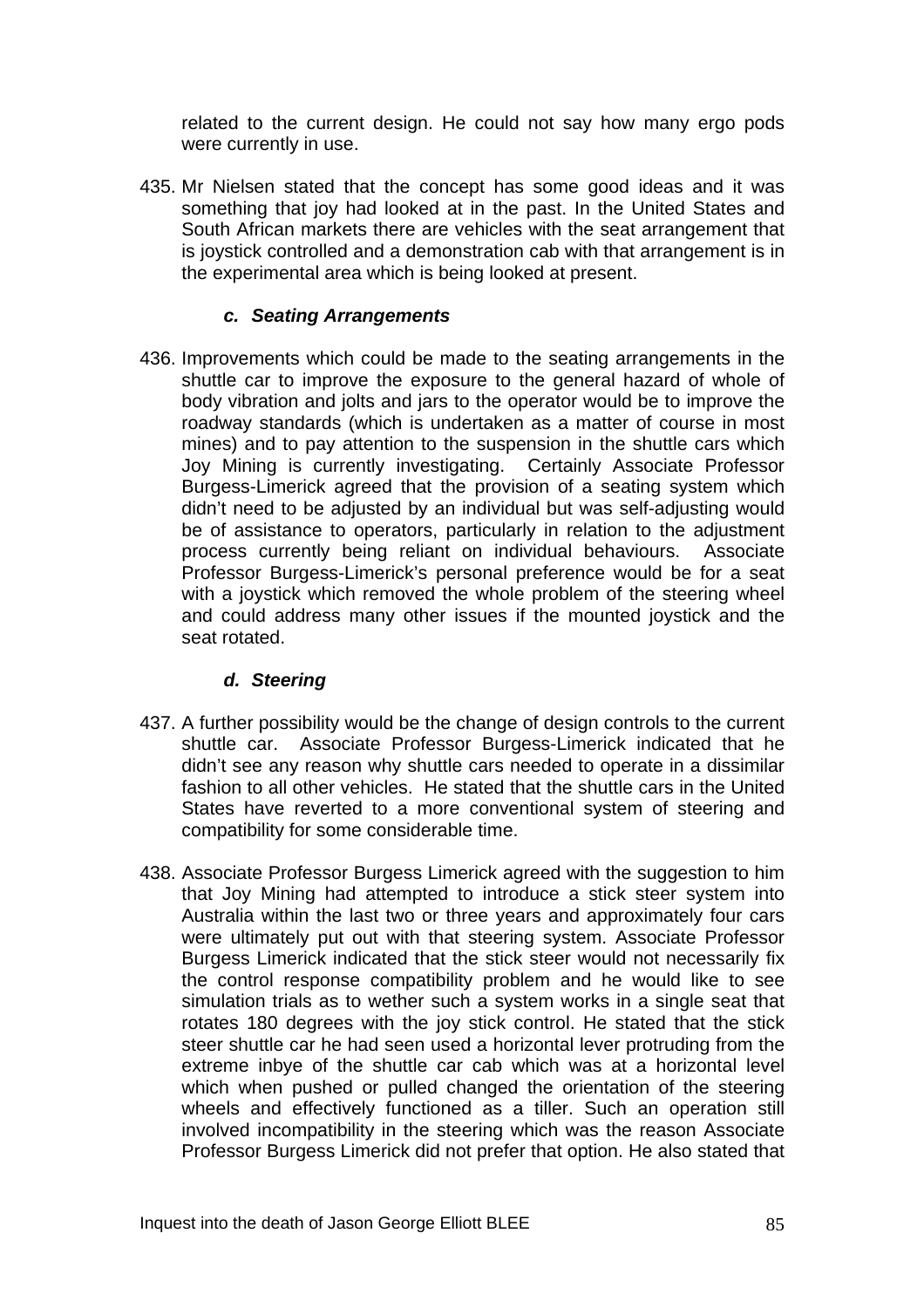preliminary data gathered suggested people still made more errors in the inbye direction using that process.

439. Mr Neilsen regularly talks to shuttle car drivers and has not had any feedback from them in relation to the issue of the steering despite other issues that they want to see some improvement on. The stick steer arrangement (Tiller steering) from the United States was attempted to be introduced by Joy into Australia and the response was not overly positive.

### *e. Steering Valve*

- 440. Mr Chaseling advised that one manner of addressing the steering incompatibility in shuttle cars would be to insert a valve into the steering which would allow it to operate as it does now in the intuitive direction but could set up a sensor on the seat that would activate the valve when the operator moved into the other seat and would switch the steering polarity (to intuitive from that direction). Mr Chaseling stated that this was not unduly difficult as it would be a fairly standard job and could be retrofitted into existing machines. He stated that the actual fitting of the valve would only occupy a day but there would have to be extensive testing immediately afterwards for some days to ensure that the valve worked correctly and that the exercise may take perhaps a week. He expected the design of fitting the valve would be about \$5,000.00 a machine without about \$20,000.00 to \$30,000.00 of development costs for the first machine. The cost of the shuttle car is in the order of one million dollars.
- 441. Mr Chaseling stated that in the short term there would be drivers who would have a problem with the use of the shuttle car involving the change to the steering by way of the valve but that since it brought them back to the same kind of steering they were used to in their family car over a reasonable period of time any difficulties associated with the change would dissipate. The roll-out of the vehicles in relation to the drivers who had become familiar with the new system would have to be taken into account until the whole fleet was retrofitted. The valve has been tested under operating conditions in relation to a forklift and it is considered by Mr Chaseling to be a relatively simple modification.
- 442. Mr Chaseling stated that the re-design of the hydraulic circuit occasion by the valve was not a major operation and that in fact the more complex part was the changes to the electrical circuitry. He agreed that a reliability assessment would have to be undertaken and various formal assessments and testing and approval by the appropriate regulatory authority of the prototype prior to any roll out.
- 443. Mr Neilsen had reservations about that approach which he would see as a major change requiring some significant assessment and testing. He considered that the time frame for that to be looked at would be realistically by six to twelve months if the appropriate approvals were granted.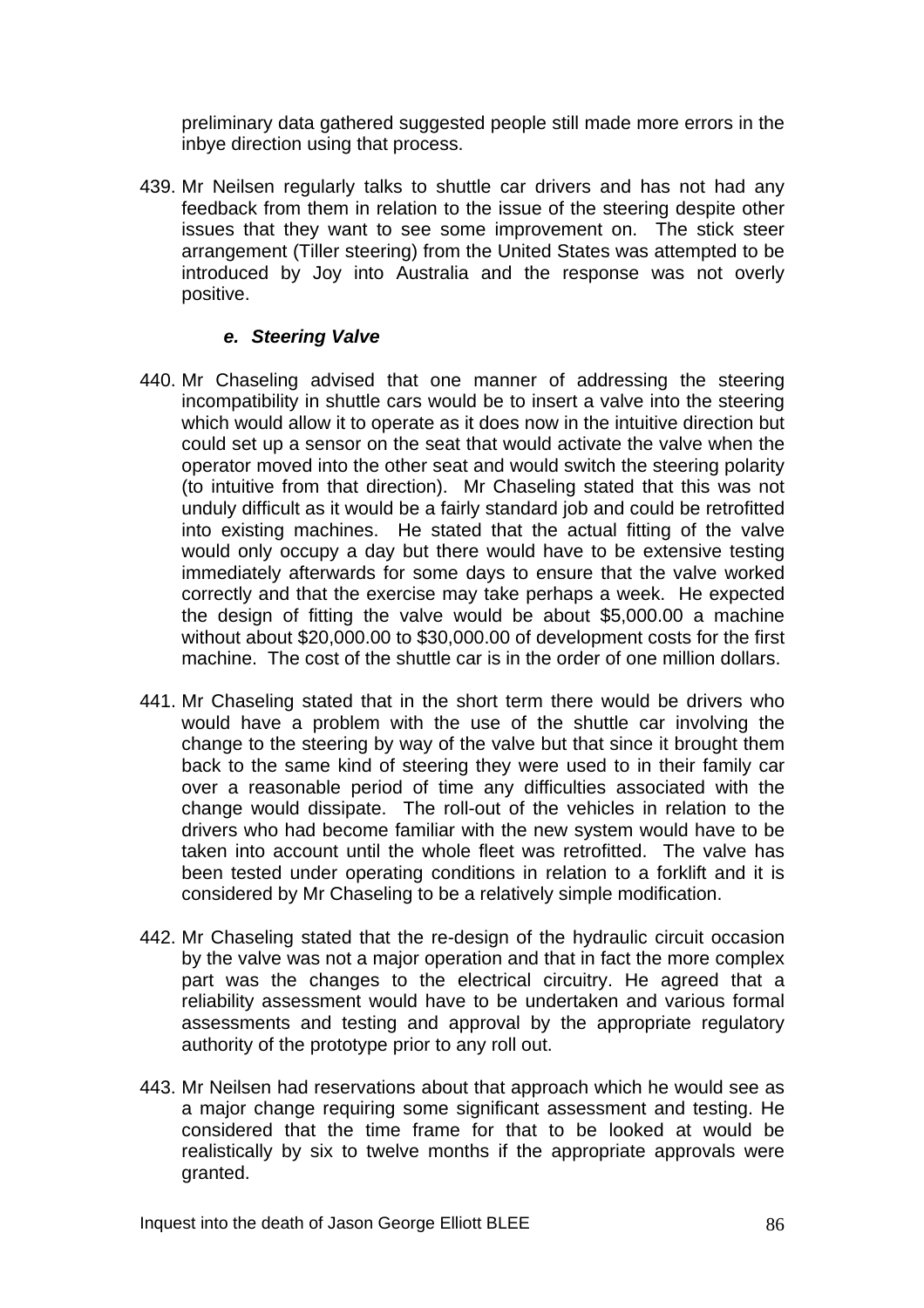## *f. Visibility – Video*

- 444. There has been attention paid to the layout of the cab to ensure that better visibility is possible and Joy has been working on videos and camera systems to assist with visibility. They have had some success but there are a number of maintenance issues which need to be resolved before such a system would be readily available. One of the issues is the extent of information that a man can take in when he's operating a shuttle car in relation to visual input, especially considering the situation of multiple screens in a relatively fast moving vehicle is a small area underground.
- 445. Video cameras might be affected by the extent of the coal dust in the environment in which the shuttle cars operate in and there would be difficulties with keeping both the cameras and any screens in the cab clean and possible difficulties with the reliability of components. There was also the risk that the video information might be over-relied on by the operators when the optimal solution was a clear line of sight for the operator themselves. Video cameras and there use on shuttle cars is still in development in Australia. In relation to the use of video cameras Associate Professor Burgess Limerick considered that video cameras may not be at a point where they can be supplied readily to the market by Joy due to the reliability issues.

## *g. East/West cab*

- 446. In relation to the design of cabs, Joy has been conducting developmental work on two cab designs. The first is a north/south facing cab which is a two seat cab secondly and east/west cab design with a single swivel seat which was thought to improve visibility. Joy has experimented with different seats and diagnostic displays in the development of these cabs. They are looking at many different alternatives of the cab design including a completely different way which the vehicle is controlled. There are approximately 20 to 30 vehicles in the market operation at present in the east/west design. The feedback has been mixed from operators.
- 447. In relation to the foot pedal situation in Australian shuttle cars Mr Neilsen was not aware as to why the pedal arrangement in the United States was different to what we have here. He did comment that in the east/west cab design the pedal arrangement is a bit more like a standard car.

## *Removal of Personnel from Mining Area*

448. Mr Hendry stated that the removal of the interaction of personnel and machinery, or the ability to put in place a hard barrier between them seems very, very important in order to prevent a reoccurrence of this incident. He stated that in the metalliferous industry technical changes had removed personnel from the harm environment at the mining face.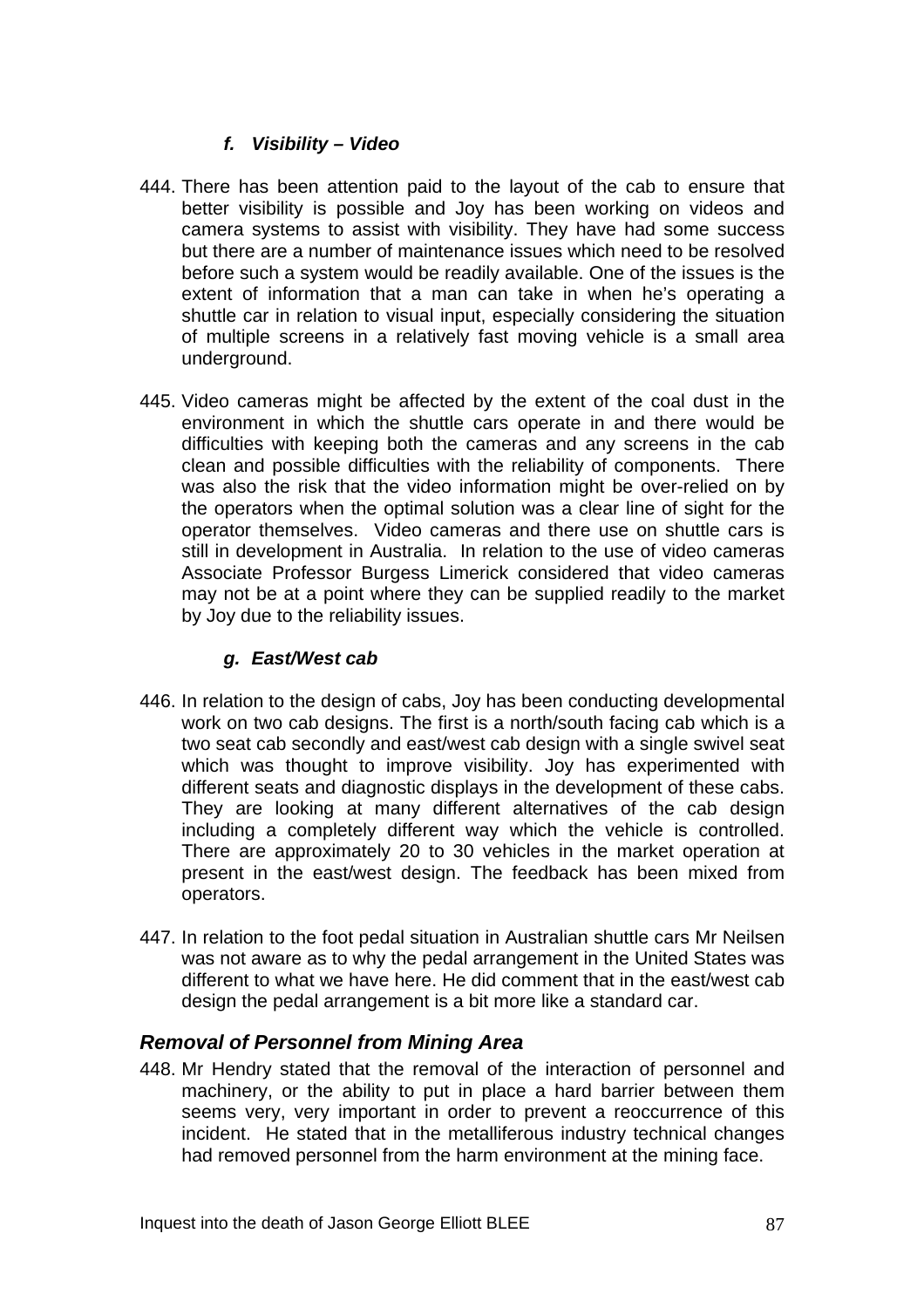- 449. The hazard which has been highlighted by this case will remain as long as there are pedestrians standing in the vicinity of shuttle cars and so the most effective control according to the Associate Professor would be to remove those pedestrians from the area. One of the examples of removal from the immediate area is the use of the remote control for the continuous miner which allows the operator to be located at some distance from the cutting head. There are some possibilities in relation to the use of the non-line of sight remote control but the disadvantage is that such a system has an extreme impact on productivity and so may not be viable in an economic sense but advances were continuing which may make this approach more feasible in the future.
- 450. Mr Neilsen, when asked about designing pedestrians out of the system, stated that the issue was aspirational at best and that autonomous mining was realistically five to eight years into the future with some significant technological hurdles to overcome.

#### *h. Monorail*

- 451. Another issue which may be possible to address is the removal of the cable hand from the immediate area which can be feasible using a development monorail which is a system that does currently exist in Australia. The cables and other services for the continuous miner are suspended from a monorail which runs along the roof of the heading and consequently removes the men from the line of fire. Further, mobile conveyors, available at a high capital cost, are able to remove virtually all personnel from the area of the mining however fatalities in both involving mobile conveyors have occurred in the United States but the Associate Professor assumed that the risks involved with mobile conveyors was still less than those involved with the use of shuttle cars.
- 452. Associate Professor Burgess-Limerick favoured the more extensive use of the monorail system as he considered it to be an excellent innovation but his preference would be for a non line of sight remote control of the continuous minor coupled with automatic bolting, automatic measure placement, as well as the development monorail so that there were no pedestrians in the vicinity of the shuttle car at all consequently eliminating the hazard. He agreed that was not a system which was currently available and that that the monorail system wasn't viable for use in the condition or in the type of mining that was occurring in relation to this particular incident but he stated that that was not to say that the monorail could not be adapted to be able to be used under that situation.

#### *i. Refuge Bays*

453. Refuge bays may be able to be implemented (depending on the stability of the rib area from time to time). The bays are niches (or cut outs) cut into the ribs to allow workers to step into niche and out of way of machinery (as used in metalliferous mining).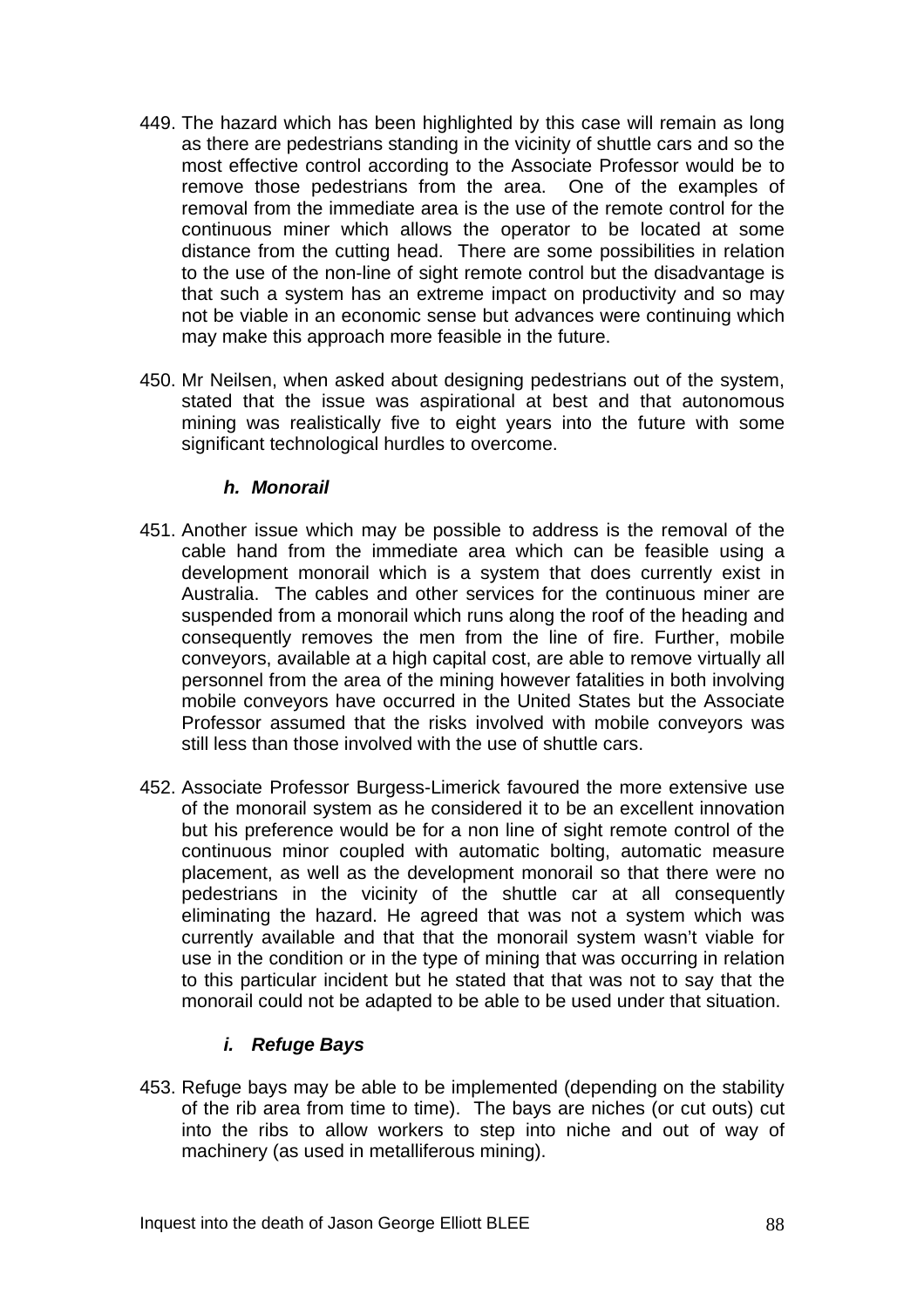## *Personal Safety Equipment Modification*

454. In relation to the self-rescuer battery and continuous miner remote control being worn by Mr Blee, Associate Professor Burgess-Limerick indicated that the general problem with carrying around so much weight was that it was a health concern. Further, the equipment increased the effective width of the person when working in a relatively small space. The Associate Professor was of the view that the self-rescuer and battery can both be smaller which may have an impact on time of use but those factors could be taken into account from a safety basis.

### *Training Improvements – Simulation*

- 455. The Associate Professor felt that it was possible to objectively assess competency to drive shuttle cars through the use of virtual reality simulation so that the trainee would be driving through a fixed scenario and their performance would be measured objectively and compared to criteria competence. He stated that simulators exist for mining equipment in general but he's not aware of any shuttle car simulator that would be able to simulate these vehicles currently in Australia. He further stated that simulation holds an opportunity to provide drivers with exposure to a broader array of situations then they might normally encounter during their training and had the potential to improve the quality of the training and that may improve safety.
- 456. Joy has also been doing work in relation to simulators. Mr Neilsen advised of an organisation called Fifth Dimension Technology from South Africa who are developing very advanced simulation tools. Joy were not yet convinced that simulators would be a strong training aid.

## *Emergency Services Familiarisation*

457. In relation to familiarisation exercises with local emergency personnel and police Mr Hobson indicated that he had previously undertaken such exercises and had extended the exercises to doctors as they were often called upon in relation to workplace rehabilitation issues and he found that their having a greater knowledge of the workplace and environment assisted them in treating workers in a rehabilitative sense. Both he and Mr Sykes indicated that the Mine would be able to facilitate such training. Mr Pate had also indicated that the Mines Rescue facilities could be used for this purpose. This would be an issue across the industry.

#### *Improvements to DME Investigative Process*

#### *\* DME Access to SHMS*

458. A recommendation has been suggested which would require an electronic version of the safety and health management system of each mine to be lodged with the department, Chief Inspector Taylor indicated that the way in which he considered this system would work would be for the mines to provide the systems on CD and that those discs would be stored within the various offices relating to the mine, so that should there be an incident, the inspector would have a quick and easy access to the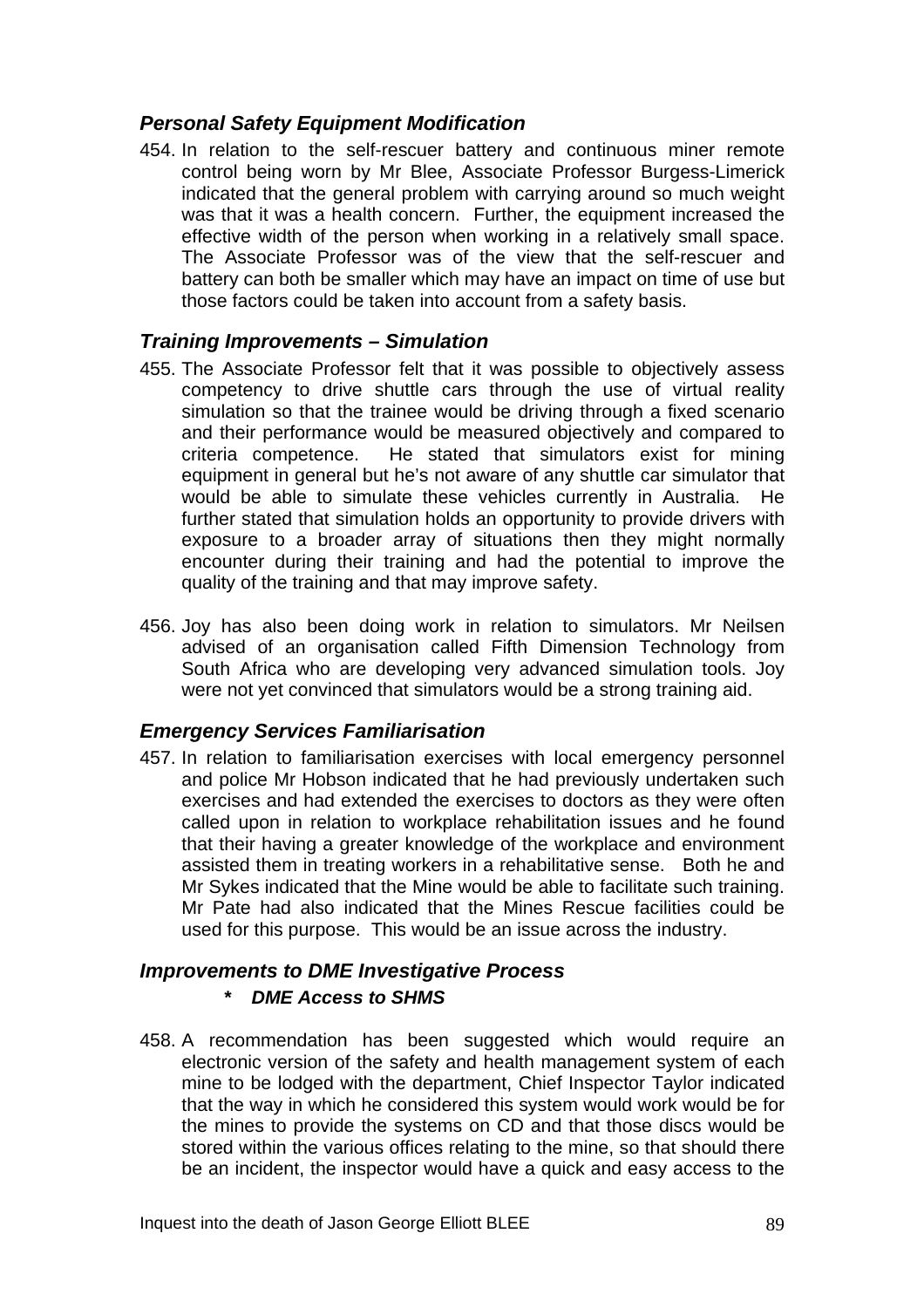safety and health management system of the mine. He stated that the principle document to be provided was the safety and health management plan and the statutory standard operating procedures and any major work procedures that flowed from the plan. He did not expect for all minor working plans to be provided as part of that documentation provision. Again the Chief Inspector considered that a recommendation from the Advisory Council to the Minister for a standard to be established or legislative change to be introduced in relation to the implementation of that system. He agreed that it would be quite a significant step for the industry.

### *Improvement of DME Access to Forensic Tools*

459. The department was keen to develop a relationship with the Queensland Police Service which would include the ability for them to access the QPS Forensic Science Unit should their investigation require that.

#### *Assessment of Innovation Requirements*

460. Mr Neilsen stated that in relation to any technical innovations there is a long lead time in terms of the assessment process and in the Australian market a company needs to deal with regulators in Queensland and New South Wales and sometimes different outcomes are reached as a result of the assessments of each of those regulatory bodies. This can represent an obstacle to future innovations being implemented and may require a cross-jurisdictional discussion.

#### *Best Practice Analysis*

461. The Chief Inspector stated that the United States has long been recognised as the experts in close change mining. The Chief Inspector considered that there was a need to have a look at the total system of place change operations in Australia and to ensure that Australian mines are currently undertaking that process of mining to the best possible standard and using best practice on a world basis. He considered that one way of doing this would be the establishing of a standard under the legislation which would indicate to mines the minimum requirements for conducting that system of mining in Queensland.

#### *Industry Forums*

462. Associate Professor Burgess-Limerick indicated that there are forums in the industry where manufacturers and suppliers can collaborate in relation to the improving of designs of mining equipment. The Associate Professor is currently involved in the Earthmoving Equipment Safety Round Table which has the involvement of eight multi-national companies. The round table is facilitated by the Minerals Industry Safety and Health Centre at the University of Queensland. The aim of the group is to highlight areas of concern in relation to equipment design in a united way and to create design philosophies. The round table members collaborate with manufacturers with the aim to encourage them to come up with solutions to the issues that have been highlighted. Items of equipment which are thought to have particular concerns attached to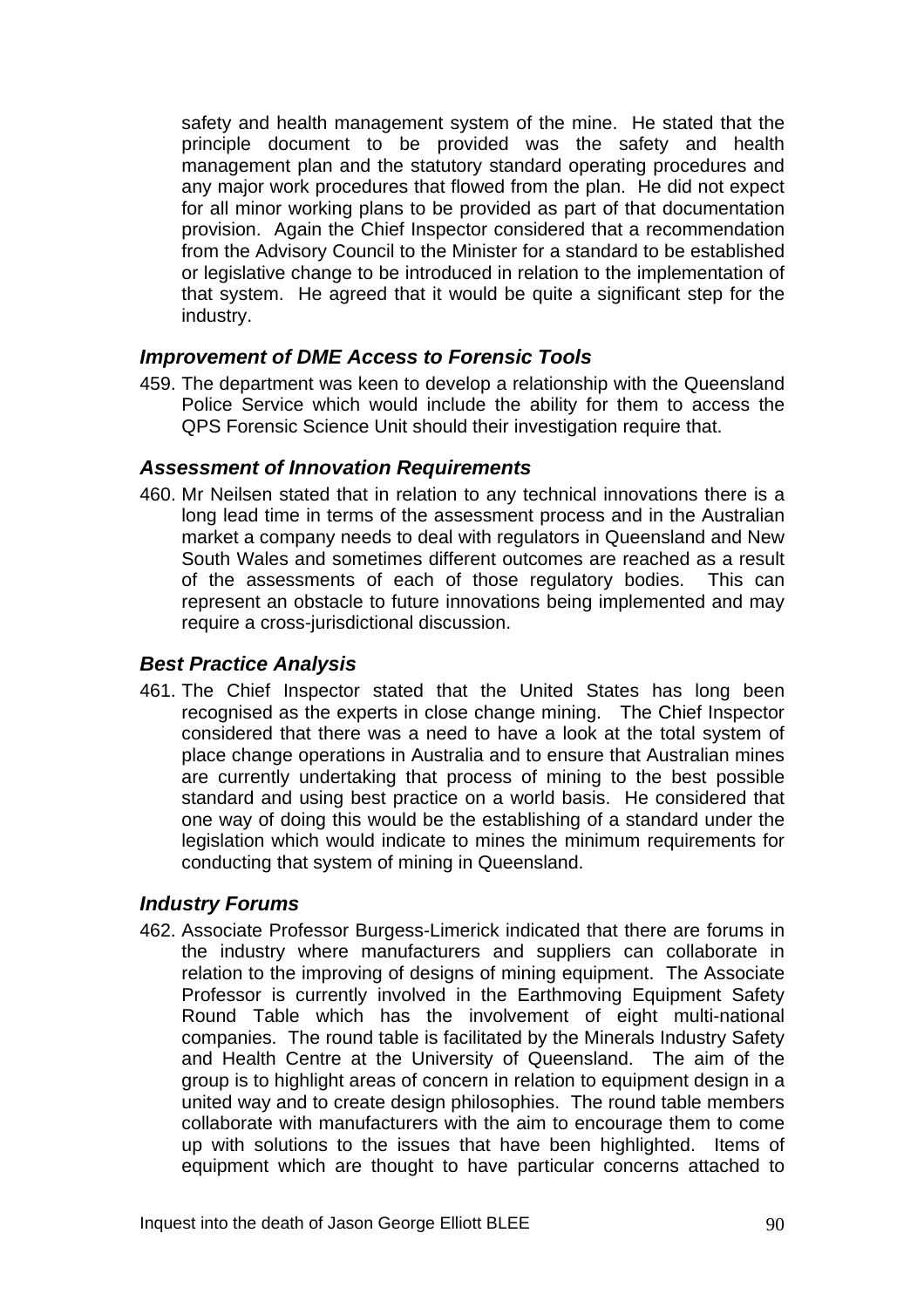them, including shuttle cars, have been raised with manufacturers to date. The human factors in the ergonomics of equipment have been increasingly a focus for the Minerals Industry Safety and Health Centre and a thesis of study done in July 2003 called "Analysis of long haul development systems in Australia underground hard coal mines" has been undertaken. The valuable work being undertaken in a collaborative fashion by such organisations should be encouraged and supported.

# *FORMAL FINDINGS*

I am required to find, so far as has been proved on the evidence, who the deceased person was and when, where and how he came by his death. After consideration of all of the evidence and exhibited material, I make the following findings:

**Identity of the deceased person**– The deceased person was Jason George Elliott Blee born on the 20th day of September 1973.

**Place of death** – Mr Blee died at the Moranbah North Mine, an underground coal mine, situated 16 kilometres north of the town of Moranbah in Central Queensland.

**Date of death** –Mr Blee died at 11.53am on the 9<sup>th</sup> April 2007.

**Cause of death** – Mr Blee died from a pelvic crush injury sustained while he was working. This is not a case of workers participating in aberrant behaviour but rather of an adverse incident occurring in a situation where coal mine workers have followed existing procedures and requirements.

There is significant controversy about what actually happened in this incident. It is difficult to determine from the direct and reliable evidence, with any certainty, what movements of the shuttle car took place and when during those movements the fatal injury to Jason Blee occurred.

What is clear is that Mr Blee was injured as he was trapped between the shuttle car and the rib after initially being pinned by the shoulders as the shuttle car moved to leave the heading as directed. It is not clear what movements of the shuttle car were made in what sequence and which of the movements inflicted the fatal injuries. The precise sequence of events remains unknown.

The expert forensic pathology analysis of the injuries represents a possible and logical explanation of and hypothesis as to the movements made by the shuttle car.

Shuttle cars are large, heavy machines which are designed to be manoeuvrable at speed and providing for heavy loads. They are not designed for fine directional control at low speed such that would have been required to free Mr Blee from the initial pinning. There is no evidence that the design of the shuttle car itself was causative of the death.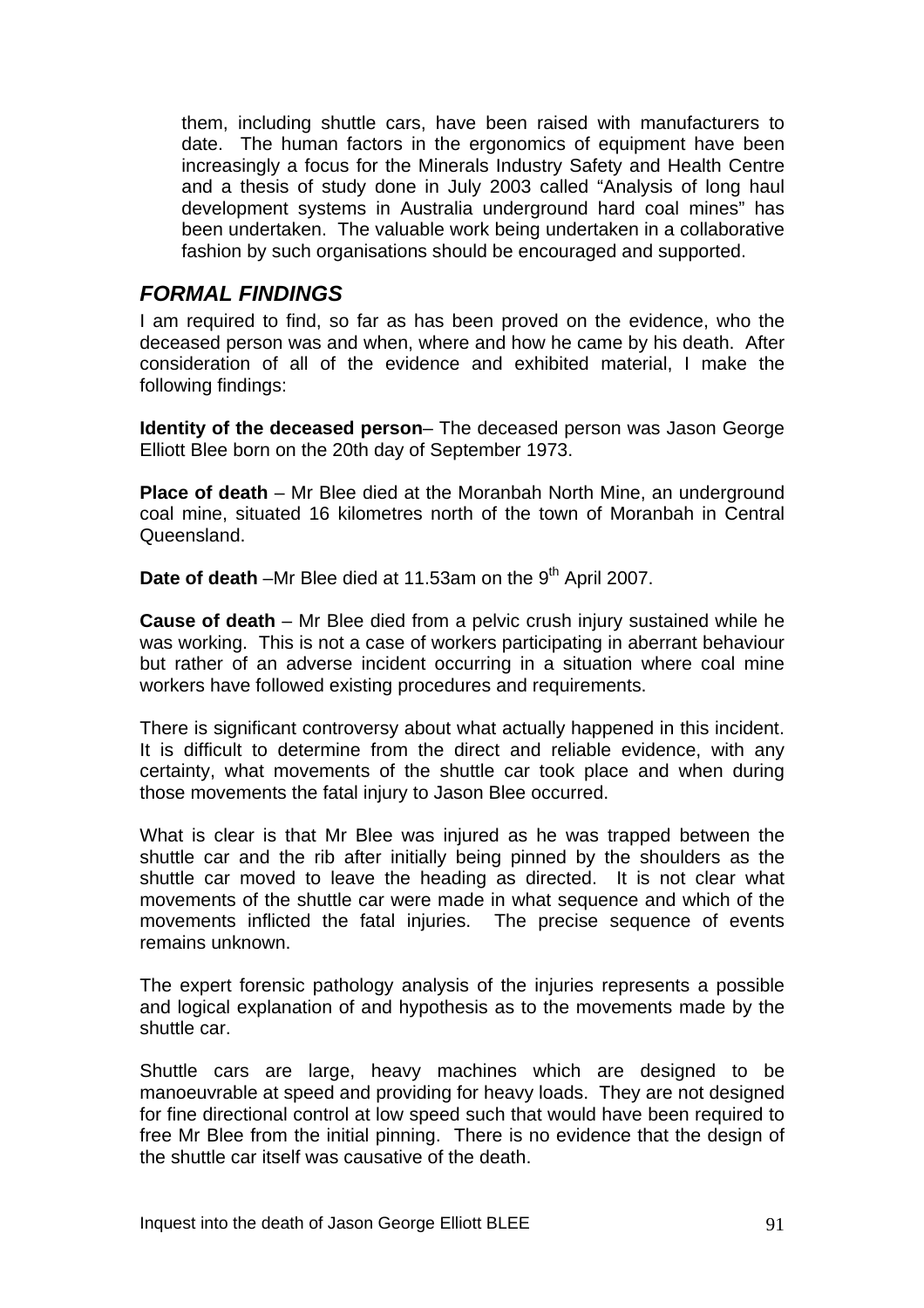After the injuries were inflicted Jason Blee was slumped between the rear side of the shuttle car and the rib and was able to be removed by rescuers.

At the time of the incident, Mr Blee was not in a No Go Zone, but a Restricted Zone over which he had authority. He was acting in accordance with usual mining procedure when he left his work area to verbally communicate with the shuttle car driver as required by the Safety Alert. He gave an appropriate command to the shuttle car driver to move out of the heading in preparation for repairs to be made to the continuous miner.

The width of the heading was not extraordinary in this context and the floor conditions do not appear to have contributed to the incident. The mine management system was comprehensive and, on the whole, safety procedures were in place in relation to such a potential incident.

The efforts of the workers and QAS staff who attended on Mr Blee are to be commended. The response of workers and the mine management to the incident was timely and experienced rescue personnel attended the scene quickly. Management of Mr Blee's condition was medically appropriate and caring.

Tragically, given the serious and unsurvivable nature of the injuries inflicted, there was no potential for any other outcome.

### *Recommendations*

I thank the parties for the joint and individual submissions made regarding recommendations which were of significant assistance. I have adopted some of the recommendations proposed in those submissions.

I make the following comments by way of recommendations pursuant to section 46 of the Coroners' Act to prevent a similar occurrence in the future and in the interests of public safety. I acknowledge the significant work of the parties in making changes to improve safety since the incident. To the extent that the parties have already taken remedial action, the court expects that those actions are bona fide and implemented long term.

IT IS RECOMMENDED:

#### *Recommendation 1*

That the Department resolve the outstanding issue of notification to next-ofkin with Queensland Police Service as a matter of priority. Reference should be had in those negotiations to the principles set out herein and a protocol developed and communicated to coal mine operators as to the circumstances in which QPS will conduct the notifications, for example in the case of a fatality. Where QPS are required to make the notification, I strongly recommend that the task should be given priority over all matters other than those involving a life threatening emergency or a crime in progress. The QPS should have reference in these circumstances to alternative resources being employed to ensure that the notification is treated with priority.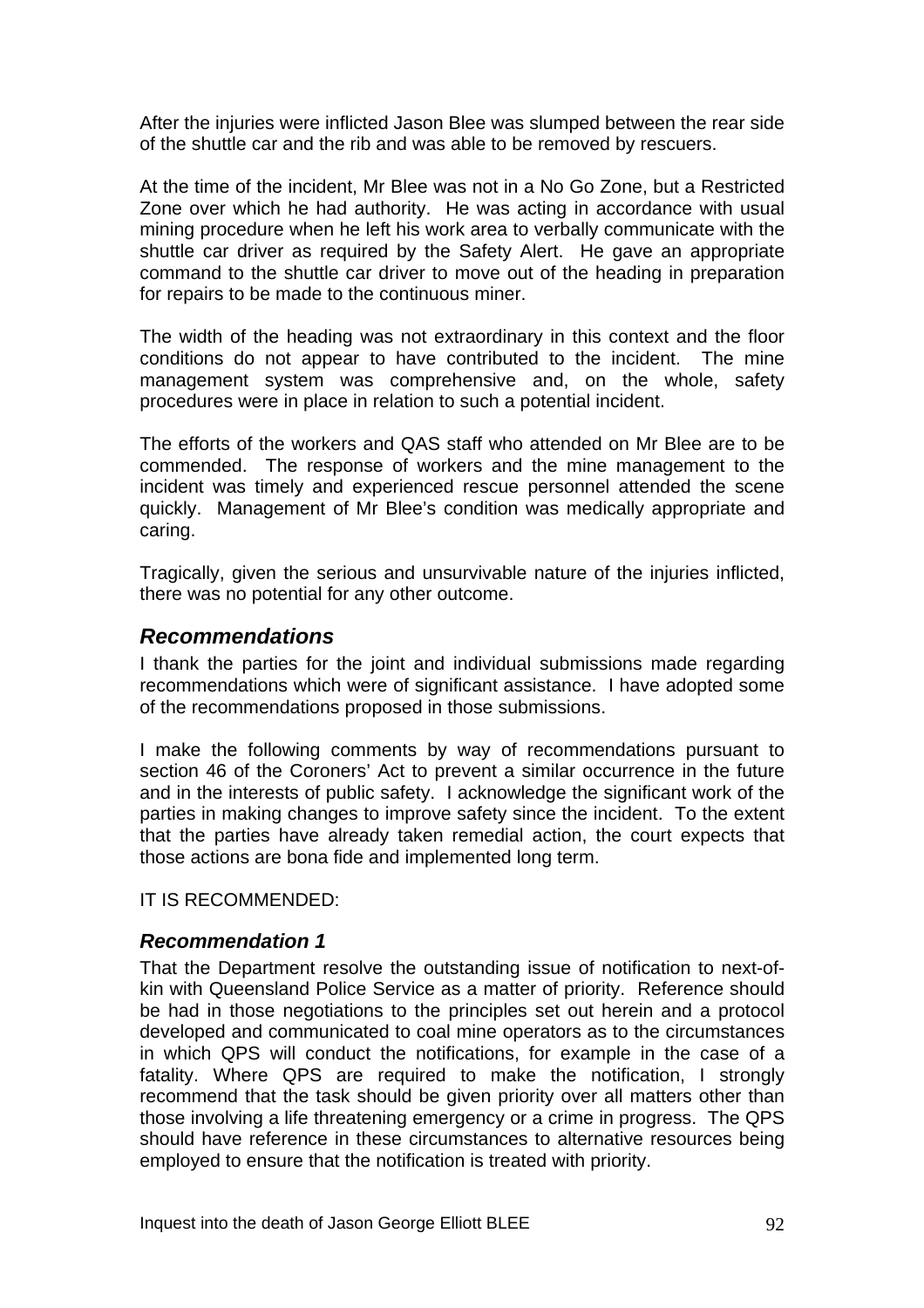I further recommend that coal mine operators adopt the following guiding principles in relation to the important task of notifying next-of-kin of coal mine workers in the event of a serious injury or fatality:

(i) each mine's safety and health management system should include a protocol for the notification of next-of-kin in the event of a serious injury to or fatality of a coal mine worker;

(ii) the protocol should assign specific responsibility to a person to ensure that the notification is made as a matter or priority and in accordance with the protocol;

(iii) The protocol should require each employer at the mine to maintain a register, to be updated annually, of next-of-kin details and the name and contact details for a support person who may assist the next-of-kin. Where the employer is a contractor, the contractor should be required to immediately provide relevant details to the mine operator as and when required. If an injured worker is capable of instructing how notification should occur then the worker's instructions should be complied with when it is practical to do so;

(iv) If a worker is unable to provide instructions or is deceased, the next-ofkin should be advised as soon as possible after the incident occurred and the worker has been positively identified by at least two people well known to the worker, preferably one of whom would be the worker's immediate supervisor;

(v) Notifications should be carried out by or on behalf of the employer in person by at least two appropriately trained people, and wherever possible one person should be female. To the extent possible, details of what has occurred should be able to be provided at the time of the notification;

(vi) In the event of QPS conducting the notification in the first instance, additional support services should be provided by the employer as quickly as possible and in accordance with the needs of the next-of-kin;

(vii) Consideration should be given to how the notification will be made in circumstances where the next-of-kin resides a great distance from the employer, including interstate and overseas.

## *Recommendation 2*

That the Minister for Mines give serious consideration to amendment of the Coal Mining Safety and Health Act to provide for tripartite investigations involving the employer/coal mine operator, Department and ISHR, into serious accidents involving grievous bodily harm and all fatal incidents. Further, consideration be given to amending the Act to ensure that all material generated as a result of such investigation including but not limited to all statements, reports, diagrams, digital images and recordings be privileged such that they cannot be used by any person (including the Department) in any proceeding under the Act, any other statute or the common law, other than a Coronial hearing.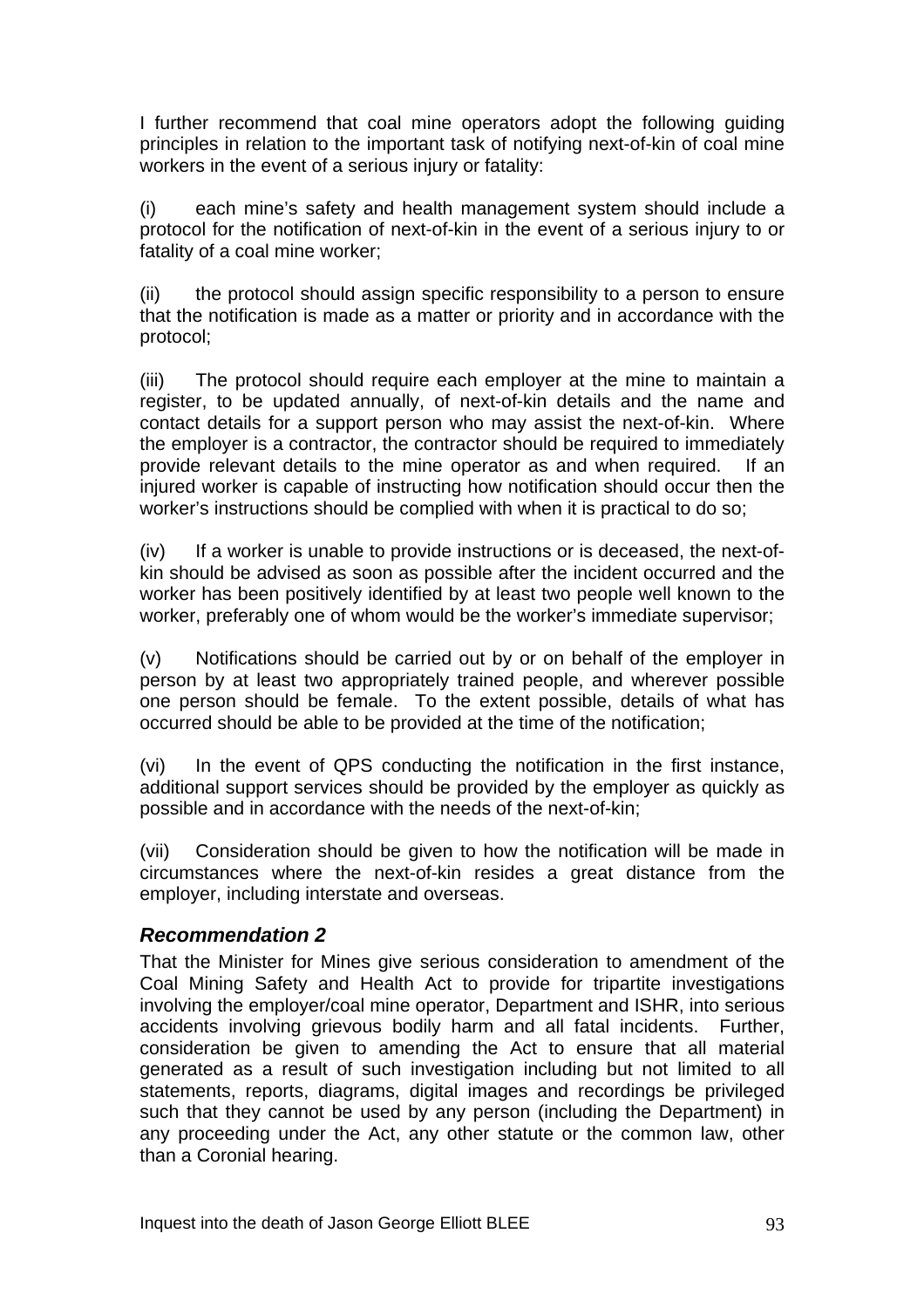## *Recommendation 3*

That all coal mines include in Alcohol and other Drug Policies a requirement for all workers involved in fatal incidents or those involving serious bodily injury, be tested for the presence of drugs and alcohol. The results of such tests should be provided to the Department and QPS as soon as they are available. The Queensland Mines Inspectorate Manual and QPS Operation Procedure Manual should be updated to include the requirement that the investigating inspector and investigating officer require the Site Senior Executive to ensure that the tests are carried out and the results are obtained in a timely manner. In the event of suspicious circumstances, QPS should conduct their own testing for evidentiary purposes.

## *Recommendation 4*

That underground coal mines review arrangements in relation to the interaction between pedestrians and machinery and, following a suitable risk assessment process, revise and to the extent necessary, establish No Go and Restricted Zones to govern the interaction. Where this occurs, coal mine workers should be trained in them and they should be enforced. To assist, where appropriate, the No Go and Restricted Zones should be represented in pictorial form and made available in crib rooms and other such locations to act as a reminder for coal mine workers. Ultimately, operators of mobile equipment must ensure that it is safe to move equipment before they do so.

## *Recommendation 5*

That coal mining operations equip each underground district with airbags of sufficient capacity to move or lift the heaviest equipment in the district. Operations should conduct a risk assessment to establish the most likely causes of trauma to coal mine workers, which as a minimum contain a trapping which may result in a crush injury. Once the type of traumas has been identified the SSE should ensure that a number of personnel are trained and available to deal with such trauma until a higher level of medical care is available. Trauma care kits should be readily available such that the correct first aid equipment is available to treat those that have suffered a crush injury or other trauma. The Mines Inspectorate should have discussions with Queensland Mines and Rescue Service to develop training programs for QMRS trainees to undertake exercises in the extrication of persons trapped by heavy machinery and objects underground.

## *Recommendation 6*

That all coal mining operations urgently audit the efficacy of their management of change standard and if one does not exist, it should be immediately developed.

## *Recommendation 7*

That coal mining operations and the Department (as the approval body) move quickly with manufacturers and other appropriate bodies to have developed, tested and approved proximity detection devices for use in underground coal mines to detect the presence of pedestrians in and around mobile equipment including shuttle cars.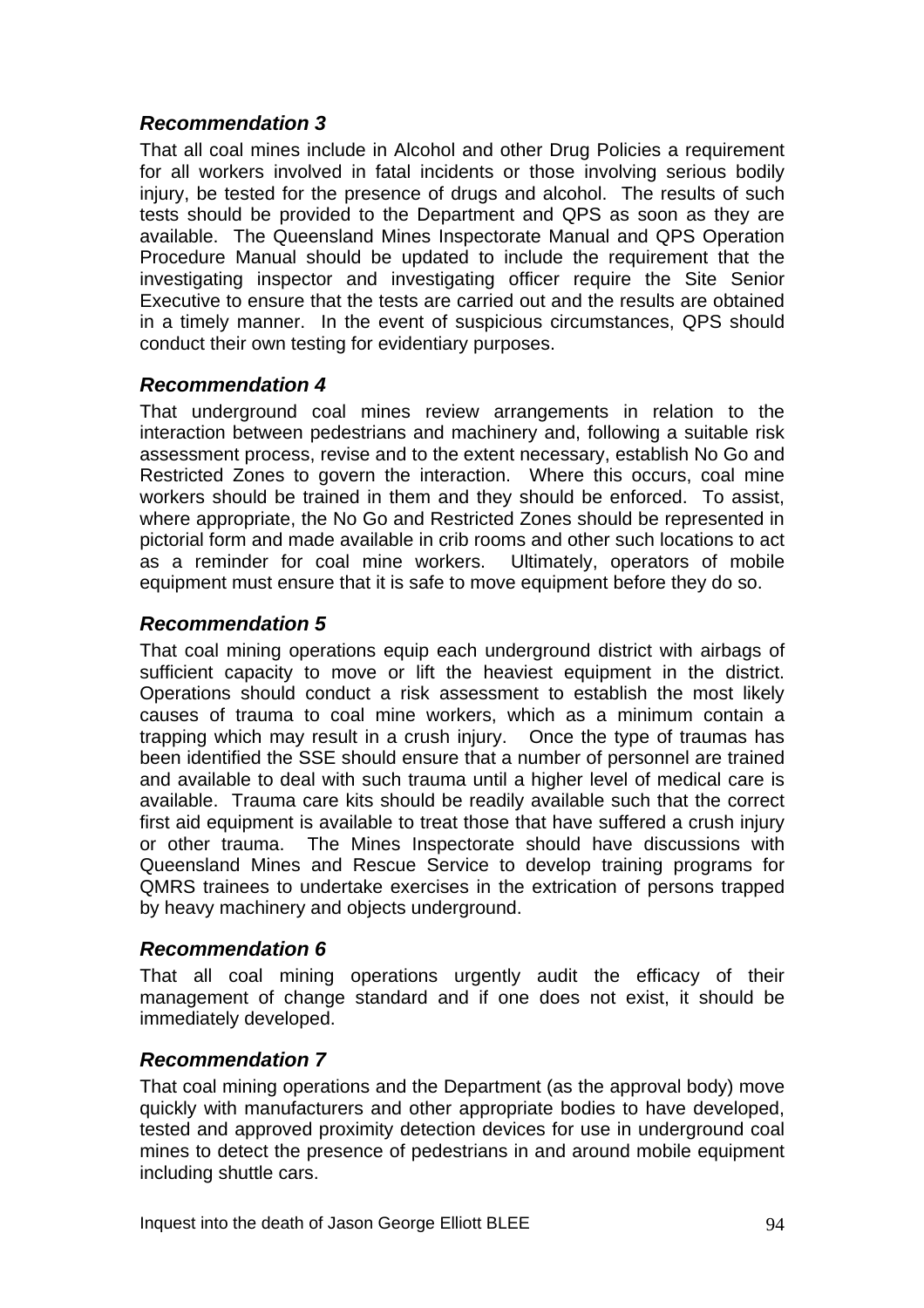## *Recommendation 8*

That the Department move to ensure that any uncertainty which may exist in the legislation, that there be one safety and health management system at a coal mine, be removed.

### *Recommendation 9*

That a working party comprising the Department, coal mine operators, workers. Union representatives and other interested organisations form to meet with manufacturers of shuttle cars to review and discuss, with the intention of designing out or improving the design of some of the concerns related to the ergonomic and/or safety factors and control surfaces of shuttle cars.

### *Recommendation 10*

That manufacturers of coal mining machinery and stakeholder groups investigate whether the regulations and regulatory bodies governing modification to design of machinery are unnecessarily prohibiting or delaying the implementation of innovation within the reasonable time frames.

#### *Recommendation 11*

That the Department liaise with emergency service providers (police, ambulance, fire, rescue service providers and where appropriate medical personnel) to establish an ongoing program to familiarise emergency services personnel who are based in mining communities with mining operations. Where practicable, this may include relevant personnel receiving generic inductions to mining operations. Mining companies should take all reasonable steps to assist in the successful implementation of such a program.

## *Recommendation 12*

That the coal mining industry adopt a system (whether through a central database or otherwise) whereby a coal mine worker, on departure from an operation, is provided with a full copy of their competencies, tickets and authorisations achieved whilst employed on that site. Further, that those documents be required to be placed on the record at subsequent operations the worker might be employed at in order to provide a ready cross reference of previous experience. The Department should consider legislative amendment or other requirement being issued for this system to be implemented across the industry.

#### *Recommendation 13*

That a Memorandum of Understanding be established between the Queensland Mines Inspectorate and the Queensland Police Service which incorporates the provisions of section 8.5.5 of the QPS Operation Procedures Manual and also includes the assistance of QPS forensic science facilities and staff should they be required in determining the nature and cause of any mining related deaths in Queensland.